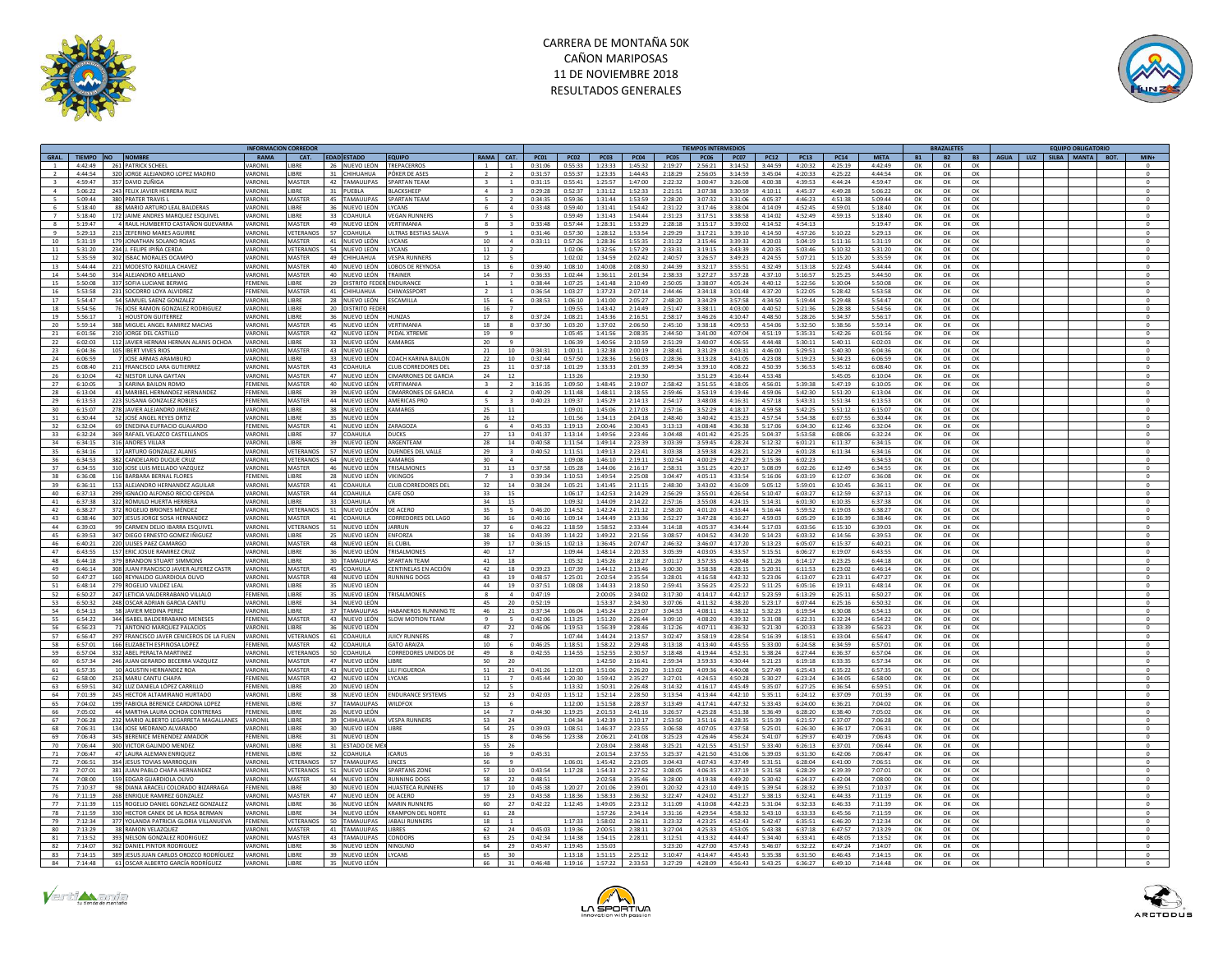



|            |                    |                                                                             | <b>NFORMACION CORREDO</b> |                          |                                |                                     |                |                    |                        |                        |                    |                    |                    | <b>TIEMPOS INTERMEDIOS</b> |                    |                                  |                    |                    |                    |                 | <b>BRAZALETE</b> |           | <b>EQUIPO OBLIGATORIO</b>    |                       |
|------------|--------------------|-----------------------------------------------------------------------------|---------------------------|--------------------------|--------------------------------|-------------------------------------|----------------|--------------------|------------------------|------------------------|--------------------|--------------------|--------------------|----------------------------|--------------------|----------------------------------|--------------------|--------------------|--------------------|-----------------|------------------|-----------|------------------------------|-----------------------|
| GRAL.      | TIEMPO NO NOMBRE   |                                                                             | RAMA                      | CAT.                     | <b>FDAD ESTADO</b>             | <b>FOUIPO</b>                       | <b>RAMA</b>    | CAT.               | PC01                   | PCO2                   | PC03               | <b>PC04</b>        | PCO <sub>5</sub>   | <b>PC06</b>                | <b>PC07</b>        | <b>PC12</b>                      | <b>PC13</b>        | <b>PC14</b>        | <b>MFTA</b>        | <b>B1</b>       | <b>B2</b>        | <b>B3</b> | SILBA MANTA BOT.<br>AGUA LUZ | <b>MIN-</b>           |
| 85         |                    | 7:15:10 386 VICTOR JAVIER VIRAMONTES TORRES                                 | <b>ARONI</b>              | <b>IBRE</b>              | 28 NUEVO LEÓN                  | TRISALMONES                         | 67             | 32                 | 0:41:11                | 1:11:04                | 1:48:35            | 2:21:17            | 3:04:50            | 4:05:48                    | 4:35:43            | 5:23:52                          | 6:20:49            | 6:35:15            | 7:05:10            | OK              | OK               | OK        |                              | 10                    |
| 86         | 7.15.33            | 282 EDSON REYNALDO FLORES AGUILAR                                           | ARONII                    | <b>IRRF</b>              | 39 NUEVO LEÓN                  | <b>IRRF</b>                         | 68             | 33                 | 0:47:06                | 1:23:55                | 2:05:20            | 2.42.35            | 3:27:24            | 4:29:02                    | 4:59:22            | 5:42:50                          | 6:34:28            | 6:48:27            | 7:15:33            | OK              | OK               | OK        |                              | $\Omega$              |
| 87         | 7:15:37            | 196 HECTOR MARQUEZ                                                          | ARONII                    | MASTER                   | 40 TAMAULIPAS                  |                                     | 69             | 26                 | 0:43:10                | 1:13:47                | 1:51:47            | 2:25:53            | 3:10:36            | 4:16:22                    | 4:50:19            | 5:43:01                          | 6:39:40            | 6:53:14            | 7:15:37            | OK              | OK               | OK        |                              | $^{\circ}$            |
| 88         | 7:15:47            | 158 GUSTAVO AYALA VAZOUEZ                                                   | VARONII                   | VETERANOS                | 57 NUEVO LEÓN                  |                                     | 70             | 11                 | 0:42:11                | 1:13:09                | 1:51:48            | 2:29:17            | 3:17:47            | 4:21:33                    | 4:54:11            | 5:46:32                          | 6:39:58            | 6:51:30            | 7:15:47            | OK              | OK               | OK        |                              | $\sqrt{2}$            |
| 89<br>90   | 7:16:12<br>7.16:55 | 324 MONSERRAHT HERNÁNDEZ MUÑOZ<br>364 MIGUEL ANGEL ROBLES VILLARREAL        | FEMENIL<br><b>ARONI</b>   | LIBRE<br>VETERANOS       | 26 NUEVO LEÓN<br>55 NUEVO LEÓN | <b>ILL FIGUEROA</b>                 | 19<br>71       | 11                 | 0:46:33<br>$0.44 - 49$ | 1:18:31                | 2:03:03<br>1:56:31 | 2:42:20<br>2.33.34 | 3:26:50<br>3:18:50 | 4:29:39<br>4:21:26         | 4:53:07            | 4:58:30 5:47:30<br>5:42:58       | 6:39:25<br>6:37:00 | 6:51:03<br>6:50:32 | 7:16:12<br>7:16:55 | OK<br>OK        | OK<br>OK         | OK<br>OK  |                              | $\circ$<br>$\sqrt{2}$ |
| 91         | 7:17:14            | 198 GENARO ERIC PALAFOX GARCÍA                                              | VARONII                   | <b>MASTER</b>            | 44 TAMAULIPAS                  | NILDFOX                             | 72             | 12<br>27           |                        | 1:11:39                | 1:49:15            | 2:25:17            | 3:13:49            | 4:10:19                    | 4:39:57            | 5:33:50                          | 6:32:54            | 6:47:13            | 7:17:14            | OK              | OK               | OK        |                              | $\,$ 0                |
| 92         | 7:17:52            | 327 IAVIER ARMANDO RAMOS TORRES                                             | VARONII                   | <b>LIBRE</b>             | 33 NUEVO LEÓN                  | <b>ITCAMP MILITARY</b>              | - 73           | 34                 | 0.39:51                | 1:08:29                | 1:49:46            | 2:27:33            | 3.14.58            | 4:21:42                    |                    | $4.53.58$ 5.49.25                | 6:43:53            | 6:55:06            | 7:17:52            | OK              | OK               | OK        |                              | $\sqrt{2}$            |
| 93         | 7:18:18            | 394 MA GUADALUPE GARCIA NAVARRO                                             | FEMENII                   | MASTER                   | 40 TAMAULIPAS                  | <b>IBRE</b>                         | 20             | 8                  | 0:44:25                | 1:18:54                | 2:00:38            | 2:36:48            | 3:28:14            | 4:29:28                    | 5:00:57            | 5:48:26                          | 6:43:23            | 6:54:21            | 7:18:18            | OK              | ОК               | OK        |                              |                       |
| 94         | 7:18:44            | 272 ELIAS DOMINGUEZ                                                         | <b>ARONI</b>              | LIBRE                    | 38 SINALOA                     | <b>OMPIENDO LIMITES</b>             | 74             | 35                 |                        | 1:14:44                | 1:53:11            | 2:28:33            | 3:14:30            | 4:12:59                    | 4:44:04            | 5:34:44                          | 6:37:41            | 6:51:55            | 7:18:44            | OK              | OK               | OK        |                              | $\Omega$              |
| 95         | 7:19:27            | 287 ANA LILIA GUTIERREZ GUERRERO                                            | FEMENII                   | MASTER                   | 43 NUEVO LEÓN                  | REGIO RUNNERS                       | 21             | $\mathbf{q}$       |                        | 1:19:20                | 2:00:57            | 2:42:13            | 3:23:52            | 4:31:30                    | 5:01:56            | 5:52:49                          | 6:43:38            | 6:54:14            | 7:19:27            | OK              | OK               | OK        |                              |                       |
| 96         | 7:19:52            | 361 SELENE NIÑO GARCÍA                                                      | <b>FEMENIL</b>            | LIBRE                    | 34 CHIHUAHUA                   | POKER DE ASES TEAM                  | 22             | 12                 | 0:44:22                | 1:17:30                | 1:57:33            | 2:34:07            | 3:18:17            | 4:25:55                    | 4:57:15            | 5:49:54                          | 6:42:59            | 6:55:42            | 7:19:52            | OK              | OK               | OK        |                              | $\Omega$              |
| 97         | 7:20:31            | 252 ROBERTO LOZANO BARRERA                                                  | VARONII                   | LIBRE                    | 26 NUEVO LEÓN                  | TREPACERROS                         | 75             | 36                 | 0:42:13                | 1:14:29                | 1:52:36            | 2:28:59            | 3:13:29            | 4:12:35                    | 4:44:10            | 5:34:48                          | 6:37:36            | 6:52:28            | 7:20:31            | OK              | ОК               | OK        |                              | $\,$ 0                |
| 98         | 7:20:36            | 8 MARIA GABRIELA PAOLI DIAZ                                                 | FEMENIL                   | VETERANOS                | 55 NUEVO LEÓN                  | LILI FIGUEROA                       | 23             |                    | 0:45:07                |                        | 2:01:39            | 2:38:15            | 3:25:39            | 4:29:19                    | 4:57:32            | 5:45:55                          | 6:39:09            | 6:53:40            | 7:20:36            | ΩK              | OK               | OK        |                              | $\Omega$              |
| 99         | 7:20:36            | 371 LYDIA MUÑOZ MIRELES                                                     | FFMFNII                   | <b>IRRE</b>              | 29 NUEVO LEÓN                  | <b>LILIFIGUEROA</b>                 | 24             | 13                 |                        | 1:23:44                | 2:06:39            | 2:46:04            | 3:35:31            | 4:37:00                    | 3:18:10            | 5:51:04                          | 6:42:13            | 6:53:45            | 7:20:36            | OK              | OK               | OK        |                              | $\circ$               |
| 100        | 7:20:48            | 313 JULIO CESAR CERROS ROMO                                                 | VARONIL                   | MASTER                   | 40 COAHUILA                    | <b>MUSTANGS HAPPY FEET</b>          | 76             | 28                 | 0:42:36                | 1:14:32                | 1:54:37            | 2:33:40            | 3:18:45            | 4:28:32                    | 5:01:06            | 5:50:06                          | 6:38:31            | 6:53:52            | 7:20:48            | OK              | OK               | OK        |                              | $\Omega$              |
| 101        | 7:21:14            | 346 JANETT YADIRA LEAL CHARLES                                              | FFMFNII                   | <b>IRRF</b>              | 28 NUEVO LEÓN                  | NON FLAT CLUB, LYCAN                | 25             | 14                 | 0:48:46                | 1:25:48                | 2:06:05            | 2:42:55            | 3:31:51            | 4:30:06                    | 4:59:40            | 5:49:12                          | 6:43:20            | 6:55:51            | 7:21:14            | OK              | OK               | OK        |                              | $\circ$               |
| 102        | 7:22:08            | 331 URBANO FLORES RODRIGUEZ                                                 | ARONII                    | VETERANOS                | 53 COAHUILA                    | ORREDORES UNIDOS DI                 | 77             | 13                 | 0:42:58                | 1:14:58                | 1:52:56            | 2:31:05            | 3:18:47            | 4:19:54                    | 4:52:33            | 5:42:10                          | 6:38:44            | 6:54:09            | 7:22:08            | OK              | OK               | OK        |                              |                       |
| 103        | 7:22:59            | 149 JUAN ZACARIAS TIQUET                                                    | VARONIL                   | <b>IRRF</b>              | 34 NUEVO LEÓN                  |                                     | 78             | 37                 |                        | 1:17:25                | 1:56:59            |                    | 3:21:01            | 4:36:11                    | 5:07:15            | 5:59:16                          | 6:43:17            | 6:54:24            | 7:22:59            | OK              | OK               | OK        |                              | $\Omega$              |
| 104        | 7:23:22            | 217 MANUEL ALEJANDRO AGUIRRE DOMINGUEZ                                      | VARONIL<br>VARONIL        | LIBRE<br>MASTER          | 31 QUINTANA RO                 |                                     | 79<br>80       | 38                 | 0:40:37<br>$0.46 - 58$ | 1:11:17<br>$1.19 - 40$ | 1:50:54            | 2:24:32            | 3:12:51            | 4:13:48<br>$A - 2A - A1$   | 4:46:50            | 5:43:19<br>$A - 56 - 46$ 5-48-00 | 6:39:09            | 6:53:56            | 7:23:22            | OK<br><b>OK</b> | OK               | OK        |                              | $\circ$               |
| 105        | 7:23:51<br>7:24:23 | 85 FDMUNDO AYARZAGOITIA TREVIÑO<br>59 ISSUI RAMIREZ ESCOBEDO                | ARONIL                    | LIBRE                    | 46 NUEVO LEÓN<br>34 NUEVO LEÓN | <b>IYCANS</b>                       | 81             | 29<br>39           | 0:45:21                | 1:17:54                | 1:59:07<br>1:58:24 | 2.33.36<br>2:34:09 | 6:43:05<br>3:27:54 | 4:32:20                    |                    |                                  | 7:01:49            | 6:56:51<br>7:15:31 | 7:23:51<br>7:14:23 | OK              | $\Omega$ K       | OK        |                              | $\Omega$              |
| 106<br>107 | 7:25:12            | 397 MARCIAL RAMIREZ RODRIGUEZ                                               | VARONII                   | LIRRE                    | 30 NUEVO LEÓN                  |                                     | 82             | 40                 | 0:49:28                | 1:24:41                | 2:04:08            | 2.37.39            | 3:19:56            | 4:21:06                    | 5:08:46<br>5:00:04 | 6:01:59<br>5:46:56               | 6:42:18            | 6:55:47            | 7:25:12            | OK              | OK<br>OK         | OK<br>OK  |                              | $10\,$<br>$\Omega$    |
| 108        | 7:26:37            | 315 PETER PARKER                                                            | VARONIL                   | LIBRE                    | 29 NUEVO LEÓN                  | SPIDEYLIFE.COM                      | 83             | 41                 |                        | 1:14:47                | 1:56:49            | 2:34:05            | 3:25:46            | 4:18:04                    | 4:53:22            | 5:43:32                          | 6:45:58            | 7:01:57            | 7:26:37            | OK              | OK               | OK        |                              | $\mathbf{0}$          |
| 109        | 7.27:05            | 336 I LUIS ALEONSO MORALES GARZA                                            | <b>ARONII</b>             | <b>IRRF</b>              | 35 NUEVO LEÓN                  | <b>RIBERAS RUNNERS</b>              | 84             | 42                 | 0.49:31                | 1:24:10                | 2:06:24            | 2.44.54            | 3:31:10            | 4:29:45                    | 4:59:48            | 5:50:41                          | 6:42:48            | 6:56:00            | 7:27:05            | OK              | OK               | OK        |                              | $\Omega$              |
| 110        | 7:27:05            | 374 LEONEL EDUARDO DE LOS SANTOS GONZÁL                                     | <b>ARONIL</b>             | LIBRE                    | 35 NUEVO LEÓN                  | OISON TEAM                          | 85             | 43                 | 0:49:12                | 1:24:03                | 2:06:18            | 2:44:41            | 3:31:06            | 4:29:41                    | 4:59:02            | 5:46:02                          | 6:42:17            | 6:56:06            | 7:27:05            | OK              | OK               | OK        |                              |                       |
| 111        | 7:27:41            | 89 PAULA URSULA GARCIA SIERRA                                               | FFMFNII                   | MASTER                   | 40 NUEVO LEÓN                  | <b>IRRF</b>                         | 26             | 10                 | 0.49:15                | 1:24:53                | 2:06:15            | 2.45:10            | 3:42:02            | 4:44:08                    | 5:13:42            | 6:01:46                          | 6:54:50            | 7:04:32            | 7:27:41            | OK              | ок               | OK        |                              | $\Omega$              |
| 112        | 7:28:04            | 62 ROBERTO SCOTT                                                            | VARONI                    | VETERANOS                | 50 NUEVO LEÓN                  | <b>TEAM TRAINER</b>                 | 86             | 14                 | 0:45:25                | 1:19:49                | 2:07:03            | 2:43:41            | 3:32:18            | 4:30:11                    | 4:57:46            | 5:43:42                          | 6:36:41            | 6:51:11            | 7:18:04            | OK              | OK               | OK        |                              | $10\,$                |
| 113        | 7:28:20            | 208 JOSE OSVALDO CRUZ OUINTANILLA                                           | <b>ARONII</b>             | <b>IRRF</b>              | 24 NUEVO LEÓN                  | COACH KARINA BAILON                 | 87             | 44                 | 0:42:53                | 1:16:23                | 1:55:47            | $2.32 - 44$        | 3:18:06            | 4:23:56                    | 4:51:55            | 5:50:19                          | 6:45:24            | 6:59:59            | 7:28:20            | OK              | OK               | OK        |                              | $\Omega$              |
| 114        | 7:31:04            | 83 JOSE ALBERTO RODRIGUEZ TREVIÑO                                           | ARONI                     | MASTER                   | 46 NUEVO LEÓN                  | AEN BALANCE                         | 88             | 30                 | 0:48:00                | 1:24:43                | 2:05:45            | 2:42:32            | 3:31:48            | 4:29:33                    | 4:59:26            | 5:48:50                          | 6:43:15            | 6:55:37            | 7:21:04            | OK              | OK               | OK        |                              | 10                    |
| 115        | 7:32:21            | 165 JAVIER REYES SUAREZ                                                     | VARONII                   | MASTER                   | 46 NUEVO LEÓN                  | <b>RISALMONE</b>                    | 89             | 31                 | 0:43:28                | 1:12:50                | 1:47:16            | 2:23:01            | 3:00:24            | 4:07:50                    | 4:36:13            | 5:43:22                          | 6:46:54            | 7:03:25            | 7:32:21            | OK              | OK               | OK        |                              |                       |
| 116        | 7:32:21            | 189 JOSE JUAN SOLIS VAZQUEZ                                                 | VARONII                   | MASTER                   | 40 NUEVO LEÓN                  | <b><i>RISALMONES</i></b>            | 90             | 32                 |                        | 1:08:16                | 1:45:29            | 2:22:28            | 3:03:34            | 4:04:07                    | 4:37:04            | 5:43:06                          | 6:49:25            | 7:03:23            | 7:32:21            | OK              | OK               | OK        |                              | $\circ$               |
| 117        | 7.33.37            | 229 ROSELIA VALDOVINOS COVARRUV                                             | <b>FMFNII</b>             | MASTER                   | 42 NUEVO LEÓN                  |                                     | 27             | 11                 | 0.56:18                | 1:35:48                | 2:11:49            | 2.57:20            | 3:36:21            | 4:45:00                    | 5:17:22            | 6:03:36                          | 6:51:47            | 7:08:53            | 7.33.37            | OK              | OK               | OK        |                              |                       |
| 118        | 7:33:47            | 239 MARIA GRACIELA HERNANDEZ MARTINEZ                                       | FEMENII                   | MASTER                   | 44 COAHUILA                    | <b>GATO RUNNERS</b>                 | 28             | 12                 | 0:50:37                | 1:27:19                | 2:10:08            | 2:46:48            | 3:35:52            | 4:40:13                    | 5:14:48            | 6:06:02                          | 7:00:22            | 7:10:52            | 7:33:47            | OK              | OK               | OK        |                              | $\,$ 0                |
| 119        | 7:35:36            | 289 RIGOBERTO MENA SALAZAR                                                  | <b>/ARONIL</b>            | VETERANOS                | 50 TAMAULIPAS                  | <b>RUNNER VICTORIA</b>              | 91             | 15                 | 0:42:27                | 1:12:53                | 1:48:40            | 2:22:46            | 3:08:48            | 4:07:54                    |                    | 4:41:58 5:31:55                  | 6:37:06            | 7:09:23            | 7:35:36            | OK              | OK               | OK        |                              | $\Omega$              |
| 120        | 7:36:18            | 366 JOSE DE LA LUZ HERRERA MONTEJANO                                        | VARONII                   | MASTER                   | 42 NUEVO LEÓN                  | PILINES                             | 92             | 33                 | 0:40:34                | 1:11:25                | 1:49:57            | 2:24:01            | 3:10:01            | 4:16:28                    | 4:47:50            | 6:00:10                          | 6:51:21            | 7:06:56            | 7:36:18            | OK              | OK               | OK        |                              | $\bf 0$               |
| 121        | 7:38:38            | 25 NESTOR HERNANDEZ HERNANDEZ                                               | ARONII                    | MASTER                   | 45 NUEVO LEÓN                  | <b>NUNNERS VIR</b>                  | 93             | 34                 |                        | 1:24:55                | 2:06:02            | 2:46:11            | 3:41:38            | 4:43:56                    | 5:13:52            | 6:01:49                          | 6:56:22            | 7:11:59            | 7:38:38            | OK              | OK               | OK        |                              | $\Omega$              |
| 122<br>123 | 7:39:18<br>7:39:41 | 84 MARIBEL MARTINEZ LUCIO<br>323 JUAN PABLO DE LA VEGA CHÁZARO              | EMENI<br>VARONIL          | MASTER<br><b>UBRE</b>    | 45 NUEVO LEÓN<br>23 NUEVO LEÓN | ABATOS<br>OGEPARRILLEROS            | 29<br>94       | 13<br>45           | 0:48:25                | 1:27:21                | 2:02:06<br>2:03:35 | 2:36:23<br>2:33:21 | 3:29:25<br>3:37:07 | 4:29:30                    | 5:04:18<br>5:12:04 | 5:54:47                          | 6:57:31<br>7:00:22 | 7:12:51<br>7:15:48 | 7:39:18<br>7:39:41 | OK              | OK<br>OK         | OK<br>OK  |                              | $\Omega$              |
| 124        | 7-39-42            | 325 GABRIEL JASSO                                                           | VARONIL                   | <b>LIRRE</b>             | 23 NUEVO LEÓN                  | DOGEPARRILLEROS                     | Q <sub>5</sub> | 46                 | $0.46 - 15$            | $1 - 18 - 11$          | $1 - 55 - 07$      | $7.77 - 41$        | $3.37 - 0.8$       | 4:41:16<br>$A - A1 - 31$   |                    | 6:06:07<br>$5.12.11$ 6.06.09     | 7:00:12            | $7.15 - 53$        | $7.39 - 42$        | OK<br>∩ĸ        | $\cap$ K         | OK.       |                              | $\Omega$              |
| 125        | 7:42:09            | 392 MARIA ISABEL ARAGON QUIROZ                                              | FEMENIL                   | MASTER                   | 42 COAHUILA                    | <b>ENTINELAS</b>                    | 30             | 14                 |                        | 1:17:20                | 1:55:04            | 2:32:40            | 3:21:29            | 4:29:25                    | 5:00:51            | 5:58:00                          | 6:59:20            | 7:16:30            | 7:42:09            | OK              | OK               | OK        |                              | $^{\circ}$            |
| 126        | 7:42:24            | 383 HECTOR CASTILLO LOZANO                                                  | VARONII                   | LIRRE                    | 39 NUEVO LEÓN                  |                                     | 96             | 47                 | 0:58:22                | 1:10:59                | 1:55:41            | 2:46:29            | 3:26:33            | 4:40:07                    | 5:11:28            |                                  | 6:47:29            | 7:16:00            | 7:42:24            | OK              | OK               | OK        |                              | $\circ$               |
| 127        | 7:42:44            | 72 LAURA INES MARTINEZ LOPEZ                                                | FEMENIL                   | LIBRE                    | 31 COAHUILA                    |                                     | 31             | 15                 |                        | 1:20:02                | 2:06:41            | 2:44:26            | 3:35:15            | 4:41:27                    |                    | 5:15:10 6:00:48                  | 7:01:46            | 7:15:28            | 7:42:44            | OK              | OK               | OK        |                              | $\Omega$              |
| 128        | 7:43:18            | 114 EDGAR MENDOZA                                                           | VARONI                    | LIRRE                    | 28 NUEVO LEÓN                  | <b>XILIADOS</b>                     | 97             | 48                 | 0:44:55                | 1:16:08                | 1:55:51            | 2:28:13            | 3:13:35            | 4:13:37                    |                    | 4:47:47 5:45:11                  | 6:43:24            | 7:02:00            | 7:43:18            | OK              | OK               | OK        |                              | $\circ$               |
| 129        | 7:44:22            | 370 ERMELANDO HERNANDEZ FERNANDEZ                                           | ARONIL                    | <b>MASTER</b>            | 44 TAMAULIPAS                  | <b>OYOTE TRAI</b>                   | 98             | 35                 | 0:49:01                | 1:26:45                | 2:08:36            | 2:46:45            | 3:37:19            | 4:42:37                    | 5:16:11            | 6:06:04                          | 7:04:13            | 7:17:21            | 7:44:22            | OK              | ок               | ок        |                              | $^{\circ}$            |
| 130        | 7:44:35            | 92 GERARDO VILLANUEVA MEDRANO                                               | VARONII                   | LIBRE                    | 30 NUEVO LEÓN                  | <b>HUASTECA RUNNERS</b>             | 99             | 49                 | 0:43:23                | 1:13:51                | 1:52:02            | 2:30:17            | 3:13:19            | 4:23:14                    | 4:54:20            | 5:57:07                          | 7:00:21            | 7:19:58            | 7:44:35            | OK              | OK               | OK        |                              |                       |
| 131        | 7:45:47            | 171 ALEJANDRO BAÑUELOS MONTES                                               | VARONIL                   | MASTER                   | 43 NUEVO LEÓN                  | <b>DDR TEAM</b>                     | 100            | 36                 | 0:47:08                |                        | 2:01:49            | 2:41:27            | 3:30:08            | 4:37:34                    | 5:12:21            | 6:05:20                          | 7:02:32            | 7:17:18            | 7:45:47            | OK              | OK               | OK        |                              | $\circ$               |
| 132        | 7:46:36            | 162 ANDRÉS MARCIAL RODRÍGUEZ                                                | VARONI                    | <b>IRRE</b>              | 35 ZACATECAS                   | <b>INCES</b>                        | 101            | 50                 | 0:56:43                |                        | 2:18:55            | 2.48:37            | 3:47:30            | 4:47:51                    | 5:21:22            | 6:14:01                          | 7:02:32            | 7:18:16            | 7:46:36            | OK              | OK               | OK        |                              |                       |
| 133        | 7:46:36            | 352 ALBINO BELMONTES ALVAREZ                                                | ARONIL                    | MASTER                   | 48 COAHUILA                    | <b>ENTINELAS</b>                    | 102            | 37                 | 0:43:31                | 1:16:05                | 1:55:39            | 2:34:20            | 3:20:47            | 4:25:17                    | 4:56:32            | 5:51:39                          | 6:52:49            | 7:18:20            | 7:46:36            | OK              | OK               | OK        |                              | $\circ$               |
| 134        | 7.46:46            | 80 MARIA IIMENEZ HERNANDEZ                                                  | FFMFNII                   | <b>MASTER</b>            | 44 COAHUILA                    | וח־                                 | 32             | 15                 | 0:55:35                | 1:35:29                | 2:19:31            | 2.58:09            | 3.56.38            | 4:57:38                    | 5:28:06            | 6:13:27                          | 7:09:41            | 7:21:14            | 7.46:46            | OK              | OK               | OK        |                              | $\Omega$              |
| 135        | 7:47:09            | 13 JUAN CARLOS PUENTE ZUÑIGA                                                | VARONI                    | LIBRE                    | 30 NUEVO LEÓN                  | REGIO RUNNERS                       | 103            | 51                 |                        | 1:19:27                | 2:00:47            | 2:42:10            | 3:29:16            | 4:36:55                    | 5:14:31            | 6:07:08                          | 7:07:06            | 7:19:55            | 7:47:09            | OK              | OK               | OK        |                              | $\circ$               |
| 136        | 7.49.38            | 340 GILBERTO CARRANZA LÓPEZ                                                 | VARONII                   | MASTER<br>VETERANOS      | 48 COAHUILA                    |                                     | 104            | 38                 | 0.44.38                | 1:18:05                | 1:57:44            | 2.34:16            | 3.33.56            | 4:34:41                    | 5:13:47            | 6:10:05                          | 7:07:39            | 7:22:27<br>7:18:14 | 7.49.38            | OK              | OK               | OK        |                              | $\Omega$              |
| 137<br>138 | 7:50:04<br>7:50:05 | 390 IGNACIO GERARDO GONZALEZ CANTU<br>142 ALICIA GARZA RODRIGUEZ            | ARONIL<br><b>FFMFNII</b>  | <b>VETERANOS</b>         | 58 CHIHUAHUA<br>52 NUEVO LEÓN  | LTRAMEX<br><b>IRONDOOR RUNNERS</b>  | 105<br>33      | 16<br>$\mathbf{R}$ | 0:43:19<br>0:53:10     | 1:17:11<br>1:30:59     | 1:56:14<br>2:14:23 | 2:35:10<br>2.53.25 | 3:29:26<br>3:52:47 | 4:33:36<br>4.52.23         | 5:05:03<br>5:25:39 | 5:57:29<br>6:13:21               | 7:00:01<br>7:12:23 | 7:26:05            | 7:50:04<br>7:50:05 | OK<br>OK        | OK<br>ок         | OK<br>OK  |                              | $\circ$<br>$\Omega$   |
| 139        | 7:50:24            | 251 VALERA DOMENICA GONZALEZ SEPULVEDA                                      | FEMENII                   | MASTER                   | 40 NUEVO LEÓN                  | TRISALMONES                         | 34             | 16                 |                        | 1:30:47                | 2:14:26            | 2:52:58            | 3:39:48            | 4:44:02                    | 5:17:19            | 6:13:30                          | 7:13:44            | 7:26:02            | 7:50:24            | OK              | OK               | OK        |                              | $\circ$               |
| 140        | 7.52.32            | 311 SEBASTIAN MURILLO                                                       | ARONII                    | MASTER                   | 41 NUEVO LEÓN                  | ORREDORES DEL SUR                   | 106            | 39                 | 0.45:30                | 1:16:47                | 1:54:45            | 2.29.36            | 3:16:09            | 4:16:24                    | 4:51:46            | 5:46:50                          | 6:53:03            | 7:12:43            | 7:42:32            | OK              | OK               | OK        |                              | 10 <sup>10</sup>      |
| 141        | 7:55:52            | 9 JUAN CARLOS TREVIÑO MARTINEZ                                              | ARONI                     | MASTER<br>45             | NUEVO LEÓN                     | <b>OACH KARINA BAILON</b>           | 107            | 40                 |                        |                        | 2:06:53            | 2:47:51            | 3:38:55            | 4:59:42                    | 5:33:57            | 6:22:45                          | 7:16:16            | 7:28:54            | 7:55:52            | OK              | OK               | OK        |                              | $\bf 0$               |
| 142        | 7:56:24            | 238 JUAN CARLOS RAMÍREZ MENDOZA                                             | VARONII                   | <b>IRRF</b>              | 28 VERACRUZ                    | <b>FEAM BESOS Y AS</b>              | 108            | 52                 |                        | 1:17:41                | 1:56:13            | 2:31:48            | 3:19:32            | 4:24:18                    | 4.59.53            | 5:52:36                          | 7:04:25            | 7:21:11            | 7.46.24            | OK              | OK               | OK        |                              | 10                    |
| 143        | 7:56:31            | 375 SERGIO MIRANDA ALCALA                                                   | VARONII                   | MASTER                   | 41 SAN LUIS POTO               |                                     | 109            | 41                 |                        |                        | 2:06:56            | 2:53:42            | 3:57:36            | 4:42:05                    | 5:14:50            | 6:01:55                          | 7:05:19            | 7:27:12            | 7:56:31            | OK              | OK               | OK        |                              | $\circ$               |
| 144        | 7:56:35            | 192 JOSE MANUEL CÁRDENAS GUZMÁN                                             | <b>/ARONIL</b>            | LIBRE                    | 38 TAMAULIPAS                  | <b>SACELAS</b>                      | 110            | 53                 | 0:39:29                | 1:09:47                | 1:49:02            | 2:25:48            | 3:17:58            | 4:25:09                    | 4:56:15            | 6:00:50                          | 7:09:21            | 7:27:06            | 7:56:35            | OK              | OK               | OK        |                              | $\Omega$              |
| 145        | 7:58:18            | 258 MICHELLE HERNANDEZ LEAL                                                 | FEMENII                   | LIBRE                    | 26 NUEVO LEÓN                  | BRE                                 | 35             | 16                 | 0:49:07                | 1:26:28                | 2:08:36            | 2:47:22            | 3:40:46            | 4:55:21                    | 5:28:48            | 6:23:00                          | 7:16:20            | 7:29:56            | 7:58:18            | OK              | OK               | OK        |                              |                       |
| 146        | 7:58:56            | 57 FRANCISCO VICTORIA                                                       | VARONIL                   | MASTER                   | 41 TAMAULIPAS                  | ORTUGAS                             | 111            | 42                 | 0:43:00                | 1:17:46                | 1:59:15            | 2:38:13            | 3:29:45            | 4:37:12                    | 5:14:06            | 6:11:12                          | 7:16:51            | 7:31:39            | 7:58:56            | OK              | OK               | OK        |                              | $\Omega$              |
| 147        | 7:58:57            | 368 DAVID GARCIA                                                            | VARONII                   | LIBRE                    | 33 COAHUILA                    | <b>JON FLAT CLUB</b>                | 112            | 54                 | 0:50:04                |                        | 2:01:52            | 2:38:39            | 3:30:04            | 4:29:49                    | 4:58:53            | 5:50:03                          | 7:04:28            | 7:22:16            | 7:48:57            | OK              | OK               | OK        |                              | 10                    |
| 148        | 8:00:55            | 214 GREGORIO LOPEZ RIVAS                                                    | ARONII                    | MASTER                   | 46 NUEVO LEÓN                  | OYOTE TRAIL                         | 113            | 43                 | 0:43:37                | 1:17:14                | 1:58:24            | 2:38:35            | 3:28:51            | 4:39:42                    | 5:20:52            | 6:16:49                          | 7:16:53            | 7:31:37            | 8:00:55            | ΩK              | OK               | OK        |                              | $\Omega$              |
| 149        | 8:01:53            | 63 CRISPIN CRUZ                                                             | <b>ARONI</b>              | MASTER                   | 42 TAMAULIPAS                  | ORTUGAS                             | 114            | 44                 | 0:56:51                | 1:30:28                | 2:08:42            | 2:47:20            | 3:41:26            | 4.46:40                    | 5:22:06            | 6:16:16                          | 7:20:35            | 7:36:49            | 8:01:53            | OK              | OK               | OK        |                              |                       |
| 150        | 8:02:41<br>8:03:30 | 249 ROSBEL RUBIO GONZALEZ                                                   | VARONI<br>VARONI          | LIBRE<br><b>IRRF</b>     | 36 NUEVO LEÓN                  | <b>HAPPY FACE RUNNERS</b><br>LYCANS | 115<br>116     | 55                 | 0:43:13                | 1:13:06                | 1:51:13            | 2:29:41            | 3:18:39<br>3:18:53 | 4:30:53<br>4:30:48         | 5:24:55<br>5:14:34 | 6:20:09<br>6:04:45               | 7:14:06<br>7:16:14 | 7:32:41<br>7:32:44 | 8:02:41            | OK<br>OK        | OK               | OK        |                              |                       |
| 151        |                    | 335 GILBERTO ALEJANDRO IPIÑA GOMEZ<br>224 ROLANDO ALBERTO GONZÁLEZ CÁRDENAS | <b>ARONI</b>              | MASTER                   | 21 NUEVO LEÓN<br>44 NUEVO LEÓN |                                     | 117            | 56                 | 0:40:21                | 1:14:26                | 1:51:24<br>1:49:01 | 2:26:33            |                    | 4:14:32                    | 4:48:10            | 5:45:48                          |                    | 7:23:09            | 8:03:30<br>8:06:52 |                 | OK               | OK<br>OK  |                              | $\circ$               |
| 152<br>153 | 8:06:52<br>8:07:31 | 96 LUIS ENRIQUE RAMIREZ                                                     | <b>ARONII</b>             | <b>IRRE</b>              | 38 TAMAULIPAS                  | <b>BRE</b>                          | 118            | 45<br>57           | 0:48:43                | 1:11:10                | 2:06:13            | 2:21:37<br>2:48:29 | 3:13:27<br>3:39:43 | 4:41:06                    | 5:18:22            | 6:12:22                          | 7:03:20<br>7:20:05 | 7:38:32            | 8:07:31            | OK<br>OK        | OK<br>OK         | OK        |                              | $\Omega$<br>$\circ$   |
| 154        | 8:09:26            | 291 ROEL OMAR LOZANO FLORE                                                  | VARONIL                   | MASTER                   | 40 NUEVO LEÓN                  | <b>RUN 24</b>                       | 119            | 46                 | 0:47:50                | 1:29:06                | 2:12:13            | 2:59:05            | 4:06:38            | 5:08:24                    | 5:37:50            | 6:26:15                          | 7:26:30            | 7:40:36            | 8:09:26            | OK              | OK               | OK        |                              | $\Omega$              |
| 155        | 8:09:27            | 292 ROCIO ABRIL CRUZ VALDEZ                                                 | FFMFNII                   | <b>IRRF</b>              | 39 NUEVO LEÓN                  | <b>RUN 24</b>                       | 36             | 17                 |                        | 1:29:04                | 2:12:18            | 2:59:11            | 4:06:39            | 5:08:21                    | 5:37:43            | 6:26:10                          | 7:26:36            | 7:40:26            | 8:09:27            | OK              | OK               | OK        |                              | $^{\circ}$            |
| 156        | 8:12:27            | 141 JOEL BALDERAS DOMINGUEZ                                                 | <b>ARONI</b>              | MASTER                   | 49 NUEVO LEÓN                  | <b>SCOBEDO RUNNERS</b>              | 120            | 47                 | 0:51:35                | 1:25:59                | 2:09:01            | 2:44:14            | 3:41:19            | 4:46:54                    | 5:22:12            | 6:16:19                          | 7:25:29            | 7:41:31            | 8:12:27            | OK              | OK               | OK        |                              | $\circ$               |
| 157        | 8:13:11            | 117 RENE SANCHEZ MEDINA                                                     | VARONIL                   | MASTER                   | 46 NUEVO LEÓN                  | <b>IKINGOS</b>                      | 121            | 48                 | 0:44:10                |                        | 2:02:57            | 2:40:12            | 3:32:42            | 4:43:01                    | 5:14:56            | 6:12:28                          | 7:17:23            | 7:32:35            | 8:03:11            | OK              | OK               | OK        |                              | $10\,$                |
| 158        | 8:14:09            | 356 MELISSA GUADALUPE LONGORIA MUZQUIZ                                      | FEMENII                   | LIBRE                    | 19 NUEVO LEÓN                  | <b>YCANS</b>                        | 37             | 18                 | 0:48:47                | 1:25:43                | 2:06:24            | 2:45:06            | 3:37:50            | 4:46:49                    | 5:23:09            | 6:19:39                          | 7:24:52            | 7:44:39            | 8:14:09            | OK              | OK               | OK        |                              | $\circ$               |
| 159        | 8:14:15            | 103 ENRIQUE SÁNCHEZ LOPEZ                                                   | VARONII                   | MASTER                   | 41 TAMAULIPAS                  | HABANEROS RUNNING TE                | 122            | 49                 | 0:42:46                | 1:15:42                | 1:58:00            | 2:38:42            | 3:31:18            | 4:39:11                    | 5:20:47            | 6:26:05                          | 7:29:45            | 7:45:02            | 8:14:15            | OK              | ок               | OK        |                              | $^{\circ}$            |
| 160        | 8:15:37            | 140 FRANCISCO DE JESUS PERALES ALFARO                                       | ARONIL                    | MASTER                   | 45 COAHUILA                    | EAM BESOS Y ASI                     | 123            | 50                 | 0:49:03                |                        | 2:09:26            | 2:47:24            | 3:49:09            | 4:55:57                    | 5:37:24            | 6:30:10                          | 7:29:49            | 7:45:33            | 8:15:37            | OK              | OK               | OK        |                              | $^{\circ}$            |
| 161        | 8:15:51            | 360 ENRIQUE DORANTES CLEMENTE                                               | VARONII                   | <b>VETERANOS</b>         | 53 TAMAULIPAS                  | MAÍ7RUNNER                          | 124            | 17                 |                        | 1:26:35                | 2:06:55            | 2.44.37            | 3:34:29            | 4:39:52                    | 5:18:20            | 6:18:02                          | 7:24:50            | 7.44.56            | 8:15:51            | OK              | ок               | OK        |                              | $\Omega$              |
| 162        | 8:16:11            | 193 LUIS GUILLERMO LIRA RAMOS                                               | VARONII                   | MASTER                   | 40 COAHUILA                    |                                     | 125            | 51                 | 0:43:35                | 1:15:50                | 1:55:10            | 2.34:42            | 3.33.55            | 4:38:00                    | 5:24:19            | 6:20:26                          | 7:22:14            | 7.38.14            | 8:16:11            | OK              | OK               | OK        |                              | $\Omega$              |
| 163        | 8:16:13            | 293 GERARDO DOMINGUEZ                                                       | <b>ARONII</b>             | <b>MASTER</b>            | 43 NUEVO LEÓN                  | <b>ESCOREDO RUNNERS</b>             | 126            | 52                 |                        |                        | 2:05:36            | $2.47 - 0.8$       | 3:41:19            | 4:51:56                    | 5.33.27            | 6:30:31                          | 7.32:07            | 7:48:11            | 8:16:13            | OK              | OK               | OK        |                              | $\Omega$              |
| 164        | 8:17:38            | 303 LEONARDA MALTOS SÁNCHEZ                                                 | FMFNII                    | MASTER                   | 43 COAHUILA                    | <b>DBOS MONCLOVA</b>                | 38             | 17                 | 0:49:50                | 1:28:53                | 2:12:37            | 2:56:38            | 3:48:57            | 4:56:33                    | 5:32:51            | 6:25:05                          | 7:29:11            | 7:47:25            | 8:17:38            | OK              | OK               | OK        |                              | $\Omega$              |
| 165        | 8:18:17            | 273 MARIO ALBERTO ÁLVAREZ HERNÁNDEZ                                         | VARONIL                   | VETERANOS<br><b>IRRF</b> | 60 TAMAULIPAS                  | WII DEOX                            | 127            | 18                 |                        | 1:20:18                | 2:00:41            | 2:37:23            | 3:40:00            | 4:50:54                    | 5:32:46            | 6:31:11                          | 7:33:47            | 7:46:40            | 8:18:17            | OK              | ок               | OK        |                              | $\Omega$              |
| 166<br>167 | 8:18:21<br>8:18:33 | 355 TANIA YANETH MEDRANO TORRES                                             | FEMENII<br>FFMFNII        | VETERANOS                | 27 NUEVO LEÓN                  |                                     | 39<br>40       | 19<br>$\mathbf{a}$ | 0:51:54<br>0.48:59     | 1:33:19<br>1:26:21     | 2:18:41            | 3:00:37<br>2.56:28 | 3:56:22<br>3.49.47 | 5:05:39<br>4:58:07         | 5:37:36<br>5:36:20 | 6:33:58<br>6:35:44               | 7:30:34<br>7.36.37 | 7:46:55<br>7:52:48 | 8:18:21<br>8:18:33 | OK<br>OK        | OK<br>$\Omega$   | OK<br>OK  |                              | $\circ$               |
| 168        | 8:19:10            | 255 VIRGINIA SANTACRUZ GARCIA<br>65 FRANCISCO ARIEL GÓMEZ MORALE:           | VARONII                   | LIBRE                    | 56 NUEVO LEÓN<br>36 TAMAULIPAS | <b>LIBRE</b><br>MATAMOROS RCC       | 128            | 58                 | 0:47:33                | 1:25:35                | 2:10:35<br>2:12:05 | 2:58:44            | 4:04:18            | 5:15:49                    | 5:49:50            | 6:44:02                          | 7:38:28            | 7:53:04            | 8:19:10            | OK              | OK               | OK        |                              |                       |
|            |                    |                                                                             |                           |                          |                                |                                     |                |                    |                        |                        |                    |                    |                    |                            |                    |                                  |                    |                    |                    |                 |                  |           |                              |                       |





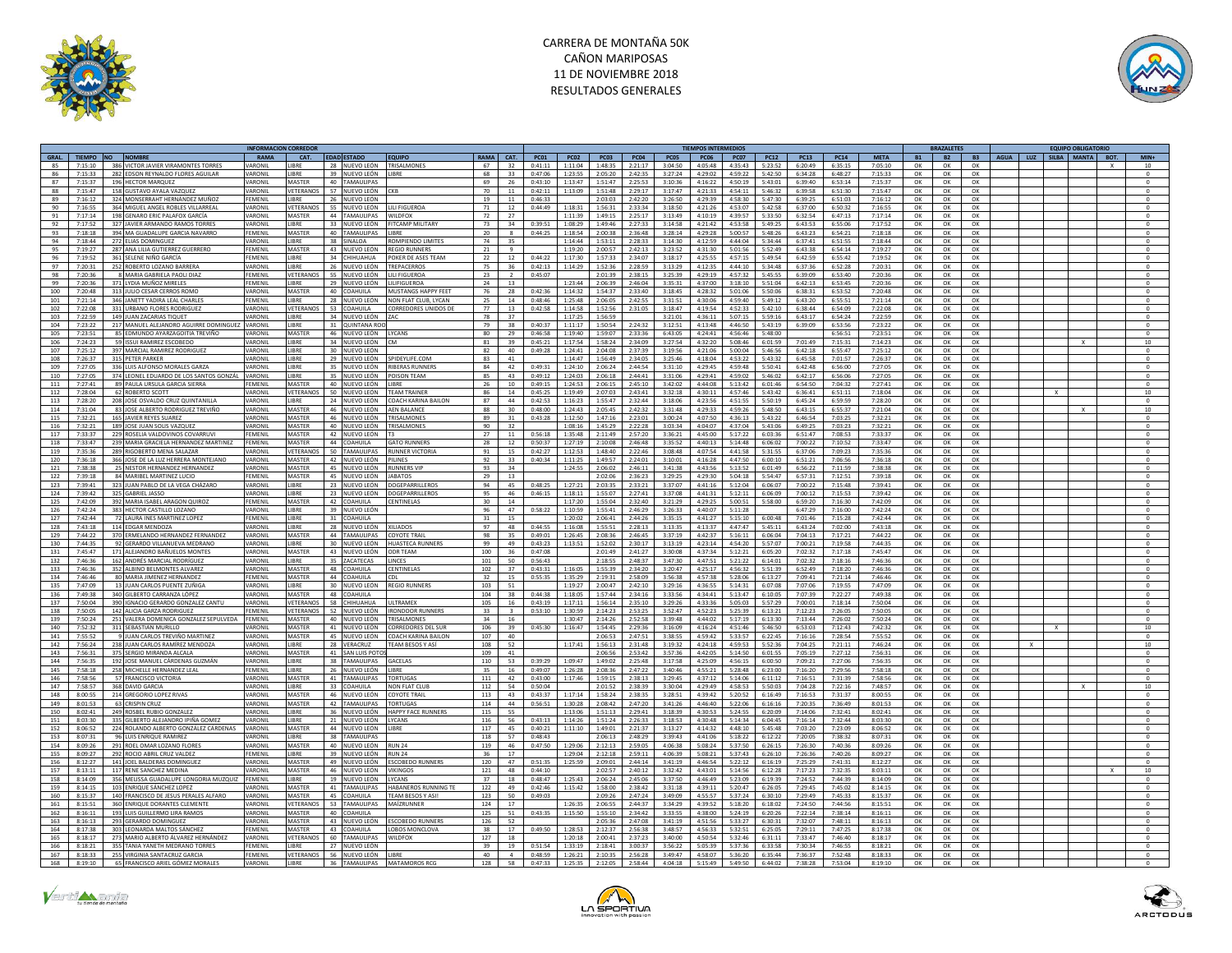



|                                  |                                                                    | <b>NFORMACION CORREDO</b> |                          |                                |                                              |                 |           |                   |                    |                    |                    |                    | <b>FIEMPOS INTERMEDIOS</b> |                    |                    |                    |                    |                    | RAZALETE               |           | <b>EQUIPO OBLIGATORIO</b>    |                     |
|----------------------------------|--------------------------------------------------------------------|---------------------------|--------------------------|--------------------------------|----------------------------------------------|-----------------|-----------|-------------------|--------------------|--------------------|--------------------|--------------------|----------------------------|--------------------|--------------------|--------------------|--------------------|--------------------|------------------------|-----------|------------------------------|---------------------|
| GRAL TIEMPO NO NOMBRE            |                                                                    | RAMA                      | CAT.                     | <b>FDAD ESTADO</b>             | <b>FOUIPO</b>                                |                 | RAMA CAT. | PC01              | PC02               | PCO3               | <b>PC04</b>        | <b>PC05</b>        | <b>PC06</b>                | <b>PC07</b>        | <b>PC12</b>        | PC13               | <b>PC14</b>        | <b>MFTA</b>        | <b>B1</b><br><b>B2</b> | <b>B3</b> | AGUA LUZ<br>SILBA MANTA ROT. | $MIN+$              |
| 169<br>8:19:24                   | 148 MARTIN VENTURA MIRELES GARCIA                                  | VARONIL                   | MASTER                   | 46 TAMAULIPAS                  | O.V.P.                                       | 129             | 53        |                   | 1:25:11            | 2:08:03            | 2:47:01            | 3:38:26            | 4:49:26                    | 5:28:09            | 6:26:21            | 7:33:36            | 7:50:41            | 8:19:24            | OK<br>OK               | OK        |                              |                     |
| 170<br>8:19:55                   | 339 JORGE EVELIO GONZÁLEZ LÓPEZ                                    | VARONII                   | MASTER                   | 46 COAHUILA                    | <b>MUSTANGS</b>                              | 130             | 54        | 0.48:19           | 1:24:39            | 2:07:12            | 2.48:24            | 3.45.08            | 4.53.34                    | 5-33-32            | 6:29:01            | $7 - 33 - 54$      | 7:51:35            | 8:19:55            | OK<br>OK               | OK        |                              | $\Omega$            |
| 171<br>8:20:36                   | 183 JAIME GUARDADO MENDEZ                                          | VARONIL                   | MASTER                   | 48 ZACATECAS                   | REAL PLATA DE ZACATE                         | 131             | 55        | 0:47:21           |                    | 2:03:03            | 2:44:00            | 3:43:43            | 4:57:19                    | 5:35:44            | 6:30:46            | 7:35:39            | 7:51:44            | 8:20:36            | OK<br>OK               | OK        |                              | $\circ$             |
| 172<br>8:20:41                   | 176 IORGE DARIO PEREZ COLUNGA                                      | VARONII                   | VETERANOS                | 51 NUEVO LEÓN                  | <b>IYCANS</b>                                | 132             | 19        | 0:45:58           |                    | 2:04:15            | $2.44 - 0.8$       | 3:45:07            | 4:52:17                    | 5:28:58            | 6:29:56            | 7:31:20            | 7.49:50            | 8:20:41            | OK<br>OK               | OK        |                              | $\Omega$            |
| 173<br>8:20:44                   | 163 MARCO ANTONIO MUÑIZ CÁRDENAS                                   | VARONIL                   |                          | VETERANOS 51 NUEVO LEÓN        | <b>RUNNERS KARINA TEAM</b>                   | 133             | 20        | 0:46:03           |                    | 2:03:02            | 2:43:16            | 3:45:12            | 4:50:07                    | 5:28:54            | 6:30:00            | 7:31:12            | 7:49:54            | 8:20:44            | OK<br>ОК               | OK        |                              | $\,$ 0              |
| 174<br>8:20:54                   | 45 FRANCISCO VIII ARREAL LÓPEZ                                     | VARONII                   | <b>LIBRE</b>             | 32 TAMAUUPAS                   | <b>OLYMPIA RUNNERS</b>                       | 134             | 59        | 0.46:29           | 1:23:35            | 2:05:40            | $7 - 44 - 19$      | 3:47:13            | 4.57.33                    | 5.33:42            | 6:27:47            | 7:34:20            | 7:50:34            | 8:20:54            | OK<br>OK               | OK        |                              | $\Omega$            |
| 175<br>8:20:59                   | 309 OLIMPIA GIZEH BALLEZA CASTILLO                                 | FEMENIL                   | MASTER                   | 46 TAMAULIPAS                  | RUNNERS VICTORIA                             | 41              | 18        | 0:48:36           | 1:26:16            | 2:08:17            | 2:54:03            | 3:47:11            | 5:02:30                    | 5:43:58            | 6:44:27            | 7:38:17            | 7:52:06            | 8:20:59            | OK<br>OK               | OK        |                              | $\,$ 0              |
| 176<br>8:21:09                   | 30 RENE GARCIA GOMEZ                                               | VARONIL                   | VETERANOS<br><b>IBRF</b> | 61 COAHUILA                    |                                              | 135             | 21        | 0.44:29           |                    | 2:08:50            | 2.53:06            | 3:52:01            | 4:59:03                    | 5.37.79            | 6:34:25            | 7-30-35            | 7:46:47            | 8:21:09            | OK<br>OK               | OK        |                              | $\Omega$            |
| 177<br>8:21:21                   | 121 DIANA ITZEL DOMINGUEZ PEREZ                                    | <b>FEMENI</b><br>FEMENIL  | MASTER                   | 37 NUEVO LEÓN                  | TREPACEROS                                   | 42<br>43        | 20        |                   | 1:26:09            | 2:10:14            | 2:53:46            | 3:49:31            | 5:05:52                    | 5:51:44            | 6:44:35            | 7:38:48            | 7:54:12            | 8:21:21            | OK<br>OK               | OK        |                              | $\mathbf{0}$        |
| 178<br>8:21:23                   | 21 YVETTE PAZ Y PUENTE ARECHIG                                     |                           |                          | 47 NUEVO LEÓN                  | <b>ENDURANCE SYSTEMS</b>                     |                 | 19        | 0:58:37           | 1:39:40            | 2:22:44            | 3:34:27            | 3:53:10            | 5:01:59                    | 5:38:50            | 6:32:27            | 7:33:54            | 7:48:37            | 8:21:23            | ок<br>OK               | OK        |                              | $^{\circ}$          |
| 179<br>8:22:45                   | 280 VICTOR ROGELIO RODRIGUEZ HERNANDEZ                             | VARONI                    | LIBRE<br>MASTER          | 32 NUEVO LEÓN<br>40 TAMAULIPAS | CORREDORES TLÁLO                             | 136             | 60        |                   | 1:25:21            | 2:07:17            | 2:50:05            | 3:39:47            | 4:49:37                    | 5:26:16            | 6:23:56            | 7:32:01            | 7:53:26            | 8:22:45            | OK<br>OK               | OK<br>OK  |                              |                     |
| 180<br>8:23:46                   | 271 LUIS CARLOS CABALLERO CHONG                                    | VARONIL                   |                          |                                | <b>IIRRE</b>                                 | 137             | 56        |                   |                    | 2:07:29            | 2:53:28            | 3:47:48            | 5:00:39                    | 5:37:19            | 6:30:35            | 7:33:34            | 7:51:54            | 8:23:46            | OK<br>OK               |           |                              | $^{\circ}$          |
| 181<br>8:24:08                   | 202 MARCO ANTONIO GÓMEZ FLORENCI                                   | VARONI                    | <b>MASTER</b><br>MASTER  | 48 NUEVO LEÓN<br>46 NUEVO LEÓN | LIBRE<br><b>FATMON</b>                       | 138             | 57        | 0:46:41           |                    | 2:03:49            | 2:42:01            | 3:26:59            | 4:41:12                    | 5:26:56            | 6:36:33            | 7:40:35            | 7:57:43<br>8:01:06 | 8:24:08            | OK<br>OK               | OK        |                              | $\mathbf{0}$        |
| 182<br>8:24:12<br>183<br>8:24:21 | 49 ELEAZAR SANTILLAN RODRIGUEZ                                     | VARONIL<br>FEMENIL        | <b>LIBRE</b>             |                                | <b>IIBRF</b>                                 | 139<br>44       | 58        |                   | 1:24:58<br>1:31:10 | 2:05:15            | 2:43:54            | 3:40:40            | 4:51:06                    | 5:27:57            | 6:42:35            | 7:40:25<br>7:34:47 | 7:52:30            | 8:24:12            | OK<br>OK<br>OK         | OK        |                              | $^{\circ}$          |
| 184<br>8:24:41                   | 6 JUANY HERNANDEZ OLIVAN<br>131 DIANA HERRERA                      | FEMENIL                   | LIBRE                    | 39 NUEVO LEÓN<br>23 COAHUILA   | CORREDORES DEL LAGO                          | 45              | 21<br>22  |                   | 1:19:22            | 2:13:55<br>2:00:09 | 2:59:50<br>2:40:56 | 3:57:04<br>3:24:37 | 5:16:57<br>4:31:38         | 5:54:30<br>5:01:58 | 6:45:01<br>5:52:39 |                    | 6:54:17            | 8:24:21<br>8:24:41 | OK<br>OK               | OK<br>OK  |                              |                     |
| 185<br>8:24:52                   | 87 PEPE GONZALEZ FUENTES                                           | VARONIL                   | <b>IIBRF</b>             | 31 TAMAULIPAS                  | CORREMANIA                                   | 140             | 61        | 0:46:28           |                    | 2:06:57            | 2:48:15            | 3:46:40            | 5:01:54                    | 5:43:42            | 6:38:35            | 7:42:55            | 7:57:13            | 8:24:52            | OK<br>OK<br>OK         | OK        |                              | $\circ$             |
| 186<br>8:25:40                   |                                                                    | FEMENIL                   | MASTER                   | 41 TAMAULIPAS                  | LIBRE                                        | 46              | 20        | 0:49:34           | 1:28:59            | 2:14:59            | 3:00:49            | 3:54:56            | 5:07:42                    | 5:44:38            | 6:42:47            | 7:44:20            | 7:57:46            | 8:25:40            | OK<br>OK               | OK        |                              |                     |
| 187<br>8:25:45                   | 39 ELIDA PEREZ<br>267 SAUL MONTALVO PERALES                        | VARONIL                   | <b>LIBRE</b>             | 38 NUEVO LEÓN                  | TRIFORCE                                     | 141             | 62        | 0:53:15           | 1:38:52            | 2:11:30            | 2:59:29            | 3:50:25            | 5:02:07                    | 5:42:13            | 6:43:58            | 7:30:35            | 8:00:17            | 8:25:45            | OK<br>ОК               | OK        |                              | $\circ$             |
| 188<br>8:27:11                   | 274 JOSE ANTONIO SANCHEZ DE VALLE                                  | VARONIL                   | <b>VETERANOS</b>         | 52 COAHUILA                    | <b>MUSTANGS</b>                              | 142             | 22        | 0:47:04           | 1:23:53            | 2:07:07            | 2:49:52            | 3:47:37            | 4:56:19                    | 5:33:50            | 6:30:16            | 7:39:29            | 7:57:09            | 8:27:11            | OK<br>OK               | OK        |                              | $\Omega$            |
|                                  |                                                                    | VARONIL                   | <b>IIRRF</b>             |                                | LIBRE                                        | 143             |           |                   |                    |                    |                    |                    | 5:06:56                    |                    |                    | 7:43:08            |                    |                    | OK                     |           |                              |                     |
| 189<br>8:27:20<br>190<br>8:27:37 | 226 ANTONIO AVILES SANCHEZ<br>201 CRISTINA MIREYA MEDINA HERNANDEZ | FEMENIL                   | MASTER                   | 39 NUEVO LEÓN<br>44 TAMAULIPAS | WII DEOX                                     | 47              | 63<br>21  | 0:52:22           | 1:30:33<br>1:26:30 | 2:13:20<br>2:11:27 | 2:56:05<br>2:57:01 | 3:51:53<br>3:47:28 | 5:02:33                    | 5:47:29<br>5:41:43 | 6:43:32<br>6:40:53 | 7:43:11            | 7:59:55<br>8:00:00 | 8:27:20<br>8:27:37 | ОК<br>OK<br>OK         | OK<br>OK  |                              | $\circ$<br>$\Omega$ |
|                                  |                                                                    |                           | LIBRE                    |                                |                                              |                 |           |                   |                    |                    |                    |                    |                            |                    |                    |                    |                    |                    |                        |           |                              |                     |
| 191<br>8:28:02<br>192<br>8:28:19 | 27 VICTOR HUGO DE LA CRUZ SÁNCHEZ<br>180 RICARDO GALINDO           | VARONI<br>VARONIL         | LIBRE                    | 34 TAMAULIPAS<br>36 NUEVO LEÓN | <b>BATMAN RUNNER</b><br><b>REGIO RUNNERS</b> | 144<br>145      | 64<br>65  | 0:47:3<br>0:48:29 | 1:25:12<br>1:28:21 | 2:08:53<br>2:10:33 | 2:50:00<br>2:50:59 | 4:00:22<br>3:45:57 | 5:07:51<br>4:54:07         | 5:50:41<br>5:33:29 | 6:46:09<br>6:25:00 | 7:43:28<br>7:36:44 | 7:59:53<br>7:54:02 | 8:28:02<br>8:28:19 | OK<br>OK<br>OK<br>OK   | OK<br>OK  |                              | $\Omega$            |
| 193<br>8:30:31                   | 204 JOSE ALFREDO RODRÍGUEZ GARCÍA                                  | VARONIL                   | MASTER                   | 45 TAMAULIPAS                  | OLYMPIA RUNNERS                              | 146             | 59        | 0:45:52           | 1:19:30            | 2:01:59            | 2.41:40            | 3:37:39            | 4.45.48                    | 5:26:28            | 6:27:36            | 7.43.55            | 7:59:08            | 8:30:31            | OK<br>OK               | OK        |                              | $\circ$             |
| 194<br>8:30:31                   | 205 JOSE LUIS TREVIÑO GONZÁLEZ                                     | VARONIL                   | <b>LIBRE</b>             | 32 TAMAULIPAS                  | OLYMPIA RUNNERS                              | 147             | 66        | 2:09:20           | 1:19:33            | 2:01:47            | 2:41:33            | 3:37:38            | 4:45:41                    | 5:26:22            | 6:27:40            | 7:44:06            | 7:59:04            | 8:30:31            | OK<br>OK               | OK        |                              | $\Omega$            |
| 195<br>8:30:32                   | 173 MARTIN PÉREZ MATURANO                                          | VARONIL                   | VETERANOS                | 56 NUEVO LEÓN                  | ODR TFAM                                     | 148             | 23        | 0:43:45           | 1:17:23            | 2:01:48            | 2:39:26            | 3:37:39            | 4:49:41                    | 5:41:49            | 6:50:11            | 7:44:07            | 8:50:39            | 8:30:32            | OK<br>OK               | OK        |                              | $\circ$             |
| 196<br>8:30:38                   | 73 HECTOR RAFAEL COSS GARCIA                                       | VARONIL                   | LIBRE                    | 35 NUEVO LEÓN                  |                                              | 149             | 67        | 0:53:38           | 1:34:58            | 2:18:38            | 2:59:02            | 3:56:25            | 4:58:10                    | 5:41:33            | 6:41:01            | 7:44:52            | 8:01:23            | 8:30:38            | OK<br>OK               | OK        |                              | $\Omega$            |
| 197<br>8:31:19                   | 127 IVAN ALFIANDRO MATA DEL RIO                                    | VARONIL                   | <b>LIRRE</b>             | 35 COAHUILA                    | TRILOCOS                                     | 150             | 68        |                   |                    | 2:02:51            | $7 - 43 - 47$      | 3:40:16            | 4:51:19                    | 5:25:44            | 6:30:06            | $7 - AA - 58$      | 8:01:31            | 8:31:19            | OK<br>OK               | OK        |                              | $\Omega$            |
| 198<br>8:31:20                   | 387 ALFREDO ARREOLA LARA                                           | VARONIL                   | VETERANOS                | 58 NUEVO LEÓN                  | MR. AGUILA SPORT GYM                         | 151             | 24        | 0:48:40           | 1:24:07            | 2:05:02            | 2:49:27            | 3:49:59            | 5:06:00                    | 5:39:46            | 6:38:39            | 7:38:06            |                    | 8:31:20            | OK<br>ОК               | OK        |                              | $^{\circ}$          |
| 199<br>8:31:49                   | 111 JOSE LUIS SILVA MENCHACA                                       | VARONIL                   | MASTER                   | 49 TAMAULIPAS                  | <b>RUN FAMILY RUN</b>                        | 152             | 60        | 0:44:35           | 1:18:00            | 2:01:17            | 2:45:46            | 3:37:47            | 4:52:10                    | 5:33:43            | 6:33:06            | 7:46:53            | 8:01:29            | 8:31:49            | OK<br>OK               | OK        |                              |                     |
| 200<br>8:31:50                   | 32 MARCO ANTONIO TREVIÑO ESPINOSA                                  | VARONIL                   | <b>MASTER</b>            | 46 TAMAULIPAS                  | LIBRE                                        | 153             | 61        | 0:44:33           | 1:18:02            | 2:01:16            | 2:45:29            | 3:37:45            | 4:52:00                    | 5:33:35            | 6:34:42            | 7:45:17            | 8:01:26            | 8:31:50            | OK<br>OK               | OK        |                              | $\circ$             |
| 201<br>8:31:59                   | 33 KARLA EDITH GONZALEZ RUELAS                                     | FEMENIL                   | <b>LIRRE</b>             | 35 TAMAULIPAS                  | HARANEROS RUNNING TE                         | $\overline{AB}$ | 23        | 0:52:46           | 1:33:11            | 2:18:00            | 3.33.37            | 4:01:30            | 5:08:01                    | 5:48:02            | 6:44:04            | 7.49.42            | 7:51:26            | 8:31:59            | OK<br>$\Omega$         | OK        |                              | $\Omega$            |
| 202<br>8:36:32                   | 74 ALBERTO JAVIER LARA SALDIVAR                                    | VARONIL                   | LIBRE                    | 35 NUEVO LEÓN                  |                                              | 154             | 69        | 0:44:07           | 1:17:42            | 1:56:49            | 2:33:06            | 3:32:51            | 4:44:50                    | 5:32:19            | 6:34:58            | 7:52:32            | 8:03:00            | 8:36:32            | OK<br>OK               | OK        |                              | $\circ$             |
| 203<br>8:36:33                   | 20 MARCO ANTONIO MARTIN TAME?                                      | VARONIL                   | <b>IIBRF</b>             | 39 NUEVO LEÓN                  | <b>GUSANITOS RUNNERS</b>                     | 155             | 70        | 0:51:05           | 1:29:55            | 2:13:08            | 2.56:54            | 4:02:22            | 5:15:20                    | 5:51:27            | 6:48:31            | 7:53:22            | 8.09.39            | 8:36:33            | OK<br>OK               | OK        |                              | $\Omega$            |
| 204<br>8:36:33                   | 269 ADALID HERNANDEZ VILLEGAS                                      | FEMENIL                   | MASTER                   | 43 NUEVO LEÓN                  | <b>GUSANITO RUNNERS</b>                      | 49              | 22        | 0:51:00           | 1:30:01            | 2:13:41            | 2:58:01            | 4:01:57            | 5:16:25                    | 5:51:22            | 6:48:28            | 7:53:30            | 8:09:27            | 8:36:33            | OK<br>OK               | OK        |                              | $\circ$             |
| 205<br>8:37:56                   | 37 EDUARDO CANIZALES RAMÍREZ                                       | VARONIL                   | <b>IIBRF</b>             | 34 NUEVO LEÓN LIBRE            |                                              | 156             | 71        | 0.45:48           |                    | 2:03:31            | 2.42:24            | 3:35:52            | 4.54.29                    | 5:37:32            | 6:36:52            | 7.46.48            | 8:05:47            | 8:37:56            | OK<br>OK               | OK        |                              | $\Omega$            |
| 8:39:07<br>206                   | 91 MAYRA ANALI SANCHEZ CASTILLO                                    | EMENIL                    | LIBRE                    | 38 NUEVO LEÓN                  |                                              | 50              | 24        | 0:56:07           | 1:32:05            | 2:08:41            | 2:59:58            | 3:46:55            | 5:07:09                    | 5:43:35            | 6:40:57            | 7:40:40            | 8:03:43            | 8:39:07            | OK<br>OK               | OK        |                              | $\circ$             |
| 207<br>8.39.22                   | 216 MARIBEL NIÑO CRUZ                                              | <b>FFMFNII</b>            | <b>LIBRE</b>             | 39 TAMAULIPAS                  | <b>IIRRF</b>                                 | 51              | 25        | 0:46:18           |                    | 2:06:12            | 2.45:41            | 3:46:43            | 5:01:07                    | 5:43:31            | 6:42:03            | 7.49.52            | 8:03:13            | 8:29:22            | OK<br>ок               | OK        | $\mathbf{x}$                 | 10                  |
| 208<br>8:40:13                   | 110 VICTOR ALFONSO INFANTE GARCÍA                                  | VARONIL                   | <b>IIRRF</b>             | 34 TAMAULIPAS                  | WILDFOX                                      | 157             | 72        |                   |                    | 2:06:23            | 2:52:07            | 3:43:02            | 5:10:41                    |                    | 5:48:56 6:46:48    | 7:52:48            | 8:10:17            | 8:40:13            | OK<br>OK               | OK        |                              | $\circ$             |
| 209<br>8:42:16                   | 161 DUMA ALEIDA LEON                                               | <b>FFMFNII</b>            | <b>LIBRE</b>             | 36 TAMAUUPAS                   | <b>LIBRE</b>                                 | 52              | 26        | 0.49.24           | 1:29:01            | 2:13:46            | $2.57 - 30$        | 3:54:31            | 5:07:39                    | $5.46 - 43$        | 6:47:12            | 7.49.56            | 8:10:26            | 8:42:16            | OK<br>OK               | OK        |                              | $\Omega$            |
| 210<br>8:43:03                   | 79 GUADALUPE JAVIER CUELLAR ALONSO                                 | VARONIL                   | MASTER                   | 49 NUEVO LEÓN                  | <b>ATENAS</b>                                | 158             | 62        | 0:41:15           | 1:14:04            | 2:06:14            | 2:48:09            | 3:46:13            | 4:55:03                    | 5:33:54            | 6:44:56            | 7:44:41            | 8:11:31            | 8:43:03            | OK<br>OK               | OK        |                              | $\circ$             |
| 211<br>8:45:12                   | 200 ISMAEL DE LA ROSA PALOMO                                       | VARONIL                   | VETERANOS                | 58 TAMAULIPAS                  | WII DFOX                                     | 159             | 25        | 0.46:49           | 1:25:15            | 2:09:20            | 2:54:05            | 3:47:21            | 5:00:03                    | 5:40:09            | 6:40:41            | 7:43:20            | 8:07:19            | 8:45:12            | OK<br>OK               | OK        |                              | $\Omega$            |
| 212<br>8:46:12                   | 138 CARLOS JAVIER VILLEGAS LOPEZ                                   | VARONIL                   |                          | VETERANOS 57 TAMAULIPAS        | LIBRE                                        | 160             | 26        | 0:54:48           | 1:35:20            | 2:19:48            | 3:00:21            | 4:05:18            | 5:14:39                    | 5:49:36            | 6:44:08            | 7:50:54            | 8:11:55            | 8:46:12            | OK<br>OK               | OK        |                              | $\mathbf{0}$        |
| 213<br>8:46:30                   | 283 NOE J TREVINO                                                  | VARONIL                   | MASTER                   | 46 TEXAS                       | SIEMPRE NATURAL                              | 161             | 63        | 0:50:25           | 1:27:35            | 2:09:07            | 2:53:16            | 3:49:19            | 5:20:30                    | 6:04:15            | 6:06:16            | 8:06:09            | 8:24:43            | 8:46:30            | OK<br>OK               | OK        |                              | $\circ$             |
| 214<br>8:46:35                   | 152 JHONATAN DIAZ DIAZ                                             | VARONI                    | LIBRE                    | 22 NUEVO LEÓN                  | <b>RONYN</b>                                 | 162             | 73        | 0:48:52           | 1:25:32            | 2:05:16            | 2:47:46            | 3:46:21            | 4:51:22                    | 5:28:05            | 6:42:43            | 7:50:59            | 8:14:37            | 8:46:35            | OK<br>OK               | OK        |                              | $\circ$             |
| 215<br>8:46:46                   | 285 JESSY DE LEON                                                  | VARONIL                   | MASTER                   | 41 TEXAS                       | SIEMPRE NATURAL                              | 163             | 64        | 0:50:33           | 1:27:37            | 2:09:10            | 2:53:14            | 3:49:19            | 5:20:33                    | 6:04:21            | 7:04:41            | 8:06:00            | 8:24:46            | 8:46:46            | OK<br>OK               | OK        |                              | $\Omega$            |
| 216<br>8:47:05                   | 396 ROBERTO LLANES ORTIZ                                           | VARONIL                   | LIBRE                    | 31 NUEVO LEÓN                  | <b>REGIO RUNNERS</b>                         | 164             | 74        | 0:46:1            |                    | 2:02:35            | 2:42:15            | 3:32:18            | 4:38:04                    | 5:33:40            | 6:34:17            | 7:49:20            | 8:07:37            | 8:47:05            | OK<br>OK               | OK        |                              | $\mathbf{0}$        |
| 8:47:09<br>217                   | 334 CORINA GONZÁLEZ CAVAZOS                                        | <b>FEMENIL</b>            | LIBRE                    | 29 NUEVO LEÓN                  | LIBRE                                        | 53              | 27        | 0:51:27           | 1:30:19            | 2:13:30            | 2:57:07            | 3:56:44            | 5:10:55                    | 5:49:18            | 6:46:45            | 7:53:37            | 8:11:35            | 8:47:09            | OK<br>OK               | OK        |                              | $^{\circ}$          |
| 218<br>8:47:15                   | 358 BENJAMÍN MARTÍNEZ GARZA                                        | VARONIL                   | VETERANO                 | 50 TAMAULIPAS                  | <b>SPARTAN TEAM</b>                          | 165             | 27        | 0:57:43           | 1:43:02            | 2:35:11            | 3:27:42            | 4:28:42            | 5:42:02                    | 6:18:48            | 7:15:34            | 8:13:09            | 8:24:39            | 8:47:15            | OK<br>OK               | OK        |                              | $^{\circ}$          |
| 219<br>8:47:18                   | 133 MARIA DE LOS ANGELES MEDRANO ALVARAD FEMENIL                   |                           | LIBRE                    | 35 NUEVO LEÓN                  | <b>LIBRE</b>                                 | 54              | 28        | 0.49:10           | 1:26:18            |                    | 3:00:01            |                    | 5:04:55                    | 5:39:11            | 6:37:06            |                    | 8:14:35            | 8:47:18            | OK<br>OK               | OK        |                              | $\sqrt{2}$          |
| 220<br>8:47:18                   | 317 JORGE ALBERTO CORTEZ ZAVALA                                    | VARONIL                   | <b>LIBRE</b>             | 32 NUEVO LEÓN                  | LYCANS                                       | 166             | 75        | 0:57:05           | 1:37:18            | 2:16:16            | 3:35:23            | 3:53:57            | 5:09:30                    | 5:45:29            | 6:40:20            | 7:49:05            | 8:14:30            | 8:47:18            | OK<br>OK               | ок        |                              | $^{\circ}$          |
| 221<br>8:49:12                   | 257 YESIKA GARCIA CRUZ                                             | <b>FFMFNII</b>            | <b>LIBRE</b>             | 36 NUEVO LEÓN                  | <b>IIRRF</b>                                 | 55              | 29        |                   | 1:27:11            | 2:14:06            | $2.57 - 53$        | 3:56:54            | 5:15:00                    | 5.53.59            | 6:54:34            | 8:08:34            | 8:23:19            | 8:49:12            | OK<br>OK               | OK        |                              | $\Omega$            |
| 222<br>8:49:19                   | 104 JOSE LUIS GONZALEZ HERNANDEZ                                   | VARONIL                   | LIBRE                    | 33 NUEVO LEÓN                  | <b>HAPPY FACE RUNNERS</b>                    | 167             | 76        | 0:47:42           | 1:25:56            | 2:07:02            | 2:47:11            | 3:46:04            | 5:11:13                    | 5:57:26            | 6:58:59            | 8:02:51            | 8:19:22            | 8:49:19            | OK<br>OK               | OK        |                              | $^{\circ}$          |
| 223<br>8:49:45                   | 350 SUSANA RODRIGUEZ GARZA                                         | FEMENIL                   | <b>IIRRF</b>             | 39 NUEVO LEÓN                  | <b>KAKTUS</b>                                | 56              | 30        | 0:51:24           | 1:32:55            | 2:18:17            | 3:39:33            | 4:17:11            | 5:32:58                    | 6:07:47            | 6:57:03            | 7:53:45            | 8:11:25            | 8:49:45            | OK<br>OK               | OK        |                              | $\Omega$            |
| 224<br>8:50:28                   | 343 ALEJANDRA LONGORIA GALARZA                                     | FEMENIL                   | MASTER                   | 46 NUEVO LEÓN                  | CORREDORES RIO LA SI                         | 57              | 23        | 0:53:12           | 1:31:47            | 2:15:33            | 2:56:51            | 3:52:23            | 5:11:28                    | 6:02:12            | 6:58:09            | 8:07:53            | 8:22:18            | 8:50:28            | OK<br>OK               | OK        |                              |                     |
| 225<br>8:51:02                   | 168 JOSE JUAN PADILLA HERNANDEZ                                    | VARONIL                   | VETERANOS                | 58 COAHUILA                    | PACEIND                                      | 168             | 28        | 0:47:54           |                    | 2:03:21            | 2:46:27            | 3:40:17            | 4:52:14                    | 5:44:43            | 6:43:25            | 7:51:49            | 8:15:12            | 8:41:02            | OK<br>OK               | OK        |                              | 10                  |
| 226<br>8:51:13                   | 40 TANIA NORATO                                                    | FEMENIL                   | <b>MASTER</b>            | 42 NUEVO LEÓN                  | <b>RGM</b>                                   | 58              | 24        | 0:51:32           | 1:29:58            | 2:14:32            | 2:58:15            | 4:08:23            | 5:16:36                    | 5:52:54            | 6:48:40            | 7:54:33            | 8:15:20            | 8:51:13            | OK<br>OK               | OK        |                              |                     |
| 227<br>8:51:54                   | 167 JUAN ENRIQUE RIOS SEGOVIA                                      | VARONIL                   | MASTER                   | 42 COAHUILA                    | PACEIND                                      | 169             | 65        |                   | 1:24:49            | 2:07:31            | 2:53:23            | 4:00:05            | 5:07:47                    | 5:48:13            | 6:43:28            | 7:51:37            | 8:15:10            | 8:41:54            | OK<br>OK               | OK        |                              | 10                  |
| 228<br>8:53:05                   | 139 JOSE ANGEL SALAZAR VAZQUEZ                                     | VARONIL                   | VETERANOS                | 52 COAHUILA                    | <b>BESOS Y ASI</b>                           | 170             | 29        | 0:48:16           |                    | 2:02:35            | 2:46:37            | 3:49:10            | 5:07:33                    | 5:48:09            | 6:55:38            | 7:56:48            |                    | 8:53:05            | OK<br>OK               | OK        |                              | $\circ$             |
| 229<br>8:53:18                   | 306 DULCE LUCERO SEGOVIA PECINA                                    | EMENIL                    | LIBRE                    | 31 NUEVO LEÓN                  |                                              | 59              | 31        | 1:00:47           | 1:43:58            | 2:24:12            | 3:42:46            | 3:59:00            | 5:16:21                    | 5:58:26            | 6:55:58            | 8:02:14            | 8:22:41            | 8:53:18            | OK<br>OK               | OK        |                              |                     |
| 230<br>8:54:15                   | 24 ANALY HINOJOSA LERMA                                            | <b>FFMFNII</b>            | <b>LIRRE</b>             | 28 TAMAULIPAS                  | HARANFROS RUNNING TF                         | 60              | 32        | 0:49:46           | 1:28:50            | 2:14:18            | 2:58:29            | 3:54:59            | 5:11:31                    | 5:50:28            | 6:52:08            | 7:59:41            | 8:19:13            | 8:54:15            | OK<br>OK               | OK        |                              | $\Omega$            |
| 231<br>8:55:34                   | 338 ELISA AGUIRRE HERRERA                                          | FEMENIL                   | MASTER                   | 41 COAHUILA                    | <b>GATO ARAIZA</b>                           | 61              | 25        | 0:50:51           | 1:29:25            | 2:14:00            | 2:56:45            | 4:03:28            | 5:11:23                    | 5:52:28            | 7:01:41            | 8:11:24            | 8:30:25            | 8:55:34            | OK<br>OK               | OK        |                              |                     |
| 232<br>8.56.26                   | 19 IOSE ALEREDO DELGADO CHAVEZ                                     | <b>VARONII</b>            | <b>LIRRE</b>             | 39 NUEVO LEÓN                  | GUERARDOS TRAL                               | 171             | 77        | 0:44:01           | $1.17 - 49$        | 2:00:33            | $2 - 40 - 39$      | $3.32 - AA$        | $A - AQ - 35$              | $5 - 27 - 72$      | 6-34-06            | $7 - 43 - 11$      | $8.09 - AA$        | 8.46.26            | $\cap$ K<br>$\cap$ K   | OK        |                              | 10                  |
| 8:57:20<br>233                   | 378 ARMANDO TREVIÑO GONZALEZ                                       | VARONIL                   | LIBRE                    | 27 NUEVO LEÓN                  | <b>RIBERA RUNNERS</b>                        | 172             | 78        | 0:53:26           | 1:30:34            | 2:14:39            | 3:00:15            | 3:53:46            | 5:10:32                    | 5:53:52            | 6:54:41            | 8:08:02            | 8:27:41            | 8:57:20            | ок<br>OK               | OK        |                              | $^{\circ}$          |
| 234<br>8:57:23                   | 329 LETICIA URIEGA GALLEGOS                                        | FFMFNII                   | MASTER                   | 40 COAHUILA                    | LIRRE                                        | 62              | 26        | 0:54:14           | 1:32:13            | 2:16:40            | 2:57:55            | 3:56:55            | 5:12:35                    | 5:52:15            | 6:50:26            | 7:59:25            | 8:24:03            | 8:57:23            | OK<br>OK               | OK        |                              | $\circ$             |
| 235<br>8:58:17                   | 209 ANTONIO HERNANDEZ RODRIGUEZ                                    | VARONIL                   | LIBRE                    | 38 TAMAULIPAS                  |                                              | 173             | 79        | 1:51:40           |                    | 2:05:49            | 2:45:59            | 3:49:13            | 5:00:24                    | 5:40:07            | 6:40:38            | 7:54:10            | 8:20:19            | 8:58:17            | OK<br>OK               | OK        |                              | $\circ$             |
| 236<br>8:58:32                   | 351 JUAN ANTONIO GARZA                                             | VARONIL                   | MASTER                   | 44 NUEVO LEÓN                  | <b>KAKTUS</b>                                | 174             | 66        | 0:50:28           | 1:33:09            | 2:18:25            | 3:39:26            | 4:17:08            | 5:32:45                    | 6:07:38            | 6:56:58            | 7:52:19            | 8:11:16            | 8:58:32            | OK<br>ОК               | OK        |                              | $^{\circ}$          |
| 237<br>8:59:40                   | 174 DAVID AUGUSTO JUNES CERVANTES                                  | VARONIL                   | LIBRE                    | 36 NUEVO LEÓN                  |                                              | 175             | 80        | 0:49:42           | 1:26:04            | 2:11:29            | 2:53:20            | 3:59:24            | 5:09:27                    | 5:50:53            | 6:54:44            | 8:07:27            | 8:29:17            | 8:59:40            | OK<br>ОК               | OK        |                              | $\mathbf{0}$        |
| 238<br>9:01:12                   | 68 ABELARDO MARTÍNEZ AYALA                                         | VARONIL                   | MASTER                   | 41 NUEVO LEÓN                  | <b>SUSANITO RUNNER</b>                       | 176             | 67        | 0:51:37           | 1:30:38            | 2:14:07            | 2:53:35            | 3:57:30            | 5:02:02                    | 5:43:38            | 6:46:40            | 8:05:05            | 8:22:51            | 9:01:12            | OK<br>OK               | OK        |                              |                     |
| 239<br>9:01:17                   | 219 JAVIER ESTRADA CARRANZA                                        | VARONIL                   | VETERANOS                | 55 NUEVO LEÓN                  |                                              | 177             | 30        | 0:49:05           | 1:25:18            | 2:07:35            | 2:49:31            | 3:50:24            | 5:04:23                    | 5:48:05            | 6:47:46            | 7:58:47            | 8:25:01            | 9:01:17            | OK<br>OK               | OK        |                              | $\circ$             |
| 240<br>9:01:21                   | 81 ERNESTO HINOJOSA ELIZONDO                                       | VARONIL                   | <b>LIBRE</b>             | 36 NUEVO LEÓN                  | <b>IIII FIGUEROA</b>                         | 178             | 81        |                   | 1:20:20            | 2:04:23            | 2.48:54            | 3.48.33            | 5:04:59                    | 5.44.23            | 6:48:10            | 8.08.43            | 8.34.19            | 9:01:21            | OK<br>OK               | OK        |                              | $\Omega$            |
| 241<br>9:03:17                   | 12 ZOAR JARAMILLO GONZALEZ                                         | VARONII                   | LIBRE                    | 30 NUEVO LEÓN                  | LYCANS                                       | 179             | 82        | 0:54:06           |                    | 2:22:39            | 3:38:12            | 4:04:23            | 5:19:30                    | 5:58:09            | 6:56:04            | 8:06:17            | 8:22:43            | 8:53:17            | OK<br>OK               | OK        |                              | $10\,$              |
| 242<br>9:03:48                   | 95 FLOR FITA DIAZ VILLANUEVA                                       | <b>FFMFNII</b>            | <b>LIBRE</b>             | 39 COAHUILA                    | <b>LOCAS OUE CORREN</b>                      | 63              | 33        | 0:53:51           | 1:39:24            | 2:25:25            | 3:41:43            | 4:02:01            | 5:16:52                    | 5:58:44            | 6:56:33            | 8:07:02            | 8:22:47            | 8.53.48            | OK<br>ок               | OK        | $\mathbf{x}$                 | 10                  |
| 9:04:55<br>243                   | 295 CARLOS VIEYRA BUENEIL                                          | VARONIL                   | MASTER                   | 40 NUEVO LEÓN                  |                                              | 180             | 68        | 0:51:31           | 1:30:26            | 2:13:46            | 2:57:04            | 3:56:45            | 5:13:23                    | 5.54.25            | 6:57:10            | 8:15:36            | 8:33:55            | 9:04:55            | OK<br>OK               | OK        |                              | $\Omega$            |
| 244<br>9:05:03                   | 244 RAFAEL CARLOS GONZALEZ FLORES                                  | VARONII                   | VETERANOS                | 54 NUEVO LEÓN                  |                                              | 181             | 31        | 1:01:08           | 1:44:31            | 2:29:25            | 3:43:37            | 4:16:56            | 5:29:02                    | 6:06:31            | 7:05:14            | 8:12:27            | 8:34:17            | 9:05:03            | OK<br>OK               | OK        |                              | $\Omega$            |
| 245<br>9:05:05                   | 185 LUCAS JAVIER GARCIA AREVALO                                    | VARONIL                   | <b>MASTER</b>            | 42 COAHUILA                    | <b>STABILUS</b>                              | 182             | 69        | 0:48:05           |                    | 2:05:30            | 2:43:50            | 3:49:07            | 4:59:39                    | 5:46:38            | 6:50:37            | 8:05:33            | 8:29:21            | 9:05:05            | OK<br>OK               | OK        |                              | $\circ$             |
| 246<br>9:06:25                   | 107 PABLO RAMIREZ GUERRERO                                         | VARONIL                   | <b>LIBRE</b>             | 34 COAHUILA                    |                                              | 183             | 83        | 0:46:52           | 1:27:14            | 2:11:51            | 2:57:22            | 4:10:04            | 5:31:39                    | 6:13:11            | 7:22:18            | 8:24:41            | 8:40:17            | 9:06:25            | OK<br>OK               | OK        |                              | $\Omega$            |
| 247<br>9:07:14                   | 385 NORMA LISSET MUÑIZ SANCHEZ                                     | <b>FEMENIL</b>            | LIBRE                    | 32 NUEVO LEÓN                  |                                              | 64              | 34        | 1:02:04           | 1:40:51            | 2:13:45            | 3:42:42            | 3:57:35            | 5:26:36                    | 6:07:17            | 7:06:12            | 8:03:25            | 8:35:56            | 9:07:14            | OK<br>OK               | OK        |                              | $\mathbf{0}$        |
| 248<br>9:07:29                   | 77 DAVID ALBERTO GARZA ORTIZ                                       | VARONIL                   | MASTER                   | 43 TAMAULIPAS                  | <b>HARANFROS</b>                             | 184             | 70        | 0:52:36           | 1:33:21            | 2:17:54            | 3:33:34            | 4:01:32            | 5:08:09                    | 5:50:56            | 7:00:34            | 8:12:14            | 8:29:23            | 8:57:79            | OK<br>$\Omega$         | OK        |                              | 10<br>$\mathbf{x}$  |
| 249<br>9:07:39                   | 137 MARICELA GAYTAN CRUZ                                           | FEMENIL                   | MASTER                   | 46 NUEVO LEÓN                  |                                              | 65              | 27        | 0:52:56           | 1:32:26            | 2:19:19            | 3:38:11            | 4:06:06            | 5:21:41                    | 6:04:50            | 7:07:22            | 8:18:27            |                    | 9:07:39            | OK<br>OK               | OK        |                              |                     |
| 250<br>9:07:40                   | 263 ALBERTO SAENZ MARTINEZ                                         | VARONIL                   | MASTER                   | 47 NUEVO LEÓN                  |                                              | 185             | 71        |                   | 1:37:05            | 2:22:50            | 3:43:30            | 4:11:59            | 5:21:48                    | 5:55:42            | 7:01:45            | 8:11:55            | 8:34:56            | 9:07:40            | OK<br>OK               | OK        |                              | $\Omega$            |
| 251<br>9:08:47                   | 11 SILVIA MARGARITA LEAL GOMEZ                                     | FEMENIL                   | <b>MASTER</b>            | 48 NUEVO LEÓN                  | <b>GUSANITOS RUNNERS</b>                     | 66              | 28        | 0:53:35           | 1:34:31            | 2:20:51            | 3:37:20            | 4:09:55            | 5:27:39                    | 6:06:23            | 7:03:06            | 8:17:09            | 8:35:33            | 9:08:47            | OK<br>OK               | OK        |                              |                     |
| 252<br>9:08:49                   | 175 RICARDO ALAMILLA ESOLIIVEL                                     | VARONIL                   | VETERANOS                | 56 COAHUILA                    | <b>IIBRF</b>                                 | 186             | 32        | 0:53:30           | 1:30:44            | 2:13:37            | 2.55:02            | 3:51:25            | 5:09:18                    | 5:53:40            | 6:58:51            | 8:15:08            | 8:34:14            | 9.08.49            | OK<br>OK               | OK        |                              |                     |





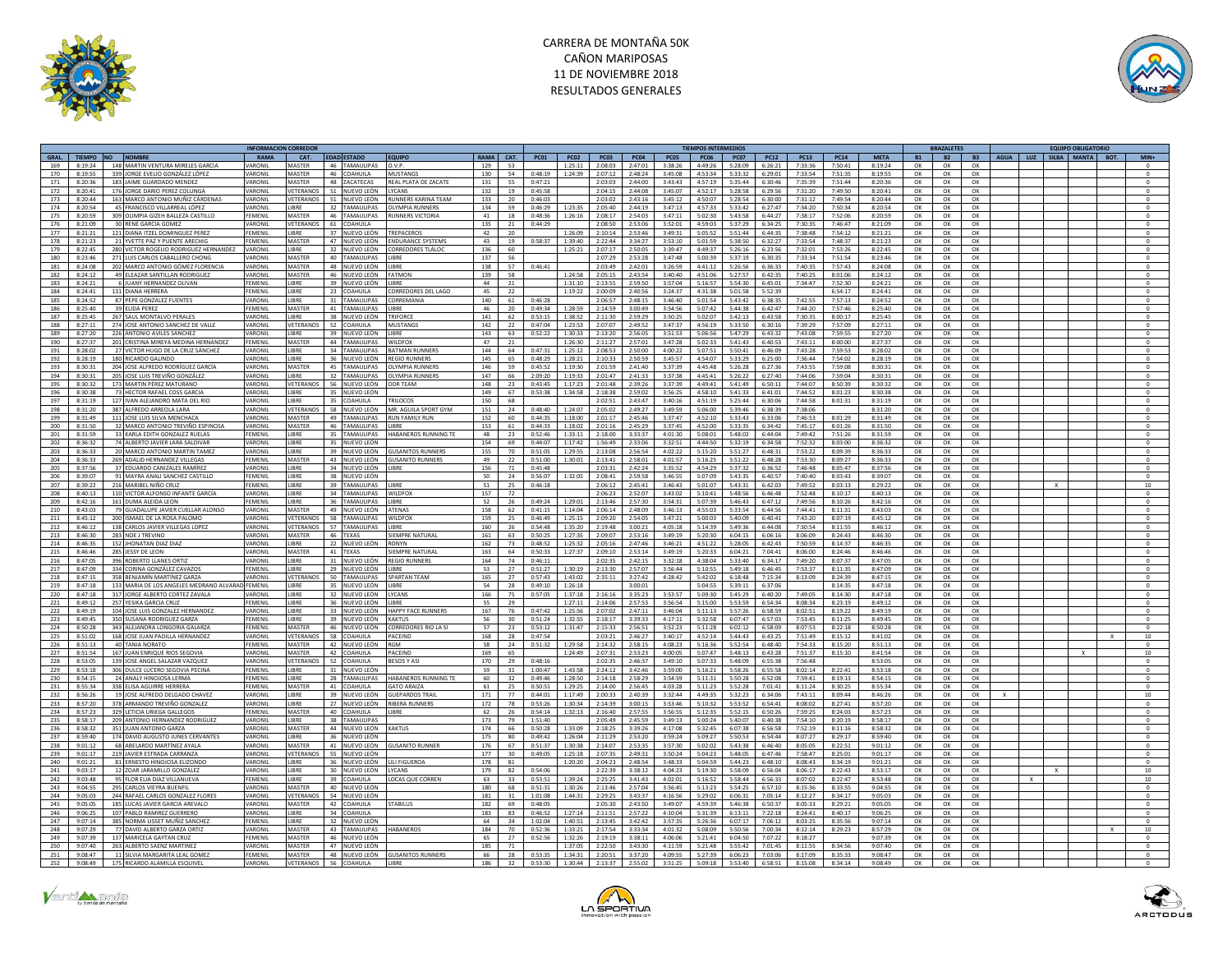



|                                  |                                                                     | <b>NFORMACION CORREDO</b> |                        |          |                                             |                                            |             |                |                    |                    |                    |                    |                    | <b>FIEMPOS INTERMEDIO:</b> |                    |                    |                    |                    |                    |           | RAZALETE  |           |              |              | <b>EQUIPO OBLIGATORIO</b> |                          |
|----------------------------------|---------------------------------------------------------------------|---------------------------|------------------------|----------|---------------------------------------------|--------------------------------------------|-------------|----------------|--------------------|--------------------|--------------------|--------------------|--------------------|----------------------------|--------------------|--------------------|--------------------|--------------------|--------------------|-----------|-----------|-----------|--------------|--------------|---------------------------|--------------------------|
| GRAL.                            | TIEMPO NO NOMBRE                                                    | RAMA                      | CAT.                   |          | <b>FDAD ESTADO</b>                          | <b>FOUIPO</b>                              | <b>RAMA</b> | CAT.           | PC01               | PCO2               | PC03               | PC04               | PCO <sub>5</sub>   | <b>PC06</b>                | <b>PC07</b>        | PC12               | PC13               | PC <sub>14</sub>   | <b>MFTA</b>        | <b>B1</b> | <b>B2</b> | <b>B3</b> |              |              | AGUA LUZ SUBA MANTA BOT.  | MIN <sub>4</sub>         |
| 253<br>9:09:04                   | 181 SUSANA AMABEL GONZALEZ VAZQUEZ                                  | FEMENIL                   | <b>MASTER</b>          |          | 44 NUEVO LEÓN                               | <b>IRONDOOOR RUNNERS</b>                   | 67          | 29             | 0:53:27            | 1:31:13            | 2:15:07            | 2:57:09            | 3:53:07            | 5:11:44                    | 5:58:19            | 7:05:10            | 8:12:59            | 8:35:06            | 9:09:04            | OK        | OK        | OK        |              |              |                           |                          |
| 254<br>9:11:03                   | 207 ADRIAN IFSUS VILLARREAL ALONSO                                  | VARONII                   | <b>IRRF</b>            |          | 37 NUEVO LEÓN                               |                                            | 187         | 84             | 0:54:29            | 1:37:07            | 2:22:26            | 3:44:78            | 4:11:57            | 5:17:39                    | 5:58:57            | 6:56:47            | 8:14:57            | 8.34.48            | 9:11:03            | OK        | OK        | OK        |              |              |                           | $\Omega$                 |
| 255<br>9:11:17                   | 78 MARTHA ELVA ZAMORANO RUIZ                                        | FEMENIL                   | MASTER                 | 44       | NUEVO LEÓN                                  | <b>GUSANITO RUNNER</b>                     | 68          | 30             | 0:57:08            | 1:39:30            | 2:27:32            | 3:13:27            | 4:11:56            | 5:28:45                    | 6:07:28            | 7:07:07            | 8:18:23            | 8:37:52            | 9:11:17            | OK        | OK        | OK        |              |              |                           |                          |
| 256<br>9:12:17                   | 235 ROLANDO IRAM CASAS ORTEGA                                       | VARONIL                   | <b>LIBRE</b>           | 32       | <b>COAHUILA</b>                             | <b>RESOS Y ASI</b>                         | 188         | 85             | 0:51:39            | 1:29:30            | 2:13:30            | 3:00:43            | 3:57:08            | 5:17:36                    | 6:03:13            | 7:08:55            | 8:11:49            | 8:35:10            | 9:12:17            | OK        | OK        | OK        |              |              |                           | $\Omega$                 |
| 257<br>9:12:17                   | 236 NORA PAOLA HAM VILLANUEVA                                       | FEMENIL                   | LIBRE                  |          | 30 COAHUILA                                 | <b>BESOS Y AS</b>                          | 69          | 35             | 0:51:43            | 1:29:38            | 2:13:28            | 2:57:51            | 3:57:04            | 5:15:45                    | 6:03:22            | 7:08:33            | 8:11:52            | 8:34:39            | 9:12:17            | ок        | OK        | OK        |              |              |                           | $\circ$                  |
| 258<br>9:13:10                   | 242 UIS MANUEL MARTINEZ MORENO                                      | VARONIL<br>VARONIL        | <b>IRRF</b><br>LIBRE   | 33<br>37 | NUEVO LEÓN<br><b>TAMAULIPAS</b>             | NO.<br><b>TORTUGA</b>                      | 189         | 86<br>87       | 0:56:27            | 1:25:09            | 2:09:59<br>2:33:07 | 2.54.14            | 3:52:29            | 5:13:47                    | 6:03:31<br>6:20:36 | 7:06:28            | 8:16:19            | 8:38:19            | 9:13:10            | OK        | OK        | OK        |              |              |                           | $^{\circ}$               |
| 259<br>9:13:18                   | 31 JESUS ROBERTO VALLEJO TURRUBIATES                                |                           | MASTER                 |          | 47 COAHUILA                                 |                                            | 190         |                |                    | 1:41:31            |                    | 3:22:33            | 4:27:47            | 5:39:32                    |                    | 7:17:43            | 8:26:11            | 8:43:32            | 9:13:18            | OK        | OK<br>OK  | OK<br>OK  |              |              |                           |                          |
| 260<br>9:14:11                   | 203 I IIIANA ISAREL BECERRA RIVERA                                  | FFMFNII                   |                        |          |                                             | <b>GATO ARAIZA</b><br>LIBRE                | 70<br>71    | 31             | 0:51:03            | 1:29:53            | 2:15:40            | 2.57.43            | 4:03:28            | 5:16:55                    | 6:02:19            | 7:09:17            | 8:21:33            | 8:45:01            | 9:14:11            | OK        |           |           |              |              |                           | $\Omega$                 |
| 261<br>9:14:28<br>262<br>9:14:28 | 122 ROSA MARIA MARQUEZ HERNANDEZ<br>123 GILBERTO ABUNDIS CHAVEZ     | FEMENIL<br>VARONIL        | VETERANOS<br>/ETERANOS | 53       | 53 TAMAULIPAS<br>NUEVO LEÓN                 | <b>IRRF</b>                                | 191         | 33             | 0:52:41<br>0:52:50 | 1:36:51<br>1:36:58 | 2:26:48<br>2:26:56 | 3:14:39<br>3:14:41 | 4:29:09<br>4:29:10 | 5:49:16<br>5:49:22         | 6:27:18<br>6:27:35 | 7:26:11<br>7:26:14 | 8:28:01<br>8:28:02 | 8:44:10<br>8:44:12 | 9:14:28<br>9:14:28 | OK<br>OK  | OK<br>OK  | OK<br>OK  |              |              |                           |                          |
| 263<br>9:16:39                   | 120 JOSE LUIS ANDRADE GOMEZ                                         | VARONIL                   | MASTER                 | 46       | NUEVO LEÓN                                  | ODOS SOMOS UNO                             | 192         | 72             | 0:47:01            |                    | 2:07:16            | 3:00:06            | 4:24:55            | 5:47:16                    | 6:25:14            | 7:24:35            | 8:30:35            | 8:48:19            | 9:16:39            | OK        | OK        | OK        |              |              |                           |                          |
| 264<br>9:16:52                   | 270 SILVIA KARINA HERRERA CARRILLO                                  | FEMENIL                   | MASTER                 |          | 43 TAMAULIPAS                               | <b>CONDORS</b>                             | 72          | 32             | 1:00:58            | 1:47:54            | 2:37:33            | 3:26:36            | 4:21:10            | 5:36:17                    | 6:14:21            | 7:14:37            | 8:26:06            | 8:47:27            | 9:16:52            | OK        | OK        | OK        |              |              |                           | $\Omega$                 |
| 265<br>9:17:31                   | 222 ALICIA RODRIGUEZ SOTELO                                         | FEMENIL                   | VETERANOS              |          | 53 NUEVO LEÓN                               | LIBRE                                      | 73          | 6              |                    | 1:35:31            | 2:20:47            | 3:45:23            | 4:18:50            | 5:38:22                    | 6:16:44            | 7:14:42            | 8:25:16            | 8:46:27            | 9:17:31            | OK        | ОК        | OK        |              |              |                           | $^{\circ}$               |
| 266<br>9:18:02                   | 93 MARIA DE JESUS LEOS ESQUIVEL                                     | FEMENIL                   | LIBRE                  | 39.      | COAHUILA                                    | LOCAS QUE CORREN                           | 74          | 36             | 0:54:25            | 1:37:40            | 2:26:12            | 3:13:29            | 4:22:14            | 5:33:32                    | 6:14:10            | 7:13:51            | 8:23:41            | 8:46:16            | 9:18:02            | OK        | OK        | OK        |              |              |                           | $\Omega$                 |
| 267<br>9:22:31                   | 256 DAVID MÁRQUEZ HERNANDEZ                                         | VARONIL                   | VETERANOS              |          | 56 NUEVO LEÓN                               | <b>IOBRE</b>                               | 193         | 34             | 0:56:24            | 1:48:06            | 2:37:26            | 3:25:52            | 4:26:00            | 5:43:36                    | 6:29:41            | 7:26:23            | 8:30:38            | 8:49:35            | 9:22:31            | OK        | OK        | OK        |              |              |                           | $\Omega$                 |
| 268<br>9:23:37                   | 277 NAYELY GARCIA VAZQUEZ                                           | FEMENIL                   | LIBRE                  |          | 39 TAMAULIPAS                               | LIBRE                                      | 75          | 37             |                    | 1:34:23            | 2:23:06            | 3:44:38            | 4:26:48            | 5:44:36                    | 6:25:05            | 7:28:04            | 8:30:55            | 8:50:28            | 9:23:37            | OK        | OK        | OK        |              |              |                           |                          |
| 269<br>9:24:03                   | 373 FRANCISCO AZAEL DE LA ROSA GÓMEZ                                | VARONIL                   | <b>IRRE</b>            |          | 26 NUEVO LEÓN                               |                                            | 194         | 88             | 1:00:19            | 1:42:54            | 2:25:40            | 3:18:09            | 4:25:28            | 5:45:09                    | 6:23:36            | 7:22:53            | 8:20:41            | $8.44 - 40$        | 9:14:03            | OK        | OK        | OK        | $\mathbf{x}$ |              |                           | 10                       |
| 270<br>9:25:15                   | 250 RAYMUNDO CAMACHO GONZÁLEZ                                       | VARONIL                   | VETERANOS              | 56       | NUEVO LEÓN                                  | ERNIUM                                     | 195         | 35             | 0:46:35            |                    | 2:05:23            | 2:51:52            | 4:02:44            | 5:26:15                    | 6:10:29            | 7:14:26            | 8:29:13            | 8:50:12            | 9:25:15            | OK        | OK        | OK        |              |              |                           |                          |
| 271<br>9:25:22                   | 262 MIREYA FI IZARETH RIVERA GUILLERMO                              | FEMENII                   | <b>IRRE</b>            | 36       | <b>OAHUILA</b>                              | LOCAS OUE CORREN                           | 76          | 38             | 0:53:06            | 1:36:19            | 2:20:59            | 3:35:36            | 4:22:40            | 5:33:25                    | 6:13:26            | 7:13:42            | 8:23:09            | 8:46:22            | 9:15:22            | OK        | OK        | OK        |              |              |                           | 10                       |
| 272<br>9:25:26                   | 225 ROLANDO IBARRA RIOJAS                                           | VARONIL                   | VETERANOS              |          | 52 COAHUILA                                 | LOBOS DE MONCLOVA                          | 196         | 36             | 0:59:42            | 1:39:50            | 2:27:59            | 3:42:22            | 4:31:52            | 5:47:12                    | 6:27:01            | 7:39:57            | 8:41:31            | 9:00:57            | 9:25:26            | OK        | OK        | OK        |              |              |                           | $\circ$                  |
| 273<br>9:25:29                   | 276 RAMIRO ALBERTO OLVERA VAZQUEZ                                   | VARONIL                   | MASTER                 |          | 44 TAMAILIPAS                               | CONDORS MANTE                              | 197         | 73             | 1:00:59            | $1.47 - 57$        | 7.36.33            | 3:22:11            | $A - 22 - 5A$      | $5 - 27 - 57$              | $6.17 - 53$        | $7.19 - 47$        | 8:27:13            | 8.49.39            | 9:25:29            | OK        | $\Omega$  | OK        |              |              |                           | $\sqrt{2}$               |
| 274<br>9:28:51                   | 333 JAIME MANUEL FAZ MORENO                                         | VARONIL                   | <b>MASTER</b>          |          | 41 NUEVO LEÓN                               | LIBRE                                      | 198         | 74             | 0:55:29            | 1:35:35            | 2:22:47            | 3:41:21            | 4:05:43            | 5:31:45                    | 6:17:35            | 7:14:31            | 8:38:12            | 8:58:13            | 9:28:51            | OK        | OK        | OK        |              |              |                           | $^{\circ}$               |
| 275<br>$9.28 - 52$               | 363 NORMA ALICIA CARALLERO NORIEGA                                  | FEMENIL                   | <b>LIRRE</b>           |          | 37 NUEVO LEÓN                               | <b>CORREDORES DEL SUR</b>                  | 77          | 39             | 0:53:59            | 1:37:11            | 2:26:51            | 3:15:09            | 4:17:24            | 5:37:47                    | 6:22:15            | 7:24:12            | 8:38:00            | $8 - 55 - 57$      | 9:28:53            | OK        | OK        | OK        |              |              |                           | $\sqrt{2}$               |
| 276<br>9:29:19                   | 228 MARIA ELENA HARO LEUA                                           | FEMENIL                   | VETERANOS              |          | 52 COAHUILA                                 | RUNNERS MONCLOVA                           | 78          | $\overline{7}$ | 0:57:17            | 1:40:29            | 2:30:28            | 3:18:25            | 4:31:56            | 5:55:45                    | 6:38:35            | 7:40:02            | 8:42:03            | 9:01:01            | 9:29:19            | OK        | OK        | OK        |              |              |                           | $^{\circ}$               |
| 277<br>9.29.32                   | 108 CINTHYA SONIA REYES LUNA                                        | <b>FFMFNII</b>            | MASTER                 |          | 42 NUEVO LEÓN                               | <b>KAMARGS</b>                             | 79          | 33             | 0:52:27            | 1:40:53            | 2:31:52            | 3:16:53            | 4:28:41            | 5:38:04                    | 6:18:13            | $7.20 - 33$        | 8-33-38            | 8:56:51            | 9.29.32            | OK        | OK        | OK        |              |              |                           | $\Omega$                 |
| 278<br>9:29:32                   | 109 URIEL ALBERTO FERNANDEZ SALAZAR                                 | VARONIL                   | LIBRE                  | 33       | <b>NUEVO LEÓN</b>                           | CAMARGS                                    | 199         | 89             | 0:52:30            | 1:40:55            | 2:31:53            | 3:16:50            | 4:28:40            | 5:38:11                    | 6:18:16            | 7:20:36            | 8:33:39            | 8:57:01            | 9:29:32            | OK        | OK        | OK        |              |              |                           |                          |
| 279<br>9.79.38                   | 294 JOSE CARLOS MORENO GONZALEZ                                     | VARONIL                   | VETERANOS              | 55       | <b>COAHUILA</b>                             |                                            | 200         | 37             | 0:54:44            | 1:30:53            | 2:12:53            | 2.53.39            | 4:08:06            | 5:24:53                    | 6:06:52            | 7:09:08            | 8:26:18            | 8:51:06            | 9:29:38            | OK        | OK        | OK        |              |              |                           | $\Omega$                 |
| 280<br>9:29:47                   | 64 HUMBERTO HUGHES HERNANDEZ                                        | VARONIL                   | LIBRE                  | 29       | <b>TAMAULIPAS</b>                           | <b>OLYMPIA RUNNERS</b>                     | 201         | 90             | 0:47:52            | 1:25:51            | 2:14:01            | 2:57:57            | 4:04:36            | 5:21:45                    | 6:03:53            | 7:24:31            | 8:37:58            | 8:58:05            | 9:29:47            | OK        | OK        | OK        |              |              |                           | $\mathbf{0}$             |
| 281<br>$9.30 - 49$               | 118 MARIA DE LOS ANGELES BARCENAS MORENO FEMENIL                    |                           | <b>IRRF</b>            | 38       | NUEVO LEÓN                                  |                                            | 80          | 40             | $0.56 - 48$        | 1:41:39            | 2:33:22            | 3:25:16            | 4:19:13            | 5:47:06                    | 6:24:45            | 7.29.15            | 8:38:36            | 8:58:07            | 9:30:49            | OK        | OK        | OK        |              |              |                           | $\Omega$                 |
| 282<br>9:31:07                   | 26 GLADYS LOZANO                                                    | FEMENIL                   | LIBRE                  | 25       | TAMAULIPAS                                  | HABANEROS RUNNER TEA                       | 81          | 41             | 0:55:33            | 1:39:11            | 2:28:56            | 3:15:37            | 4:17:27            | 5:36:20                    | 6:26:32            | 7:37:13            | 8:44:26            | 8:59:36            | 9:31:07            | OK        | OK        | OK        |              |              |                           | $^{\circ}$               |
| 283<br>9:31:11                   | 284 DAVID P CORTEZ                                                  | VARONIL                   | LIBRE                  | 36       | <b>TFXAS</b>                                | <b>SIEMPRE NATURAL</b>                     | 202         | 91             | 0:47:36            |                    | 2:07:07            |                    | 4:23:01            | 5:31:52                    | 6:22:36            | 7:27:08            | 8:38:16            | 8:58:19            | 9:31:11            | OK        | OK        | OK        |              |              |                           | $\Omega$                 |
| 284<br>9:31:24                   | 341 AARON SEBASTIAN AVALOS DE LA ROSA                               | VARONIL                   | LIBRE                  |          | 21 NUEVO LEÓN                               | <b>VIKINGOS</b>                            | 203         | 92             | 0:43:50            | 1:17:35            | 2:01:07            | 2:48:44            | 3:49:06            | 5:26:05                    | 6:16:08            | 7:12:58            | 8:32:25            | 8:54:18            | 9:21:24            | OK        | OK        | OK        |              |              |                           | $10$                     |
| 285<br>9.32.33                   | 348 JOSE LUIS CERDA NIÑO                                            | VARONIL                   | MASTER                 | 48       | <b>COAHUILA</b>                             | <b>FERNIUM</b>                             | 204         | 75             | 0.57.34            | 1:39:46            | 2:28:03            | 3:42:48            | 4:31:58            | 5:48:42                    | 6:28:19            | 7.39.59            | 8:43:23            | 9:04:25            | 9.32.37            | OK        | OK        | OK        |              |              |                           |                          |
| 286<br>9:33:13<br>287<br>9:33:55 | 34 LUIS ALBERTO PÁEZ GÓMEZ<br>188 ROSARIO MARTINEZ SILVA            | VARONIL<br>FEMENIL        | LIBRE<br><b>MASTER</b> | 36       | NUEVO LEÓN<br>42 COAHUILA                   | <b>GATO ARAIZA</b>                         | 205<br>82   | 93<br>34       | 0:47:47<br>0:53:19 | 1:25:23<br>1:34:43 | 2:09:02<br>2:22:00 | 2:54:07<br>3:43:44 | 4:01:09<br>4:18:10 | 5:14:47<br>5:40:26         | 6:14:27<br>6:21:59 | 7:21:19<br>7:29:17 | 8:31:46<br>8:42:08 | 9:01:12<br>8:59:57 | 9:33:13<br>9:33:55 | OK<br>OK  | OK<br>OK  | OK<br>OK  |              |              |                           | $\Omega$                 |
|                                  |                                                                     |                           |                        |          |                                             |                                            | 83          |                |                    |                    |                    |                    |                    |                            |                    |                    |                    |                    |                    |           |           |           |              |              |                           |                          |
| 288<br>9:34:39<br>289<br>9:34:50 | 15 VELIA NELLY TORRES ONTIVEROS<br>260 JOSE LUIS DE LEÓN BARBOSA    | FEMENII<br>VARONIL        | MASTER<br>MASTER       | 49       | 43 NUEVO LEÓN<br>NUEVO LEÓN                 | <b>REGIO RUNNER</b><br>MR.ÁGUILA SPORT GYM | 206         | 35<br>76       | 0:52:31<br>0:55:47 | 1:12:42<br>1:37:22 | 2:23:55<br>2:25:56 | 3:44:26<br>3:13:31 | 4:18:09<br>4:21:53 | 5:40:07<br>5:39:11         | 6:23:20<br>6:20:32 | 7:28:41<br>7:27:59 | 8:42:22<br>8:42:36 | 9:01:25<br>9:01:07 | 9:34:39<br>9:34:50 | OK<br>OK  | OK<br>OK  | OK<br>OK  |              |              |                           |                          |
| 290<br>9:35:50                   | 94 ROGELIO HERNANDEZ OCHO                                           | VARONII                   | <b>IRRF</b>            | 38       | OAHUILA                                     | LOCAS QUE CORREN                           | 207         | 94             | 0:53:04            | 1:35:57            | 2:20:59            | 3:37:22            | 4:22:40            | 5:40:58                    | 6:25:10            | 7:22:22            | 8:35:03            | 9:01:09            | 9:35:50            | OK        | OK        | OK        |              |              |                           |                          |
| 291<br>9:36:12                   | 169 JOSE ISAAC RODRIGUEZ ROCHA                                      | VARONIL                   | VETERANOS              |          | 53 NUEVO LEÓN                               | <b>ATENAS</b>                              | 208         | 38             | 0:51:08            | 1:30:22            | 2:14:41            | 2:56:19            | 3:52:02            | 5:07:36                    | 5:52:59            | 6:55:28            | 8:04:13            | 8:22:38            | 8:56:12            | OK        | OK        | OK        |              | $\mathbf{x}$ |                           | 40                       |
| 292<br>$9.36 - 15$               | 90 JOSE DAMIAN CANTU DAVILA                                         | VARONIL                   | MASTER                 |          | 40 NUEVO LEÓN                               | IORGE TELLO MULTITRA                       | 209         | 77             | $0.47 - 28$        | $1.75 - 38$        | $2.14 - 58$        | 3-35-34            | $A - 1A - 37$      | $5 - 38 - 00$              | 6:20:20            | 7.77.37            | $8 - 37 - 05$      | $9 - 01 - 22$      | 9:36:15            | $\cap K$  | <b>OK</b> | $\cap$ K  |              |              |                           | $\sqrt{2}$               |
| 293<br>9:38:01                   | 304 JORGE GÓMEZ VALADEZ                                             | VARONIL                   | VETERANOS              |          | 51 NUEVO LEÓN                               | PEDACITOS DE MI CORA                       | 210         | 39             | 0:56:40            | 1:37:48            | 2:26:27            | 3:14:14            | 4:21:58            | 5:37:03                    | 6:22:58            | 7:30:45            | 8:46:25            | 9:05:11            | 9:38:01            | OK        | OK        | OK        |              |              |                           | $^{\circ}$               |
| 294<br>9:38:48                   | 391 L RAMON RAMÓN CIRRIAN                                           | VARONIL                   | MASTER                 | 48       | COAHUILA                                    | <b>RUNNERS MONCLOVA</b>                    | 211         | 78             | 0:56:38            | 1:40:34            | 2:27:27            | 3:43:35            | 4:31:50            | 5:51:09                    | 6:33:52            | 7:40:53            | 8:45:11            | 9:04:29            | $9.38 - 48$        | OK        | OK        | OK        |              |              |                           | $\Omega$                 |
| 295<br>9:41:22                   | 106 MARIA DE LOURDES JUÁREZ CONTRERAS                               | FEMENIL                   | <b>MASTER</b>          |          | 48 NUEVO LEÓN                               | <b>IIRRF</b>                               | 84          | 36             | 0:57:36            | 1:42:00            | 2:32:39            | 3:20:13            | 4:25:48            | 5:48:01                    | 6:32:48            | 7:37:36            | 8:51:38            | 9:09:30            | 9:41:22            | OK        | OK        | OK        |              |              |                           | $\Omega$                 |
| 296<br>9:41:43                   | 233 ISRAEL CISNEROS MARTINEZ                                        | VARONIL                   | <b>IRRF</b>            |          | 34 TAMAULIPAS                               | LIBRE                                      | 212         | 95             | 0:46:08            | 1:23:41            | 2:06:07            | 2:49:22            | 4:01:42            | 5:21:53                    | 6:04:04            | 7:24:26            | 8-35-32            | 8:55:08            | 9:21:43            | OK        | OK        | OK        | $\mathbf{x}$ |              |                           | 20                       |
| 297<br>9:41:54                   | 60 JULIO CESAR TIRADO MORENO                                        | VARONIL                   | VETERANO               | 54       | NUEVO LEÓN                                  | TLALOO                                     | 213         | 40             | 0:55:57            | 1:39:17            | 2:27:39            | 3:13:35            | 4:18:51            | 5:40:01                    | 6:29:05            | 7:37:27            | 8:47:30            | 9:06:04            | 9:41:54            | OK        | OK        | OK        |              |              |                           |                          |
| 298<br>9:42:02                   | 75 IRIS AIDEE REYNA BOLAÑOS                                         | FFMFNII                   | LIBRE                  | 36       | NUEVO LEÓN                                  | COACH KARINA BAILON                        | 85          | 42             | 0:54:50            | 1:37:49            | 2:27:45            | 3:18:12            | 4:16:51            | 5:49:31                    | 6:38:22            | 7:49:28            | 8:56:30            | 9:11:56            | 9:42:02            | OK        | OK        | OK        |              |              |                           |                          |
| 299<br>9:42:15                   | 22 MARTN SALOMON ARAIZA CORDERO                                     | VARONIL                   | LIBRE                  |          | 33 NUEVO LEÓN                               | LYCANS                                     | 214         | 96             | 0:53:58            | 1:36:53            | 2:23:43            | 3:38:22            | 4:18:11            | 5:35:18                    | 6:25:27            | 7:35:49            | 8:49:47            | 9:11:25            | 9:42:15            | OK        | OK        | OK        |              |              |                           | $\mathbf{0}$             |
| 300<br>9:42:17                   | 55 YESSICA JANETH MORALES SANCHEZ                                   | FEMENII                   | <b>IRRF</b>            |          | 39 NUEVO LEÓN                               | <b>IVCANS</b>                              | 86          | 43             |                    | 1:36:55            | 2:22:21            | 3:38:36            | 4:18:11            | 5:34:57                    | 6:21:55            | 7:35:45            | 8:49:46            | 9:10:18            | 9:42:17            | OK        | OK        | OK        |              |              |                           |                          |
| 301<br>9:45:29                   | 28 ROSA MELY ZAMORA AHUMADA                                         | FEMENIL                   | MASTER                 | 48       | <b>TAMAULIPAS</b>                           | HABANEROS RUNNER TEA                       | 87          | 37             | 0:53:00            | 1:35:23            | 2:22:37            | 3:42:38            | 4:17:25            | 5:36:58                    | 6:26:30            | 7:37:09            | 8:52:15            | 9:11:53            | 9:45:29            | OK        | OK        | OK        |              |              |                           | $^{\circ}$               |
| 302<br>9.45.29                   | 259 JOSE ALEJANDRO CANTÚ LEOS                                       | VARONIL                   | MASTER                 |          | 40 NUEVO LEÓN                               | MR ÁGUILA SPORT GYM                        | 215         | 79             | 0:56:14            | 1:39:14            | 2:29:05            | 3:18:47            | 4:24:54            | 5:46:17                    | 6:32:28            | 7.38.57            | 8:51:32            | 9:11:47            | 9.45.29            | OK        | OK        | OK        |              |              |                           | $\Omega$                 |
| 303<br>9:48:29                   | 136 ENEDINA VILLARREAL SEPÚLVEDA                                    | FEMENIL                   | VETERANOS              |          | 57 NUEVO LEÓN                               | LIBRE                                      | 88          |                | 1:00:10            | 1:46:24            | 2:35:02            | 3:21:26            | 4:26:23            | 5:45:03                    | 6:27:35            | 7:37:18            | 8:51:08            | 9:11:44            | 9:48:29            | OK        | OK        | OK        |              |              |                           | $^{\circ}$               |
| 304<br>9.48.33                   | 143 ALEIANDRO FERNANDEZ ALMAGUER                                    | VARONIL                   | MASTER                 |          | 44 NUEVO LEÓN                               | <b>GUSANITO RUNNERS</b>                    | 216         | 80             | 0:51:59            | 1:33:51            | 2:21:22            | 3:43:17            | 4:11:43            | 5:39:04                    | 6:29:21            | 7.39.17            | 8:53:14            | 9:11:24            | 9.48.33            | OK        | OK        | OK        |              |              |                           | $\Omega$                 |
| 305<br>3:48:37                   | 376 RAMIRO MOLINA CARMONA                                           | VARONIL                   | LIBRE                  | 39       | OAHUILA                                     | UNLIMITED RUNNERS TE                       | 217         | 97             | 0:44:16            | 1:15:54            | 2:01:10            | 2:42:17            | 4:09:39            | 5:33:48                    | 6:27:08            | 7:37:54            | 8:47:55            | 9:11:29            | 9:48:37            | OK        | OK        | OK        |              |              |                           |                          |
| 306<br>9.48:51                   | 155 GABRIEL HUMBERTO GOMEZ BRITO                                    | VARONIL                   | MASTER                 |          | 46 NUEVO LEÓN                               | <b>3M PSD</b><br><b>LIRRE</b>              | 218         | 81             | 0:57:31            | 1:42:13            | 2:31:58            | 3:17:06            | 4:25:16            | 5:44:43                    | 6:31:31            | 7.39.15            | 8:53:36            |                    | 9:48:51            | OK        | OK        | OK        |              |              |                           | $^{\circ}$               |
| 307<br>9:49:24                   | 51 GABRIEL GALARZA                                                  | VARONIL                   | MASTER                 | 41       | <b>TAMAULIPAS</b>                           |                                            | 219         | 82             | 0:51:56            | 1:34:45            | 2:23:12            | 3:14:10            | 4:19:31            | 5:58:28                    | 6:45:12            | 7:46:09            | 9:00:54            | 9:18:48            | 9:49:24            | OK        | OK        | OK        |              |              |                           | $\circ$                  |
| 308<br>9:50:13<br>309<br>9:50:17 | 367 EDGAR SANCHEZ<br>67 HECTOR DANIEL LOERA VELAZQUEZ               | VARONIL<br>VARONIL        | MASTER<br><b>IRRF</b>  | 31       | 44 NUEVO LEÓN<br><b>TAMAULIPAS</b>          | VIKINGOS<br>HABANEROS RUNNING TE           | 220<br>221  | 83<br>98       | 0:54:40<br>0:52:55 | 1:39:10<br>1:33:36 | 2:28:36<br>2:20:49 | 3:20:50<br>3:38:14 | 4:26:03<br>4:17:29 | 5:52:16<br>5:40:57         | 6:34:15<br>6:26:36 | 7.38.54<br>7:40:55 | 8.4439<br>8:57:46  | 9:06:00<br>9:18:17 | 9:40:13<br>9:50:17 | OK<br>OK  | OK<br>OK  | OK<br>OK  |              |              |                           | 10                       |
| 310<br>9:54:10                   | 190 I UIS ANTONIO OCHOA AGUILAR                                     | VARONIL                   | MASTER                 |          | 49 NUEVO LEÓN                               | NO                                         | 222         | 84             | 0:51:48            | 1:31:56            | 2:15:34            | 2.56:33            | 4:10:48            | 5:28:54                    | 6:14:51            | 7:22:27            | 8:40:10            |                    | 9:44:10            | OK        | OK        | OK        | $\mathbf{Y}$ |              |                           | 10                       |
| 311<br>9:54:23                   | 50 SUSANA GARCIA                                                    | FEMENIL                   | MASTER                 |          | 42 TAMAULIPAS                               | LIBRE                                      | 89          | 38             | 0:51:52            | 1:34:49            | 2:23:19            | 3:14:08            | 4:20:50            | 5:59:25                    | 6:45:23            | 7:50:20            | 9:02:24            | 9:06:25            | 9:54:23            | OK        | OK        | OK        |              |              |                           | $^{\circ}$               |
| 312<br>9:54:40                   | 128 OMAR DAVID BUENROSTRO ACOSTA                                    | VARONIL                   | MASTER                 | 45       | NUEVO LEÓN                                  | <b>ODR TEAM</b>                            | 223         | 85             | 0:56:21            | 1:36:34            | 2:23:04            | 3:41:23            | 4:16:42            | 5.46.30                    | 6:34:26            | 7:49:51            | 9:00:05            | 9:19:34            | 9:54:40            | OK        | OK        | OK        |              |              |                           | $\Omega$                 |
| 313<br>9:55:56                   | 146 ROUBEN HASSAN GUILLERMO QUIROZ                                  | VARONII                   | LIBRE                  | 32       | OAHUILA                                     | PACE                                       | 224         | 99             | 0:47:40            | 1:24:34            | 2:07:42            | 2:35:21            | 3:54:41            | 5:11:40                    | 5:57:40            | 7:21:56            | 9:05:28            |                    | 9:55:56            | OK        | OK        | OK        |              |              |                           |                          |
| 314<br>9:56:13                   | 326 LUIS ENRIQUE BANDA DE LEON                                      | VARONIL                   | MASTER                 |          | 43 NUEVO LEÓN                               | PILLINES                                   | 225         | 86             | 0:57:47            | 1:38:48            | 2:25:30            | 2:41:01            | 4:18:34            | 5:47:34                    | 6:43:16            | 7:51:22            | 9:06:56            |                    | 9:56:13            | OK        | OK        | OK        |              |              |                           | $\Omega$                 |
| 315<br>9:56:30                   | 36 EDITH BALDERAS FERNÁNDEZ                                         | FEMENII                   | LIBRE                  |          | 28 TAMAULIPAS                               |                                            | 90          | 44             | 0:53:33            | 1:35:38            | 2:23:34            | 3:44:39            | 4:17:22            | 5:37:43                    | 6:25:18            | 7:39:08            | 9:04:34            |                    | 9:56:30            | OK        | OK        | OK        |              |              |                           | $\Omega$                 |
| 9:56:30<br>316                   | 288 IVAN EDUARDO ALEJANDRO BOTELLO                                  | VARONII                   | <b>IRRF</b>            |          | 37 NUEVO LEÓN                               |                                            | 226         | 100            | $0.55 - 18$        | 1:35:15            | 2:21:40            | 3:45:25            | 4:31:02            | $5 - 47 - 55$              | 6:40:34            | 7.50.26            | 9:02:39            |                    | 9:56:30            | ΩK        | OK        | OK        |              |              |                           |                          |
| 317<br>9:57:44                   | 66 DANIEL MONTEMAYOR GONZÁLEZ                                       | VARONII                   | LIBRE                  | 30       | NUEVO LEÓN                                  | LIRRE                                      | 227         | 101            | 0:58:46            | 1:43:34            | 2:32:37            | 3:23:02            | 4:33:27            | 5:58:58                    | 6:44:16            | 7:49:14            |                    |                    | 9:57:44            | OK        | OK        | OK        |              |              |                           |                          |
| 10:00:17<br>318                  | 129 GUILLERMO OCHOA                                                 | VARONIL                   | MASTER                 |          | 44 NUEVO LEÓN                               | NNEMO                                      | 228         | 87             | 0:58:52            | 1:43:38            | 2:35:30            | 3:27:02            | 4:33:24            | 5:58:51                    | 6:46:19            | 7:52:38            | 9:05:19            |                    | 10:00:17           | OK        | OK        | OK        |              |              |                           |                          |
| 319<br>10:02:25                  | 215 MONICA ADALIRA NIÑO SANTAMARIA                                  | FFMFNII                   | LIBRE                  |          | 32 COLIMA                                   | PACE                                       | 91          | 45             |                    | 1:24:47            | 2:07:31            | 2:53:34            | 3:53:31            | 5:07:44                    | 5:58:49            | 7:18:27            | 9:03:34            | 9:20:20            | 9:52:25            | OK        | OK        | OK        |              |              |                           | $10\,$                   |
| 320<br>DNF                       | 395 VICTOR ALFONSO GONZALEZ SANTOYO                                 | VARONIL                   | LIBRE                  |          | 25 NUEVO LEÓN                               |                                            | 229         | 102            | 0:53:09            | 1:33:06            | 2:21:42            | 3:43:31            | 4:31:33            | 5:50:23                    | 6:43:24            | 7:50:12            | 9:15:47            |                    | 10:03:51           | OK        | OK        | OK        |              |              |                           |                          |
| 321<br>DNF                       | 5 ALMA ESCOBAR MESTA                                                | FFMFNII                   | MASTER                 |          | 48 NUEVO LEÓN                               | GATO ARAIZA                                | 92          | 39             | 0:57:11            | 1:38:58            | 2:25:49            | 3:39:37            | 4:17:18            | 5:49:01                    | 6:43:19            | 7:51:35            | 9:16:09            |                    | 10:03:52           | ОК        | OK        | OK        |              |              |                           | $^{\circ}$               |
| 322<br>DNF                       | 119 JESUS ROBLEDO GUEL                                              | VARONIL                   | VETERANOS              |          | 72 NUEVO LEÓN                               |                                            | 230         | 41             | 1:04:33            | 1:48:58            | 2:37:56            | 3:21:33            | 4:25:36            | 5:41:51                    | 6:33:06            | 7:50:58            | 9:08:41            |                    | 10:07:23           | OK        | OK        | OK        |              |              |                           | $\Omega$                 |
| 323<br>DNF                       | 43 CLAUDIA MARTINEZ PEREZ                                           | FFMFNII                   | MASTER                 | 46       | COAHUILA                                    | OCAS QUE CORREN                            | 93          | 40             | 0:54:21            | 1:37:38            | 2:26:11            | 3:13:57            | 4:22:41            | 5:48:51                    | 6:44:19            | 7:49:16            | 9:09:44            |                    | 10:10:35           | OK        | OK        | OK        |              |              |                           | $^{\circ}$               |
| 324<br>DNF                       | 170 JAIME MANCILLAS SOLIS                                           | VARONIL                   | VETERANOS              | 52       | DAHUILA                                     | MUSTANGS HAPPY FEET                        | 231         | 42             | 0:50:55            | 1:28:48            |                    | 2:52:29            |                    | 5:16:48                    |                    |                    |                    |                    |                    |           |           |           |              |              |                           | $^{\circ}$               |
| 325<br>DNF                       | 187 ALMA PATRICIA VILLARREAL MARTINEZ                               | FEMENIL                   | <b>MASTER</b>          | 40       | OAHUILA                                     | GATO ARAIZA                                | 94          | 41             |                    | 1:40:38            |                    | 3:19:10            |                    | 5:59:1                     |                    |                    |                    |                    |                    | OK        | OK        |           |              |              |                           | $10\,$                   |
| 326<br>DNF                       | 290 JUAN MANUEL ESPIRICUETA GAONA                                   | VARONIL                   | <b>LIBRE</b>           | 38       | COAHUILA                                    | <b>GATO ARAIZA</b>                         | 232         | 103            |                    | 1:40:24            |                    | 3:19:08            |                    | 6:02:45                    |                    |                    |                    |                    |                    | OK        | OK        |           |              |              |                           | $\circ$                  |
| 327<br>DNF                       | 56 GUSTAVO ADOLFO DAVILA SANCHEZ                                    | VARONIL                   | <b>MASTER</b>          |          | 44 NUEVO LEÓN                               | <b>ICI RUNNERS</b>                         | 233         | 88             | 1:04:14            | 1:45:05            | 2:26:04            | 3:26:16            | 4:18:49            |                            |                    |                    |                    |                    |                    | OK        |           |           |              |              |                           |                          |
| 328<br>DNF                       | 144 JUAN SALOMON MARCOS TUEME                                       | VARONIL                   | VETERANO               | 66       | NUEVO LEÓN                                  | MI TIERRA                                  | 234         | 43             | 0:55:59            | 1:40:05            | 2:29:01            | 3:16:44            | 4:41:17            |                            |                    |                    |                    |                    |                    | OK        |           |           |              |              |                           |                          |
| 329<br>DNF                       | 281 DARIO PATIÑO HERRERA                                            | VARONIL                   | <b>LIBRE</b>           |          | 38 PUFBIA                                   | <b>FNFORZA</b>                             | 235         | 104            | 0:33:31            | 0:58:52            |                    | 1:57:27            |                    |                            |                    |                    |                    |                    |                    |           |           |           |              |              |                           | $\Omega$                 |
| 330<br>DNF                       | 296 MIGUEL ANGEL PALACIOS HERNANDEZ                                 | VARONIL                   | LIBRE                  |          | 20 COAHUILA                                 |                                            | 236         | 105            | 0:33:56            | 0:58:58            |                    | 1:57:53            |                    |                            |                    |                    |                    |                    |                    |           |           |           |              |              |                           | $\Omega$                 |
| 331<br>DNF                       | 230 JOSE LUIS SANCHEZ GUTIERREZ                                     | VARONIL                   | MASTER                 |          | 47 COAHUILA                                 | ULTRAS RESTIAS SALBAJES URS                | 237         | 89             | 0:37:02            | 1:03:59            |                    | 2:12:20            |                    |                            |                    |                    |                    |                    |                    |           |           |           |              |              |                           | $\Omega$                 |
| DNF<br>332<br>DNF                | <b>IRMA VIRIDIANA LOPEZ RINCON</b><br>227 IUAN ANTONIO SOTO ESTRADA | FEMENII<br>VARONIL        | <b>IRRF</b><br>MASTER  |          | 24 NUEVO LEÓN<br>49 NUEVO LEÓN LILLEIGUEROA | <b>HAPPY FACE RUNNERS</b>                  | 95          | 46<br>90       | 0:38:31            | 1:08:33            |                    | 2:20:01<br>2:48:01 |                    |                            |                    |                    |                    |                    |                    |           |           |           |              |              |                           | $\Omega$                 |
| 333<br>334<br>DNF                | 266 JAIME OTÁÑEZ HURTADO                                            | VARONIL                   | VETERANOS              |          | 58 NUEVO LEÓN                               | NO.                                        | 238<br>239  | 44             | 0:50:47            | 1:23:29<br>1:28:56 |                    | 3:14:06            |                    |                            |                    |                    |                    |                    |                    | OK        | OK        |           |              |              |                           | $^{\circ}$<br>$^{\circ}$ |
| 335<br>DNF                       | 349 ANGEL SERGIO TAMEZ ALMAGUER                                     | VARONIL                   | MASTER                 |          | 45 NUEVO LEÓN                               | HUN7AS                                     | 240         | 91             | 0.52.58            | 1:34:05            |                    | 3:15:23            |                    |                            |                    |                    |                    |                    |                    |           |           |           |              |              |                           |                          |
| 336<br>DNF                       | 186 MANUEL AVILES ALONZO                                            | VARONIL                   | <b>IRRF</b>            | 29       | NUEVO LEÓN                                  |                                            | 241         | 106            | 1:00:36            | 1:43:20            |                    | 3:17:24            |                    |                            |                    |                    |                    |                    |                    | OK        |           |           |              |              |                           |                          |
|                                  |                                                                     |                           |                        |          |                                             |                                            |             |                |                    |                    |                    |                    |                    |                            |                    |                    |                    |                    |                    |           |           |           |              |              |                           |                          |





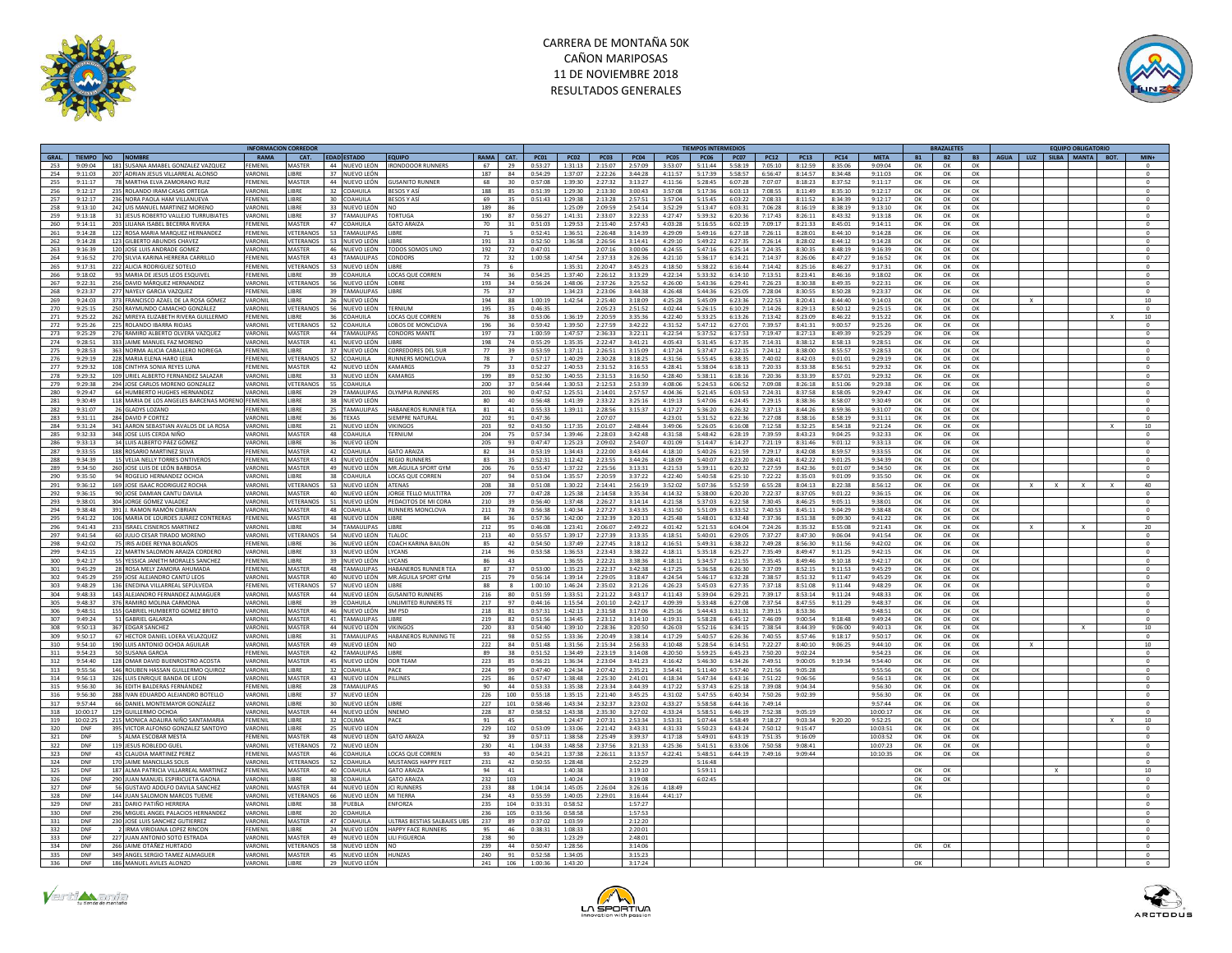



|             |            |                                                 |                 | <b>INFORMACION CORREDOR</b> |                         |                             |      |      |             |             |             |             |                  | <b>TIEMPOS INTERMEDIOS</b> |             |             |             |             |             |           | <b>BRAZALETES</b> |           |              |              | <b>EQUIPO OBLIGATORIO</b> |            |
|-------------|------------|-------------------------------------------------|-----------------|-----------------------------|-------------------------|-----------------------------|------|------|-------------|-------------|-------------|-------------|------------------|----------------------------|-------------|-------------|-------------|-------------|-------------|-----------|-------------------|-----------|--------------|--------------|---------------------------|------------|
| <b>GRAL</b> | TIEMPO NO  | <b>NOMBRE</b>                                   | RAMA            | CAT.                        | <b>EDAD ESTADO</b>      | <b>EQUIPO</b>               | RAMA | CAT. | <b>PC01</b> | <b>PC02</b> | <b>PC03</b> | <b>PC04</b> | PCO <sub>5</sub> | <b>PC06</b>                | <b>PC07</b> | <b>PC12</b> | <b>PC13</b> | <b>PC14</b> | <b>MFTA</b> | <b>B1</b> | B2                | <b>B3</b> | AGUA I       | LUZ          | SILBA MANTA ROT.          | $MIN +$    |
| 337         | DNF        | 53 JULIO CESAR GUTIERREZ ESCAREÑO               | VARONIL         | <b>LIBRE</b>                | 32 NUEVO LEÓN           |                             | 242  | 107  | 0.54.35     | 1:36:36     |             | 3:21:29     |                  |                            |             |             |             |             |             |           |                   |           |              |              |                           | $\Omega$   |
| 338         | DNF        | 23 JOSE ISMAEL GALVAN DE LA ROSA                | VARONIL         | MASTER                      | 42 TAMAULIPAS           | <b>TORTUGAS</b>             | 243  | 92   | 0:56:34     | 1:41:35     |             | 3:26:05     |                  |                            |             |             |             |             |             | OK        |                   |           |              |              |                           | $\Omega$   |
| 339         | DNF        | 301 JULIO ORIZABA                               | VARONIL         | <b>MASTER</b>               | 41 COAHUILA             | BESOS Y ASI                 | 244  | 93   | 1:19:27     | 1:57:41     |             | 3:27:24     |                  |                            |             |             |             |             |             |           |                   |           |              |              |                           | $\Omega$   |
| 340         | <b>DNF</b> | 48 YESENIA BADILLO                              | <b>FEMENIL</b>  | <b>LIBRE</b>                | 35 TAMAULIPAS           | <b>ESS RUNNING TEAM</b>     | 96   | 47   | 1:01:43     | 1:48:13     |             | 3:27:28     |                  |                            |             |             |             |             |             |           |                   |           |              |              |                           | $\Omega$   |
| 341         | DNF        | 145 ARGELIO GUADALUPE ARRAMBIDE NARVAEZ VARONIL |                 | MASTER                      | 44 NUEVO LEÓN           | MI TIERRA                   | 245  | 94   | 0:55:10     | 1:41:06     |             | 3:28:25     |                  |                            |             |             |             |             |             |           |                   |           |              |              |                           | $\Omega$   |
| 342         | DNF        | 46 CARLOS GARCIA                                | VARONIL         | MASTER                      | 48<br><b>TAMAULIPAS</b> | <b>ESS RUNNING TEAM</b>     | 246  | 95   | 0:59:55     | 1:48:15     |             | 3:29:53     |                  |                            |             |             |             |             |             |           |                   |           |              |              |                           | $\sim$     |
| 343         | DNF        | 384 ELOISA MASCORRO                             | <b>FEMENIL</b>  | <b>LIBRE</b>                | 37<br><b>TAMAULIPAS</b> | <b>COYOTE TRAIL</b>         | 97   | 48   | 0:57:40     | 1:45:54     |             | 3:36:04     |                  |                            |             |             |             |             |             |           |                   |           |              |              |                           | $\Omega$   |
| 344         | DNF        | 113 DAVID GARCIA IUAREZ                         | VARONIL         | <b>LIBRE</b>                | 31<br><b>COAHUILA</b>   | TARILUS.                    | 247  | 108  | 1:01:58     | 1:39:38     |             | 3:42:10     |                  |                            |             |             |             |             |             | OK        |                   |           |              |              |                           | $\Omega$   |
| 345         | DNF        | 237 EDILBERTO AGUIRRE SANCHEZ                   | VARONIL         | <b>LIBRE</b>                | 21<br>NUEVO LEÓN        | <b>IKINGOS</b>              | 248  | 109  | 1:03:14     | 1:52:08     |             | 3:45:52     |                  |                            |             |             |             |             |             | OK        |                   |           |              |              |                           | $\Omega$   |
| 346         | DNF        | 135 ERICK IVAN VILLARREAL GUERRA                | VARONIL         | LIBRE                       | 37<br>NUEVO LEÓN        | <b>IOMADAS</b>              | 249  | 110  | 0:54:57     | 1:44:04     | 2:51:53     | 3:49:44     |                  |                            |             |             |             |             |             | OK        |                   |           |              |              |                           | $\sqrt{2}$ |
| 347         | <b>DNF</b> | 70 MARIA GUADALUPE ORTEGA REYES                 | <b>FEMENIL</b>  | LIBRE                       | 34<br>CHIHUAHUA         |                             | 98   | 49   | 1:04:08     | 1:52:36     | 2:56:59     | 4:37:16     |                  |                            |             |             |             |             |             | OK        |                   |           | $\mathbf{x}$ | $\mathbf{x}$ |                           | 20         |
| 348         | DNF        | 319 JESUS MARTINEZ GUADARRAMA                   | VARONIL         | MASTER                      | 44 NUEVO LEÓN           | <b>GUSANITO RUNNER</b>      | 250  | 96   | 0:58:32     | 1:45:42     |             |             |                  |                            |             |             |             |             |             |           |                   |           |              |              |                           | $\Omega$   |
| 349         | DNF        | 318 MARIANA LORIA QUIZ                          | FFMFNII         | <b>LIBRE</b>                | 39 NUEVO LEÓN           | ORREDORES DEL SUR           | 99   | 50   | 0:58:43     | 1:45:46     |             |             |                  |                            |             |             |             |             |             |           |                   |           |              |              |                           | $\sim$     |
| 350         | DNF        | 132 CECILIA DE SANTIAGO VAZQUEZ                 | <b>FEMENIL</b>  | MASTER                      | 43 NUEVO LEÓN           |                             | 100  | 42   | 1:12:58     | 2:14:40     |             |             |                  |                            |             |             |             |             |             |           |                   |           |              |              |                           | $\Omega$   |
| 351         | DNF        | 184 HUGO RUIZ MACIAS                            | VARONIL         | <b>MASTER</b>               | 45 NUEVO LEÓN           | <b><i>FRISALMONES</i></b>   | 251  | 97   | 1:45:18     | 2:16:59     |             |             |                  |                            |             |             |             |             |             |           |                   |           |              |              |                           | $\Omega$   |
| 352         | DNF        | 241 IGNACIO RODRIGUEZ GALVAN                    | VARONIL         | <b>LIBRE</b>                | 38<br>COAHUILA          | <b>EAM BESOS Y ASI</b>      | 252  | 111  | 1:59:44     | 2:41:19     |             |             |                  |                            |             |             |             |             |             |           |                   |           |              |              |                           | $\Omega$   |
| 353         | DNF        | 29 MARINA MONCERRAT MONTELONGO DELG             | <b>UFEMENIL</b> | <b>LIBRE</b>                | 28<br><b>TAMAULIPAS</b> | BATMAN RUNNERS MATAMORO     | 101  | 51   | 2:08:05     |             |             |             |                  |                            |             |             |             |             |             |           |                   |           |              |              |                           | $\Omega$   |
| 354         | <b>DNS</b> | 35 DIANA LOURDES ELIZONDO SEPULVEDA             | <b>FEMENIL</b>  | <b>LIBRE</b>                | 39<br>NUEVO LEÓN        | <b>IUNNERS VIP</b>          | 102  | 52   |             |             |             |             |                  |                            |             |             |             |             |             |           |                   |           |              |              |                           | $\sqrt{2}$ |
| 355         | <b>DNS</b> | 97 NOEMI GONZALEZ PARRA                         | FEMENIL         | MASTER                      | 46<br><b>TAMAULIPAS</b> |                             | 103  | 43   |             |             |             |             |                  |                            |             |             |             |             |             |           |                   |           |              |              |                           | $\Omega$   |
| 356         | <b>DNS</b> | 100 CARLOS VIEYRA                               | VARONIL         | <b>MASTER</b>               | 40 NUEVO LEÓN           |                             | 253  | 98   |             |             |             |             |                  |                            |             |             |             |             |             |           |                   |           |              |              |                           | $^{\circ}$ |
| 357         | <b>DNS</b> | 101 JOSÉ CARLOS CAMPOS RIOJAS                   | VARONIL         | VETERANOS                   | 54 NUEVO LEÓN           |                             | 254  | 45   |             |             |             |             |                  |                            |             |             |             |             |             |           |                   |           |              |              |                           | $\Omega$   |
| 358         | <b>DNS</b> | 126 OSCAR ATAYDE GONZALEZ                       | VARONIL         | <b>LIBRE</b>                | 34 COAHUILA             | N/A                         | 255  | 112  |             |             |             |             |                  |                            |             |             |             |             |             |           |                   |           |              |              |                           | $\Omega$   |
| 359         | <b>DNS</b> | 147 ALBA NIDIA GARCIA RODRIGUEZ                 | FEMENIL         | LIBRE                       | 33<br><b>TAMAULIPAS</b> | <b>TEAM OVP</b>             | 104  | 53   |             |             |             |             |                  |                            |             |             |             |             |             |           |                   |           |              |              |                           | $\sqrt{2}$ |
| 360         | <b>DNS</b> | 154 JUAN MANUEL HERNANDEZ CHAPA                 | VARONIL         | VETERANO                    | 51<br><b>TAMAULIPAS</b> | <b>NUNAHOLIC TEAM</b>       | 256  | 46   |             |             |             |             |                  |                            |             |             |             |             |             |           |                   |           |              |              |                           | $\Omega$   |
| 361         | <b>DNS</b> | 156 ROMAN FLORES ANTONIO                        | VARONIL         | LIBRE                       | 32 NUEVO LEÓN           |                             | 257  | 113  |             |             |             |             |                  |                            |             |             |             |             |             |           |                   |           |              |              |                           | $\Omega$   |
| 362         | <b>DNS</b> | 164 GERARDO ALFONSO GARZA VILLARREA             | VARONIL         | LIBRE                       | 34 NUEVO LEÓN           | CONDOR                      | 258  | 114  |             |             |             |             |                  |                            |             |             |             |             |             |           |                   |           |              |              |                           | $\Omega$   |
| 363         | <b>DNS</b> | 177 NALLELY ALEJANDRA ONTIVEROS CANO            | <b>FEMENIL</b>  | <b>LIBRE</b>                | 30 CHIHUAHUA            |                             | 105  | 54   |             |             |             |             |                  |                            |             |             |             |             |             |           |                   |           |              |              |                           | $\Omega$   |
| 364         | <b>DNS</b> | 178 MANUEL MONTELLANO CHAVEZ                    | VARONIL         | <b>MASTER</b>               | 43 NUEVO LEÓN           | <b>EVEN</b>                 | 259  | 99   |             |             |             |             |                  |                            |             |             |             |             |             |           |                   |           |              |              |                           | $\Omega$   |
| 365         | <b>DNS</b> | 182 SANDRO CASTRO RAMIREZ                       | VARONIL         | MASTER                      | 46 COAHUILA             | TABILUS                     | 260  | 100  |             |             |             |             |                  |                            |             |             |             |             |             |           |                   |           |              |              |                           | $\Omega$   |
| 366         | DNS        | 191 ANTONIO MOSERRAT ASCENCIO TOVAR             | VARONIL         | <b>MASTER</b>               | 40 NUEVO LEÓN           | <b><i>ERNIUM</i></b>        | 261  | 101  |             |             |             |             |                  |                            |             |             |             |             |             |           |                   |           |              |              |                           | $\Omega$   |
| 367         | <b>DNS</b> | 194 MARTHA EUGENIA RODRIGUEZ CORNEJO            | <b>FEMENIL</b>  | MASTER                      | 40 NUEVO LEÓN           | ERNIUM                      | 106  | 44   |             |             |             |             |                  |                            |             |             |             |             |             |           |                   |           |              |              |                           | $\sim$     |
| 368         | <b>DNS</b> | 195 LUIS LAURO JASSO CISNEROS                   | VARONIL         | VETERANOS                   | 53<br>NUEVO LEÓN        |                             | 262  | 47   |             |             |             |             |                  |                            |             |             |             |             |             |           |                   |           |              |              |                           | $\Omega$   |
| 369         | <b>DNS</b> | 206 JAIME ARELLANO HERNANDEZ                    | VARONII         | <b>VETERANO</b>             | 54<br><b>COAHUILA</b>   | JLTRAS BESTIAS SALVAJES UBS | 263  | 48   |             |             |             |             |                  |                            |             |             |             |             |             |           |                   |           |              |              |                           | $\Omega$   |
| 370         | <b>DNS</b> | 218 CARLOS ALBERTO SAUCEDO LUNA                 | VARONIL         | <b>LIBRE</b>                | 33 COAHUILA             | <b>FEAM BESOS Y ASÍ</b>     | 264  | 115  |             |             |             |             |                  |                            |             |             |             |             |             |           |                   |           |              |              |                           | $\Omega$   |
| 371         | DNS        | 240 FLOR RODRIGUEZ RODRIGUEZ                    | FEMENIL         | MASTER                      | 48 NUEVO LEÓN           |                             | 107  | 45   |             |             |             |             |                  |                            |             |             |             |             |             |           |                   |           |              |              |                           | $\Omega$   |
| 372         | <b>DNS</b> | 254 JUAN FERNANDO SAIZ PINEDA                   | VARONIL         | MASTER                      | 49 NUEVO LEÓN           | NBROKEN REYNOSA             | 265  | 102  |             |             |             |             |                  |                            |             |             |             |             |             |           |                   |           |              |              |                           | $\Omega$   |
| 373         | <b>DNS</b> | 264 FRANCISCO JAVIER TOLEDO RUIZ                | VARONIL         | MASTER                      | 48 ESTADO DE MÉ         |                             | 266  | 103  |             |             |             |             |                  |                            |             |             |             |             |             |           |                   |           |              |              |                           | $\Omega$   |
| 374         | <b>DNS</b> | 265 MARÍA GUADALUPE TIERRAFRÍA RAMÍREZ          | <b>FEMENIL</b>  | <b>LIBRE</b>                | 33 GUANAJUATO           |                             | 108  | 55   |             |             |             |             |                  |                            |             |             |             |             |             |           |                   |           |              |              |                           | $\Omega$   |
| 375         | <b>DNS</b> | 286 PAUL R. GONZALEZ FLORES                     | VARONIL         | LIBRE                       | 38 TEXAS                | SIEMPRE NATURAL             | 267  | 116  |             |             |             |             |                  |                            |             |             |             |             |             |           |                   |           |              |              |                           | $\Omega$   |
| 376         | <b>DNS</b> | 298 EDUARDO DE JESUS LOZANO TREVIÑO             | VARONIL         | MASTER                      | 44 NUEVO LEÓN           |                             | 268  | 104  |             |             |             |             |                  |                            |             |             |             |             |             |           |                   |           |              |              |                           | $\sqrt{2}$ |
| 377         | <b>DNS</b> | 312 JOSE ALTAMIRANO MORALES                     | VARONIL         | LIBRE                       | 32 NUEVO LEÓN           | INDEPENDIENTE               | 269  | 117  |             |             |             |             |                  |                            |             |             |             |             |             |           |                   |           |              |              |                           | $\Omega$   |
| 378         | <b>DNS</b> | 321 GABRIEL GOMEZ ZARAGOZA                      | VARONIL         | VETERANO                    | 52<br>NUEVO LEÓN        |                             | 270  | 49   |             |             |             |             |                  |                            |             |             |             |             |             |           |                   |           |              |              |                           | $\Omega$   |
| 379         | <b>DNS</b> | 328 ALBERTO CARLOS                              | VARONIL         | LIBRE                       | 27<br><b>TAMAULIPAS</b> | APACHE RUNNING              | 271  | 118  |             |             |             |             |                  |                            |             |             |             |             |             |           |                   |           |              |              |                           | $\sqrt{2}$ |
| 380         | <b>DNS</b> | 353 LUIS R ELIZONDO CASTILLEJA                  | VARONIL         | LIBRE                       | 33<br>COAHUILA          | <b>IRRF</b>                 | 272  | 119  |             |             |             |             |                  |                            |             |             |             |             |             |           |                   |           |              |              |                           | $\sqrt{2}$ |
| 381         | <b>DNS</b> | 359 JESSE CRUZ                                  | VARONIL         | LIBRE                       | 38<br><b>TAMAULIPAS</b> | <b>SPARTAN TEAM</b>         | 273  | 120  |             |             |             |             |                  |                            |             |             |             |             |             |           |                   |           |              |              |                           | $\Omega$   |
| 382         | <b>DNS</b> | 365 BEATRIZ CENICEROS MARRUEO                   | <b>FFMENIL</b>  | <b>LIBRE</b>                | 35 NUEVO LEÓN           | CIUR I II I FIGUEROA        | 108  | 55   |             |             |             |             |                  |                            |             |             |             |             |             |           |                   |           |              |              |                           | $\sqrt{2}$ |





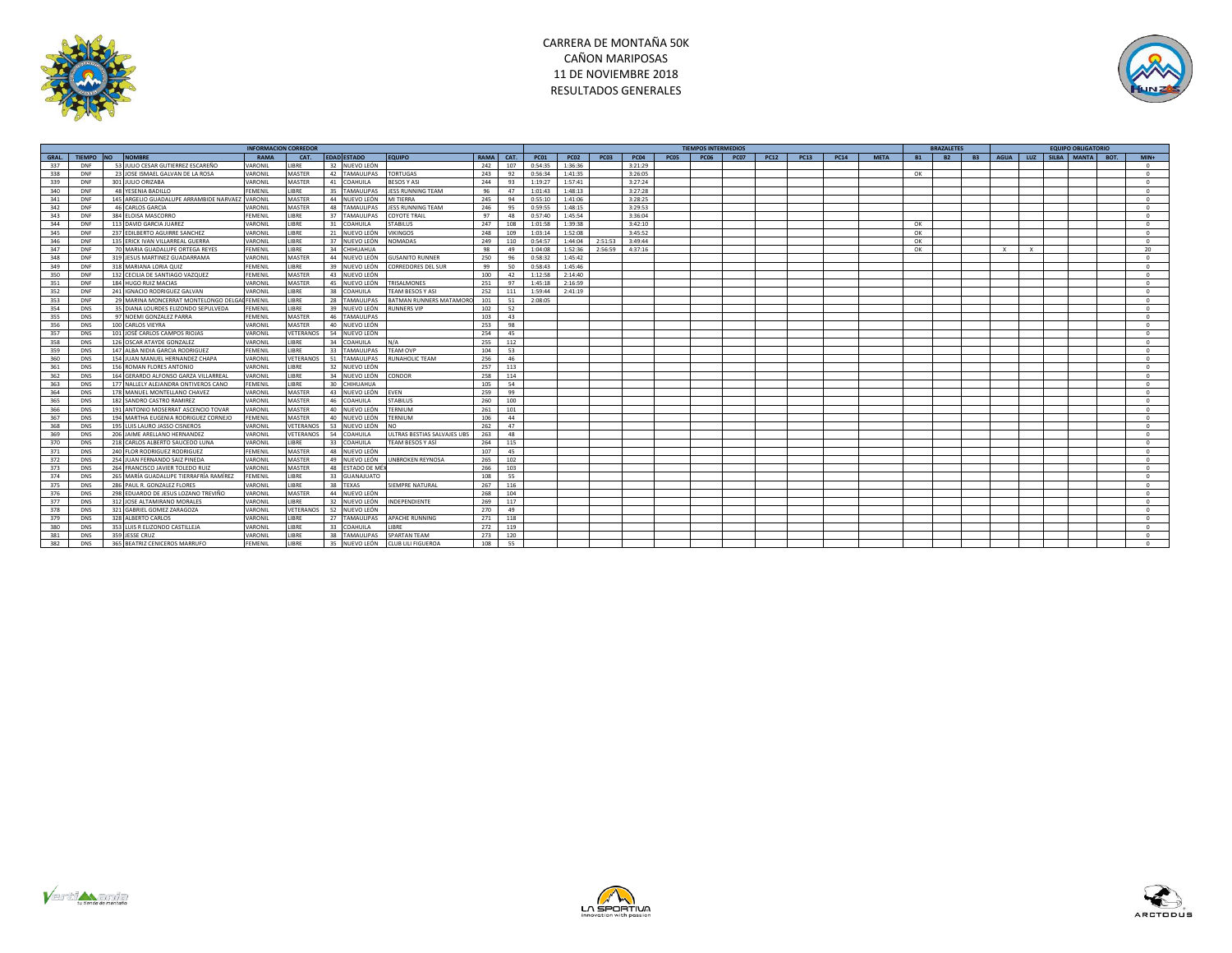



|       |             |                                                 |                | <b>NFORMACION CORREDO</b> |                             |                                   |                         |                          |             |             |             |             |             | <b>IEMPOS INTERMEDIO:</b> |               |             |               |             |             |           |           |          |  | <b>EQUIPO OBLIGATORIO</b>              |                  |
|-------|-------------|-------------------------------------------------|----------------|---------------------------|-----------------------------|-----------------------------------|-------------------------|--------------------------|-------------|-------------|-------------|-------------|-------------|---------------------------|---------------|-------------|---------------|-------------|-------------|-----------|-----------|----------|--|----------------------------------------|------------------|
| GRAL. |             | TIEMPO NO NOMBRE                                | RAMA           | CAT.                      | EDAD ESTADO                 | <b>EQUIPO</b>                     |                         | RAMA CAT.                | <b>PC01</b> | <b>PC02</b> | <b>PC03</b> | <b>PC04</b> | <b>PC05</b> | <b>PC06</b>               | <b>PC07</b>   | <b>PC12</b> | <b>PC13</b>   | <b>PC14</b> | <b>META</b> | <b>B1</b> | <b>B2</b> |          |  | B3   AGUA   LUZ   SILBA   MANTA   BOT. | $MIN+$           |
| 15    |             | 5:50:08 337 SOFIA LUCIANE BERWIG                | FEMENII        | <b>JBRE</b>               | 29 DISTRITO FEDER ENDURANCE |                                   |                         | $\overline{1}$           | 0:38:44     | 1:07:25     | 1:41:48     | 2:10:49     | 2:50:05     | 3:38:07                   | 4:05:24       | 4:40:12     | 5:22:56       | 5:30:04     | 5:50:08     | ок        | OK        | OK       |  |                                        | $\mathbf 0$      |
| 16    | 5:53:58     | 231 SOCORRO LOYA ALVIDREZ                       | EMENII         | MASTER                    | 41 CHIHUAHUA                | CHIWASSPORT                       |                         | $\overline{1}$           | 0:36:54     | 1:03:27     | 1:37:23     | 2:07:14     | 2:44:46     | 3:34:18                   | 3:01:48       | 4:37:20     | 5:22:05       | 5:28:42     | 5:53:58     | OK        | OK        | OK       |  |                                        | $\circ$          |
| 27    | 6:10:05     | 3 KARINA BAILON ROMO                            | FEMENIL        | MASTER                    | 40 NUEVO LEÓN               | VERTIMANIA                        | $\overline{\mathbf{3}}$ | $\overline{2}$           | 3:16:35     | 1:09:50     | 1:48:45     | 2:19:07     | 2:58:42     | 3:51:55                   | 4:18:05       | 4:56:01     | 5:39:38       | 5:47:19     | 6:10:05     | ОК        | OK        | OK       |  |                                        | $\circ$          |
| 28    | 6:13:04     | 41 MARIBEL HERNANDEZ HERNANDEZ                  | FEMENII        | LIBRE                     | 39 NUEVO LEÓN               | <b>CIMARRONES DE GARCIA</b>       | $\sim$                  | $\overline{2}$           | 0:40:29     | 1:11:48     | 1:48:11     | 2:18:55     | 2:59:46     | 3:53:19                   | 4:19:46       | 4:59:06     | 5:42:30       | 5:51:20     | 6:13:04     | ΩK        | OK        | OK       |  |                                        | $^{\circ}$       |
| 29    | 6:13:53     | 223 SUSANA GONZALEZ ROBLES                      | FEMENII        | MASTER                    | 44 NUEVO LEÓN               | AMERICAS PRO                      | 5 <sup>1</sup>          | $\mathbf{R}$             | 0:40:23     | 1:09:37     | 1:45:29     | 2.14.13     | 2:54:17     | 3.48.08                   | 4:16:31       | 4:57:18     | 5:43:31       | 5:51:34     | 6:13:53     | ОК        | OK        | OK       |  |                                        | $\circ$          |
| 32    | 6:32:04     | 69 ENEDINA EUFRACIO GUAJARDO                    | EMENI          | MASTER                    | 41 NUEVO LEÓN               | ZARAGOZA                          | 6.                      | $\mathbf{A}$             | 0:45:33     | 1:19:13     | 2:00:46     | 2:30:43     | 3:13:13     | 4:08:48                   | 4:36:38       | 5:17:06     | 6:04:30       | 6:12:46     | 6:32:04     | OK        | OK        | OK       |  |                                        | $^{\circ}$       |
| 38    | 6:36:08     | 116 BARBARA BERNAL FLORES                       | FFMFNII        | <b>IRRF</b>               | 28 NUEVO LEÓN               | <b>VIKINGOS</b>                   | $\overline{7}$          | $\mathbf{R}$             | 0:39:34     | 1:10:53     | 1:49:54     | 2:25:08     | 3:04:47     | 4:05:13                   | 4:33:54       | 5:16:06     | 6:03:19       | 6:12:07     | 6:36:08     | OK        |           |          |  |                                        | $\circ$          |
|       |             |                                                 |                |                           |                             |                                   |                         |                          |             |             |             |             |             |                           |               |             |               |             |             |           | OK        | OK       |  |                                        |                  |
| 52    | 6:50:27     | 247 LETICIA VALDERRABANO VILLALO                | FEMENIL        | <b>JBRE</b>               | 35 NUEVO LEÓN               | <b>TRISALMONES</b>                | $\mathbf{R}$            | $\overline{a}$           | 0:47:19     |             | 2:00:05     | 2:34:02     | 3:17:30     | 4:14:17                   | 4:42:17       | 5:23:59     | 6:13:29       | 6:25:11     | 6:50:27     | OK        | OK        | OK       |  |                                        | $\circ$          |
| 55    | 6:54:22     | 344 ISAREL BALDERRABANO MENESES                 | FEMENII        | MASTER                    | 43 NUEVO LEÓN               | SLOW MOTION TEAM                  | $\alpha$                | $\overline{5}$           | 0:42:06     | 1.13.25     | 1:51:20     | 2:26:44     | 3:09:10     | $A - 0.8 - 20$            | $A - 20 - 27$ | 5:31:08     | 6:22:31       | 6:32:24     | 6:54:22     | OK        | $\Omega$  | OK       |  |                                        | $\circ$          |
| 58    | 6:57:01     | 166 ELIZABETH ESPINOSA LOPEZ                    | EMENI          | MASTER                    | 42 COAHUILA                 | <b>GATO ARAIZA</b>                | 10 <sup>10</sup>        | 6                        | 0:46:25     | 1:18:51     | 1:58:22     | 2:29:48     | 3:13:18     | 4:13:40                   | 4:45:55       | 5:33:00     | 6:24:58       | 6:34:59     | 6:57:01     | OK        | OK        | OK       |  |                                        | $\mathbf 0$      |
| 62    | 6:58:00     | 253 MARU CANTU CHAPA                            | FEMENII        | MASTER                    | 42 NUEVO LEÓN               | YCANS                             | 11                      | $\overline{7}$           | 0:45:44     | 1:20:30     | 1:59:42     | 2:35:27     | 3:27:01     | 4:24:53                   | 4:50:28       | 5:30:27     | 6:23:24       | 6:34:05     | 6:58:00     | OK        | OK        | OK       |  |                                        | $\circ$          |
| 63    | 6:59:51     | 342 LUZ DANIELA LÓPEZ CARRILLO                  | FEMENII        | <b>JBRE</b>               | 20 NUEVO LEÓN               |                                   | 12                      | $\overline{5}$           |             | 1:13:32     | 1:50:31     | 2:26:48     | 3:14:32     | 4:16:17                   | 4:45:49       | 5:35:07     | 6:27:25       | 6:36:54     | 6:59:51     | OK        | OK        | OK       |  |                                        | $\circ$          |
| 65    | 7:04:02     | 199 FABIOLA BERENICE CARDONA LOPEZ              | FEMENIL        | LIBRE                     | 37 TAMAULIPAS               | WILDFOX                           | 13                      | - 6                      |             | 1:12:00     | 1:51:58     | 2:28:37     | 3:13:49     | 4:17:41                   | 4:47:32       | 5:33:43     | 6:24:00       | 6:36:21     | 7:04:02     | ОК        | OK        | OK       |  |                                        | $\circ$          |
| 66    | 7:05:02     | 44 MARTHA LAURA OCHOA CONTRERAS                 | EMENIL         | <b>JBRE</b>               | NUEVO LEÓN<br>26            |                                   | 14                      | $\overline{7}$           | 0.4430      | 1:19:25     | 2:01:53     | 2:41:16     | 3:26:57     | 4:25:28                   | 4:51:38       | 5:36:49     | 6:28:20       | 6:38:40     | 7:05:02     | OK        | OK        | OK       |  |                                        | $\circ$          |
| 69    | 7.06:43     | 345 BERENICE MENENDEZ AMADOR                    | FFMFNII        | <b>IIRRF</b>              | 31 NUEVO LEÓN               |                                   | 15                      | $\mathbf{R}$             | 0.46:56     | 1:23:38     | 2:06:21     | 2:41:08     | 3:25:23     | 4:26:46                   | 4:56:24       | 5:41:07     | 6:29:37       | 6:40:19     | 7:06:43     | OK        | OK        | OK       |  |                                        | $\circ$          |
| 71    | 7:06:47     | 47 LAURA ALEMAN ENRIQUEZ                        | FEMENII        | <b>IRRF</b>               | 32 COAHUILA                 | <b>ICARUS</b>                     | 16                      | $\mathbf{q}$             | 0:45:31     |             | 2:01:54     | $2.37 - 55$ | 3:25:37     | 4:21:50                   | 4:51:06       | 5:39:03     | 6:31:30       | 6:42:06     | 7:06:47     | OK        | OK        | $\Omega$ |  |                                        | $\circ$          |
| 75    | 7.10.37     | 98 DIANA ARACELI COLORADO BIZARRAGA             | FFMFNII        | <b>IRRF</b>               | 30 NUEVO LEÓN               | <b>HUASTECA RUNNERS</b>           | 17                      | 10                       | 0.45.38     | 1:20:27     | 2:01:06     | 2.39:01     | 3:20:32     | 4:23:10                   | 4:49:15       | 5:39:54     | 6:28:32       | 6:39:51     | 7:10:37     | OK        | OK        | OK       |  |                                        | $^{\circ}$       |
|       | 7:12:34     | 377 YOLANDA PATRICIA GLORIA VILLANUEVA          | EMENI          | VETERANOS                 | 50 TAMAULIPAS               |                                   | 18                      |                          |             | 1:17:33     | 1:58:02     |             | 3:23:32     |                           | 4:52:43       | 5:42:47     |               |             | 7:12:34     | OK        | OK        | OK       |  |                                        |                  |
| 79    |             | 324 MONSERRAHT HERNÁNDEZ MUÑOZ                  | FFMFNII        | LIBRE                     |                             | <b>JABALI RUNNERS</b>             |                         | $\overline{1}$           | 0:46:33     |             |             | 2:36:11     |             | 4:23:25                   |               |             | 6:35:51       | 6:46:20     |             |           |           |          |  |                                        | $^{\circ}$       |
| 89    | 7:16:12     |                                                 |                |                           | 26 NUEVO LEÓN               |                                   | 19                      | $11\,$                   |             |             | 2:03:03     | 2:42:20     | 3:26:50     | 4:29:39                   | 4:58:30       | 5:47:30     | 6:39:25       | 6:51:03     | 7:16:12     | OK        | OK        | OK       |  |                                        | $\circ$          |
| 93    | 7:18:18     | 394 MA GUADALUPE GARCIA NAVARRO                 | FEMENII        | MASTER                    | 40 TAMAULIPAS               | LIBRI                             | 20                      | 8                        | 0:44:25     | 1:18:54     | 2:00:38     | 2:36:48     | 3:28:14     | 4:29:28                   | 5:00:57       | 5:48:26     | 6:43:23       | 6:54:21     | 7:18:18     | OK        | OK        | OK       |  |                                        | $\circ$          |
| 95    | 7:19:27     | 287 ANA LILIA GUTIERREZ GUERRERO                | FFMFNII        | MASTER                    | 43 NUEVO LEÓN               | <b>REGIO RUNNERS</b>              | 21                      | $\mathbf{q}$             |             | 1:19:20     | 2:00:57     | 2.42:13     | 3:23:52     | 4:31:30                   | 5:01:56       | $5.52 - 49$ | 6:43:38       | 6:54:14     | 7:19:27     | OK        | OK        | OK       |  |                                        | $\circ$          |
| 96    | 7:19:52     | 361 SELENE NIÑO GARCÍA                          | EMENII         | <b>JBRE</b>               | 34 CHIHUAHUA                | POKER DE ASES TEAM                | 22                      | 12                       | 0:44:22     | 1:17:30     | 1:57:33     | 2:34:07     | 3:18:17     | 4:25:55                   | 4:57:15       | 5:49:54     | 6:42:59       | 6:55:42     | 7:19:52     | OK        | OK        | OK       |  |                                        | $\circ$          |
| 98    | $7.20 - 36$ | <b>8 MARIA GARRIELA PAOLI DIAZ</b>              | FEMENII        | VETERANOS                 | 55 NUEVO LEÓN               | <b>IIII FIGUEROA</b>              | 22                      | $\overline{2}$           | 0:45:07     |             | $2.01 - 39$ | 2.38:15     | 3.25.39     | $A - 29 - 19$             | $A - 57 - 37$ | 5-45-55     | 6:39:09       | 6-53-40     | 7:20:36     | OK        | OK        | OK       |  |                                        | $\Omega$         |
| 99    | 7:20:36     | 371 LYDIA MUÑOZ MIRELES                         | FEMENII        | <b>JBRE</b>               | 29 NUEVO LEÓN LILIFIGUEROA  |                                   | 24                      | 13                       |             | 1:23:44     | 2:06:39     | 2:46:04     | 3:35:31     | 4:37:00                   | 3:18:10       | 5:51:04     | 6:42:13       | 6:53:45     | 7:20:36     | OK        | OK        | OK       |  |                                        | $\circ$          |
| 101   | 7:21:14     | 346 IANETT YADIRA I FALCHARLES                  | <b>FMFNII</b>  | <b>IRRF</b>               |                             | 28 NUEVO LEÓN NON FLAT CIUB LYCAN | 25                      | 14                       | 0.48:46     | 1:25:48     | 2:06:05     | 2.42.55     | 3:31:51     | 4:30:06                   | 4:59:40       | 5:49:12     | 6:43:20       | 6:55:51     | 7:21:14     | OK        | OK        | OK       |  |                                        | $\Omega$         |
| 111   | 7:27:41     | 89 PAULA URSULA GARCIA SIERRA                   | EMENI          | MASTER                    | 40 NUEVO LEÓN               | LIBRE                             | 26                      | 10                       | 0:49:15     | 1:24:53     | 2:06:15     | 2:45:10     | 3:42:02     | 4:44:08                   | 5:13:42       | 6:01:46     | 6:54:50       | 7:04:32     | 7:27:41     | OK        | OK        | OK       |  |                                        | $\bf 0$          |
| 117   | 7.33.37     | 229 ROSELIA VALDOVINOS COVARRUV                 | FFMFNII        | MASTER                    | 42 NUEVO LEÓN               | IT3.                              | 27                      | 11                       | 0:56:18     | 1:35:48     | 2:11:49     | 2.57:20     | 3:36:21     | 4.45:00                   | 5:17:22       | 6:03:36     | 6:51:47       | 7:08:53     | 7.33.37     | OK        | OK        | OK       |  |                                        | $^{\circ}$       |
| 118   | 7:33:47     | 239 MARIA GRACIELA HERNANDEZ MARTINEZ           | FEMENII        | MASTER                    | 44 COAHUILA                 | <b>GATO RUNNERS</b>               | 28                      | 12                       | 0:50:37     | 1:27:19     | 2:10:08     | 2:46:48     | 3:35:52     | 4:40:13                   | 5:14:48       | 6:06:02     | 7:00:22       | 7:10:52     | 7:33:47     | OK        | OK        | OK       |  |                                        | $\circ$          |
| 122   | 7.39.18     | 84 MARIREL MARTINEZ LUCIO                       | FFMFNII        | MASTER                    | 45 NUEVO LEÓN               | <b>IARATOS</b>                    | 29                      | 13                       |             |             | 2:02:06     | 2.36.23     | 3.29.25     | 4:29:30                   | 5:04:18       | 5:54:47     | 6:57:31       | 7:12:51     | 7:39:18     | OK        | OK        | OK       |  |                                        | $\Omega$         |
| 125   | 7:42:09     | 392 MARIA ISABEL ARAGON QUIRO                   | EMENI          | MASTER                    | 42 COAHUILA                 | CENTINELAS                        | 30 <sub>o</sub>         | 14                       |             | 1:17:20     | 1:55:04     | 2:32:40     | 3:21:29     | 4:29:25                   | 5:00:51       | 5:58:00     | 6:59:20       | 7:16:30     | 7:42:09     | OK        | OK        | OK       |  |                                        | $\circ$          |
| 127   |             |                                                 |                |                           | 31 COAHUILA                 |                                   |                         |                          |             |             |             |             |             |                           |               |             |               |             |             |           |           |          |  |                                        |                  |
|       | 7.42.44     | 72 LAURA INES MARTINEZ LOPEZ                    | FFMFNII        | <b>IRRF</b>               |                             |                                   | 31                      | 15                       |             | 1:20:02     | 2:06:41     | 2:44:26     | 3:35:15     | 4:41:27                   | 5:15:10       | 6:00:48     | 7:01:46       | 7:15:28     | 7:42:44     | OK        | OK        | OK       |  |                                        | $\circ$          |
| 134   | 7:46:46     | 80 MARIA JIMENEZ HERNANDEZ                      | FEMENII        | MASTER                    | 44 COAHUILA                 | <b>CDI</b>                        | 32                      | 15                       | 0:55:35     | 1:35:29     | 2:19:31     | 2:58:09     | 3:56:38     | 4:57:38                   | 5:28:06       | 6:13:27     | 7:09:41       | 7:21:14     | 7:46:46     | OK        | OK        | OK       |  |                                        | $\circ$          |
| 138   | 7:50:05     | 142 ALICIA GARZA RODRIGUEZ                      | <b>FEMENII</b> | VETERANOS                 | 52 NUEVO LEÓN               | <b>IRONDOOR RUNNERS</b>           | 33.                     | $\overline{\mathbf{3}}$  | 0:53:10     | 1:30:59     | 2:14:23     | 2.53.25     | 3:52:47     | 4.52.23                   | 5:25:39       | 6:13:21     | 7:12:23       | 7:26:05     | 7:50:05     | OK        | OK        | OK       |  |                                        | $^{\circ}$       |
| 139   | 7:50:24     | 251 VALERA DOMENICA GONZALEZ SEPULVEDA          | EMENI          | MASTER                    | 40<br>NUEVO LEÓN            | TRISALMONES                       | 34                      | 16                       |             | 1:30:47     | 2:14:26     | 2:52:58     | 3:39:48     | 4:44:02                   | 5:17:19       | 6:13:30     | 7:13:44       | 7:26:02     | 7:50:24     | OK        | OK        | OK       |  |                                        | $\circ$          |
| 145   | 7:58:18     | 258 MICHELLE HERNANDEZ LEAL                     | FEMENIL        | LIBRE                     | 26 NUEVO LEÓN LIBRE         |                                   | 35                      | 16                       | 0:49:07     | 1:26:28     | 2:08:36     | 2:47:22     | 3:40:46     | 4:55:21                   | 5:28:48       | 6:23:00     | 7:16:20       | 7:29:56     | 7:58:18     | OK        | OK        | OK       |  |                                        | $\overline{0}$   |
| 155   | 8:09:27     | 292 ROCIO ABRIL CRUZ VALDEZ                     | FEMENII        | <b>JBRE</b>               | 39 NUEVO LEÓN               | RUN <sub>24</sub>                 | 36                      | 17                       |             | 1:29:04     | 2:12:18     | 2:59:11     | 4:06:39     | 5:08:21                   | 5:37:43       | 6:26:10     | 7:26:36       | 7:40:26     | 8:09:27     | OK        | OK        | OK       |  |                                        | $\circ$          |
| 158   | 8:14:09     | 356 MELISSA GUADALUPE LONGORIA MUZQUIZ          | FEMENII        | <b>JBRE</b>               | 19 NUEVO LEÓN               | LYCANS                            | 37                      | 18                       | 0:48:47     | 1:25:43     | 2:06:24     | 2:45:06     | 3:37:50     | 4:46:49                   | 5:23:09       | 6:19:39     | 7:24:52       | 7:44:39     | 8:14:09     | OK        | OK        | OK       |  |                                        | $\circ$          |
| 164   | 8:17:38     | 303 LEONARDA MALTOS SÁNCHEZ                     | EMENII         | MASTER                    | 43 COAHUILA                 | LOBOS MONCLOVA                    | 38                      | 17                       | 0:49:50     | 1:28:53     | 2:12:37     | 2:56:38     | 3:48:57     | 4:56:33                   | 5:32:51       | 6:25:05     | 7:29:11       | 7:47:2!     | 8:17:38     | OK        | OK        | OK       |  |                                        | $\mathbf 0$      |
| 166   | 8:18:21     | 355 TANIA YANETH MEDRANO TORRES                 | <b>FEMENIL</b> | LIBRE                     | 27 NUEVO LEÓN               |                                   | 39                      | 19                       | 0:51:54     | 1:33:19     | 2:18:41     | 3:00:37     | 3:56:22     | 5:05:39                   | 5:37:36       | 6:33:58     | 7:30:34       | 7:46:55     | 8:18:21     | OK        | OK        | OK       |  |                                        | $\circ$          |
| 167   | 8.18.33     | 255 VIRGINIA SANTACRUZ GARCIA                   | FEMENIL        | VETERANOS                 | 56 NUEVO LEÓN               | <b>LIBRE</b>                      | $40-1$                  | $\Lambda$                | $0.48 - 59$ | 1:26:21     | $2.10 - 35$ | 2.56:28     | 3.49.47     | $A - 58 - 07$             | 5:36:20       | 6-35-44     | 7.36.37       | 7:52:48     | 8:18:33     | OK        | OK        | OK       |  |                                        | $\circ$          |
| 175   | 8.20.59     | 309 OUMPIA GIZEH BALLEZA CASTILLO               | <b>FMFNI</b>   | MASTER                    | 46 TAMAUUPAS                | <b>RUNNERS VICTORIA</b>           | 41                      | 18                       | 0.48:36     | 1:26:16     | 2:08:17     | 2.54.03     | 3:47:11     | 5:02:30                   | 5.43.58       | 6:44:27     | 7.38:17       | 7:52:06     | 8:20:59     | OK        | OK        | OK       |  |                                        | $\circ$          |
| 177   | 8:21:21     | 121 DIANA ITZEL DOMINGUEZ PEREZ                 | FEMENII        | <b>IRRF</b>               | 37<br>NUEVO LEÓN            | TREPACEROS                        | 42                      | 20                       |             | 1:26:09     | 2:10:14     | 2:53:46     | 3:49:31     | 5:05:52                   | 5:51:44       | 6:44:35     | 7:38:48       | 7:54:12     | 8:21:21     | OK        | OK        | OK       |  |                                        | $\circ$          |
| 178   | 8:21:23     | 21 YVETTE PAZ Y PUENTE ARECHIO                  | FFMFNII        | MASTER                    | 47 NUEVO LEÓN               | <b>ENDURANCE SYSTEMS</b>          | 43                      | 19                       | 0.58:37     | 1:39:40     | 2:22:44     | 3:34:27     | 3:53:10     | 5:01:59                   | 5.38:50       | 6:32:27     | $7 - 33 - 54$ | 7.48.37     | 8:21:23     | OK        | OK        | $\Omega$ |  |                                        | $\Omega$         |
| 183   | 8:24:21     | 6 JUANY HERNANDEZ OLIVAN                        | FEMENII        | LIBRE                     | 39 NUEVO LEÓN               | LIBRE                             | 44                      | 21                       |             | 1:31:10     | 2:13:55     | 2:59:50     | 3:57:04     | 5:16:57                   | 5:54:30       | 6:45:01     | 7:34:47       | 7:52:30     | 8:24:21     | OK        | OK        | OK       |  |                                        | $\circ$          |
| 184   | 8:24:41     | 131 DIANA HERRERA                               | EMENI          | <b>JBRE</b>               | 23 COAHUILA                 | CORREDORES DEL LAGO               | 45                      | 22                       |             | 1:19:22     | 2:00:09     | 2:40:56     | 3:24:37     | 4:31:38                   | 5:01:58       | 5:52:39     |               | 6:54:17     | 8:24:41     | OK        | OK        | OK       |  |                                        | $^{\circ}$       |
| 186   | 8:25:40     | 39 ELIDA PEREZ                                  | EMENI          | MASTER                    | 41 TAMAULIPAS               | LIBRE                             | 46                      | 20                       | 0:49:34     | 1:28:59     | 2:14:59     | 3:00:49     | 3:54:56     | 5:07:42                   | 5:44:38       | 6:42:47     | 7:44:20       | 7:57:46     | 8:25:40     | OK        | OK        | OK       |  |                                        | $\mathbf 0$      |
| 190   | 8:27:37     | 201 CRISTINA MIREYA MEDINA HERNANDEZ            | FEMENII        | MASTER                    | 44 TAMAULIPAS               | WII DEOX                          | 47                      | 21                       |             | 1:26:30     | 2:11:27     | 2:57:01     | 3:47:28     | 5:02:33                   | 5:41:43       | 6:40:53     | 7:43:11       | 8:00:00     | 8:27:37     | OK        | OK        | OK       |  |                                        | $\circ$          |
| 201   | 8:31:59     | 33 KARLA EDITH GONZALEZ RUELAS                  | EMENI          | IBRE                      | 35 TAMAULIPAS               | HABANEROS RUNNING TI              | 48                      | 23                       | 0:52:46     | 1:33:11     | 2:18:00     | 3:33:37     | 4:01:30     | 5:08:01                   | 5:48:02       | 6:44:04     | 7:49:42       | 7:51:26     | 8:31:59     | OK        | OK        | OK       |  |                                        | $\circ$          |
| 204   | 8:36:33     | 269 ADALID HERNANDEZ VILLEGAS                   | EMENI          | MASTER                    | 43 NUEVO LEÓN               | <b>GUSANITO RUNNERS</b>           | 49                      | 22                       | 0:51:00     | 1:30:01     | 2:13:41     | 2:58:01     | 4:01:57     | 5:16:25                   | 5:51:22       | 6:48:28     | 7:53:30       | 8:09:27     | 8:36:33     | OK        | OK        | OK       |  |                                        | $^{\circ}$       |
| 206   | 8:39:07     | 91 MAYRA ANALL SANCHEZ CASTILLO                 | FFMFNII        | <b>IRRF</b>               | 38<br>NUEVO LEÓN            |                                   | 50                      | 24                       | 0:56:07     | 1:32:05     | 2:08:41     | 2:59:58     | 3:46:55     | 5:07:09                   | 5:43:35       | 6:40:57     | 7:40:40       | 8:03:43     | 8:39:07     | OK        | OK        | OK       |  |                                        | $\circ$          |
| 207   | 8:39:22     | 216 MARIBEL NIÑO CRUZ                           | FEMENII        | <b>JBRE</b>               | 39 TAMAULIPAS               | <b>IIRRF</b>                      | 51                      | 25                       | 0:46:18     |             | 2:06:12     | 2:45:41     | 3:46:43     | 5:01:07                   | 5:43:31       | 6:42:03     | 7:49:52       | 8:03:13     | 8:29:22     | OK        | OK        | OK       |  |                                        | 10 <sub>10</sub> |
| 209   | 8:42:16     | 161 DUMA ALEIDA LEON                            | FFMFNII        | <b>IRRF</b>               | 36 TAMAULIPAS               | <b>IIRRF</b>                      | 52                      | 26                       | 0.49.24     | 1:29:01     | 2:13:46     | 2:57:30     | 3:54:31     | 5:07:39                   | 5:46:43       | 6:47:12     | 7:49:56       | 8:10:26     | 8:42:16     | OK        | OK        | OK       |  |                                        | $\circ$          |
|       | 8:47:09     | 334 CORINA GONZÁLEZ CAVAZOS                     | FEMENII        | <b>JBRE</b>               | 29 NUEVO LEÓN               |                                   | 53                      |                          |             | 1:30:19     | 2:13:30     | 2:57:07     | 3:56:44     |                           | 5:49:18       | 6:46:45     |               |             | 8:47:09     |           | OK        | OK       |  |                                        |                  |
| 217   | 8:47:18     |                                                 |                | <b>IRRF</b>               |                             | LIBRE<br><b>LIBRE</b>             | 54                      | 27                       | 0:51:27     |             |             |             |             | 5:10:55                   |               |             | 7:53:37       | 8:11:35     |             | OK        |           |          |  |                                        | $^{\circ}$       |
| 219   |             | 133 MARIA DE LOS ANGELES MEDRANO ALVARAD FEMENI |                |                           | 35 NUEVO LEÓN               |                                   |                         | 28                       | 0:49:10     | 1:26:18     |             | 3:00:01     |             | 5:04:55                   | 5:39:11       | 6:37:06     |               | 8:14:35     | 8:47:18     | OK        | OK        | OK       |  |                                        | $\circ$          |
| 221   | 8:49:12     | 257 YESIKA GARCIA CRUZ                          | <b>EMENII</b>  | LIBRE                     | 36 NUEVO LEÓN               | LIBRE                             | 55                      | 29                       |             | 1:27:11     | 2:14:06     | 2:57:53     | 3:56:54     | 5:15:00                   | 5:53:59       | 6:54:34     | 8:08:34       | 8:23:19     | 8:49:12     | OK        | OK        | OK       |  |                                        | $\overline{0}$   |
| 223   | 8:49:45     | 350 SUSANA RODRIGUEZ GARZA                      | EMENI          | LIBRE                     | 39 NUEVO LEÓN               | <b>KAKTUS</b>                     | 56                      | 30                       | 0:51:24     | 1:32:55     | 2:18:17     | 3:39:33     | 4:17:11     | 5:32:58                   | 6:07:47       | 6:57:03     | 7:53:45       | 8:11:25     | 8:49:45     | ОК        | OK        | OK       |  |                                        | $\circ$          |
| 224   | 8:50:28     | 343 ALEJANDRA LONGORIA GALARZA                  | EMENIL         | MASTER                    | 46<br>NUEVO LEÓN            | CORREDORES RIO LA SI              | 57                      | 23                       | 0:53:12     | 1:31:47     | 2:15:33     | 2:56:51     | 3:52:23     | 5:11:28                   | 6:02:12       | 6:58:09     | 8:07:53       | 8:22:18     | 8:50:28     | OK        | OK        | OK       |  |                                        | $\circ$          |
| 226   | 8:51:13     | 40 TANIA NORATO                                 | FEMENIL        | MASTER                    | 42<br>NUEVO LEÓN            | <b>RGM</b>                        | 58                      | 24                       | 0:51:32     | 1:29:58     | 2:14:32     | 2:58:15     | 4:08:23     | 5:16:36                   | 5:52:54       | 6:48:40     | 7:54:33       | 8:15:20     | 8:51:13     | OK        | OK        | OK       |  |                                        | $\circ$          |
| 229   | 8:53:18     | 306 DULCE LUCERO SEGOVIA PECINA                 | <b>FFMENII</b> | <b>IRRF</b>               | 31 NUEVO LEÓN               |                                   | 59                      | 31                       | 1:00:47     | 1:43:58     | 2:24:12     | 3:42:46     | 3:59:00     | 5:16:21                   | 5:58:26       | 6:55:58     | 8:02:14       | 8:22:41     | 8:53:18     | OK        | OK        | OK       |  |                                        | $\circ$          |
| 230   | 8:54:15     | 24 ANALY HINOIOSA LERMA                         | <b>FFMFNII</b> | <b>IIRRF</b>              | 28 TAMAULIPAS               | HARANEROS RUNNING TE              | 60                      | 32                       | 0.49.46     | 1:28:50     | 2:14:18     | 2:58:29     | 3.54.59     | 5:11:31                   | 5:50:28       | 6:52:08     | 7:59:41       | 8:19:13     | 8:54:15     | OK        | OK        | OK       |  |                                        | $^{\circ}$       |
| 231   | 8:55:34     | 338 ELISA AGUIRRE HERRERA                       | EMENIL         | MASTER                    | 41 COAHUILA                 | <b>GATO ARAIZA</b>                | 61                      | 25                       | 0:50:51     | 1:29:25     | 2:14:00     | 2:56:45     | 4:03:28     | 5:11:23                   | 5:52:28       | 7:01:41     | 8:11:24       | 8:30:25     | 8:55:34     | ΩK        | OK        | OK       |  |                                        | $^{\circ}$       |
| 234   | 8:57:23     | 329 LETICIA URIEGA GALLEGOS                     | FFMFNII        | <b>MASTER</b>             | 40 COAHUILA                 | <b>LIBRE</b>                      | 62                      | 26                       | 0:54:14     | 1:32:13     | 2:16:40     | 2:57:55     | 3:56:55     | 5:12:35                   | 5:52:15       | 6:50:26     | 7:59:25       | 8:24:03     | 8:57:23     | ОК        | OK        | OK       |  |                                        | $\circ$          |
| 242   | 9:03:48     | 95 FLOR ELIA DIAZ VILLANUEVA                    | FEMENIL        | <b>JBRE</b>               | 39 COAHUILA                 | LOCAS QUE CORREN                  | 63                      | 33                       | 0:53:51     | 1:39:24     | 2:25:25     | 3:41:43     | 4:02:01     | 5:16:52                   | 5:58:44       | 6:56:33     | 8:07:02       | 8:22:47     | 8:53:48     | OK        | OK        | OK       |  |                                        | 10 <sub>10</sub> |
| 247   | 9:07:14     | 385 NORMA LISSET MUÑIZ SANCHEZ                  | FFMFNII        | <b>IRRE</b>               | 32 NUEVO LEÓN               |                                   | 64                      | 34                       | 1:02:04     | 1:40:51     | 2:13:45     | 3:42:42     | 3.57.35     | 5:26:36                   | 6:07:17       | 7:06:12     | 8:03:25       | 8:35:56     | 9:07:14     | OK        | $\Omega$  | OK       |  |                                        | $\circ$          |
| 249   | 9:07:39     | 137 MARICELA GAYTAN CRUZ                        | EMENI          | MASTER                    | 46 NUEVO LEÓN               |                                   | 65                      | 27                       | 0:52:56     | 1:32:26     | 2:19:19     | 3:38:11     | 4:06:06     | 5:21:41                   | 6:04:50       | 7:07:22     | 8:18:27       |             | 9:07:39     | OK        | OK        | OK       |  |                                        | $^{\circ}$       |
| 251   | 9:08:47     | 11 SILVIA MARGARITA LEAL GOMEZ                  | FEMENIL        | MASTER                    | 48 NUEVO LEÓN               | <b>GUSANITOS RUNNERS</b>          | 66                      | 28                       | 0.53.35     | 1.34.31     | 2:20:51     | 3:37:20     | A:09.55     | 5:27:39                   | 6:06:23       | 7:03:06     | 8:17:09       | 8.35.33     | 9:08:47     | OK        | OK        | $\Omega$ |  |                                        | $\Omega$         |
| 253   | 9:09:04     | 181 SUSANA AMABEL GONZALEZ VAZQUEZ              | FEMENII        | MASTER                    | 44 NUEVO LEÓN               | <b>IRONDOOOR RUNNERS</b>          | 67                      | 29                       | 0:53:27     | 1:31:13     | 2:15:07     | 2:57:09     | 3:53:07     | 5:11:44                   | 5:58:19       | 7:05:10     | 8:12:59       | 8:35:06     | 9:09:04     | OK        | OK        | OK       |  |                                        | $\circ$          |
| 255   | 9:11:17     | 78 MARTHA FIVA ZAMORANO RUIZ                    | FEMENII        | MASTER                    | 44 NUEVO LEÓN               | <b>GUSANITO RUNNER</b>            | 68                      | 30 <sub>1</sub>          | 0:57:08     | 1:39:30     | 2:27:32     | 3:13:27     | 4:11:56     | 5:28:45                   | 6.07.28       | 7.07.07     | 8:18:23       | 8:37:52     | 9:11:17     | OK        | OK        | OK       |  |                                        | $\circ$          |
| 257   | 9:12:17     | 236 NORA PAOLA HAM VILLANUEVA                   | EMENI          | <b>JBRE</b>               | 30 COAHUILA                 | BESOS Y AS                        | 69                      | 35                       | 0:51:43     | 1:29:38     | 2:13:28     | 2:57:51     | 3:57:04     | 5:15:45                   | 6:03:22       | 7:08:33     | 8:11:52       | 8:34:39     | 9:12:17     | OK        | OK        | OK       |  |                                        | $\mathbf 0$      |
| 260   | 9:14:11     | 203 LILIANA ISABEL BECERRA RIVERA               | FEMENII        | MASTER                    | 47 COAHUILA                 | <b>GATO ARAIZA</b>                | 70                      | 31                       | 0:51:03     | 1:29:53     | 2:15:40     | 2:57:43     | 4:03:28     | 5:16:55                   | 6:02:19       | 7:09:17     | 8:21:33       | 8:45:01     | 9:14:11     | OK        | OK        | OK       |  |                                        | $\circ$          |
| 261   | 9:14:28     | 122 ROSA MARIA MARQUEZ HERNANDEZ                | FEMENII        | VETERANOS                 | 53 TAMAULIPAS               | LIBRE                             | 71                      | $\overline{\phantom{a}}$ | 0:52:41     | 1:36:51     | 2:26:48     | 3:14:39     | 4:29:09     | 5:49:16                   | 6:27:18       | 7:26:11     | 8:28:01       | 8:44:10     | 9:14:28     | OK        | OK        | OK       |  |                                        | $\circ$          |
| 264   | 9:16:52     | 270 SILVIA KARINA HERRERA CARRILLO              | <b>FEMENII</b> | MASTER                    | 43 TAMAULIPAS               | CONDORS                           | 72                      | 32                       | 1:00:58     | 1:47:54     | 2.37.33     | 3.26:36     | 4:21:10     | 5:36:17                   | 6:14:21       | 7:14:37     | 8:26:06       | 8:47:77     | 9:16:52     | OK        | OK        | OK       |  |                                        | $^{\circ}$       |
| 265   | 9:17:31     | 222 ALICIA RODRIGUEZ SOTELO                     | EMENI          | <b>/ETERANOS</b>          |                             | LIBRE                             | 73                      | 6                        |             | 1:35:31     | 2:20:47     |             | 4:18:50     | 5:38:22                   | 6:16:44       | 7:14:42     | 8:25:16       | 8:46:27     | 9:17:31     |           |           | OK       |  |                                        | $\circ$          |
|       |             |                                                 |                |                           | 53 NUEVO LEÓN               | <b>LOCAS OUE CORREN</b>           |                         |                          |             |             |             | 3:45:23     |             |                           |               |             |               |             |             | OK        | OK        |          |  |                                        | $\Omega$         |
| 266   | 9:18:02     | 93 MARIA DE JESUS LEOS ESQUIVE                  | FFMFNII        | <b>IRRF</b>               | 39 COAHUILA                 |                                   | 74                      | 36                       | 0:54:25     | 1:37:40     | 2:26:12     | 3:13:29     | 4:22:14     | 5-33-32                   | 6:14:10       | 7:13:51     | 8:23:41       | 8:46:16     | 9:18:02     | OK        | OK        | OK       |  |                                        |                  |
| 268   | 9:23:37     | 277 NAYELY GARCIA VAZOUEZ                       | FFMFNII        | <b>IRRF</b>               | 39 TAMAULIPAS               | <b>ILIBRE</b>                     | 75                      | 37                       |             | 1:34:23     | 2:23:06     | 3.4438      | 4:26:48     | 5:44:36                   | 6:25:05       | 7:28:04     | 8:30:55       | 8:50:28     | 9:23:37     | OK        | OK        | OK       |  |                                        | $\Omega$         |
| 271   | 9:25:22     | 262 MIREYA ELIZABETH RIVERA GUILLERMO           | FFMFNII        | <b>IRRF</b>               | 36 COAHUILA                 | <b>LOCAS QUE CORREN</b>           | 76                      | 38                       | 0:53:06     | 1:36:19     | 2:20:59     | 3:35:36     | 4:22:40     | 5:33:25                   | 6:13:26       | 7:13:42     | 8:23:09       | 8:46:22     | 9:15:22     | OK        | OK        | OK       |  |                                        | 10               |
| 275   | 9:28:53     | 363 NORMA ALICIA CABALLERO NORIEGA              | EMENII         | <b>JBRE</b>               | 37<br>NUEVO LEÓN            | CORREDORES DEL SUF                | 77                      | 39                       | 0:53:59     | 1:37:11     | 2:26:51     | 3:15:09     | 4:17:24     | 5:37:47                   | 6:22:15       | 7:24:12     | 8:38:00       | 8:55:57     | 9:28:53     | OK        | OK        | OK       |  |                                        | $\circ$          |
| 276   | 9:79:19     | 228 MARIA FI FNA HARO I FIJA                    | FFMFNII        | VETERANOS                 | 52 COAHUILA                 | <b>RUNNERS MONCLOVA</b>           | 78                      | 7                        | 0:57:17     | 1:40:29     | 2:30:28     | 3:18:25     | 4:31:56     | 5:55:45                   | 6:38:35       | 7:40:02     | 8:42:03       | 9:01:01     | 9:29:19     | OK        | OK        | OK       |  |                                        | $^{\circ}$       |
| 277   | 9:29:32     | 108 CINTHYA SONIA REYES LUNA                    | FEMENII        | MASTER                    | 42 NUEVO LEÓN               | <b>KAMARGS</b>                    | 79                      | 33                       | 0:52:27     | 1:40:53     | 2:31:52     | 3:16:53     | 4:28:41     | 5:38:04                   | 6:18:13       | 7:20:33     | 8:33:38       | 8:56:51     | 9:29:32     | OK        | OK        | OK       |  |                                        | $\circ$          |
| 281   | 9:30:49     | 118 MARIA DE LOS ANGELES BARCENAS MORENO FEMENI |                | <b>IRRF</b>               | 38 NUEVO LEÓN               |                                   | 80                      | 40                       | $0.56 - 48$ | 1:41:39     | 2:33:22     | 3:25:16     | 4:19:13     | 5:47:06                   | 6:24:45       | 7:29:15     | 8:38:36       | 8:58:07     | 9:30:49     | OK        | OK        | OK       |  |                                        | $\circ$          |
| 282   | 9:31:07     | 26 GLADYS LOZANO                                | EMENII         | <b>IBRE</b>               | <b>TAMAULIPAS</b>           | HABANEROS RUNNER TEA              | 81                      | 41                       | 0:55:33     | 1:39:11     | 2:28:56     | 3:15:37     | 4:17:27     | :36:20                    | 6:26:32       | 7:37:13     | 8:44:26       | 8:59:36     | 9:31:07     | OK        | OK        | OK       |  |                                        |                  |
| 287   | 9:33:55     | 188 ROSARIO MARTINEZ SILVA                      | FEMENII        | MASTER                    | 42 COAHUILA                 | <b>GATO ARAIZA</b>                | 82                      | 34                       | 0:53:19     | 1:34:43     | 2:22:00     | 3:43:44     | 4:18:10     | 5:40:26                   | 6:21:59       | 7:29:17     | 8:42:08       | 8:59:57     | 9:33:55     | OK        | OK        | OK       |  |                                        | $\circ$          |
| 288   | 9:34:39     | 15 VELIA NELLY TORRES ONTIVEROS                 | FEMENII        | MASTER                    | 43 NUEVO LEÓN               | <b>REGIO RUNNERS</b>              | 83                      | 35                       | 0:52:31     | 1:12:42     | 2:23:55     | 3:44:26     | 4:18:09     | 5:40:07                   | 6:23:20       | 7:28:41     | 8:42:22       | 9:01:25     | 9:34:39     | OK        | OK        | OK       |  |                                        |                  |
| 295   | 9:41:22     | 106 MARIA DE LOURDES ILIÁREZ CONTRERAS          | <b>FFMFNII</b> | MASTER                    | 48 NUEVO LEÓN               | LUBBE                             | 84                      | 36                       | 0:57:36     | 1:42:00     | 2.32.39     | 3:20:13     | 4:25:48     | 5.48:01                   | 6:32:48       | 7.37.36     | 8:51:38       | 9:09:30     | 9:41:77     | OK        | OK        | OK       |  |                                        |                  |





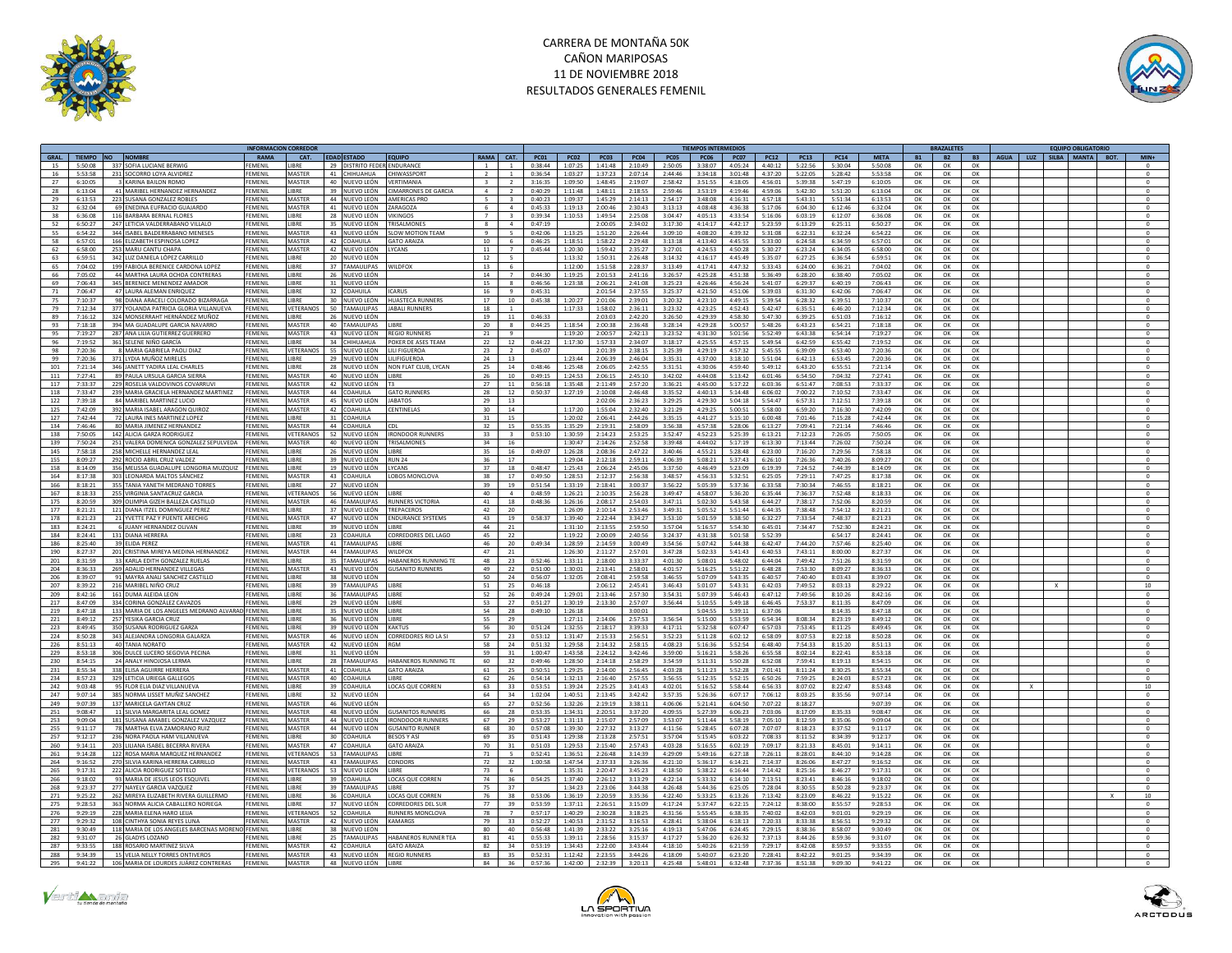



|       |            |                                              | <b>INFORMACION CORREDOR</b> |             |                         |                             |      |      |             |             |             |             |               | <b>TIEMPOS INTERMEDIOS</b> |             |             |             |             |             |           | <b>BRAZALETES</b> |           |             |     | <b>EQUIPO OBLIGATORIO</b> |                 |
|-------|------------|----------------------------------------------|-----------------------------|-------------|-------------------------|-----------------------------|------|------|-------------|-------------|-------------|-------------|---------------|----------------------------|-------------|-------------|-------------|-------------|-------------|-----------|-------------------|-----------|-------------|-----|---------------------------|-----------------|
| GRAL. | TIEMPO NO  | <b>NOMBRE</b>                                | RAMA                        | CAT.        | <b>EDAD ESTADO</b>      | <b>EQUIPO</b>               | RAMA | CAT. | <b>PC01</b> | <b>PC02</b> | <b>PC03</b> | <b>PC04</b> | <b>PC05</b>   | <b>PC06</b>                | <b>PC07</b> | <b>PC12</b> | <b>PC13</b> | <b>PC14</b> | <b>META</b> | <b>B1</b> | <b>B2</b>         | <b>B3</b> | <b>AGUA</b> | LUZ | SILBA MANTA BOT.          | $MIN+$          |
| 298   | 9:42:02    | 75 IRIS AIDEE REYNA BOLAÑOS                  | FFMFNII                     | <b>IRRF</b> | NUEVO LEÓN              | COACH KARINA BAILON         | 85   | 42   | 0:54:50     | 1:37:49     | 2:27:45     | 3:18:12     | 4:16:51       | 5:49:31                    | 6:38:22     | 7:49:28     | 8:56:30     | 9:11:56     | 9:42:02     | OK        | OK                | OK        |             |     |                           |                 |
| 300   | 9:42:17    | 55 YESSICA JANETH MORALES SANCHEZ            | <b>FEMENIL</b>              | LIBRE       | 39<br>NUEVO LEÓN        | LYCANS                      | 86   | 43   |             | 1:36:55     | 2:22:21     | 3:38:36     | 4:18:11       | 5:34:57                    | 6:21:55     | 7:35:45     | 8:49:46     | 9:10:18     | 9:42:17     | OK        | OK                | OK        |             |     |                           |                 |
|       | 9:45:29    | 28 ROSA MELY ZAMORA AHUMADA                  | <b>FEMENIL</b>              | MASTER      | <b>TAMAULIPAS</b><br>48 | <b>HABANEROS RUNNER TEA</b> | 87   | 37   | 0:53:00     | 1:35:23     | 2:22:37     | 3:42:38     | 4:17:25       | 5:36:58                    | 6:26:30     | 7:37:09     | 8:52:15     | 9:11:53     | 9:45:29     | OK        | OK                | OK        |             |     |                           |                 |
|       | 9:48:29    | 136 ENEDINA VILLARREAL SEPÚLVEDA             | FEMENII                     | VETERANO    | 57<br>NUEVO LEÓI        | <b>IRRF</b>                 | 88   |      | 1:00:10     | 1:46:24     | 2:35:02     | 3:21:26     | $A - 26 - 23$ | 5:45:03                    | 6:27:35     | 7:37:18     | 8:51:08     | 9:11:44     | 9:48:29     | OK        | OK                | OK        |             |     |                           |                 |
|       | 9:54:23    | 50 SUSANA GARCIA                             | FEMENIL                     | MASTER      | TAMAULIPAS<br>42        | <b>IRRE</b>                 | 89   |      | 0:51:52     | 1:34:49     | 2:23:19     | 3:14:08     | 4:20:50       | 5:59:25                    | 6:45:23     | 7:50:20     | 9:02:24     |             | 9:54:23     | OK        | OK                | OK        |             |     |                           |                 |
|       | 9:56:30    | 36 FDITH BALDERAS FERNÁNDEZ                  | <b>FFMFNII</b>              | <b>IRRF</b> | 28 TAMAULIPAS           |                             | 90   | 44   | 0:53:33     | 1:35:38     | 2.23.34     | 3:44:39     | 4:17:22       | 5:37:43                    | 6:25:18     | 7.39:08     | 9:04:34     |             | 9:56:30     | OK        | OK                | OK        |             |     |                           |                 |
|       | 10:02:25   | 215 MONICA ADALIRA NIÑO SANTAMARIA           | <b>FEMENIL</b>              | LIBRE       | 32<br><b>COLIMA</b>     | PACE                        | 91   | 45   |             | 1:24:47     | 2:07:31     | 2:53:34     | 3:53:31       | 5:07:44                    | 5:58:49     | 7:18:27     | 9:03:34     | 9:20:20     | 9:52:25     | OK        | OK                | OK        |             |     |                           | 10 <sup>1</sup> |
| 321   | <b>DNF</b> | <b>AIMA ESCOBAR MESTA</b>                    | <b>FEMENIL</b>              | MASTER      | 48 NUEVO LEÓ            | <b>GATO ARAIZA</b>          | 92   | 39   | 0:57:11     | 1:38:58     | 2:25:49     | 3:39:37     | 4:17:18       | 5:49:01                    | 6:43:19     | 7:51:35     | 9:16:09     |             | 10:03:52    | OK        | OK                | OK        |             |     |                           |                 |
| 323   | <b>DNF</b> | 43 CLAUDIA MARTINEZ PEREZ                    | <b>FEMENIL</b>              | MASTER      | 46<br><b>COAHUIL/</b>   | <b>LOCAS QUE CORREN</b>     | 93   | 40   | 0:54:21     | 1:37:38     | 2:26:11     | 3:13:57     | 4:22:41       | 5:48:51                    | 6:44:19     | 7:49:16     | 9:09:44     |             | 10:10:35    | OK        | OK                | OK        |             |     |                           |                 |
| 325   | <b>DNF</b> | 187 ALMA PATRICIA VILLARREAL MARTINEZ        | FEMENII                     | MASTER      | 40<br><b>COAHUIL/</b>   | <b>GATO ARAIZA</b>          | 94   | 41   |             | 1:40:38     |             | 3:19:10     |               | 5:59:11                    |             |             |             |             |             | OK        | OK                |           |             |     |                           | 10 <sup>1</sup> |
| 332   | <b>DNF</b> | IRMA VIRIDIANA LOPEZ RINCON                  | FEMENIL                     | <b>JBRE</b> | NUEVO LEÓN              | <b>HAPPY FACE RUNNERS</b>   | 95   | 46   | 0:38:3      | 1:08:33     |             | 2:20:01     |               |                            |             |             |             |             |             |           |                   |           |             |     |                           |                 |
| 340   | <b>DNF</b> | 48 YESENIA BADILLO                           | <b>FEMENIL</b>              | LIBRE       | 35<br><b>TAMAULIPAS</b> | JESS RUNNING TEAM           | 96   | 47   | 1:01:43     | 1:48:13     |             | 3:27:28     |               |                            |             |             |             |             |             |           |                   |           |             |     |                           |                 |
|       | <b>DNF</b> | 384 FLOISA MASCORRO                          | <b>FEMENIL</b>              | <b>IRRF</b> | <b>TAMAULIPAS</b><br>37 | <b>OYOTE TRAIL</b>          | 97   | 48   | 0:57:40     | 1:45:54     |             | 3:36:04     |               |                            |             |             |             |             |             |           |                   |           |             |     |                           |                 |
|       | DNF        | <b>70 MARIA GUADALUPE ORTEGA REYES</b>       | <b>FEMENIL</b>              | LIBRE       | CHIHUAHUA               |                             | 98   | 49   | 1:04:08     | 1:52:36     | 2:56:59     | 4:37:16     |               |                            |             |             |             |             |             | OK        |                   |           |             |     |                           | $20^{\circ}$    |
|       | <b>DNF</b> | 318 MARIANA LORIA QUIZ                       | FEMENIL                     | LIBRE       | 39<br>NUEVO LEÓ         | CORREDORES DEL SUR          | 99   | 50   | 0:58:43     | 1:45:46     |             |             |               |                            |             |             |             |             |             |           |                   |           |             |     |                           |                 |
| 350   | <b>DNF</b> | 132 CECILIA DE SANTIAGO VAZQUEZ              | FEMENII                     | MASTER      | NUEVO LEÓN<br>43        |                             | 100  |      | 1:12:58     | 2:14:40     |             |             |               |                            |             |             |             |             |             |           |                   |           |             |     |                           |                 |
| 353   | <b>DNF</b> | 29 MARINA MONCERRAT MONTELONGO DELGAL FEMENI |                             | <b>JBRE</b> | 28<br>TAMAULIPAS        | BATMAN RUNNERS MATAMO       | 101  | 51   | 2:08:05     |             |             |             |               |                            |             |             |             |             |             |           |                   |           |             |     |                           |                 |
| 354   | <b>DNS</b> | 35 DIANA LOURDES ELIZONDO SEPULVEDA          | FEMENII                     | LIBRE       | 39<br>NUEVO LEÓN        | <b>RUNNERS VIP</b>          | 102  | 52   |             |             |             |             |               |                            |             |             |             |             |             |           |                   |           |             |     |                           |                 |
|       | <b>DNS</b> | 97 NOEMI GONZALEZ PARRA                      | <b>FEMENIL</b>              | MASTER      | <b>TAMAULIPAS</b><br>46 |                             | 103  | 43   |             |             |             |             |               |                            |             |             |             |             |             |           |                   |           |             |     |                           |                 |
| 359   | <b>DNS</b> | 147 ALBA NIDIA GARCIA RODRIGUEZ              | FEMENIL                     | LIBRE       | 33<br><b>TAMAULIPAS</b> | <b>TFAM OVP</b>             | 104  | 53   |             |             |             |             |               |                            |             |             |             |             |             |           |                   |           |             |     |                           |                 |
| 363   | <b>DNS</b> | 177 NAILFLY ALFIANDRA ONTIVEROS CANO         | <b>FFMFNII</b>              | <b>IRRF</b> | 30<br>CHIHUAHUA         |                             | 105  | 54   |             |             |             |             |               |                            |             |             |             |             |             |           |                   |           |             |     |                           |                 |
|       | <b>DNS</b> | 194 MARTHA EUGENIA RODRIGUEZ CORNEJO         | <b>FEMENIL</b>              | MASTER      | NUEVO LEÓN<br>40        | <b>TERNIUM</b>              | 106  | 44   |             |             |             |             |               |                            |             |             |             |             |             |           |                   |           |             |     |                           |                 |
|       | <b>DNS</b> | 240 FLOR RODRIGUEZ RODRIGUEZ                 | <b>FFMFNII</b>              | MASTER      | NUEVO LEÓN<br>48        |                             | 107  | 45   |             |             |             |             |               |                            |             |             |             |             |             |           |                   |           |             |     |                           |                 |
|       | <b>DNS</b> | 265 MARÍA GUADALUPE TIERRAFRÍA RAMÍREZ       | FEMENII                     | <b>JBRE</b> | <b>GUANAJUATO</b>       |                             | 108  | 55   |             |             |             |             |               |                            |             |             |             |             |             |           |                   |           |             |     |                           |                 |
| 382   | <b>DNS</b> | 365 BEATRIZ CENICEROS MARRUFO                | <b>FEMENIL</b>              | <b>IRRF</b> | NUEVO LEÓN<br>35        | <b>CLUB LILI FIGUEROA</b>   | 108  | 55   |             |             |             |             |               |                            |             |             |             |             |             |           |                   |           |             |     |                           |                 |





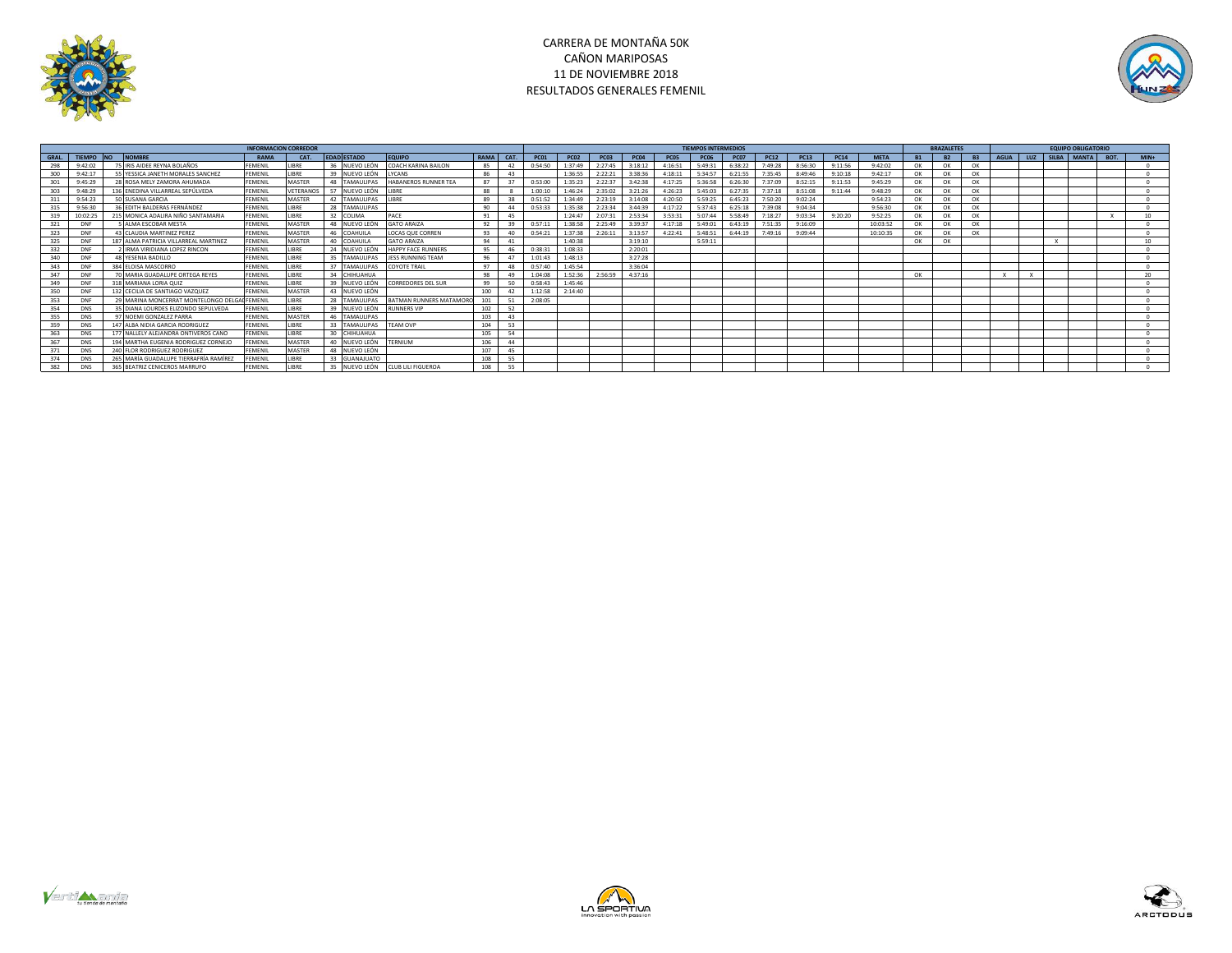



|                         |                  |                                          |                | <b>INFORMACION CORREDOI</b> |                                |                                 |                         |                         |             |             |                    |                    |                    | <b>TIEMPOS INTERMEDIOS</b> |               |                    |                                          |                    |           | <b>BRAZALETES</b> |           |  | <b>EQUIPO OBLIGATORIO</b> |                |
|-------------------------|------------------|------------------------------------------|----------------|-----------------------------|--------------------------------|---------------------------------|-------------------------|-------------------------|-------------|-------------|--------------------|--------------------|--------------------|----------------------------|---------------|--------------------|------------------------------------------|--------------------|-----------|-------------------|-----------|--|---------------------------|----------------|
| GRAL.                   | TIEMPO NO NOMBRE |                                          | <b>RAMA</b>    | CAT.                        | EDAD ESTADO                    | <b>EQUIPO</b>                   |                         | RAMA CAT.               | <b>PC01</b> | <b>PC02</b> | <b>PC03</b>        | <b>PC04</b>        | <b>PC05</b>        | <b>PC06</b>                | <b>PC07</b>   | <b>PC12</b>        | <b>PC13</b><br><b>PC14</b>               | <b>META</b>        | <b>B1</b> | <b>B2</b>         | <b>B3</b> |  | AGUA LUZ SILBA MANTA BOT. | $MIN+$         |
|                         | 4:42:49          | 261 PATRICK SCHEEL                       | <b>ARONI</b>   | <b>IRRF</b>                 | 26 NUEVO LEÓN                  | <b>TREPACERROS</b>              | $\overline{1}$          | $\overline{1}$          | 0:31:06     | 0.55:33     | 1:23:33            | 1:45:32            | 2:19:27            | 2.56:21                    | 3:14:52       | 3:44:59            | 4:20:32<br>4:25:19                       | 4:42:49            | OK        | OK                | OK        |  |                           | $\mathbf 0$    |
|                         | 4:44:54          | 320 JORGE ALEJANDRO LOPEZ MADRID         | <b>ARONI</b>   | LIBRE                       | 31 CHIHUAHUA                   | PÓKER DE ASES                   |                         | $\overline{2}$          | 0:31:57     | 0:55:37     | 1:23:35            | 1:44:43            | 2:18:29            | 2:56:05                    | 3:14:59       | 3:45:04            | 4:20:33<br>4:25:22                       | 4:44:54            | OK        | OK                | OK        |  |                           | $\circ$        |
| $\overline{\mathbf{3}}$ | 4:59:47          | 357 DAVID ZUÑIGA                         | VARONII        | MASTER                      | 42 TAMAULIPAS                  | SPARTAN TEAM                    | $\overline{\mathbf{3}}$ | $\overline{1}$          | 0:31:15     | 0:55:41     | 1:25:57            | 1:47:00            | 2:22:32            | 3:00:47                    | 3:26:08       | 4:00:38            | 4:39:53<br>4:44:24                       | 4:59:47            | OK        | OK                | OK        |  |                           | $\circ$        |
| $\sim$                  | 5:06:22          | 243 FELIX JAVIER HERRERA RUIZ            | VARONII        | <b>JBRE</b>                 | 31 PUEBLA                      | <b>BLACKSHEEP</b>               | 4                       | $\overline{\mathbf{3}}$ | 0:29:28     | 0:52:37     | 1:31:12            | 1:52:33            | 2:21:51            | 3:07:38                    | 3:30:59       | 4:10:11            | 4:45:37<br>4:49:28                       | 5:06:22            | OK        | OK                | OK        |  |                           | $\circ$        |
| -5                      | 5:09:44          | 380 PRATER TRAVIS I                      | <b>JARONI</b>  | MASTER                      | 45 TAMAUUPAS                   | <b>SPARTAN TFAM</b>             | -5.                     | $\overline{2}$          | 0:34:35     | 0.5936      | 1:31:44            | 1:53:59            | 2:28:20            | 3:07:32                    | 3:31:06       | 4:05:37            | 4.46:23<br>4:51:38                       | 5:09:44            | OK        | OK                | OK        |  |                           | $\Omega$       |
|                         | 5:18:40          | 88 MARIO ARTURO LEAL BALDERAS            | <b>ARONI</b>   | <b>JBRE</b>                 | 36<br>NUEVO LEÓN               | LYCANS                          |                         | $\overline{4}$          | 0:33:48     | 0:59:40     | 1:31:41            | 1:54:42            | 2:31:22            | 3:17:46                    | 3:38:04       | 4:14:09            | 4:52:45<br>4:59:01                       | 5:18:40            | OK        | OK                | OK        |  |                           | $\mathbf 0$    |
| $\overline{7}$          | 5:18:40          | 172 IAIME ANDRES MARQUEZ ESQUIVEI        | VARONI         | <b>IRRF</b>                 | 33 COAHUILA                    | <b>VEGAN RUNNERS</b>            | $\overline{7}$          | $\overline{5}$          |             | $0.59 - 49$ | 1:31:43            | 1:54:44            | 2:31:23            | 3:17:51                    | 3.38.58       | 4:14:02            | 4:52:49<br>4:59:13                       | 5:18:40            | OK        | OK                | OK        |  |                           | $\Omega$       |
|                         |                  |                                          |                |                             |                                |                                 |                         |                         |             |             |                    |                    |                    |                            |               |                    |                                          |                    |           |                   |           |  |                           |                |
| 8                       | 5:19:47          | 4 RAUL HUMBERTO CASTAÑON GUEVARRA        | VARONII        | MASTER                      | 49 NUEVO LEÓN                  | VERTIMANIA                      | 8                       | $\overline{\mathbf{3}}$ | 0:33:48     | 0:57:44     | 1:28:31            | 1:53:29            | 2:28:18            | 3:15:17                    | 3:39:02       | 4:14:52            | 4:54:13                                  | 5:19:47            | OK        | OK                | OK        |  |                           | $\circ$        |
| Q                       | 5:29:13          | 213 ZEFERINO MARES AGUIRRE               | <b>JARONI</b>  | VETERANOS                   | 57 COAHUILA                    | <b>ULTRAS RESTIAS SALVA</b>     | Q                       | $\overline{1}$          | 0:31:46     | 0:57:30     | 1:28:12            | 1:53:54            | 2:29:29            | 3:17:21                    | 3:39:10       | 4:14:50            | 4:57:26<br>5:10:22                       | 5:29:13            | OK        | OK                | OK        |  |                           | $^{\circ}$     |
| 10                      | 5:31:19          | 179 JONATHAN SOLANO ROJAS                | VARONII        | MASTER                      | 41 NUEVO LEÓN                  | LYCANS                          | 10                      | $\overline{a}$          | 0:33:11     | 0:57:26     | 1:28:36            | 1:55:35            | 2:31:22            | 3:15:46                    | 3:39:33       | 4:20:03            | 5:04:19<br>5:11:16                       | 5:31:19            | OK        | OK                | OK        |  |                           | $\mathbf 0$    |
| 11                      | 5:31:20          | 234 L FELIPE IPIÑA CERDA                 | VARONI         | VETERANOS                   | 54 NUEVO LEÓN                  | <b>IYCANS</b>                   | 11                      | $\overline{2}$          |             | 1:02:06     | 1:32:56            | 1:57:29            | 2:33:31            | 3:19:15                    | 3.43.39       | 4:20:35            | 5:03:46<br>5:10:32                       | 5:31:20            | OK        | OK                | OK        |  |                           | $\Omega$       |
| 12                      | 5:35:59          | 302 ISBAC MORALES OCAMPO                 | VARONII        | MASTER                      | 49 CHIHUAHUA                   | <b>VESPA RUNNERS</b>            | 12                      | 5                       |             | 1:02:02     | 1:34:59            | 2:02:42            | 2:40:57            | 3:26:57                    | 3:49:23       | 4:24:55            | 5:07:21<br>5:15:20                       | 5:35:59            | OK        | OK                | OK        |  |                           | $\circ$        |
| 13                      | 5:44:44          | 221 MODESTO RADILLA CHAVEZ               | VARONII        | MASTER                      | 40 NUEVO LEÓN                  | LOBOS DE REYNOSA                | 13                      | - 6                     | 0.39:40     | 1:08:10     | 1:40:08            | 2:08:30            | 7:44:39            | 3:32:17                    | 3:55:51       | 4:32:49            | 5:13:18<br>5:22:43                       | 5:44:44            | OK        | OK                | OK        |  |                           | $^{\circ}$     |
| 14                      | 5:44:50          | 314 ALEJANDRO ARELLANO                   | <b>ARONI</b>   | MASTER                      | 40<br>NUEVO LEÓN               | TRAINER                         | 14                      |                         | 0:36:33     | 1:02:44     | 1:36:11            | 2:01:34            | 2:38:33            | 3:27:27                    | 3:57:28       | 4:37:10            | 5:16:57<br>5:25:25                       | 5:44:50            | OK        | OK                | OK        |  |                           | $\circ$        |
| 17                      | 5:54:47          | 54 SAMUEL SAENZ GONZALEZ                 | VARONII        | LIBRE                       | 28 NUEVO LEÓN                  | ESCAMILLA                       | 15                      | 6                       | 0:38:53     | 1:06:10     | 1:41:00            | 2:05:27            | 2:48:20            | 3:34:29                    | 3:57:58       | 4:34:50            | 5:19:44<br>5:29:48                       | 5:54:47            | OK        | OK                | OK        |  |                           | $\overline{0}$ |
| 18                      | 5:54:56          | 76 JOSE RAMON GONZALEZ RODRIGUEZ         | VARONII        | <b>JBRE</b>                 | 20 DISTRITO FEDE               |                                 | 16 <sup>1</sup>         | $\overline{7}$          |             | 1:09:55     | 1:43:42            | 2:14:49            | 2:51:47            | 3:38:11                    | 4:03:00       | 4:40:52            | 5:21:36<br>5:28:38                       | 5:54:56            | OK        | OK                | OK        |  |                           | $\circ$        |
| 19                      | 5:56:17          | 1 HOUSTON GUITERREZ                      | <b>VARONII</b> | LIBRE                       | 36 NUEVO LEÓN                  | <b>HUNZAS</b>                   | 17                      | - 8                     | 0:37:24     | 1:08:21     | 1:43:36            | 2:16:51            | 2:58:17            | 3:46:26                    | 4:10:47       | 4:48:50            | 5:28:26<br>5:34:37                       | 5:56:17            | OK        | OK                | OK        |  |                           | $\circ$        |
| 20                      | 5:59:14          | 388 MIGUEL ANGEL RAMIREZ MACIAS          | VARONII        | MASTER                      | 45<br>NUEVO LEÓN               | <b>VERTIMANI</b>                | 18                      | 8                       | 0:37:30     | 1:03:20     | 1:37:02            | 2:06:50            | 2:45:10            | 3:38:18                    | 4:09:53       | 4:54:06            | 5:32:50<br>5:38:56                       | 5:59:14            | OK        | OK                | OK        |  |                           | $\bf 0$        |
| 21                      | 6:01:56          | 210 IORGE DEL CASTILLO                   | VARONIL        | MASTER                      | 42 NUEVO LEÓN                  | PEDAI XTREME                    | 19                      | $\mathbf{q}$            |             | 1:05:45     | 1:41:56            | 2.08:35            | 2:44:50            | 3:41:00                    | 4:07:04       | 4:51:19            | 5:35:31<br>5:42:26                       | 6:01:56            | OK        | OK                | OK        |  |                           | $\Omega$       |
|                         |                  |                                          |                |                             |                                |                                 |                         |                         |             |             |                    |                    |                    |                            |               |                    |                                          |                    |           |                   |           |  |                           |                |
| 22                      | 6:02:03          | 112 JAVIER HERNAN HERNAN ALANIS OCHOA    | VARONIL        | LIBRE                       | 33 NUEVO LEÓN KAMARGS          |                                 | 20                      | $\mathbf{q}$            |             | 1:06:39     | 1:40:56            | 2:10:59            | 2:51:29            | 3:40:07                    | 4:06:55       | 4:44:48            | 5:30:11<br>5:40:11                       | 6:02:03            | ОК        | OK                | OK        |  |                           | $\circ$        |
| 23                      | 6:04:36          | 105 IBERT VIVES RIOS                     | <b>JARONI</b>  | MASTER                      | 43 NUEVO LEÓN                  |                                 | 21                      | 10                      | 0:34:31     | 1:00:11     | 1:32:38            | 2:00:19            | 7:38:41            | 3:31:29                    | 4:03:31       | 4:46:00            | 5:29:51<br>5:40:30                       | 6:04:36            | OK        | OK                | OK        |  |                           | $^{\circ}$     |
| 24                      | 6:06:59          | 7 JOSE ARMAS ARAMBURG                    | VARONII        | LIBRE                       | 33 NUEVO LEÓN                  | <b>COACH KARINA BAILON</b>      | 22                      | $10\,$                  | 0:32:44     | 0:57:50     | 1:28:36            | 1:56:03            | 2:28:36            | 3:13:28                    | 3:41:05       | 4:23:08            | 5:19:23<br>5:34:23                       | 6:06:59            | OK        | OK                | OK        |  |                           | $\mathbf 0$    |
| 25                      | 6.08:40          | 211 FRANCISCO LARA GUTIERRE              | VARONI         | MASTER                      | 43 COAHUILA                    | CLUB CORREDORES DEL             | 23                      | 11                      | 0:37:18     | 1:01:29     | 1:33:33            | 2:01:39            | 2:49:34            | 3:39:10                    | 4:08:22       | 4:50:39            | 5-36-57<br>5:45:12                       | 6:08:40            | OK        | OK                | OK        |  |                           | $\circ$        |
| 26                      | 6:10:04          | 42 NESTOR LUNA GAYTAN                    | VARONII        | MASTER                      | 47 NUEVO LEÓN                  | <b>CIMARRONES DE GARCIA</b>     | 24                      | 12                      |             | 1:13:26     |                    | 2:19:30            |                    | 3:51:29                    | 4:16:44       | 4:53:48            | 5:45:05                                  | 6:10:04            | ОК        | OK                | OK        |  |                           | $\circ$        |
| 30                      | 6:15:07          | 278 JAVIER ALEJANDRO JIMENEZ             | <b>VARONII</b> | <b>JBRE</b>                 | 38 NUEVO LEÓN                  | <b>KAMARGS</b>                  | 25                      | 11                      |             | 1:09:01     | 1:45:06            | 2:17:03            | 2:57:16            | 3:52:29                    | 4:18:17       | 4:59:58            | 5:42:25<br>5:51:12                       | 6:15:07            | OK        | OK                | OK        |  |                           | $\circ$        |
|                         | 6:30:44          | 52 JOSÉ ANGEL REYES ORTIZ                | <b>VARONI</b>  | <b>JBRE</b>                 | NUEVO LEÓN                     |                                 | 26                      | 12                      |             | 1:01:56     | 1:34:13            | 2:04:18            | 2:48:40            | 3:40:42                    | 4:15:23       | 4:57:54            | 5:54:38<br>6:07:55                       | 6:30:44            | OK        | OK                | OK        |  |                           | $\mathbf{0}$   |
| 33                      | 6:32:24          | 369 RAFAEL VELAZCO CASTELLANOS           | VARONII        | <b>JBRE</b>                 | 37 COAHUILA                    | DUCKS                           | 27                      | 13                      | 0:41:37     | 1:13:14     | 1:49:56            | 2:23:46            | 3:04:48            | 4:01:42                    | 4:25:25       | 5:04:37            | 5:53:58<br>6:08:06                       | 6:32:24            | OK        | OK                | OK        |  |                           | $\circ$        |
| 34                      | 6:34:15          | 316 ANDRES VILLAR                        | VARONII        | <b>JBRE</b>                 | 39 NUEVO LEÓN                  | ARGENTEAN                       | 28                      | 14                      | 0:40:58     | 1:11:54     | 1:49:14            | 2:23:39            | 3:03:39            | 3:59:45                    | 4:28:24       | 5:12:32            | 6:01:21<br>6:11:37                       | 6:34:15            | OK        | OK                | OK        |  |                           | $\circ$        |
| 35                      | 6:34:16          | 17 ARTURO GONZALEZ ALANIS                | <b>ARONI</b>   | <b>/ETERANOS</b>            | 57 NUEVO LEÓN                  | <b>DUENDES DEL VALLE</b>        | 29                      | $\overline{\mathbf{3}}$ | 0:40:52     | 1:11:51     | 1:49:13            | 2:23:41            | 3:03:38            | 3:59:38                    | 4:28:21       | 5:12:29            | 6:11:34<br>6:01:28                       | 6:34:16            | OK        | OK                | OK        |  |                           | $\circ$        |
| 36                      | 6:34:53          | 382 CANDELARIO DUQUE CRUZ                | VARONII        | <b>VETERANOS</b>            | 64 NUEVO LEÓN                  | <b>KAMARGS</b>                  | 30                      | $\overline{a}$          |             | 1:09:08     | 1:46:10            | 2:19:11            | 3:02:54            | 4:00:29                    | 4:29:27       | 5:15:36            | 6:02:23                                  | 6:34:53            | OK        | OK                | OK        |  |                           | $\circ$        |
| 37                      | 6:34:55          | 310 JOSE LUIS MELLADO VAZQUEZ            | VARONII        | MASTER                      |                                | TRISALMONES                     | 31                      | 13                      | 0:37:58     |             |                    |                    | 2:58:31            |                            |               | 5:08:09            | 6:12:49                                  | 6:34:55            |           | OK                | OK        |  |                           | $\circ$        |
|                         |                  | 153 ALEJANDRO HERNANDEZ AGUILAR          | VARONI         | MASTER                      | 46 NUEVO LEÓN<br>41 COAHUILA   |                                 | 32                      |                         |             | 1:05:28     | 1:44:06            | 2:16:17            |                    | 3:51:25<br>3:43:02         | 4:20:17       |                    | 6:02:26                                  |                    | OK        |                   |           |  |                           | $\circ$        |
| 39                      | 6:36:11          |                                          |                |                             |                                | CLUB CORREDORES DEL             |                         | 14                      | 0:38:24     | 1:05:21     | 1:41:45            | 2:11:15            | 2:48:30            |                            | 4:16:09       | 5:05:12            | 5:59:01<br>6:10:45                       | 6:36:11            | OK        | OK                | OK        |  |                           |                |
| 40                      | 6:37:13          | 299 IGNACIO ALFONSO RECIO CEPEDA         | <b>ARONI</b>   | MASTER                      | 44 COAHUILA                    | CAFF OSO                        | 33.                     | 15                      |             | 1:06:17     | 1:42:53            | 2.14.29            | 2:56:29            | 3:55:01                    | 4:26:54       | 5:10:47            | 6:03:27<br>6:12:59                       | 6:37:13            | OK        | OK                | OK        |  |                           | $\Omega$       |
| 41                      | 6:37:38          | 322 RÓMULO HUERTA HERRERA                | VARONI         | <b>IRRF</b>                 | 33<br>COAHUILA                 |                                 | 34                      | 15                      |             | 1:09:32     | 1:44:09            | 2:14:22            | 2:57:16            | 3:55:08                    | 4:24:15       | 5:14:31            | 6:01:30<br>6:10:35                       | 6:37:38            | OK        | OK                | OK        |  |                           | $\circ$        |
| 42                      | 6:38:27          | 372 ROGELIO BRIONES MÉNDEZ               | VARONI         | VETERANOS                   | 51 NUEVO LEÓN                  | DE ACERO                        | 35                      | $\overline{5}$          | 0:46:20     | 1:14:52     | 1:42:24            | 2:21:12            | 2:58:20            | 4:01:20                    | 4:33:44       | 5:16:44            | 5:59:52<br>6:19:03                       | 6:38:27            | OK        | OK                | OK        |  |                           | $\circ$        |
| 43                      | 6:38:46          | 307 JESUS JORGE SOSA HERNANDEZ           | VARONIL        | MASTER                      | 41 COAHUILA                    | CORREDORES DEL LAGO             | 36                      | 16                      | 0:40:16     | 1:09:14     | 1:44:49            | 2:13:36            | 2:52:27            | 3:47:28                    | 4:16:27       | 4:59:03            | 6:05:29<br>6:16:39                       | 6:38:46            | OK        | ОК                | OK        |  |                           | $\circ$        |
| 44                      | 6:39:03          | 99 CARMEN DELIO IBARRA ESQUIVEL          | VARONII        | <b>/FTFRANOS</b>            | 51<br>NUEVO LEÓN               | <b>JARRUN</b>                   | 37                      | -6                      | 0:46:22     | 1:18:59     | 1:58:52            | 2:33:44            | 3:14:18            | 4:05:37                    | 4:34:44       | 5:17:03            | 6:03:56<br>6:15:10                       | 6:39:03            | OK        | OK                | OK        |  |                           | $\circ$        |
| 45                      | 6:39:53          | 347 DIEGO ERNESTO GOMEZ IÑIGUEZ          | VARONIL        | IBRE                        | 25 NUEVO LEÓN                  | <b>ENFORZA</b>                  | 38                      | 16                      | 0:43:39     | 1:14:22     | 1:49:22            | 2:21:56            | 3:08:57            | 4:04:52                    | 4:34:20       | 5:14:23            | 6:03:32<br>6:14:56                       | 6:39:53            | OK        | OK                | OK        |  |                           | $\mathbf 0$    |
| 46                      | 6:40:21          | 220 ULISES PAEZ CAMARGO                  | VARONIL        | MASTER                      | 48 NUEVO LEÓN                  | EL CUBIL                        | 39                      | 17                      | 0:36:15     | 1:02:13     | 1:36:45            | 2:07:47            | 2:46:32            | 3:46:07                    | 4:17:20       | 5:13:23            | 6:05:07<br>6:15:37                       | 6:40:21            | OK        | OK                | OK        |  |                           | $\circ$        |
| A7                      | 6-43-55          | 157 FRIC JOSUF RAMIREZ CRUZ              | VARONII        | <b>IRRE</b>                 | 36 NUEVO LEÓN                  | <b>TRISALMONES</b>              | AD                      | 17                      |             | $1.09 - AA$ | $1 - A8 - 1A$      | フ・フロ・ミミ            | 3.05.39            | $A - 03 - 05$              | $A - 33 - 57$ | 5:15:51            | 6:06:27<br>6:19:07                       | 6:43:55            | <b>OK</b> | OK                | OK        |  |                           | $\circ$        |
| 48                      | 6:44:18          | 379 BRANDON STUART SIMMONS               | <b>VARONI</b>  | LIBRE                       | <b>TAMAULIPAS</b><br>30        | <b>SPARTAN TEAM</b>             | 41                      | 18                      |             | 1:05:32     | 1:45:26            | 2:18:27            | 3:01:17            | 3:57:35                    | 4:30:48       | 5:21:26            | 6:23:25<br>6:14:17                       | 6:44:18            | OK        | OK                | OK        |  |                           | $^{\circ}$     |
| 49                      | 6:46:14          | 308 JUAN FRANCISCO JAVIER ALFEREZ CASTR  | VARONI         | MASTER                      | 45<br><b>COAHUILA</b>          | CENTINELAS EN ACCIÓN            | 42                      | 18                      | 0:39:23     | 1:07:39     | 1:44:12            | 2:13:46            | 3:00:30            | 3:58:38                    | 4:28:15       | 5:20:31            | 6:11:53<br>6:23:02                       | 6:46:14            | OK        | OK                | OK        |  |                           | $\circ$        |
| 50                      | 6:47:27          | 160 REYNALDO GUARDIOLA OLIVO             | VARONII        | MASTER                      | 48 NUEVO LEÓN                  |                                 | 43                      | 19                      | 0:48:57     | 1:25:01     | 2:02:54            | 2:35:54            | 3:28:01            | 4:16:58                    | 4:42:32       | 5:23:06            | 6:13:07<br>6:23:11                       | 6:47:27            | OK        | OK                | OK        |  |                           | $\circ$        |
|                         | 6:48:14          | 279 ROGELIO VALDEZ LEAL                  | VARONI         | <b>IRRF</b>                 | 35 NUEVO LEÓN                  | RUNNING DOGS                    | 44                      |                         | 0:37:51     | 1:08:08     | 1:44:33            | 2:18:50            | 2:59:41            | 3:56:25                    | 4:25:22       |                    | 6:19:11                                  | 6:48:14            | OK        |                   |           |  |                           |                |
| 51                      |                  |                                          |                | <b>JBRE</b>                 |                                |                                 |                         | 19                      |             |             |                    | 2:34:30            |                    |                            |               | 5:11:25            | 6:05:16                                  |                    |           | OK                | OK        |  |                           | $\circ$        |
| 53                      | 6:50:32          | 248 OSCAR ADRIAN GARCIA CANTU            | VARONIL        |                             | 34 NUEVO LEÓN                  |                                 | 45                      | 20                      | 0:52:19     |             | 1:53:37            |                    | 3:07:06            | 4:11:32                    | 4:38:20       | 5:23:17            | 6:07:44<br>6:25:16                       | 6:50:32            | OK        | OK                | OK        |  |                           | $\circ$        |
| 54                      | 6:54:13          | 58 JAVIER MEDINA PEREZ                   | VARONI         | LIBRE                       | 37 TAMAULIPAS                  | HABANEROS RUNNING TE            | 46                      | 21                      | 0:37:34     | 1:06:04     | 1:45:24            | 2:23:07            | 3:04:53            | 4:08:11                    | 4:38:12       | 5:32:23            | 6:19:54<br>6:30:08                       | 6:54:13            | OK        | OK                | OK        |  |                           | $\circ$        |
| 56                      | 6:56:23          | 71 ANTONIO MARQUEZ PALACIOS              | VARONIL        | <b>IRRF</b>                 | 36 NUEVO LEÓN                  |                                 | 47                      | 22                      | 0:46:06     | 1:19:53     | 1:56:39            | 2.28:46            | 3:12:26            | 4:07:11                    | 4:36:32       | 5:21:30            | 6:33:39<br>6:20:33                       | 6:56:23            | OK        | OK                | OK        |  |                           | $\circ$        |
| 57                      | 6:56:47          | 297 FRANCISCO JAVER CENICEROS DE LA FUEN | VARONI         | <b>/ETERANOS</b>            | 61 COAHUILA                    | <b>JUICY RUNNERS</b>            | 48                      | $\overline{7}$          |             | 1:07:44     | 1:44:24            | 2:13:57            | 3:02:47            | 3:58:19                    | 4:28:54       | 5:16:39            | 6:18:51<br>6:33:04                       | 6:56:47            | OK        | OK                | OK        |  |                           | $\circ$        |
| 59                      | 6:57:04          | 332 ABEL PERALTA MARTINEZ                | <b>ARONI</b>   | <b>/FTFRANOS</b>            | COAHUILA<br>50                 | CORREDORES UNIDOS DE            | 49                      | $\mathbf{\mathcal{R}}$  | 0:42:55     | 1:14:55     | 1:52:55            | 2:30:57            | 3:18:48            | 4:19:44                    | 4:52:31       | 5:38:24            | 6:36:37<br>6:27:44                       | 6:57:04            | OK        | OK                | OK        |  |                           | $\circ$        |
| 60                      | 6:57:34          | 246 JUAN GERARDO BECERRA VAZQUEZ         | VARONIL        | MASTER                      | 47 NUEVO LEÓN                  | <b>LIBRE</b>                    | 50                      | - 20                    |             |             | 1:42:50            | 2:16:41            | 2:59:34            | 3:59:33                    | 4:30:44       | 5:21:23            | 6:19:18<br>6:33:35                       | 6:57:34            | ОК        | OK                | OK        |  |                           | $^{\circ}$     |
| 61                      | 6:57:35          | 10 AGUSTIN HERNANDEZ ROA                 | VARONI         | MASTER                      | 43 NUEVO LEÓN LILI FIGUEROA    |                                 | 51                      | 21                      | 0:41:26     | 1:12:03     | 1:51:06            | 2:26:20            | 3:13:02            | 4:09:36                    | 4:40:08       | 5:27:49            | 6:25:43<br>6:35:22                       | 6:57:35            | OK        | OK                | OK        |  |                           | $\circ$        |
| 64                      | 7:01:39          | 245 HECTOR ALTAMIRANO HURTADO            | VARONI         | <b>IRRF</b>                 |                                | 38 NUEVO LEÓN ENDURANCE SYSTEMS | 52                      | 23                      | 0:42:03     | 1:15:12     | 1:52:14            | 2:28:50            | 3:13:54            | 4:13:44                    | 4:42:10       | 5:35:11            | 6:24:12<br>6:37:09                       | 7:01:39            | OK        | OK                | OK        |  |                           | $\circ$        |
| 67                      | 7:06:28          | 232 MARIO ALBERTO LEGARRETA MAGALLANES   | VARONII        | <b>IRRF</b>                 | 39 CHIHUAHUA                   | <b>VESPA RUNNERS</b>            | 53                      | 24                      |             | 1:04:34     | 1:42:39            | 2:10:17            | 2:53:50            | 3:51:16                    | 4:28:35       | 5:15:39            | 6:37:07<br>6:21:57                       | 7:06:28            | OK        | OK                | OK        |  |                           | $\circ$        |
| 68                      | 7:06:31          | 134 JOSE MEDRANO ALVARADO                | VARONII        | <b>IRRF</b>                 | 30 NUEVO LEÓN                  | LIBRE                           | 54                      | 25                      | 0:39:03     | 1:08:51     | 1:46:37            | 2:23:55            | 3:06:58            | 4:07:05                    | 4:37:58       | 5:25:01            | 6:26:30<br>6:36:17                       | 7:06:31            | OK        | OK                | OK        |  |                           | $\Omega$       |
| 70                      | 7:06:44          | 300 VICTOR GALINDO MENDEZ                | VARONI         | <b>JBRE</b>                 | 31 ESTADO DE MÉ                |                                 | 55                      | 26                      |             |             | 2:03:04            | 2:38:48            | 3:25:21            | 4:21:55                    | 4:51:57       | 5:33:40            | 6:37:01<br>6:26:13                       | 7:06:44            | OK        | OK                | OK        |  |                           | $\mathbf{0}$   |
| 72                      | 7:06:51          | 354 JESUS TOVIAS MARROQUIN               | VARONI         | <b>/FTFRANOS</b>            | 57 TAMAULIPAS                  | LINCES                          | 56                      | $\mathbf{q}$            |             | 1:06:01     | 1:45:42            | 2:23:05            | 3:04:43            | 4:07:43                    | $A - 37 - A9$ | 5:31:51            | 6:28:04<br>6:41:00                       | 7:06:51            | OK        | OK                | OK        |  |                           | $\circ$        |
| 73                      | 7:07:01          | 381 JUAN PABLO CHAPA HERNANDEZ           | <b>ARONI</b>   | <b>/ETERANOS</b>            | NUEVO LEÓN<br>51               | <b>SPARTANS ZONE</b>            | 57                      | 10                      | 0:43:54     | 1:17:28     | 1:54:33            | 2:27:52            | 3:08:05            | 4:06:35                    | 4:37:19       | 5:31:58            | 6:39:39<br>6:28:29                       | 7:07:01            | OK        | OK                | OK        |  |                           | $\mathbf 0$    |
| 74                      | 7:08:00          | 159 FDGAR GUARDIOLA OLIVO                | VARONI         | MASTER                      |                                | <b>BUNNING DOGS</b>             | 58                      |                         | 0:48:51     |             |                    |                    |                    | 4:19:38                    | 4:49:20       |                    |                                          |                    |           |                   |           |  |                           |                |
| 76                      | 7:11:19          | 268 ENRIQUE RAMIREZ GONZALEZ             | VARONIL        | MASTER                      | 44 NUEVO LEÓN<br>47 NUEVO LEÓN | DE ACERO                        | 59                      | 22<br>23                |             |             | 2:02:58<br>1:58:33 | 2:35:46<br>2:36:32 | 3:28:00<br>3:22:47 | 4:24:02                    | 4:51:27       | 5:30:42<br>5:38:13 | 6:24:37<br>6:42:04<br>6:32:41<br>6:44:33 | 7:08:00<br>7:11:19 | OK        | OK<br>OK          | OK<br>OK  |  |                           | $\circ$        |
|                         |                  |                                          |                |                             |                                |                                 |                         |                         | 0:43:58     | 1:18:36     |                    |                    |                    |                            |               |                    |                                          |                    | OK        |                   |           |  |                           | $\mathbf 0$    |
| 77                      | 7:11:39          | 115 ROGELIO DANIEL GONZLAEZ GONZALEZ     | VARONIL        | <b>IRRF</b>                 | 36 NUEVO LEÓN MARIN RUNNERS    |                                 | 60                      | 27                      | 0:42:22     | 1:12:45     | 1:49:05            | 2.23:12            | 3:11:09            | 4:10:08                    | 4:42:23       | 5:31:04            | 6-32-33<br>6:46:33                       | 7:11:39            | OK        | OK                | OK        |  |                           | $^{\circ}$     |
| 78                      | 7:11:59          | 330 HECTOR CANEK DE LA ROSA BERMAN       | VARONI         | <b>JBRE</b>                 | 34 NUEVO LEÓN                  | <b>KRAMPON DEL NORTE</b>        | 61                      | 28                      |             |             | 1:57:26            | 2:34:14            | 3:31:16            | 4:29:54                    | 4:58:32       | 5:43:10            | 6:33:33<br>6:45:56                       | 7:11:59            | OK        | OK                | OK        |  |                           | $\mathbf 0$    |
| 80                      | 7:13:29          | 38 RAMON VELAZQUEZ                       | VARONIL        | MASTER                      | 41 TAMAUUPAS                   | <b>LIBRES</b>                   | 62                      | 24                      | 0:45:03     | 1:19:36     | 2:00:51            | 2:38:11            | 3:27:04            | 4:25:33                    | 4:53:05       | 5:43:38            | 6:37:18<br>6:47:57                       | 7:13:29            | ОК        | OK                | OK        |  |                           | $\circ$        |
| 81                      | 7:13:52          | 393 NELSON GONZALEZ RODRIGUEZ            | VARONIL        | MASTER                      | 43 TAMAULIPAS                  | CONDORS                         | 63                      | 25                      | 0:42:34     | 1:14:38     | 1:54:15            | 2:28:11            | 3:12:51            | 4:13:32                    | 4:44:47       | 5:34:40            | 6:48:05<br>6:33:41                       | 7:13:52            | OK        | ОК                | OK        |  |                           | $\circ$        |
| 82                      | 7:14:07          | 362 DANIEL PINTOR RODRIGUEZ              | VARONII        | <b>IRRF</b>                 | 36 NUEVOLEÓN NINGUNO           |                                 | 64                      | 29                      | 0.45:47     | 1:19:45     | 1:55:03            |                    | 3:23:20            | 4:27:00                    | 4:57:43       | 5:46:07            | 6:32:22<br>6:47:24                       | 7:14:07            | OK        | OK                | OK        |  |                           | $^{\circ}$     |
| 83                      | 7:14:15          | 389 JESUS JUAN CARLOS OROZCO RODRÍGUEZ   | VARONI         | <b>JBRE</b>                 | 39 NUEVO LEÓN                  | LYCANS                          | 65                      | 30                      |             | 1:13:18     | 1:51:15            | 2:25:12            | 3:10:47            | 4:14:47                    | 4:45:43       | 5:35:38            | 6:46:43<br>6:31:50                       | 7:14:15            | OK        | OK                | OK        |  |                           | $^{\circ}$     |
| 84                      | 7:14:48          | 61 OSCAR ALBERTO GARCÍA RODRÍGUEZ        | VARONI         | <b>IRRF</b>                 | 35 NUEVO LEÓN                  |                                 | 66                      | 31                      | 0:46:48     | 1:19:16     | 1:57:22            | 2.33.53            | 3:27:29            | 4:28:09                    | 4:56:43       | 5:43:25            | 6:36:27<br>6:49:10                       | 7:14:48            | OK        | OK                | OK        |  |                           | $\Omega$       |
| 85                      | 7:15:10          | 386 VICTOR JAVIER VIRAMONTES TORRES      | VARONI         | LIBRE                       | 28 NUEVO LEÓN                  | TRISALMONES                     | 67                      | 32                      | 0:41:11     | 1:11:04     | 1:48:35            | 2:21:17            | 3:04:50            | 4:05:48                    | 4:35:43       | 5:23:52            | 6:20:49<br>6:35:15                       | 7:05:10            | OK        | OK                | OK        |  |                           | $10\,$         |
| 86                      | 7:15:33          | 282 EDSON REYNALDO FLORES AGUILAR        | VARONI         | <b>IRRF</b>                 | 39 NUEVO LEÓN                  | <b>IIBRF</b>                    | 68                      | 33                      | 0:47:06     | 1:23:55     | 2:05:20            | 2:42:35            | 3:27:24            | 4:29:02                    | 4:59:22       | 5:42:50            | 6:34:28<br>6:48:27                       | 7:15:33            | OK        | OK                | OK        |  |                           | $\circ$        |
| 87                      | 7:15:37          | 196 HECTOR MARQUEZ                       | VARONII        | MASTER                      | 40 TAMAULIPAS                  |                                 | 69                      | 26                      | 0:43:10     | 1:13:47     | 1:51:47            | 2:25:53            | 3:10:36            | 4:16:22                    | 4:50:19       | 5:43:01            | 6:39:40<br>6:53:14                       | 7:15:37            | OK        | OK                | OK        |  |                           | $\circ$        |
| 88                      | 7:15:47          | 158 GUSTAVO AYALA VAZQUE                 | VARONI         | VETERANOS                   | 57 NUEVO LEÓN                  |                                 | 70                      | $11\,$                  | 0:42:11     | 1:13:09     | 1:51:48            | 2:29:17            | 3:17:47            | 4:21:33                    | 4:54:11       | 5:46:32            | 6:39:58<br>6:51:30                       | 7:15:47            | OK        | OK                | OK        |  |                           | $\circ$        |
| 90                      | 7:16:55          |                                          | VARONII        | VETERANOS                   |                                | LILI FIGUEROA                   | 71                      | 12                      | 0:44:49     | 1:18:31     | 1:56:31            | 2:33:34            | 3:18:50            | 4:21:26                    | 4:53:07       | 5:42:58            | 6:37:00<br>6:50:32                       | 7:16:55            | OK        |                   | OK        |  |                           |                |
|                         |                  | 364 MIGUEL ANGEL ROBLES VILLARREAL       |                |                             | 55 NUEVO LEÓN                  |                                 |                         |                         |             |             |                    |                    |                    |                            |               |                    |                                          |                    |           | OK                |           |  |                           | $\circ$        |
| 91                      | 7:17:14          | 198 GENARO ERIC PALAEOX GARCÍA           | <b>JARONI</b>  | MASTER                      | 44 TAMAULIPAS                  | WII DEOX                        | 72                      | 27                      |             | 1:11:39     | 1:49:15            | 2:25:17            | 3:13:49            | 4:10:19                    | 4:39:57       | 5:33:50            | 6:32:54<br>6:47:13                       | 7:17:14            | OK        | OK                | OK        |  |                           | $\Omega$       |
| 92                      | 7:17:52          | 327 JAVIER ARMANDO RAMOS TORRES          | <b>ARONI</b>   | <b>JBRE</b>                 | 33 NUEVO LEÓN                  | <b>FITCAMP MILITARY</b>         | 73                      | 34                      | 0:39:51     | 1:08:29     | 1:49:46            | 2:27:33            | 3:14:58            | 4:21:42                    | 4:53:58       | 5:49:25            | 6:55:06<br>6:43:53                       | 7:17:52            | OK        | OK                | OK        |  |                           | $\mathbf{0}$   |
| 94                      | 7:18:44          | 272 FLIAS DOMINGUEZ                      | VARONIL        | <b>IRRF</b>                 | 38 SINAI OA                    | ROMPIENDO LIMITES               | 74                      | 35                      |             | 1:14:44     | 1:53:11            | 2:28:33            | 3:14:30            | 4:12:59                    | 4:44:04       | 5:34:44            | 6:37:41<br>6:51:55                       | 7:18:44            | OK        | OK                | OK        |  |                           | $\Omega$       |
| 97                      | 7:20:31          | 252 ROBERTO LOZANO BARRERA               | VARONII        | <b>JBRE</b>                 | 26 NUEVO LEÓN                  | TREPACERROS                     | 75                      | 36                      | 0:42:13     | 1:14:29     | 1:52:36            | 2:28:59            | 3:13:29            | 4:12:35                    | 4:44:10       | 5:34:48            | 6:52:28<br>6:37:36                       | 7:20:31            | OK        | OK                | OK        |  |                           | $\circ$        |
| 100                     | $7.20 - 48$      | 313 JULIO CESAR CERROS ROMO              | VARONII        | MASTER                      | 40 COAHUILA                    | MUSTANGS HAPPY FFFT             | 76                      | 28                      | 0:42:36     | 1:14:32     | 1:54:37            | 2.33:40            | 3:18:45            | 4:28:32                    | 5:01:06       | 5:50:06            | 6:38:31<br>6:53:52                       | 7:20:48            | OK        | OK                | OK        |  |                           | $^{\circ}$     |
| 102                     | 7:22:08          | 331 URBANO FLORES RODRIGUEZ              | <b>VARONI</b>  | <b>/ETERANOS</b>            | 53 COAHUILA                    | <b>CORREDORES UNIDOS DE</b>     | 77                      | 13                      | 0:42:58     | 1:14:58     | 1:52:56            | 2:31:05            | 3:18:47            | 4:19:54                    | 4:52:33       | 5:42:10            | 6:38:44<br>6:54:09                       | 7:22:08            | OK        | OK                | OK        |  |                           | $\circ$        |
| 103                     | 7:22:59          | 149 IUAN ZACARIAS TIQUET                 | VARONI         | <b>IRRF</b>                 | 34 NUEVO LEÓN                  | 740                             | 78                      | 37                      |             | 1:17:25     | 1:56:59            |                    | 3:21:01            | 4:36:11                    | 5:07:15       | 5:59:16            | 6:43:17<br>6:54:24                       | 7:22:59            | OK        | OK                | OK        |  |                           | $^{\circ}$     |
| 104                     | 7:23:22          | 217 MANUEL ALEJANDRO AGUIRRE DOMINGUEZ   | VARONII        | <b>IRRF</b>                 | 31 QUINTANA RO                 |                                 | 79                      | 38                      | 0:40:37     | 1:11:17     | 1:50:54            | 2:24:32            | 3:12:51            | 4:13:48                    | 4:46:50       | 5:43:19            | 6:39:09<br>6:53:56                       | 7:23:22            | OK        | OK                | OK        |  |                           | $\circ$        |
| 105                     | 7:23:51          | 85 EDMUNDO AYARZAGOITIA TREVIÑO          | <b>ARONII</b>  | MASTER                      | 46 NUEVO LEÓN LYCANS           |                                 | 80                      | 29                      | 0:46:58     | 1:19:40     | 1:59:07            | 2.33.36            | 6:43:05            | 4:24:41                    | 4:56:46       | 5:48:00            | 6:56:51                                  | 7:23:51            | OK        | OK                | OK        |  |                           | $\circ$        |
| 106                     | 7:24:23          | 59 ISSUI RAMIREZ ESCOBEDO                | <b>VARONI</b>  | <b>JBRE</b>                 | NUEVO LEÓN                     |                                 | 81                      | 39                      | 0:45:21     | 1:17:54     | 1:58:24            | 2:34:09            | 3:27:54            | 4:32:20                    | 5:08:46       | 6:01:59            | 7:01:49<br>7:15:31                       | 7:14:23            | OK        | OK                | OK        |  |                           | $10$           |
| 107                     | 7:25:12          | 397 MARCIAL RAMIREZ RODRIGUEZ            | VARONII        | LIBRE                       | 30 NUEVO LEÓN                  |                                 | 82                      | 40                      | 0:49:28     | 1:24:41     | 2:04:08            | 2:37:39            | 3:19:56            | 4:21:06                    | 5:00:04       | 5:46:56            | 6:42:18<br>6:55:47                       | 7:25:12            | OK        | OK                | OK        |  |                           | $\circ$        |
|                         |                  |                                          |                |                             |                                |                                 |                         |                         |             |             |                    |                    |                    |                            |               |                    |                                          |                    |           |                   |           |  |                           |                |
| 108                     | 7:26:37          | 315 PETER PARKER                         | VARONII        | <b>JBRE</b>                 | 29 NUEVO LEÓN SPIDEYLIFE.COM   |                                 | 83                      | 41                      |             | 1:14:47     | 1:56:49            | 2:34:05            | 3:25:46            | 4:18:04                    | 4:53:22       | 5:43:32            | 6:45:58<br>7:01:57                       | 7:26:37            | OK        | OK                | OK        |  |                           |                |
| 109                     | 7.27:05          | 336 I UIS ALFONSO MORALES GARZA          | VARONIL        | <b>IIRRF</b>                |                                | 35 NUEVO LEÓN RIBERAS RUNNERS   | 84                      | 42                      | 0:49:31     | 1:24:10     | 2:06:24            | 2.44.54            | 3:31:10            | 4:29:45                    | 4:59:48       | 5:50:41            | 6:42:48<br>6:56:00                       | 7:27:05            | OK        | OK                | OK        |  |                           |                |





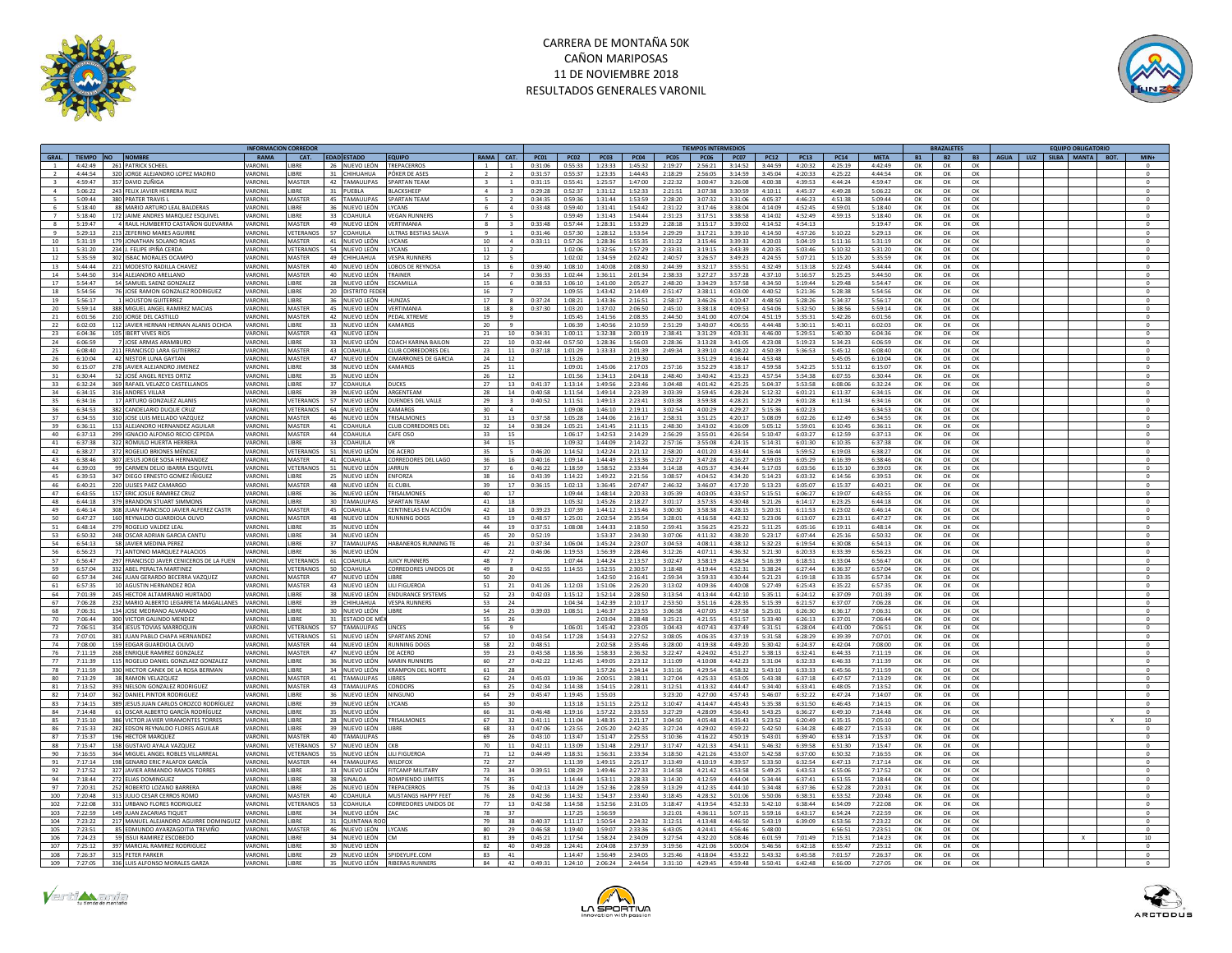



|                |                                         |                | <b>NFORMACION CORREDO</b> |                                    |                                              |           |      |             |             |             |             |             | <b>IEMPOS INTERMEDIOS</b> |         |             |               |             |             |           | RAZALETE  |           |  | <b>EQUIPO OBLIGATORIO</b> |                  |
|----------------|-----------------------------------------|----------------|---------------------------|------------------------------------|----------------------------------------------|-----------|------|-------------|-------------|-------------|-------------|-------------|---------------------------|---------|-------------|---------------|-------------|-------------|-----------|-----------|-----------|--|---------------------------|------------------|
| GRAL.          | TIEMPO NO NOMBRE                        | RAMA           | CAT.                      | <b>EDAD ESTADO</b>                 | EQUIPO                                       | RAMA CAT. |      | <b>PC01</b> | <b>PC02</b> | <b>PC03</b> | <b>PC04</b> | <b>PC05</b> | <b>PC06 PC07</b>          |         | <b>PC12</b> | <b>PC13</b>   | <b>PC14</b> | <b>META</b> | <b>B1</b> | <b>B2</b> | <b>B3</b> |  | AGUA LUZ SILBA MANTA BOT. | $MIN+$           |
| 110<br>7:27:05 | 374 LEONEL EDUARDO DE LOS SANTOS GONZÁL | VARONIL        | LIBRE                     | 35 NUEVO LEÓN                      | POISON TEAM                                  | 85        | 43   | 0:49:12     | 1:24:03     | 2:06:18     | 2:44:41     | 3:31:06     | 4:29:41 4:59:02           |         | 5:46:02     | 6:42:17       | 6:56:06     | 7:27:05     | OK        | OK        | OK        |  |                           |                  |
| 7:28:04<br>112 | 62 ROBERTO SCOTT                        | <b>VARONIL</b> | VETERANOS                 | 50 NUEVO LEÓN                      | <b>TFAM TRAINER</b>                          | 86        | 14   | 0:45:25     | 1:19:49     | 2:07:03     | 2:43:41     | 3:32:18     | 4:30:11                   | 4:57:46 | 5:43:42     | 6:36:41       | 6:51:11     | 7:18:04     | OK        | OK        | OK        |  |                           | 10               |
|                |                                         |                |                           |                                    |                                              |           |      |             |             |             |             |             |                           |         |             |               |             |             |           |           |           |  |                           |                  |
| 113<br>7:28:20 | 208 JOSE OSVALDO CRUZ QUINTANILLI       | VARONIL        | LIBRE                     | 24 NUEVO LEÓN                      | COACH KARINA BAILON                          | 87        | 44   | 0:42:53     | 1:16:23     | 1:55:47     | 2:32:44     | 3:18:06     | 4:23:56                   | 4:51:55 | 5:50:19     | 6:45:24       | 6:59:59     | 7:28:20     | OK        | OK        | OK        |  |                           | $^{\circ}$       |
| 7:31:04<br>114 | 83 JOSE ALBERTO RODRIGUEZ TREVIÑO       | VARONIL        | MASTER                    | 46 NUEVO LEÓN AEN BALANCE          |                                              | 88        | 30   | 0:48:00     | 1:24:43     | 2:05:45     | 2:42:32     | 3:31:48     | 4:29:33                   | 4:59:26 | 5:48:50     | 6:43:15       | 6:55:37     | 7:21:04     | OK        | OK        | OK        |  |                           | 10               |
| 115<br>7:32:21 | 165 JAVIER REYES SUAREZ                 | VARONIL        | MASTER                    | 46 NUEVO LEÓN TRISALMONES          |                                              | 89        | 31   | 0:43:28     | 1:12:50     | 1:47:16     | 2:23:01     | 3:00:24     | 4:07:50                   | 4:36:13 | 5:43:22     | 6:46:54       | 7:03:25     | 7:32:21     | OK        | OK        | OK        |  |                           | $\circ$          |
| 116<br>7:32:21 | 189 JOSE JUAN SOLIS VAZQUEZ             | VARONIL        | MASTER                    | 40 NUEVO LEÓN                      | <b>TRISALMONES</b>                           | 90        | 32   |             | 1:08:16     | 1:45:29     | 2:22:28     | 3:03:34     | 4:04:07                   | 4:37:04 | 5:43:06     | 6:49:25       | 7:03:23     | 7:32:21     | OK        | OK        | OK        |  |                           |                  |
| 119<br>7:35:36 | 289 RIGOBERTO MENA SALAZAR              | VARONII        | VETERANOS                 | 50 TAMAULIPAS                      | <b>RUNNER VICTORIA</b>                       | 91        | 15   | 0:42:27     | 1:12:53     | 1:48:40     | 2:22:46     | 3:08:48     | 4:07:54                   | 4:41:58 | 5:31:55     | 6:37:06       | 7:09:23     | 7:35:36     | OK        | OK        | OK        |  |                           | $\Omega$         |
| 7:36:18        | 366 JOSE DE LA LUZ HERRERA MONTEJANO    | VARONIL        | MASTER                    | 42 NUEVO LEÓN                      |                                              | 92        | 33   |             |             | 1:49:57     | 2:24:01     | 3:10:01     | 4:16:28                   | 4:47:50 |             |               |             | 7:36:18     |           | OK        | OK        |  |                           |                  |
| 120            |                                         |                |                           |                                    | PILINES                                      |           |      | 0:40:34     | 1:11:25     |             |             |             |                           |         | 6:00:10     | 6:51:21       | 7:06:56     |             | OK        |           |           |  |                           |                  |
| 7:38:38<br>121 | 25 NESTOR HERNANDEZ HERNANDEZ           | VARONIL        | MASTER                    | 45 NUEVO LEÓN RUNNERS VIP          |                                              | 93        | 34   |             | $1.24 - 55$ | 2:06:02     | 2:46:11     | 3:41:38     | 4.43.56                   | 5:13:52 | 6:01:49     | 6:56:22       | 7:11:59     | 7:38:38     | OK        | $\Omega$  | OK        |  |                           | $\Omega$         |
| 123<br>7:39:41 | 323 JUAN PABLO DE LA VEGA CHÁZARO       | VARONIL        | LIBRE                     | 23 NUEVO LEÓN                      | <b>DOGEPARRILLEROS</b>                       | 94        | 45   | 0:48:25     | 1:27:21     | 2:03:35     | 2:33:21     | 3:37:07     | 4:41:16                   | 5:12:04 | 6:06:07     | 7:00:22       | 7:15:48     | 7:39:41     | OK        | OK        | OK        |  |                           | $\circ$          |
| 7:39:42<br>124 | 325 GABRIEL JASSO                       | VARONIL        | <b>LIBRE</b>              | 23 NUEVO LEÓN                      | DOGEPARRILLEROS                              | 95        | 46   | 0:46:15     | 1:18:11     | 1:55:07     | 2:27:41     | 3:37:08     | 4:41:31                   | 5:12:11 | 6:06:09     | 7:00:12       | 7:15:53     | 7:39:42     | OK        | OK        | OK        |  |                           | $\circ$          |
| 126<br>7:42:24 | 383 HECTOR CASTILLO LOZANO              | VARONIL        | LIBRE                     | 39 NUEVO LEÓN                      |                                              | 96        | 47   | 0:58:22     | 1:10:59     | 1:55:41     | 2:46:29     | 3:26:33     | 4:40:07                   | 5:11:28 |             | 6:47:29       | 7:16:00     | 7:42:24     | OK        | OK        | OK        |  |                           | $\circ$          |
| 7:43:18        |                                         | VARONIL        | LIBRE                     |                                    | <b>XILIADOS</b>                              | 97        | 48   | 0:44:55     | 1:16:08     |             |             |             |                           | 4:47:47 |             |               |             |             |           |           |           |  |                           | $^{\circ}$       |
| 128            | 114 EDGAR MENDOZA                       |                |                           | 28 NUEVO LEÓN                      |                                              |           |      |             |             | 1:55:51     | 2:28:13     | 3:13:35     | 4:13:37                   |         | 5:45:11     | 6:43:24       | 7:02:00     | 7:43:18     | OK        | OK        | OK        |  |                           |                  |
| 7.44.22<br>129 | 370 ERMELANDO HERNANDEZ FERNANDEZ       | VARONIL        | MASTER                    | 44 TAMAULIPAS                      | <b>COYOTE TRAI</b>                           | 98        | 35   | 0:49:01     | 1:26:45     | 2:08:36     | 2:46:45     | 3:37:19     | 4:42:37                   | 5:16:11 | 6:06:04     | 7:04:13       | 7:17:21     | 7:44:22     | OK        | OK        | OK        |  |                           |                  |
| 130<br>7:44:35 | 92 GERARDO VIII ANUEVA MEDRANO          | VARONIL        | <b>LIBRE</b>              | 30 NUEVO LEÓN                      | <b>HUASTECA RUNNERS</b>                      | 99        | 49   | 0:43:23     | 1:13:51     | 1:52:02     | 2:30:17     | 3:13:19     | 4:23:14                   | 4:54:20 | 5:57:07     | 7:00:21       | 7:19:58     | 7:44:35     | OK        | OK        | OK        |  |                           | $^{\circ}$       |
| 7.45.47<br>131 | 171 ALEJANDRO BAÑUELOS MONTES           | VARONIL        | MASTER                    | 43 NUEVO LEÓN                      | ODR TFAM                                     | 100       | 36   | 0:47:08     |             | 2:01:49     | 2.41:27     | 3:30:08     | 4.37.34                   | 5:12:21 | 6:05:20     | 7:02:32       | 7:17:18     | 7.45.47     | OK        | OK        | $\alpha$  |  |                           | $\Omega$         |
| 132<br>7.46:36 | 162 ANDRÉS MARCIAL RODRÍGUEZ            | VARONIL        | <b>LIBRE</b>              | 35 ZACATECAS                       | <b>LINCES</b>                                | 101       | 50   | 0.56:43     |             | 2:18:55     | 2.48.37     | 3:47:30     | 4:47:51                   | 5:21:22 | 6:14:01     | 7:02:32       | 7:18:16     | 7.46.36     | OK        | OK        | OK        |  |                           | $^{\circ}$       |
| 133<br>7:46:36 | 352 ALBINO BELMONTES ALVAREZ            | VARONIL        | MASTER                    | 48 COAHUILA                        | CENTINELAS                                   | 102       | 37   | 0:43:31     | 1:16:05     | 1:55:39     | 2:34:20     | 3:20:47     | 4:25:17                   | 4:56:32 | 5:51:39     | 6:52:49       | 7:18:20     | 7:46:36     | OK        | OK        | OK        |  |                           | $\Omega$         |
|                |                                         |                |                           |                                    |                                              |           |      |             |             |             |             |             |                           |         |             |               |             |             |           |           |           |  |                           |                  |
| 135<br>7:47:09 | 13 JUAN CARLOS PUENTE ZUÑIGA            | VARONIL        | <b>LIBRE</b>              | 30 NUEVO LEÓN                      | <b>REGIO RUNNERS</b>                         | 103       | 51   |             | 1:19:27     | 2:00:47     | 2:42:10     | 3:29:16     | 4:36:55                   | 5:14:31 | 6:07:08     | 7:07:06       | 7:19:55     | 7:47:09     | OK        | OK        | OK        |  |                           | $\circ$          |
| 136<br>7:49:38 | 340 GILBERTO CARRANZA LÓPEZ             | VARONIL        | MASTER                    | 48 COAHUILA                        |                                              | 104       | 38   | 0:44:38     | 1:18:05     | 1:57:44     | 2:34:16     | 3:33:56     | 4:34:41                   | 5:13:47 | 6:10:05     | 7:07:39       | 7:22:27     | 7:49:38     | OK        | OK        | OK        |  |                           | $\circ$          |
| 137<br>7:50:04 | 390 IGNACIO GERARDO GONZALEZ CANTU      | VARONIL        | VETERANOS                 | 58 CHIHUAHUA                       | <b>JITRAMEX</b>                              | 105       | 16   | 0:43:19     | 1:17:11     | 1:56:14     | 2:35:10     | 3:29:26     | 4:33:36                   | 5:05:03 | 5:57:29     | 7:00:01       | 7:18:14     | 7:50:04     | OK        | OK        | OK        |  |                           | $\circ$          |
| 140<br>7:52:32 | 311 SEBASTIAN MURILLO                   | VARONIL        | MASTER                    | 41 NUEVO LEÓN                      | CORREDORES DEL SUR                           | 106       | 39   | 0:45:30     | 1:16:47     | 1:54:45     | 2:29:36     | 3:16:09     | 4:16:24                   | 4:51:46 | 5:46:50     | 6:53:03       | 7:12:43     | 7:42:32     | OK        | OK        | OK        |  |                           | $10$             |
| 141<br>7:55:52 | 9 JUAN CARLOS TREVIÑO MARTINEZ          | VARONII        | MASTER                    | 45 NUEVO LEÓN                      | COACH KARINA BAILON                          | 107       | AD   |             |             | 2:06:53     | 2:47:51     | 3:38:55     | 4.59:42                   | 5:33:57 | 6:22:45     | 7:16:16       | 7:28:54     | 7:55:52     | OK        | OK        | OK        |  |                           | $\Omega$         |
|                |                                         |                |                           |                                    |                                              |           |      |             |             |             |             |             |                           |         |             |               |             |             |           |           |           |  |                           |                  |
| 142<br>7:56:24 | 238 JUAN CARLOS RAMÍREZ MENDOZA         | VARONIL        | LIBRE                     | 28 VERACRUZ                        | <b>TEAM BESOS Y AS</b>                       | 108       | 52   |             | 1:17:41     | 1:56:13     | 2:31:48     | 3:19:32     | 4:24:18                   | 4:59:53 | 5:52:36     | 7:04:25       | 7:21:11     | 7:46:24     | OK        | OK        | OK        |  |                           | $10$             |
| 143<br>7:56:31 | 375 SERGIO MIRANDA ALCALA               | VARONIL        | MASTER                    | 41 SAN LUIS POTO                   |                                              | 109       | 41   |             |             | 2:06:56     | 2.53:42     | 3.57.36     | 4.42:05                   | 5:14:50 | 6:01:55     | 7:05:19       | 7:27:12     | 7:56:31     | OK        | OK        | OK        |  |                           | $\Omega$         |
| 144<br>7:56:35 | 192 JOSE MANUEL CÁRDENAS GUZMÁN         | VARONIL        | LIBRE                     | 38 TAMAULIPAS                      | <b>GACELAS</b>                               | 110       | 53   | 0:39:29     | 1:09:47     | 1:49:02     | 2:25:48     | 3:17:58     | 4:25:09                   | 4:56:15 | 6:00:50     | 7:09:21       | 7:27:06     | 7:56:35     | OK        | OK        | OK        |  |                           |                  |
| 146<br>7:58:56 | 57 FRANCISCO VICTORIA                   | VARONII        | MASTER                    | 41 TAMAULIPAS                      | <b>TORTUGAS</b>                              | 111       | 42   | 0.43:00     | 1:17:46     | 1:59:15     | 2.38:13     | 3:29:45     | 4:37:12                   | 5:14:06 | 6:11:12     | 7:16:51       | 7.31.39     | 7:58:56     | OK        | OK        | OK        |  |                           | $\Omega$         |
| 147<br>7:58:57 | 368 DAVID GARCIA                        | VARONIL        | LIBRE                     | 33 COAHUILA                        | <b>NON FLAT CLUI</b>                         | 112       | 54   | 0:50:04     |             | 2:01:52     | 2:38:39     | 3:30:04     | 4:29:49                   | 4:58:53 | 5:50:03     | 7:04:28       | 7:22:16     | 7:48:57     | OK        | OK        | OK        |  |                           | $10\,$           |
| 148<br>8:00:55 |                                         | VARONIL        | <b>MASTER</b>             | 46 NUEVOLEÓN COYOTE TRAIL          |                                              | 113       | 43   | 0.43.37     | 1:17:14     | 1:58:24     | 2.38.35     | 3.28:51     | 4:39:42                   | 5:20:52 | 6:16:49     | 7.16.53       | 7:31:37     | 8:00:55     | OK        | OK        |           |  |                           |                  |
|                | 214 GREGORIO LOPEZ RIVAS                |                |                           |                                    |                                              |           |      |             |             |             |             |             |                           |         |             |               |             |             |           |           | OK        |  |                           | $^{\circ}$       |
| 149<br>8:01:53 | 63 CRISPIN CRUZ                         | VARONIL        | MASTER                    | 42 TAMAULIPAS                      | <b>TORTUGAS</b>                              | 114       | 44   | 0:56:51     | 1:30:28     | 2:08:42     | 2:47:20     | 3:41:26     | 4:46:40                   | 5:22:06 | 6:16:16     | 7:20:35       | 7:36:49     | 8:01:53     | OK        | OK        | OK        |  |                           | $\circ$          |
| 150<br>8:02:41 | 249 ROSBEL RUBIO GONZALEZ               | VARONII        | <b>LIBRE</b>              |                                    | 36 NUEVO LEÓN HAPPY FACE RUNNERS             | 115       | 55   |             | 1:13:06     | 1:51:13     | 2.29:41     | 3.18.39     | 4:30:53                   | 5:24:55 | 6:20:09     | 7.14.06       | 7:32:41     | 8:02:41     | OK        | OK        | OK        |  |                           | $\Omega$         |
| 151<br>8:03:30 | 335 GILBERTO ALEJANDRO IPIÑA GOMEZ      | VARONIL        | LIBRE                     | 21 NUEVO LEÓN LYCANS               |                                              | 116       | 56   | 0:43:13     | 1:14:26     | 1:51:24     | 2:26:33     | 3:18:53     | 4:30:48                   | 5:14:34 | 6:04:45     | 7:16:14       | 7:32:44     | 8:03:30     | OK        | OK        | OK        |  |                           | $^{\circ}$       |
| 152<br>8:06:52 | 224 ROLANDO ALBERTO GONZÁLEZ CÁRDENAS   | VARONII        | MASTER                    | 44 NUEVO LEÓN                      | <b>LIBRE</b>                                 | 117       | 45   | 0:40:21     | 1:11:10     | 1:49:01     | 2:21:37     | 3:13:27     | 4:14:32                   | 4:48:10 | 5.45.48     | 7:03:20       | 7:23:09     | 8:06:52     | OK        | OK        | OK        |  |                           | $\Omega$         |
| 153<br>8:07:31 | 96 LUIS ENRIQUE RAMIREZ                 | VARONIL        | LIBRE                     | 38 TAMAULIPAS                      |                                              | 118       | 57   | 0:48:43     |             | 2:06:13     | 2:48:29     | 3:39:43     | 4:41:06                   | 5:18:22 | 6:12:22     | 7:20:05       | 7:38:32     | 8:07:31     | OK        | OK        | OK        |  |                           |                  |
|                |                                         |                |                           |                                    |                                              |           |      |             |             |             |             |             |                           |         |             |               |             |             |           |           |           |  |                           |                  |
| 154<br>8:09:26 | 291 ROEL OMAR LOZANO FLORES             | VARONIL        | <b>MASTER</b>             | 40 NUEVO LEÓN                      | <b>RUN 24</b>                                | 119       | 46   | 0:47:50     | 1:29:06     | 2:12:13     | 2:59:05     | 4:06:38     | 5:08:24                   | 5:37:50 | 6:26:15     | 7:26:30       | 7:40:36     | 8:09:26     | OK        | OK        | OK        |  |                           | $\circ$          |
| 156<br>8:12:27 | 141 JOEL BALDERAS DOMINGUE              | VARONI         | <b>MASTER</b>             | 49 NUEVO LEÓN                      | <b>ESCOBEDO RUNNERS</b>                      | 120       | 47   | 0:51:35     | 1:25:59     | 2:09:01     | 2:44:14     | 3:41:19     | 4:46:54                   | 5:22:12 | 6:16:19     | 7:25:29       | 7:41:31     | 8:12:27     | OK        | OK        | OK        |  |                           |                  |
| 157<br>8:13:11 | 117 RENE SANCHEZ MEDINA                 | VARONIL        | MASTER                    | 46 NUEVO LEÓN                      | <b>VIKINGOS</b>                              | 121       | 48   | 0:44:10     |             | 2:02:57     | 2:40:12     | 3:32:42     | 4:43:01                   | 5:14:56 | 6:12:28     | 7:17:23       | 7:32:35     | 8:03:11     | OK        | OK        | OK        |  |                           | 10 <sup>10</sup> |
| 159<br>8:14:15 | 103 ENRIQUE SÁNCHEZ LOPEZ               | VARONI         | MASTER                    | 41 TAMAULIPAS                      | HABANEROS RUNNING TE                         | 122       | 49   | 0:42:46     | 1:15:42     | 1:58:00     | 2:38:42     | 3:31:18     | 4:39:11                   | 5:20:47 | 6:26:05     | 7:29:45       | 7:45:02     | 8:14:15     | OK        | OK        | OK        |  |                           |                  |
| 160<br>8:15:37 | 140 FRANCISCO DE JESUS PERALES ALFARO   | VARONIL        | MASTER                    | 45 COAHUILA                        | TEAM BESOS Y ASI                             | 123       | 50   | 0:49:03     |             | 2:09:26     | 2:47:24     | 3:49:09     | 4:55:57                   | 5:37:24 | 6:30:10     | 7:29:49       | 7:45:33     | 8:15:37     | OK        | OK        | OK        |  |                           | $^{\circ}$       |
|                |                                         |                |                           | VETERANOS 53 TAMAULIPAS MAÍZRUNNER |                                              |           |      |             |             |             |             |             |                           |         |             |               |             |             |           |           |           |  |                           |                  |
| 161<br>8:15:51 | 360 ENRIQUE DORANTES CLEMENTE           | VARONII        |                           |                                    |                                              | 124       | 17   |             | 1:26:35     | 2:06:55     | 2.44.37     | 3:34:29     | 4:39:52                   | 5:18:20 | 6:18:02     | 7:24:50       | 7:44:56     | 8:15:51     | OK        | OK        | OK        |  |                           | $^{\circ}$       |
| 162<br>8:16:11 | 193 LUIS GUILLERMO LIRA RAMOS           | VARONII        | MASTER                    | 40 COAHUILA                        |                                              | 125       | 51   | 0:43:35     | 1:15:50     | 1:55:10     | $2.34 - 42$ | 3:33:55     | 4:38:00                   | 5:24:19 | 6:20:26     | 7:22:14       | 7:38:14     | 8:16:11     | OK        | OK        | OK        |  |                           |                  |
| 163<br>8:16:13 | 293 GERARDO DOMINGUEZ                   | VARONIL        | <b>MASTER</b>             | 43 NUEVO LEÓN                      | <b>ESCOBEDO RUNNERS</b>                      | 126       | 52   |             |             | 2:05:36     | 2:47:08     | 3:41:19     | 4:51:56                   | 5:33:27 | 6:30:31     | 7:32:07       | 7:48:11     | 8:16:13     | OK        | OK        | OK        |  |                           | $\mathbf{0}$     |
| 165<br>8:18:17 | 273 MARIO ALBERTO ÁLVAREZ HERNÁNDEZ     | VARONII        | VETERANOS                 | 60 TAMAULIPAS WILDFOX              |                                              | 127       | 18   |             | 1:20:18     | 2:00:41     | 2.37.23     | 3:40:00     | 4:50:54                   | 5:32:46 | 6:31:11     | $7 - 33 - 47$ | $7.46 - 40$ | 8:18:17     | OK        | OK        | OK        |  |                           | $\Omega$         |
| 168<br>8:19:10 | 65 FRANCISCO ARIEL GÓMEZ MORALES        | VARONIL        | <b>LIBRE</b>              | 36 TAMAULIPAS                      | <b>MATAMOROS RCG</b>                         | 128       | 58   | 0:47:33     | 1:25:35     | 2:12:05     | 2:58:44     | 4:04:18     | 5:15:49                   | 5:49:50 | 6:44:02     | 7:38:28       | 7:53:04     | 8:19:10     | OK        | OK        | OK        |  |                           | $^{\circ}$       |
|                |                                         |                |                           |                                    |                                              |           |      |             |             |             |             |             |                           |         |             |               |             |             |           |           |           |  |                           |                  |
| 169<br>8:19:24 | 148 MARTIN VENTURA MIRELES GARCIA       | VARONIL        | MASTER                    | 46 TAMAULIPAS                      | O.V.P.                                       | 129       | 53   |             | 1:25:11     | 2:08:03     | 2:47:01     | 3:38:26     | 4:49:26                   | 5:28:09 | 6:26:21     | 7:33:36       | 7:50:41     | 8:19:24     | OK        | OK        | OK        |  |                           | $\Omega$         |
| 170<br>8:19:55 | 339 JORGE EVELIO GONZÁLEZ LÓPEZ         | VARONI         | MASTER                    | 46 COAHUILA                        | MUSTANG                                      | 130       | 54   | 0:48:19     | 1:24:39     | 2:07:12     | 2:48:24     | 3:45:08     | 4:53:34                   | 5:33:32 | 6:29:01     | 7:33:54       | 7:51:35     | 8:19:55     | OK        | OK        | OK        |  |                           |                  |
| 171<br>8:20:36 | 183 JAIME GUARDADO MENDEZ               | VARONIL        | MASTER                    | 48 ZACATECAS                       | REAL PLATA DE ZACATE                         | 131       | 55   | 0:47:21     |             | 2:03:03     | 2:44:00     | 3:43:43     | 4:57:19                   | 5:35:44 | 6:30:46     | 7:35:39       | 7:51:44     | 8:20:36     | OK        | OK        | OK        |  |                           | $\Omega$         |
| 172<br>8:20:41 | 176 JORGE DARIO PEREZ COLUNG/           | VARONIL        |                           | VETERANOS 51 NUEVO LEÓN            | LYCANS                                       | 132       | 19   | 0:45:58     |             | 2:04:15     | 2:44:08     | 3:45:07     | 4:52:17                   | 5:28:58 | 6:29:56     | 7:31:20       | 7:49:50     | 8:20:41     | OK        | OK        | OK        |  |                           |                  |
| 173<br>8:20:44 | 163 MARCO ANTONIO MUÑIZ CÁRDENAS        | VARONIL        | VETERANOS                 | 51 NUEVO LEÓN                      | <b>RUNNERS KARINA TEAM</b>                   | 133       | 20   | 0:46:03     |             | 2:03:02     | 2:43:16     | 3:45:12     | 4:50:07                   | 5:28:54 | 6:30:00     | 7:31:12       | 7:49:54     | 8:20:44     | OK        | OK        | OK        |  |                           | $^{\circ}$       |
| 174            | 45 FRANCISCO VILLARREAL LÓPEZ           | VARONII        | LIBRE                     | 32 TAMAUUPAS                       | <b>OLYMPIA RUNNERS</b>                       | 134       | 59   |             | 1:23:35     | 2:05:40     |             | 3:47:13     |                           |         |             |               | 7:50:34     | 8:20:54     |           |           |           |  |                           | $\circ$          |
| 8:20:54        |                                         |                |                           |                                    |                                              |           |      | 0:46:29     |             |             | 2:44:19     |             | 4:57:33                   | 5:33:42 | 6:27:47     | 7:34:20       |             |             | OK        | OK        | OK        |  |                           |                  |
| 176<br>8:21:09 | 30 RENE GARCIA GOMEZ                    | VARONIL        |                           | VETERANOS 61 COAHUILA              |                                              | 135       | 21   | 0:44:29     |             | 2:08:50     | 2:53:06     | 3:52:01     | 4:59:03                   | 5:37:29 | 6:34:25     | 7:30:35       | 7:46:47     | 8:21:09     | OK        | OK        | OK        |  |                           | $\Omega$         |
| 179<br>8:22:45 | 280 VICTOR ROGELIO RODRIGUEZ HERNANDEZ  | VARONII        | <b>LIBRE</b>              | 32 NUEVO LEÓN                      | <b>CORREDORES TLÁLOD</b>                     | 136       | 60   |             | 1:25:21     | 2:07:17     | 2:50:05     | 3.39.47     | 4.49.37                   | 5:26:16 | 6:23:56     | 7:32:01       | 7:53:26     | 8:22:45     | OK        | OK        | OK        |  |                           | $^{\circ}$       |
| 180<br>8:23:46 | 271 LUIS CARLOS CABALLERO CHONG         | VARONIL        | MASTER                    | 40 TAMAULIPAS                      | LIBRE                                        | 137       | - 56 |             |             | 2:07:29     | 2:53:28     | 3:47:48     | 5:00:39                   | 5:37:19 | 6:30:35     | 7:33:34       | 7:51:54     | 8:23:46     | OK        | OK        | OK        |  |                           |                  |
| 181<br>8:24:08 | 202 MARCO ANTONIO GÓMEZ FLORENCI        | VARONIL        | MASTER                    | 48 NUEVO LEÓN                      | <b>ILIBRE</b>                                | 138       | 57   | 0:46:41     |             | 2:03:49     | 2:42:01     | 3:26:59     | 4:41:12                   | 5:26:56 | 6:36:33     | 7:40:35       | 7:57:43     | 8:24:08     | OK        | OK        | OK        |  |                           |                  |
| 182<br>8:24:12 | 49 ELEAZAR SANTILLAN RODRIGUEZ          | VARONIL        | MASTER                    | 46 NUEVO LEÓN                      | <b>FATMON</b>                                | 139       | 58   |             | 1:24:58     | 2:05:15     | 2:43:54     | 3:40:40     | 4:51:06                   | 5:27:57 | 6:42:35     | 7:40:25       | 8:01:06     | 8:24:12     | OK        | OK        | OK        |  |                           | $^{\circ}$       |
|                |                                         |                |                           |                                    | CORREMANIA                                   |           |      |             |             |             |             |             |                           |         |             |               |             |             |           |           |           |  |                           |                  |
| 185<br>8:24:52 | 87 PEPE GONZALEZ FUENTES                | VARONII        | LIBRE                     | 31 TAMAULIPAS                      |                                              | 140       | 61   | 0:46:28     |             | 2:06:57     | 2:48:15     | 3:46:40     | 5:01:54                   | 5:43:42 | 6:38:35     | 7:42:55       | 7:57:13     | 8:24:52     | OK        | OK        | OK        |  |                           | $\Omega$         |
| 187<br>8:25:45 | 267 SAUL MONTALVO PERALES               | VARONIL        | <b>IRRF</b>               | 38 NUEVO LEÓN                      | TRIFORCE                                     | 141       | 62   | 0:53:15     | 1:38:52     | 2:11:30     | 2:59:29     | 3:50:25     | 5:02:07                   | 5:42:13 | 6:43:58     | 7:30:35       | 8:00:17     | 8:25:45     | OK        | OK        | OK        |  |                           | $\circ$          |
| 188<br>8:27:11 | 274 JOSE ANTONIO SANCHEZ DE VALLI       | VARONIL        |                           | VETERANOS 52 COAHUILA              | <b>MUSTANGS</b>                              | 142       | 22   | 0:47:04     | 1:23:53     | 2:07:07     | 2:49:52     | 3:47:37     | 4:56:19                   | 5:33:50 | 6:30:16     | 7:39:29       | 7:57:09     | 8:27:11     | OK        | OK        | OK        |  |                           | $^{\circ}$       |
| 8:27:20<br>189 | 226 ANTONIO AVILES SANCHEZ              | VARONIL        | LIBRE                     | 39 NUEVO LEÓN                      | <b>LIBRE</b>                                 | 143       | 63   | 0:52:22     | 1:30:33     | 2:13:20     | 2:56:05     | 3:51:53     | 5:06:56                   | 5:47:29 | 6:43:32     | 7.43.08       | 7.59.55     | 8:27:20     | OK        | OK        | $\alpha$  |  |                           | $\Omega$         |
| 191<br>8:28:02 | 27 VICTOR HUGO DE LA CRUZ SÁNCHEZ       | VARONII        | <b>IIRRF</b>              | 34 TAMAULIPAS BATMAN RUNNERS       |                                              | 144       | 64   | 0:47:31     | 1:25:12     | 2:08:53     | 2:50:00     | 4:00:22     | 5:07:51                   | 5:50:41 | 6:46:09     | 7:43:28       | 7:59:53     | 8:28:02     | OK        | OK        | OK        |  |                           | $^{\circ}$       |
|                |                                         |                |                           |                                    |                                              |           |      |             |             |             |             |             |                           |         |             |               |             |             |           |           |           |  |                           |                  |
| 192<br>8:28:19 | 180 RICARDO GALINDO                     | VARONIL        | <b>JBRE</b>               | 36 NUEVO LEÓN                      | <b>REGIO RUNNERS</b>                         | 145       | 65   | 0:48:29     | 1:28:21     | 2:10:33     | 2:50:59     | 3:45:57     | 4:54:07                   | 5:33:29 | 6:25:00     | 7:36:44       | 7:54:02     | 8:28:19     | OK        | OK        | OK        |  |                           |                  |
| 193<br>8:30:31 | 204 JOSE ALFREDO RODRÍGUEZ GARCÍA       | VARONIL        | MASTER                    | 45 TAMAULIPAS                      | OLYMPIA RUNNERS                              | 146       | 59   | 0:45:52     | 1:19:30     | 2:01:59     | 2:41:40     | 3:37:39     | 4:45:48                   | 5:26:28 | 6:27:36     | 7:43:55       | 7:59:08     | 8:30:31     | OK        | OK        | OK        |  |                           | $\circ$          |
| 194<br>8:30:31 | 205 JOSE LUIS TREVIÑO GONZÁLEZ          | VARONIL        | <b>IRRF</b>               | 32 TAMAULIPAS                      | <b>OLYMPIA RUNNERS</b>                       | 147       | 66   | 2:09:20     | 1:19:33     | 2:01:47     | 2:41:33     | 3:37:38     | 4:45:41                   | 5:26:22 | 6:27:40     | 7:44:06       | 7:59:04     | 8:30:31     | OK        | OK        | OK        |  |                           | $^{\circ}$       |
| 195<br>8:30:32 | 173 MARTIN PÉREZ MATURANO               | VARONIL        |                           | VETERANOS 56 NUEVOLEÓN ODR TEAM    |                                              | 148       | 23   | 0.43:45     | 1:17:23     | 2:01:48     | 2:39:26     | 3:37:39     | 4.49.41                   | 5:41:49 | 6:50:11     | 7.44.07       | 8:50:39     | 8:30:32     | OK        | $\Omega$  | OK        |  |                           | $\Omega$         |
| 8:30:38<br>196 | 73 HECTOR RAFAEL COSS GARCIA            | VARONIL        | LIBRE                     | 35 NUEVO LEÓN                      |                                              | 149       | 67   | 0:53:38     | 1:34:58     | 2:18:38     | 2:59:02     | 3:56:25     | 4:58:10                   | 5:41:33 | 6:41:01     | 7:44:52       | 8:01:23     | 8:30:38     | OK        | OK        | OK        |  |                           | $^{\circ}$       |
| 197<br>8:31:19 | 127 IVAN ALFIANDRO MATA DEL RIO         | VARONIL        | LIBRE                     | 35 COAHUILA                        | TRU OCOS                                     | 150       | 68   |             |             |             | 2.43:47     |             | 4:51:19                   |         |             | 7:44:58       |             |             |           | OK        |           |  |                           | $\Omega$         |
|                |                                         |                |                           |                                    |                                              |           |      |             |             | 2:02:51     |             | 3:40:16     |                           | 5:25:44 | 6:30:06     |               | 8:01:31     | 8:31:19     | OK        |           | OK        |  |                           |                  |
| 198<br>8:31:20 | 387 ALFREDO ARREOLA LARA                | VARONIL        |                           |                                    | VETERANOS 58 NUEVO LEÓN MR. AGUILA SPORT GYM | 151       | 24   | 0:48:40     | 1:24:07     | 2:05:02     | 2:49:27     | 3:49:59     | 5:06:00                   | 5:39:46 | 6:38:39     | 7:38:06       |             | 8:31:20     | OK        | OK        | OK        |  |                           | $\circ$          |
| 199<br>8:31:49 | 111 JOSE LUIS SILVA MENCHACA            | VARONII        | <b>MASTER</b>             | 49 TAMAULIPAS RUN FAMILY RUN       |                                              | 152       | 60   | 0:44:35     | 1:18:00     | 2:01:17     | 2:45:46     | 3:37:47     | 4:52:10                   | 5:33:43 | 6:33:06     | 7:46:53       | 8:01:29     | 8:31:49     | OK        | OK        | OK        |  |                           | $^{\circ}$       |
| 200<br>8:31:50 | 32 MARCO ANTONIO TREVIÑO ESPINOSA       | VARONIL        | MASTER                    | 46 TAMAULIPAS                      | LIBRE                                        | 153       | 61   | 0:44:33     | 1:18:02     | 2:01:16     | 2:45:29     | 3:37:45     | 4:52:00                   | 5:33:35 | 6:34:42     | 7:45:17       | 8:01:26     | 8:31:50     | OK        | ок        | OK        |  |                           | $^{\circ}$       |
| 202<br>8:36:32 | 74 ALBERTO JAVIER LARA SALDIVAR         | VARONIL        | LIBRE                     | 35 NUEVO LEÓN                      |                                              | 154       | 69   | 0:44:07     | 1:17:42     | 1:56:49     | 2:33:06     | 3:32:51     | 4:44:50                   | 5:32:19 | 6:34:58     | 7:52:32       | 8:03:00     | 8:36:32     | OK        | OK        | OK        |  |                           |                  |
| 8:36:33        |                                         | VARONIL        | LIBRE                     |                                    |                                              | 155       | 70   |             | 1:29:55     | 2:13:08     | 2:56:54     | 4:02:22     | 5:15:20                   | 5:51:27 | 6:48:31     | 7:53:22       | 8:09:39     | 8:36:33     | OK        | OK        | OK        |  |                           | $\circ$          |
| 203            | 20 MARCO ANTONIO MARTIN TAMEZ           |                |                           | 39 NUEVO LEÓN                      | <b>GUSANITOS RUNNERS</b>                     |           |      | 0:51:05     |             |             |             |             |                           |         |             |               |             |             |           |           |           |  |                           |                  |
| 205<br>8:37:56 | 37 EDUARDO CANIZALES RAMÍREZ            | VARONII        | <b>LIBRE</b>              | 34 NUEVO LEÓN                      | <b>LIBRE</b>                                 | 156       | 71   | $0.45 - 48$ |             | 2:03:31     | 2.42.24     | 3:35:52     | 4.54.29                   | 5:37:32 | 6:36:52     | 7.46.48       | 8:05:47     | 8:37:56     | OK        | OK        | OK        |  |                           | $\Omega$         |
| 208<br>8:40:13 | 110 VICTOR ALFONSO INFANTE GARCÍA       | VARONIL        | LIBRE                     | 34 TAMAULIPAS                      | WILDFOX                                      | 157       | 72   |             |             | 2:06:23     | 2:52:07     | 3:43:02     | 5:10:41                   | 5:48:56 | 6:46:48     | 7:52:48       | 8:10:17     | 8:40:13     | OK        | OK        | OK        |  |                           | $^{\circ}$       |
| 210<br>8:43:03 | 79 GUADALUPE JAVIER CUELLAR ALONSO      | VARONIL        | <b>MASTER</b>             | 49 NUEVO LEÓN ATENAS               |                                              | 158       | 62   | 0:41:15     | 1:14:04     | 2:06:14     | $2.48 - 09$ | 3:46:13     | 4.55:03                   | 5:33:54 | 6:44:56     | 7.44.41       | 8:11:31     | 8:43:03     | OK        | OK        | OK        |  |                           | $\circ$          |
| 211<br>8:45:12 | 200 ISMAEL DE LA ROSA PALOMO            | VARONIL        |                           | VETERANOS SR TAMALILIPAS WILDEOX   |                                              | 159       | 25   | $0.46 - 49$ | 1:25:15     | 2:09:20     | 2:54:05     | 3:47:21     | 5:00:03                   | 5:40:09 | 6:40:41     | 7.43.20       | 8:07:19     | 8:45:12     | OK        | OK        | $\alpha$  |  |                           | $\Omega$         |
| 212<br>8:46:12 | 138 CARLOS JAVIER VILLEGAS LOPEZ        | VARONII        |                           | VETERANOS 57 TAMALILIPAS LIBRE     |                                              | 160       | 26   | 0:54:48     | 1:35:20     | 2:19:48     | 3:00:21     | 4:05:18     | 5:14:39                   | 5:49:36 | 6:44:08     | 7:50:54       | 8:11:55     | 8:46:12     | OK        | OK        | OK        |  |                           | $\Omega$         |
|                |                                         |                |                           |                                    |                                              |           |      |             |             |             |             |             |                           |         |             |               |             |             |           |           |           |  |                           |                  |
| 213<br>8:46:30 | 283 NOE J TREVINO                       | VARONIL        | MASTER                    | 46 TEXAS                           | SIEMPRE NATURAL                              | 161       | 63   | 0:50:25     | 1:27:35     | 2:09:07     | 2:53:16     | 3:49:19     | 5:20:30                   | 6:04:15 | 6:06:16     | 8:06:09       | 8:24:43     | 8:46:30     | OK        | OK        | OK        |  |                           | $\circ$          |
| 214<br>8:46:35 | 152 JHONATAN DIAZ DIAZ                  | VARONIL        | <b>LIBRE</b>              | 22 NUEVO LEÓN                      | RONYN                                        | 162       | 73   | 0:48:52     | 1:25:32     | 2:05:16     | 2.47.46     | 3:46:21     | 4:51:22                   | 5:28:05 | 6:42:43     | 7:50:59       | 8:14:37     | 8:46:35     | OK        | OK        | OK        |  |                           | $\Omega$         |
| 215<br>8:46:46 | 285 JESSY DE LEON                       | VARONIL        | MASTER                    | 41 TEXAS                           | SIEMPRE NATURAL                              | 163       | 64   | 0:50:33     | 1:27:37     | 2:09:10     | 2:53:14     | 3:49:19     | 5:20:33                   | 6:04:21 | 7:04:41     | 8:06:00       | 8:24:46     | 8:46:46     | OK        | OK        | OK        |  |                           | $^{\circ}$       |
| 216<br>8:47:05 | 396 ROBERTO LLANES ORTIZ                | VARONII        | <b>LIBRE</b>              | 31 NUEVO LEÓN REGIO RUNNERS        |                                              | 164       | 74   | 0:46:11     |             | 2:02:35     | 2.42.15     | 3:32:18     | 4:38:04                   | 5:33:40 | 6:34:17     | 7.49:20       | 8:07:37     | 8:47:05     | OK        | OK        | OK        |  |                           | $\Omega$         |
| 218<br>8:47:15 | ENJAMÍN MARTÍNEZ GARZ<br>358 B          | VARONIL        | <b>VETERANOS</b>          | 50<br><b>TAMAULIPAS</b>            | <b>SPARTAN TEAM</b>                          | 165       | 27   | 0:57:43     | 1:43:02     | 2:35:11     | 3:27:42     | 4:28:42     | 5:42:02                   | 6:18:48 | 7:15:34     | 8:13:09       | 8:24:39     | 8:47:15     | OK        | OK        | OK        |  |                           |                  |
|                |                                         |                |                           |                                    |                                              |           |      |             |             |             |             |             |                           |         |             |               |             |             |           |           |           |  |                           |                  |
| 220<br>8:47:18 | 317 JORGE ALBERTO CORTEZ ZAVALA         | VARONIL        | LIBRE                     | 32 NUEVO LEÓN LYCANS               |                                              | 166       | 75   | 0:57:05     | 1:37:18     | 2:16:16     | 3:35:23     | 3:53:57     | 5:09:30                   | 5:45:29 | 6:40:20     | 7:49:05       | 8:14:30     | 8:47:18     | OK        | OK        | OK        |  |                           | $\circ$          |
| 222<br>8:49:19 | 104 JOSE LUIS GONZALEZ HERNANDEZ        | VARONIL        | LIBRE                     |                                    | 33 NUEVO LEÓN HAPPY FACE RUNNERS             | 167       | 76   | 0:47:42     | 1:25:56     | 2:07:02     | 2:47:11     | 3:46:04     | 5:11:13                   | 5:57:26 | 6:58:59     | 8:02:51       | 8:19:22     | 8:49:19     | OK        | OK        | OK        |  |                           |                  |
| 225<br>8:51:02 | 168 JOSE JUAN PADILLA HERNANDEZ         | VARONIL        |                           | VETERANOS 58 COAHUILA              | <b>PACEIND</b>                               | 168       | 28   | 0:47:54     |             | 2:03:21     | 2.46:27     | 3:40:17     | 4:52:14                   | 5:44:43 | 6:43:25     | 7:51:49       | 8:15:12     | 8:41:02     | OK        | OK        | OK        |  |                           |                  |





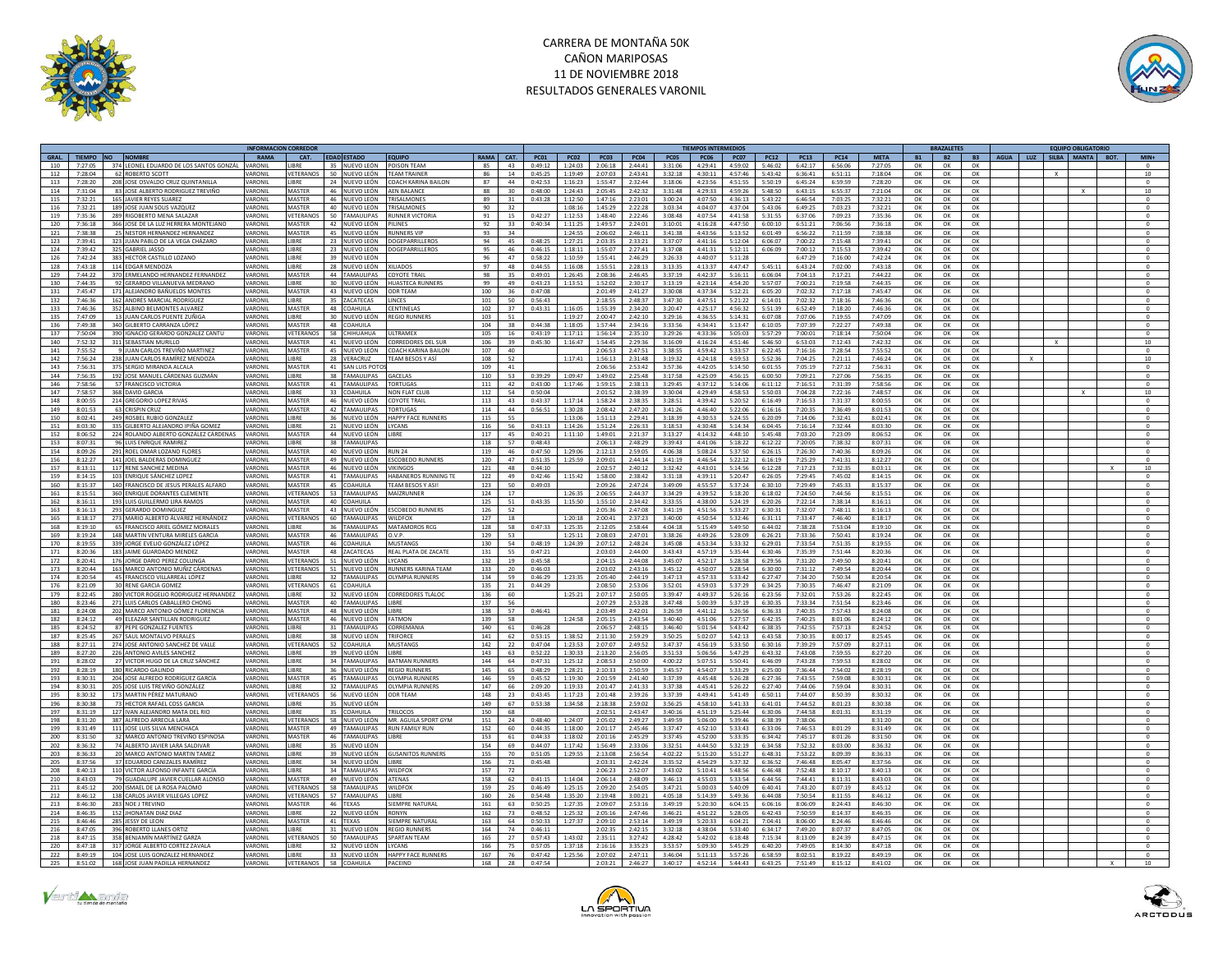



|                                  |                                                                        |                    | <b>INFORMACION CORREDOR</b> |                               |                                 |            |          |                    |                    |                                 |                    |                    | <b>TIEMPOS INTERMEDIOS</b> |                    |                                          |                    |                    |           | <b>BRAZALETES</b> |           | <b>EQUIPO OBLIGATORIO</b>    |                                  |
|----------------------------------|------------------------------------------------------------------------|--------------------|-----------------------------|-------------------------------|---------------------------------|------------|----------|--------------------|--------------------|---------------------------------|--------------------|--------------------|----------------------------|--------------------|------------------------------------------|--------------------|--------------------|-----------|-------------------|-----------|------------------------------|----------------------------------|
| GRAL.<br>TIEMPO NO               | <b>NOMBRE</b>                                                          | RAMA               | CAT.                        | <b>EDAD ESTADO</b>            | <b>EQUIPO</b>                   | RAMA CAT.  |          | <b>PC01</b>        | <b>PC02</b>        | PC03                            | <b>PC04</b>        | <b>PC05</b>        | <b>PC06</b>                | <b>PC07</b>        | <b>PC12</b><br><b>PC13</b>               | <b>PC14</b>        | <b>META</b>        | <b>B1</b> | <b>B2</b>         | <b>B3</b> | AGUA LUZ<br>SILBA MANTA BOT. | $MIN+$                           |
| 227<br>8:51:54                   | 167 JUAN ENRIQUE RIOS SEGOVIA                                          | VARONIL            | MASTER                      | 42 COAHUILA                   | PACEIND                         | 169        | 65       |                    | 1:24:49            | 2:07:31                         | 2:53:23            | 4:00:05            | 5:07:47                    | 5:48:13            | 7:51:37<br>6:43:28                       | 8:15:10            | 8:41:54            | OK        | OK                | OK        |                              |                                  |
| 228<br>8:53:05                   | 139 JOSE ANGEL SALAZAR VAZQUEZ                                         | VARONII            | VETERANOS                   | 52 COAHUILA                   | <b>RESOS Y ASI</b>              | 170        | 29       | $0.48 - 16$        |                    | 2:02:35                         | 2.46:37            | 3:49:10            | 5:07:33                    | 5:48:09            | 6:55:38<br>7.56:48                       |                    | 8:53:05            | OK        | OK                | OK        |                              | $\circ$                          |
| 232<br>8:56:26                   | 19 JOSE ALFREDO DELGADO CHAVEZ                                         | VARONIL            | <b>IBRE</b>                 | NUEVO LEÓN<br>39.             | <b>GUEPARDOS TRAI</b>           | 171        | 77       | 0:44:01            | 1:17:49            | 2:00:33                         | 2:40:39            | 3:32:44            | 4:49:35                    | 5:32:23            | 6:34:06<br>7:43:11                       | 8:09:44            | 8:46:26            | OK        | OK                | OK        |                              | 10                               |
| 233<br>8:57:20                   | 378 ARMANDO TREVIÑO GONZALEZ                                           | VARONIL            | <b>LIBRE</b>                | 27 NUEVO LEÓN                 | <b>RIRERA RUNNERS</b>           | 172        | 78       | 0.53.26            | 1:30:34            | 2:14:39                         | 3:00:15            | 3:53:46            | 5:10:32                    | 5:53:52            | 6:54:41<br>8:08:02                       | 8:27:41            | 8:57:20            | OK        | OK                | OK        |                              | $\sqrt{2}$                       |
| 235<br>8:58:17                   | 209 ANTONIO HERNANDEZ RODRIGUEZ                                        | VARONIL            | LIBRE                       | 38 TAMAULIPAS                 |                                 | 173        | 79       | 1:51:40            |                    | 2:05:49                         | 2:45:59            | 3:49:13            | 5:00:24                    | 5:40:07            | 6:40:38<br>7:54:10                       | 8:20:19            | 8:58:17            | OK        | OK                | OK        |                              | $^{\circ}$                       |
| 236<br>$8 - 58 - 37$             | 351 JUAN ANTONIO GARZA                                                 | VARONIL            | MASTER                      | 44 NUEVOLEÓN KAKTUS           |                                 | 174        | 66       | 0-50-28            | $1.33 - 09$        | 2:18:25                         | 3-30-26            | $4 - 17 - 08$      | $5 - 32 - 45$              | $6.07 - 38$        | 6-56-58<br>$7 - 57 - 19$                 | 8:11:16            | $8 - 58 - 37$      | $\cap K$  | $\Omega$ K        | OK        |                              | $\Omega$                         |
| 237<br>8:59:40                   | 174 DAVID AUGUSTO JUNES CERVANTES                                      | VARONIL            | LIBRE                       | 36 NUEVO LEÓN                 |                                 | 175        | 80       | 0:49:42            | 1:26:04            | 2:11:29                         | 2:53:20            | 3:59:24            | 5:09:27                    | 5:50:53            | 6:54:44<br>8:07:27                       | 8:29:17            | 8:59:40            | OK        | OK                | OK        |                              | $\circ$                          |
| 238<br>9:01:12                   | 68 ABELARDO MARTÍNEZ AYALA                                             | VARONII            | MASTER                      | 41 NUEVO LEÓN                 | <b>GUSANITO RUNNER</b>          | 176        | 67       | 0:51:37            | 1:30:38            | 2:14:07                         | 2:53:35            | 3:57:30            | 5:02:02                    | 5:43:38            | 6:46:40<br>8:05:05                       | 8:22:51            | 9:01:12            | OK        | OK                | OK        |                              | $\circ$                          |
| 239<br>9:01:17                   | 219 JAVIER ESTRADA CARRANZA                                            | VARONIL            | VETERANOS                   | 55 NUEVO LEÓN                 |                                 | 177        | 30       | 0:49:05            | 1:25:18            | 2:07:35                         | 2:49:31            | 3:50:24            | 5:04:23                    | 5:48:05            | 6:47:46<br>7:58:47                       | 8:25:01            | 9:01:17            | OK        | OK                | OK        |                              | $^{\circ}$                       |
| 240<br>9:01:21                   | 81 ERNESTO HINOJOSA ELIZONDO                                           | VARONIL            | <b>IIRRF</b>                | 36 NUEVO LEÓN                 | <b>IIII FIGUEROA</b>            | 178        | 81       |                    | 1:20:20            | 2:04:23                         | 2.48:54            | 3.48.33            | 5:04:59                    | 5:44:23            | 6:48:10<br>8:08:43                       | 8:34:19            | 9:01:21            | OK        | OK                | OK        |                              | $\Omega$                         |
| 241<br>9:03:17                   | 12 ZOAR JARAMILLO GONZALEZ                                             | VARONIL            | LIBRE                       | 30 NUEVO LEÓN                 | LYCANS                          | 179        | 82       | 0:54:06            |                    | 2:22:39                         | 3:38:12            | 4:04:23            | 5:19:30                    | 5:58:09            | 6:56:04<br>8:06:17                       | 8:22:43            | 8:53:17            | OK        | OK                | OK        |                              | $10\,$                           |
| 243<br>9:04:55                   | 295 CARLOS VIEYRA BUENELL                                              | VARONIL            | <b>MASTER</b>               | 40 NUEVO LEÓN                 |                                 | 180        | 68       | 0:51:31            | 1:30:26            | 2:13:46                         | 2:57:04            | 3:56:45            | 5:13:23                    | 5:54:25            | 6:57:10<br>8:15:36                       | 8:33:55            | 9:04:55            | OK        | OK                | OK        |                              | $\Omega$                         |
| 244<br>9:05:03                   | 244 RAFAEL CARLOS GONZALEZ FLORES                                      | VARONIL            | VETERANOS                   | 54 NUEVO LEÓN                 |                                 | 181        | 31       | 1:01:08            | 1:44:31            | 2:29:25                         | 3:43:37            | 4:16:56            | 5:29:02                    | 6:06:31            | 7:05:14<br>8:12:27                       | 8:34:17            | 9:05:03            | OK        | OK                | OK        |                              | $\circ$                          |
| 245<br>9:05:05                   | 185 LUCAS JAVIER GARCIA AREVALO                                        | VARONII            | MASTER                      | 42 COAHUILA                   | <b>STARILUS</b>                 | 182        | 69       | 0:48:05            |                    | 2:05:30                         | 2.43:50            | 3:49:07            | 4.59.39                    | 5.46.38            | 6:50:37<br>8:05:33                       | 8:29:21            | 9:05:05            | OK        | OK                | OK        |                              | $\Omega$                         |
| 246<br>9:06:25                   | 107 PABLO RAMIREZ GUERRERO                                             | VARONIL            | LIBRE                       | 34 COAHUILA                   |                                 | 183        | 83       | 0:46:52            | 1:27:14            | 2:11:51                         | 2:57:22            | 4:10:04            | 5:31:39                    | 6:13:11            | 7:22:18<br>8:24:41                       | 8:40:17            | 9:06:25            | OK        | OK                | OK        |                              | $\circ$                          |
| 248<br>9:07:29                   | 77 DAVID ALBERTO GARZA ORTIZ                                           | VARONIL            | MASTER                      | 43 TAMAULIPAS                 | HARANFROS                       | 184        | 70       | 0:52:36            | 1:33:21            | 2:17:54                         | 3:33:34            | 4:01:32            | 5:08:09                    | 5:50:56            | 7:00:34<br>8:12:14                       | 8:29:23            | 8:57:29            | OK        | OK                | OK        |                              | $10\,$                           |
| 250<br>9:07:40                   | 263 ALBERTO SAENZ MARTINEZ                                             | VARONIL            | <b>MASTER</b>               | 47 NUEVO LEÓN                 |                                 | 185        | 71       |                    | 1:37:05            | 2:22:50                         | 3:43:30            | 4:11:59            | 5:21:48                    | 5:55:42            | 7:01:45<br>8:11:55                       | 8:34:56            | 9:07:40            | OK        | OK                | OK        |                              | $\circ$                          |
| 252<br>9:08:49                   | 175 RICARDO ALAMILLA ESQUIVE                                           | VARONII            | VETERANOS                   | 56 COAHUILA                   | <b>IIRRF</b>                    | 186        | 32       | 0.53.30            | 1:30:44            | 2:13:37                         | 2.55:02            | 3:51:25            | 5:09:18                    | 5:53:40            | 6:58:51<br>8:15:08                       | 8:34:14            | 9:08:49            | OK        | OK                | OK        |                              |                                  |
| 254<br>9:11:03                   | 207 ADRIAN JESUS VILLARREAL ALONSO                                     | VARONIL            | LIBRE                       | 37<br>NUEVO LEÓN              |                                 | 187        | 84       | 0:54:29            | 1:37:07            | 2:22:26                         | 3:44:28            | 4:11:57            | 5:17:39                    | 5:58:57            | 6:56:47<br>8:14:57                       | 8:34:48            | 9:11:03            | OK        | OK                | OK        |                              | $\,$ 0                           |
| 256<br>9:12:17                   | 235 ROLANDO IRAM CASAS ORTEGA                                          | VARONIL            | LIBRE                       | 32 COAHUILA                   | <b>BESOS Y AS</b>               | 188        | 85       | 0:51:39            | 1:29:30            | 2:13:30                         | 3:00:43            | 3:57:08            | 5:17:36                    | 6:03:13            | 7:08:55<br>8:11:49                       | 8:35:10            | 9:12:17            | OK        | OK                | OK        |                              | $\Omega$                         |
| 258<br>9:13:10                   | 242 UIS MANUEL MARTINEZ MORENO                                         | VARONIL            | LIBRE                       | 33 NUEVO LEÓN                 | NO                              | 189        | 86       |                    | 1:25:09            | 2:09:59                         | 2:54:14            | 3:52:29            | 5:13:47                    | 6:03:31            | 7:06:28<br>8:16:19                       | 8:38:19            | 9:13:10            | OK        | OK                | OK        |                              | $\bf 0$                          |
| 259<br>9:13:18                   | 31 JESUS ROBERTO VALLEJO TURRUBIATES                                   | VARONIL            | <b>IRRF</b>                 | 37 TAMAULIPAS                 | <b>TORTUGA</b>                  | 190        | 87       | 0:56:27            | 1:41:31            | 2:33:07                         | 3:22:33            | 4:27:47            | 5:39:32                    | 6:20:36            | 7:17:43<br>8:26:11                       | 8:43:32            | 9:13:18            | OK        | OK                | OK        |                              | $\Omega$                         |
| 262<br>9:14:28                   | 123 GILBERTO ABUNDIS CHAVEZ                                            | VARONIL            | VETERANOS                   | 53 NUEVO LEÓN                 | LIBRE                           | 191        | 33       | 0:52:50            | 1:36:58            | 2:26:56                         | 3:14:41            | 4:29:10            | 5:49:22                    | 6:27:35            | 7:26:14<br>8:28:02                       | 8:44:12            | 9:14:28            | OK        | OK                | OK        |                              |                                  |
| 9:16:39<br>263                   | 120 JOSE LUIS ANDRADE GOMEZ                                            | VARONIL            | <b>MASTER</b>               | 46 NUEVO LEÓN                 | TODOS SOMOS UNO                 | 192        | 72       | 0:47:01            |                    | 2:07:16                         | 3:00:06            | 4:24:55            | 5:47:16                    | 6:25:14            | 7:24:35<br>8:30:35                       | 8:48:19            | 9:16:39            | OK        | OK                | OK        |                              | $\Omega$                         |
| 267<br>9:22:31                   | 256 DAVID MÁRQUEZ HERNANDEZ                                            | VARONIL            |                             | VETERANOS 56 NUEVO LEÓN       | LOBRE                           | 193        | 34       | 0:56:24            | 1:48:06            | 2:37:26                         | 3:25:52            | 4:26:00            | 5:43:36                    | 6:29:41            | 7:26:23<br>8:30:38                       | 8.49.35            | 9:22:31            | OK        | OK                | OK        |                              | $\circ$                          |
| 9:24:03<br>269                   | 373 FRANCISCO AZAEL DE LA ROSA GÓMEZ                                   | VARONIL            | <b>IRRF</b>                 | 26 NUEVO LEÓN                 |                                 | 194        | 88       | 1:00:19            | 1:42:54            | 2:25:40                         | 3:18:09            | 4:25:28            | 5:45:09                    | 6:23:36            | 7:22:53<br>8:20:41                       | 8:44:40            | 9:14:03            | OK        | OK                | OK        |                              | 10                               |
| 270<br>9:25:15                   | 250 RAYMUNDO CAMACHO GONZÁLEZ                                          | VARONII            | VETERANOS                   | 56 NUEVO LEÓN                 | TERNIUM                         | 195        | 35       | 0:46:35            |                    | 2:05:23                         | 2:51:52            | 4:02:44            | 5:26:15                    | 6:10:29            | 7:14:26<br>8:29:13                       | 8:50:12            | 9:25:15            | OK        | OK                | OK        |                              | $\circ$                          |
| 272<br>9:25:26                   | 225 ROLANDO IBARRA RIOJAS                                              | <b>VARONIL</b>     |                             | VETERANOS 52 COAHUILA         | LOBOS DE MONCLOVA               | 196        | 36       | 0.59:42            | 1:39:50            | 2:27:59                         | 3:42:22            | 4:31:52            | 5:47:12                    | 6:27:01            | 7:39:57<br>8:41:31                       | 9:00:57            | 9:25:26            | ок        | OK                | OK        |                              | $\Omega$                         |
| 273<br>9:25:29                   | 276 RAMIRO ALBERTO OLVERA VAZQUEZ                                      | VARONII            | MASTER                      | 44 TAMAUUPAS                  | <b>CONDORS MANTE</b>            | 197        | 73       | 1:00:59            | 1:47:57            | 2:36:33                         | 3:22:11            | 4:22:54            | 5:37:52                    | 6:17:53            | 7:19:47<br>8:27:13                       | 8.49.39            | 9:25:29            | OK        | OK                | OK        |                              | $\circ$                          |
| 274<br>9:28:51                   | 333 JAIME MANUEL FAZ MORENO                                            | VARONIL            | MASTER                      | 41 NUEVO LEÓN                 | LIBRE<br>KAMARGS                | 198        | 74       | 0:55:29            | 1:35:35            | 2:22:47                         | 3:41:21            | 4:05:43            | 5:31:45                    | 6:17:35            | 7:14:31<br>8:38:12                       | 8:58:13            | 9:28:51            | OK        | OK                | OK        |                              | $^{\circ}$                       |
| 278<br>9:29:32<br>279<br>9:29:38 | 109 URIEL ALBERTO FERNANDEZ SALAZAR<br>294 JOSE CARLOS MORENO GONZALEZ | VARONIL<br>VARONIL | LIBRE<br>VETERANOS          | 33 NUEVO LEÓN<br>55 COAHUILA  |                                 | 199<br>200 | 89<br>37 | 0:52:30<br>0:54:44 | 1:40:55<br>1:30:53 | 2:31:53<br>2:12:53              | 3:16:50<br>2:53:39 | 4:28:40<br>4:08:06 | 5:38:11<br>5:24:53         | 6:18:16<br>6:06:52 | 7:20:36<br>8:33:39<br>7:09:08<br>8:26:18 | 8:57:01<br>8:51:06 | 9:29:32<br>9:29:38 | OK<br>OK  | OK<br>OK          | OK<br>OK  |                              | $\circ$<br>$\circ$               |
|                                  |                                                                        | VARONIL            | <b>IRRE</b>                 |                               | OLYMPIA RUNNERS                 |            |          | $0.47 - 52$        |                    |                                 |                    | A:0A:36            |                            |                    | $8 - 27 - 58$                            | $8 - 58 - 05$      |                    |           |                   |           |                              | $\sqrt{2}$                       |
| 280<br>9:29:47<br>283<br>9:31:11 | 64 HUMBERTO HUGHES HERNANDEZ<br>284 DAVID P CORTEZ                     | VARONIL            | LIBRE                       | 29 TAMAULIPAS<br>36 TEXAS     | SIEMPRE NATURAL                 | 201<br>202 | 90<br>91 | 0:47:36            | 1:25:51            | 2:14:01<br>2:07:07              | 2:57:57            | 4:23:01            | 5:21:45<br>5:31:52         | 6:03:53<br>6:22:36 | 7:24:31<br>7:27:08<br>8:38:16            | 8:58:19            | 9:29:47<br>9:31:11 | OK<br>OK  | OK<br>OK          | OK        |                              |                                  |
| 284<br>9:31:24                   | 341 AARON SEBASTIAN AVAIOS DE LA ROSA                                  | VARONIL            | LIBRE                       | 21 NUEVO LEÓN                 | <b>VIKINGOS</b>                 | 203        | 92       | 0:43:50            | 1:17:35            | 2:01:07                         | 2.48.44            | 3.49:06            | 5:26:05                    | 6:16:08            | 7.12.58<br>8:32:25                       | 8:54:18            | 9:21:24            | OK        | OK                | OK<br>OK  |                              | $^{\circ}$<br>10<br>$\mathbf{x}$ |
| 9:32:33                          | 348 JOSE LUIS CERDA NIÑO                                               | VARONIL            | MASTER                      | 48 COAHUILA                   | TERNIUM                         | 204        | 75       | 0:57:34            | 1:39:46            | 2:28:03                         | 3:42:48            | 4:31:58            | 5:48:42                    | 6:28:19            | 7:39:59<br>8:43:23                       | 9:04:25            | 9:32:33            | OK        | OK                | OK        |                              |                                  |
| 285<br>286<br>9:33:13            | 34 I LUIS AI BERTO PÁEZ GÓMEZ                                          | VARONII            | <b>IIRRF</b>                | 36 NUEVOLEÓN                  |                                 | 205        | 93       | 0:47:47            | 1:25:23            | 2:09:02                         | 2:54:07            | 4:01:09            | 5:14:47                    | 6:14:27            | 7:21:19<br>8:31:46                       | 9:01:12            | 9.33.13            | OK        | OK                | OK        |                              | $^{\circ}$<br>$\Omega$           |
| 9:34:50                          |                                                                        | VARONIL            | MASTER                      |                               | MR.ÁGUILA SPORT GYM             | 206        | 76       | 0:55:47            | 1:37:22            | 2:25:56                         | 3:13:31            | 4:21:53            | 5:39:11                    |                    | 7:27:59<br>8:42:36                       | 9:01:07            | 9:34:50            | OK        |                   | OK        |                              |                                  |
| 289<br>290<br>9:35:50            | 260 JOSE LUIS DE LEÓN BARBOSA<br>94 ROGELIO HERNANDEZ OCHOA            | VARONIL            | <b>LIBRE</b>                | 49 NUEVO LEÓN<br>38 COAHUILA  | LOCAS OUE CORREN                | 207        | 94       | 0.53:04            | 1:35:57            | 2:20:59                         | 3:37:22            | 4:22:40            | 5:40:58                    | 6:20:32<br>6:25:10 | 7:22:22<br>8:35:03                       | 9:01:09            | 9:35:50            | OK        | OK<br>OK          | OK        |                              | $\Omega$                         |
| 291<br>9:36:12                   | 169 JOSE ISAAC RODRIGUEZ ROCHA                                         | VARONIL            |                             | VETERANOS S3 NUEVOLEÓN ATENAS |                                 | 208        | 38       | $0.51 - 0.8$       | 1:30:22            | $2.14 \cdot 41$ $2.56 \cdot 19$ |                    | $3.52 - 02$        | $5 - 07 - 36$              | $5 - 57 - 59$      | 6:55:28<br>8:04:13                       | 8:22:38            | 8:56:12            | OK        | $\Omega$          | OK        | $\mathbf{x}$                 | 40                               |
| 292<br>9:36:15                   | 90 JOSE DAMIAN CANTU DAVILA                                            | VARONII            | MASTER                      | 40 NUEVO LEÓN                 | <b>IORGE TELLO MULTITRA</b>     | 209        | 77       | 0:47:28            | 1:25:38            | 2:14:58                         | 3.35.34            | 4:14:32            | 5:38:00                    | 6:20:20            | 7:22:37<br>8:37:05                       | 9:01:22            | 9:36:15            | OK        | OK                | OK        |                              |                                  |
| 293<br>9:38:01                   | 304 JORGE GÓMEZ VALADEZ                                                | VARONIL            | VETERANOS                   | 51 NUEVO LEÓN                 | PEDACITOS DE MI CORA            | 210        | 39       | 0:56:40            | 1:37:48            | 2:26:27                         | 3:14:14            | 4:21:58            | 5:37:03                    | 6:22:58            | 7:30:45<br>8:46:25                       | 9:05:11            | 9:38:01            | OK        | OK                | OK        |                              | $^{\circ}$                       |
| 294<br>9:38:48                   | 391 L RAMON RAMÓN CIRRIAN                                              | VARONII            | MASTER                      | 48 COAHUILA                   | <b>RUNNERS MONCLOVA</b>         | 211        | 78       | 0.56:38            | 1:40:34            | 2:27:27                         | 3:43:35            | 4:31:50            | 5:51:09                    | 6:33:52            | 7:40:53<br>8:45:11                       | 9:04:29            | 9:38:48            | OK        | OK                | OK        |                              | $\Omega$                         |
| 296<br>9:41:43                   | 233 ISRAEL CISNEROS MARTINEZ                                           | VARONIL            | LIBRE                       | 34 TAMAULIPAS                 | LIBRE                           | 212        | 95       | 0:46:08            | 1:23:41            | 2:06:07                         | 2:49:22            | 4:01:42            | 5:21:53                    | 6:04:04            | 7:24:26<br>8:35:32                       | 8:55:08            | 9:21:43            | OK        | OK                | OK        |                              | 20                               |
| 297<br>9:41:54                   | 60 JULIO CESAR TIRADO MORENO                                           | VARONIL            | <b>/ETERANOS</b>            | 54 NUEVO LEÓN                 | TIAIOC                          | 213        | 40       | 0.55.57            | 1:39:17            | 2:27:39                         | 3:13:35            | 4:18:51            | 5:40:01                    | 6:29:05            | 7:37:27<br>8:47:30                       | 9:06:04            | 9:41:54            | OK        | OK                | OK        |                              | $\Omega$                         |
| 299<br>9:42:15                   | 22 MARTN SALOMON ARAIZA CORDERO                                        | VARONIL            | LIBRE                       | 33 NUEVO LEÓN                 | LYCANS                          | 214        | 96       | 0:53:58            | 1:36:53            | 2:23:43                         | 3:38:22            | 4:18:11            | 5:35:18                    | 6:25:27            | 7:35:49<br>8:49:47                       | 9:11:25            | 9:42:15            | OK        | ОК                | OK        |                              | $^{\circ}$                       |
| 302<br>9:45:29                   | 259 JOSE ALEJANDRO CANTÚ LEOS                                          | VARONIL            | MASTER                      | 40 NUEVO LEÓN                 | MR ÁGUILA SPORT GYM             | 215        | 79       | 0:56:14            | 1:39:14            | 2:29:05                         | 3:18:47            | 4:24:54            | 5:46:17                    | 6:32:28            | 7:38:57<br>8:51:32                       | 9:11:47            | 9:45:29            | OK        | OK                | OK        |                              | $\circ$                          |
| 304<br>9:48:33                   | 143 ALEJANDRO FERNANDEZ ALMAGUER                                       | VARONIL            | <b>MASTER</b>               | 44 NUEVO LEÓN                 | <b>GUSANITO RUNNERS</b>         | 216        | 80       | 0:51:59            | 1:33:51            | 2:21:22                         | 3:43:17            | 4:11:43            | 5:39:04                    | 6:29:21            | 7:39:17<br>8:53:14                       | 9:11:24            | 9:48:33            | OK        | ОК                | OK        |                              | $\circ$                          |
| 305<br>9:48:37                   | 376 RAMIRO MOLINA CARMONA                                              | VARONIL            | LIBRE                       | 39 COAHUILA                   | UNLIMITED RUNNERS TE            | 217        | 97       | 0:44:16            | 1:15:54            | 2:01:10                         | 2:42:17            | 4:09:39            | 5:33:48                    | 6:27:08            | 7:37:54<br>8:47:55                       | 9:11:29            | 9:48:37            | OK        | OK                | OK        |                              | $\Omega$                         |
| 306<br>9:48:51                   | 155 GABRIEL HUMBERTO GOMEZ BRITO                                       | VARONII            | MASTER                      | 46 NUEVO LEÓN                 | 3M PSD                          | 218        | 81       | 0:57:31            | 1:42:13            | 2:31:58                         | 3:17:06            | 4:25:16            | 5:44:43                    | 6:31:31            | 7:39:15<br>8:53:36                       |                    | 9:48:51            | OK        | OK                | OK        |                              | $\circ$                          |
| 307<br>9:49:24                   | 51 GABRIEL GALARZA                                                     | VARONIL            | MASTER                      | 41 TAMAULIPAS                 | <b>IIRRF</b>                    | 219        | 82       | 0:51:56            | 1:34:45            | 2:23:12                         | 3:14:10            | 4:19:31            | 5:58:28                    | 6:45:12            | 7:46:09<br>9:00:54                       | 9:18:48            | 9:49:24            | OK        | OK                | OK        |                              |                                  |
| 308<br>9:50:13                   | 367 EDGAR SANCHEZ                                                      | VARONIL            | MASTER                      | 44 NUEVO LEÓN VIKINGOS        |                                 | 220        | 83       | $0.54 - 40$        | 1:39:10            | 2:28:36                         | 3:20:50            | 4:26:03            | 5:52:16                    | 6:34:15            | 7:38:54<br>8:44:39                       | 9:06:00            | 9:40:13            | OK        | OK                | OK        |                              | 10                               |
| 309<br>9:50:17                   | 67 HECTOR DANIEL LOERA VELAZQUEZ                                       | VARONIL            | <b>JBRE</b>                 | 31 TAMAULIPAS                 | HABANEROS RUNNING TE            | 221        | 98       | 0:52:55            | 1:33:36            | 2:20:49                         | 3:38:14            | 4:17:29            | 5:40:57                    | 6:26:36            | 7:40:55<br>8:57:46                       | 9:18:17            | 9:50:17            | OK        | OK                | OK        |                              |                                  |
| 310<br>9:54:10                   | 190 I UIS ANTONIO OCHOA AGUILAR                                        | VARONIL            | MASTER                      | 49 NUEVO LEÓN                 | <b>NO</b>                       | 222        | 84       | 0:51:48            | 1:31:56            | 2:15:34                         | 2:56:33            | 4:10:48            | 5:28:54                    | 6:14:51            | 7:22:27<br>8:40:10                       | 9:06:25            | 9:44:10            | OK        | OK                | OK        | $\mathbf{x}$                 | 10                               |
| 312<br>9:54:40                   | 128 OMAR DAVID BUENROSTRO ACOSTA                                       | VARONIL            | MASTER                      | 45 NUEVO LEÓN ODR TEAM        |                                 | 223        | 85       | 0:56:21            | 1:36:34            | 2:23:04                         | 3:41:23            | 4:16:42            | 5:46:30                    | 6:34:26            | 7:49:51<br>9:00:05                       | 9:19:34            | 9:54:40            | OK        | OK                | OK        |                              | $\circ$                          |
| 313<br>9:55:56                   | 146 ROUBEN HASSAN GUILLERMO QUIROZ                                     | VARONII            | <b>LIBRE</b>                | 32 COAHUILA                   | PACE                            | 224        | 99       | 0:47:40            | 1:24:34            | 2:07:42                         | 2.35:21            | 3:54:41            | 5:11:40                    | 5:57:40            | 7:21:56<br>9:05:28                       |                    | 9:55:56            | OK        | $\Omega$          | OK        |                              | $\Omega$                         |
| 314<br>9:56:13                   | 326 LUIS ENRIQUE BANDA DE LEON                                         | VARONIL            | MASTER                      | 43 NUEVO LEÓN                 | PILLINES                        | 225        | 86       | 0:57:47            | 1:38:48            | 2:25:30                         | 2:41:01            | 4:18:34            | 5:47:34                    | 6:43:16            | 7:51:22<br>9:06:56                       |                    | 9:56:13            | OK        | OK                | OK        |                              | $\mathbf{0}$                     |
| 316<br>9:56:30                   | 288 IVAN EDUARDO ALEJANDRO BOTELLO                                     | VARONIL            | LIBRE                       | 37 NUEVO LEÓN                 |                                 | 226        | 100      | 0:55:18            | 1:35:15            | 2:21:40                         | 3:45:25            | 4:31:02            | 5:47:55                    | 6:40:34            | 7:50:26<br>9:02:39                       |                    | 9:56:30            | OK        | OK                | OK        |                              | $\Omega$                         |
| 317<br>9:57:44                   | 66 DANIEL MONTEMAYOR GONZÁLEZ                                          | VARONIL            | LIBRE                       | 30 NUEVO LEÓN                 | LIBRE                           | 227        | 101      | 0:58:46            | 1:43:34            | 2:32:37                         | 3:23:02            | 4:33:27            | 5:58:58                    | 6:44:16            | 7:49:14                                  |                    | 9:57:44            | OK        | OK                | OK        |                              | $\mathbf{0}$                     |
| 318<br>10:00:17                  | 129 GUILLERMO OCHOA                                                    | VARONIL            | MASTER                      | 44 NUEVO LEÓN                 | <b>NNFMO</b>                    | 228        | 87       | 0:58:52            | 1:43:38            | 2:35:30                         | 3:27:02            | 4:33:24            | 5:58:51                    | 6:46:19            | 7:52:38<br>9:05:19                       |                    | 10:00:17           | OK        | OK                | OK        |                              | $^{\circ}$                       |
| 320<br>DNF                       | 395<br>VICTOR ALFONSO GONZALEZ SANTOYO                                 | VARONIL            | LIBRE                       | 25 NUEVO LEÓN                 |                                 | 229        | 102      | 0:53:09            | 1:33:06            | 2:21:42                         | 3:43:31            | 4:31:33            | 5:50:23                    | 6:43:24            | 7:50:12<br>9:15:47                       |                    | 10:03:51           | OK        | OK                | OK        |                              |                                  |
| 322<br>DNF                       | 119 JESUS ROBLEDO GUEL                                                 | VARONIL            | VETERANOS                   | 72 NUEVO LEÓN                 |                                 | 230        | 41       | 1:04:33            | 1:48:58            | 2:37:56                         | 3:21:33            | 4:25:36            | 5:41:51                    | 6:33:06            | 9:08:41<br>7:50:58                       |                    | 10:07:23           | OK        | OK                | OK        |                              | $\circ$                          |
| 324<br>DNF                       | 170 JAIME MANCILLAS SOLIS                                              | VARONIL            | VETERANOS                   | 52 COAHUILA                   | MUSTANGS HAPPY FEET             | 231        | 42       | 0:50:55            | 1:28:48            |                                 | 2:52:29            |                    | 5:16:48                    |                    |                                          |                    |                    |           |                   |           |                              | $\circ$                          |
| 326<br>DNF                       | 290 JUAN MANUEL ESPIRICUETA GAONA                                      | VARONIL            | <b>IRRF</b>                 | 38 COAHUILA                   | <b>GATO ARAIZA</b>              | 232        | 103      |                    | 1:40:24            |                                 | 3:19:08            |                    | 6:02:45                    |                    |                                          |                    |                    | OK        |                   |           |                              | $\Omega$                         |
| 327<br>DNF                       | 56 GUSTAVO ADOLFO DAVILA SANCHEZ                                       | VARONI             | MASTER                      | 44 NUEVO LEÓN                 | <b>JCI RUNNER</b>               | 233        | 88       | 1:04:14            | 1:45:05            | 2:26:04                         | 3:26:16            | 4:18:49            |                            |                    |                                          |                    |                    | OK        |                   |           |                              |                                  |
| 328<br>DNF                       | 144 JUAN SALOMON MARCOS TUEME                                          | VARONIL            | VETERANOS                   | 66 NUEVO LEÓN                 | MI TIERRA                       | 234        | 43       | 0:55:59            | 1:40:05            | 2:29:01                         | 3:16:44            | 4:41:17            |                            |                    |                                          |                    |                    | ок        |                   |           |                              | $\circ$                          |
| 329<br>DNF                       | 281 DARIO PATIÑO HERRERA                                               | VARONIL            | LIBRE                       | 38 PUEBLA                     | <b>ENFORZA</b>                  | 235        | 104      | 0:33:31            | 0:58:52            |                                 | 1:57:27            |                    |                            |                    |                                          |                    |                    |           |                   |           |                              | $\circ$                          |
| 330<br>DNF                       | 296 MIGUEL ANGEL PALACIOS HERNANDEZ                                    | VARONIL            | LIBRE                       | 20 COAHUILA                   |                                 | 236        | 105      | 0:33:56            | 0:58:58            |                                 | 1:57:53            |                    |                            |                    |                                          |                    |                    |           |                   |           |                              | $^{\circ}$                       |
| 331<br>DNF                       | 230 JOSE LUIS SANCHEZ GUTIERREZ                                        | VARONIL            | MASTER                      | 47 COAHUILA                   | ULTRAS BESTIAS SALBAJES UBS     | 237        | 89       | 0:37:02            | 1:03:59            |                                 | 2:12:20            |                    |                            |                    |                                          |                    |                    |           |                   |           |                              | $\circ$                          |
| 333<br>DNF                       | 227 JUAN ANTONIO SOTO ESTRADA                                          | VARONIL            | MASTER                      | 49 NUEVO LEÓN                 | LILI FIGUEROA                   | 238        | 90       |                    | 1:23:29            |                                 | 2:48:01            |                    |                            |                    |                                          |                    |                    |           |                   |           |                              | $\circ$                          |
| 334<br>DNF                       | 266 JAIME OTÁÑEZ HURTADO                                               | VARONIL            | VETERANOS                   | 58 NUEVO LEÓN NO              |                                 | 239        | 44       | 0:50:47            | 1:28:56            |                                 | 3:14:06            |                    |                            |                    |                                          |                    |                    | OK        | OK                |           |                              | $\circ$                          |
| 335<br>DNF                       | 349 ANGEL SERGIO TAMEZ ALMAGUER                                        | VARONIL            | MASTER                      | 45 NUEVO LEÓN                 | <b>HUNZAS</b>                   | 240        | 91       | 0:52:58            | 1:34:05            |                                 | 3:15:23            |                    |                            |                    |                                          |                    |                    |           |                   |           |                              | $\Omega$                         |
| 336<br>DNF                       | 186 MANUEL AVILES ALONZO                                               | VARONIL            | LIBRE                       | 29<br>NUEVO LEÓN              |                                 | 241        | 106      | 1:00:36            | 1:43:20            |                                 | 3:17:24            |                    |                            |                    |                                          |                    |                    | OK        |                   |           |                              |                                  |
| 337<br>DNF                       | 53 JULIO CESAR GUTIERREZ ESCAREÑO                                      | VARONII            | <b>IRRF</b>                 | 32 NUEVO LEÓN                 |                                 | 242        | 107      | 0:54:35            | 1:36:36            |                                 | 3:21:29            |                    |                            |                    |                                          |                    |                    |           |                   |           |                              | $\Omega$                         |
| 338<br>DNF                       | 23 JOSE ISMAEL GALVAN DE LA ROSA                                       | VARONIL            | MASTER                      | 42 TAMAULIPAS                 | <b>TORTUGAS</b>                 | 243        | 92       | 0:56:34            | 1:41:35            |                                 | 3:26:05            |                    |                            |                    |                                          |                    |                    | OK        |                   |           |                              | $\circ$                          |
| DNF<br>339                       | 301 JULIO ORIZABA                                                      | VARONII            | MASTER                      | 41 COAHUILA                   | <b>RESOS Y ASI</b>              | 244        | 93       | 1:19:27            | 1:57:41            |                                 | 3:27:24            |                    |                            |                    |                                          |                    |                    |           |                   |           |                              | $\Omega$                         |
| 341<br>DNF                       | 145 ARGELIO GUADALUPE ARRAMBIDE NARVAEZ VARONIL                        |                    | <b>MASTER</b>               | 44 NUEVO LEÓN MI TIERRA       |                                 | 245        | 94       | 0:55:10            | 1:41:06            |                                 | 3:28:25            |                    |                            |                    |                                          |                    |                    |           |                   |           |                              | $\circ$                          |
| 342<br>DNF                       | 46 CARLOS GARCIA                                                       | VARONIL            | MASTER                      |                               | 48 TAMAULIPAS JESS RUNNING TEAM | 246        | 95       | 0.59.55            | 1:48:15            |                                 | 3.29:53            |                    |                            |                    |                                          |                    |                    |           |                   |           |                              | $\Omega$                         |
| 344<br>DNF                       | 113 DAVID GARCIA JUAREZ                                                | VARONII            | <b>LIBRE</b>                | 31 COAHUILA                   | <b>STARILUS</b>                 | 247        | 108      | 1:01:58            | 1:39:38            |                                 | 3:42:10            |                    |                            |                    |                                          |                    |                    | OK        |                   |           |                              | $\Omega$                         |
| DNF<br>345                       | 237 EDILBERTO AGUIRRE SANCHEZ                                          | VARONIL            | LIBRE                       | 21 NUEVO LEÓN                 | <b>VIKINGOS</b>                 | 248        | 109      | 1:03:14            | 1:52:08            |                                 | 3:45:52            |                    |                            |                    |                                          |                    |                    | OK        |                   |           |                              | $\Omega$                         |
| 346<br>DNF                       | 135 ERICK IVAN VILLARREAL GUERRA                                       | VARONII            | <b>IIRRF</b>                | 37 NUEVO LEÓN NOMADAS         |                                 | 249        | 110      | 0:54:57            | 1:44:04            | 2:51:53                         | 3.49.44            |                    |                            |                    |                                          |                    |                    | OK        |                   |           |                              | $\Omega$                         |
| 348<br>DNF                       | 319 JESUS MARTINEZ GUADARRAMA                                          | VARONIL            | MASTER                      | 44 NUEVO LEÓN GUSANITO RUNNER |                                 | 250        | 96       | 0:58:32            | 1:45:42            |                                 |                    |                    |                            |                    |                                          |                    |                    |           |                   |           |                              | $^{\circ}$                       |
| 351<br>DNF                       | 184 HUGO RUIZ MACIAS                                                   | VARONIL            | MASTER                      | 45 NUEVO LEÓN TRISALMONES     |                                 | 251        | 97       | 1:45:18            | 2:16:59            |                                 |                    |                    |                            |                    |                                          |                    |                    |           |                   |           |                              |                                  |
| 352<br>DNF                       | 241 IGNACIO RODRIGUEZ GALVAN                                           | VARONIL            | LIBRE                       | 38 COAHUILA                   | TEAM BESOS Y AS                 | 252        | 111      | 1:59:44            | 2:41:19            |                                 |                    |                    |                            |                    |                                          |                    |                    |           |                   |           |                              |                                  |





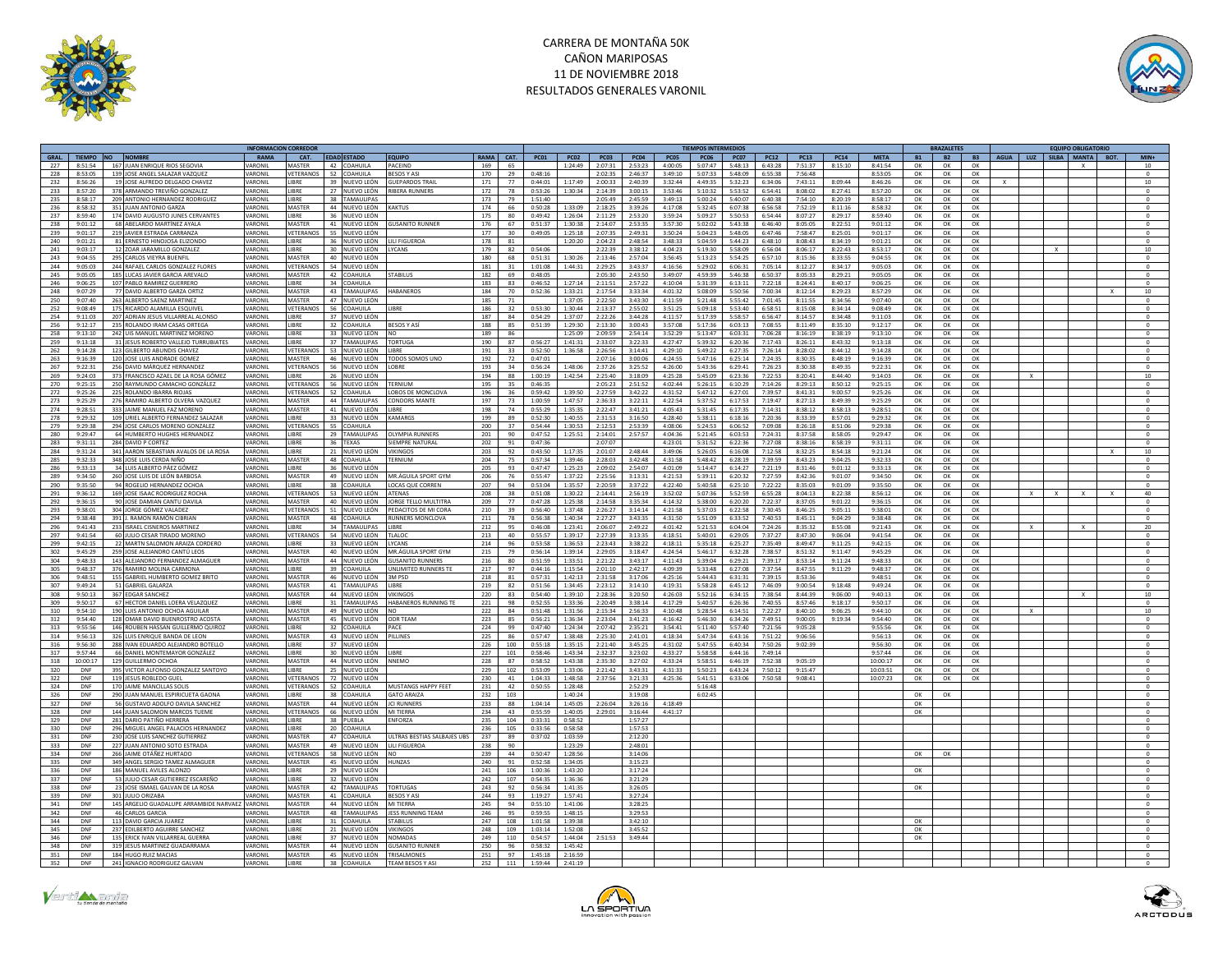



|       |            |                                      |             | <b>INFORMACION CORREDOR</b> |                    |                             |             |      |             |             |             |             |                  | <b>TIEMPOS INTERMEDIOS</b> |             |             |      |             |             | <b>BRAZALETES</b>      |           |             |     | <b>EQUIPO OBLIGATORIO</b> |      |        |
|-------|------------|--------------------------------------|-------------|-----------------------------|--------------------|-----------------------------|-------------|------|-------------|-------------|-------------|-------------|------------------|----------------------------|-------------|-------------|------|-------------|-------------|------------------------|-----------|-------------|-----|---------------------------|------|--------|
| GRAL. | TIEMPO NO  | <b>NOMBRE</b>                        | <b>RAMA</b> | CAT.                        | <b>EDAD ESTADO</b> | EQUIPO                      | <b>RAMA</b> | CAT. | <b>PC01</b> | <b>PC02</b> | <b>PC03</b> | <b>PC04</b> | PC <sub>05</sub> | <b>PC06</b>                | <b>PC07</b> | <b>PC12</b> | PC13 | <b>PC14</b> | <b>META</b> | <b>B2</b><br><b>B1</b> | <b>B3</b> | <b>AGUA</b> | LUZ | SILBA MANTA               | BOT. | $MIN+$ |
|       | <b>DNS</b> | 100 CARLOS VIEYRA                    | VARONIL     | MASTER                      | 40 NUEVO LEÓN      |                             | 253         | 98   |             |             |             |             |                  |                            |             |             |      |             |             |                        |           |             |     |                           |      |        |
|       | <b>DNS</b> | 101 JOSÉ CARLOS CAMPOS RIOJAS        | VARONIL     | VETERANOS                   | 54 NUEVO LEÓN      |                             | 254         | 45   |             |             |             |             |                  |                            |             |             |      |             |             |                        |           |             |     |                           |      |        |
|       | <b>DNS</b> | 126 OSCAR ATAYDE GONZALEZ            | VARONIL     | LIBRE                       | 34 COAHUILA        | N/A                         | 255         | 112  |             |             |             |             |                  |                            |             |             |      |             |             |                        |           |             |     |                           |      |        |
|       | <b>DNS</b> | 154 JUAN MANUEL HERNANDEZ CHAPA      | VARONIL     | VETERANOS                   | <b>TAMAULIPAS</b>  | <b>RUNAHOLIC TEAM</b>       | 256         | 46   |             |             |             |             |                  |                            |             |             |      |             |             |                        |           |             |     |                           |      |        |
|       | <b>DNS</b> | 156 ROMAN FLORES ANTONIO             | VARONIL     | LIBRE                       | 32 NUEVO LEÓN      |                             | 257         | 113  |             |             |             |             |                  |                            |             |             |      |             |             |                        |           |             |     |                           |      |        |
|       | <b>DNS</b> | 164 GERARDO ALFONSO GARZA VILLARREAL | VARONII     | <b>LIBRE</b>                | 34 NUEVO LEÓN      | <b>CONDOR</b>               | 258         | 114  |             |             |             |             |                  |                            |             |             |      |             |             |                        |           |             |     |                           |      |        |
| 364   | <b>DNS</b> | 178 MANUEL MONTELLANO CHAVEZ         | VARONIL     | MASTER                      | 43 NUEVO LEÓN      | EVEN                        | 259         | 99   |             |             |             |             |                  |                            |             |             |      |             |             |                        |           |             |     |                           |      |        |
| 365   | <b>DNS</b> | 182 SANDRO CASTRO RAMIREZ            | VARONII     | <b>MASTER</b>               | 46 COAHUILA        | <b>STABILUS</b>             | 260         | 100  |             |             |             |             |                  |                            |             |             |      |             |             |                        |           |             |     |                           |      |        |
| 366   | <b>DNS</b> | 191 ANTONIO MOSERRAT ASCENCIO TOVAR  | VARONIL     | MASTER                      | 40 NUEVO LEÓN      | TERNIUM                     | 261         | 101  |             |             |             |             |                  |                            |             |             |      |             |             |                        |           |             |     |                           |      |        |
| 368   | DNS        | 195 LUIS LAURO JASSO CISNEROS        | VARONIL     | VETERANOS                   | 53 NUEVO LEÓN      |                             | 262         | 47   |             |             |             |             |                  |                            |             |             |      |             |             |                        |           |             |     |                           |      |        |
|       | <b>DNS</b> | 206 JAIME ARELLANO HERNANDEZ         | VARONIL     | VETERANOS                   | 54 COAHUILA        | ULTRAS BESTIAS SALVAJES UBS | 263         | 48   |             |             |             |             |                  |                            |             |             |      |             |             |                        |           |             |     |                           |      |        |
|       | <b>DNS</b> | 218 CARLOS ALBERTO SAUCEDO LUNA      | VARONIL     | LIBRE                       | 33 COAHUILA        | TEAM BESOS Y ASÍ            | 264         | 115  |             |             |             |             |                  |                            |             |             |      |             |             |                        |           |             |     |                           |      |        |
|       | <b>DNS</b> | 254 JUAN FERNANDO SAIZ PINEDA        | VARONIL     | MASTER                      | 49 NUEVO LEÓN      | <b>UNBROKEN REYNOSA</b>     | 265         | 102  |             |             |             |             |                  |                            |             |             |      |             |             |                        |           |             |     |                           |      |        |
|       | <b>DNS</b> | 264 FRANCISCO JAVIER TOLEDO RUIZ     | VARONIL     | MASTER                      | 48 ESTADO DE MÉX   |                             | 266         | 103  |             |             |             |             |                  |                            |             |             |      |             |             |                        |           |             |     |                           |      |        |
| 375   | <b>DNS</b> | 286 PAUL R. GONZALEZ FLORES          | VARONIL     | LIBRE                       | 38 TEXAS           | SIEMPRE NATURAL             | 267         | 116  |             |             |             |             |                  |                            |             |             |      |             |             |                        |           |             |     |                           |      |        |
|       | <b>DNS</b> | 298 EDUARDO DE JESUS LOZANO TREVIÑO  | VARONIL     | MASTER                      | 44 NUEVO LEÓN      |                             | 268         | 104  |             |             |             |             |                  |                            |             |             |      |             |             |                        |           |             |     |                           |      |        |
|       | <b>DNS</b> | 312 JOSE ALTAMIRANO MORALES          | VARONIL     | LIBRE                       | 32 NUEVO LEÓN      | INDEPENDIENTE               | 269         | 117  |             |             |             |             |                  |                            |             |             |      |             |             |                        |           |             |     |                           |      |        |
|       | <b>DNS</b> | 321 GABRIEL GOMEZ ZARAGOZA           | VARONIL     | VETERANOS                   | 52 NUEVO LEÓN      |                             | 270         | 49   |             |             |             |             |                  |                            |             |             |      |             |             |                        |           |             |     |                           |      |        |
|       | <b>DNS</b> | 328 ALBERTO CARLOS                   | VARONIL     | LIBRE                       | 27 TAMAULIPAS      | <b>APACHE RUNNING</b>       | 271         | 118  |             |             |             |             |                  |                            |             |             |      |             |             |                        |           |             |     |                           |      |        |
|       | <b>DNS</b> | 353 LUIS R ELIZONDO CASTILLEJA       | VARONIL     | LIBRE                       | 33 COAHUILA        | LIBRE                       | 272         | 119  |             |             |             |             |                  |                            |             |             |      |             |             |                        |           |             |     |                           |      |        |
|       | <b>DNS</b> | 359 JESSE CRUZ                       | VARONIL     | <b>IRRF</b>                 | 38 TAMAULIPAS      | <b>SPARTAN TEAM</b>         | 273         | 120  |             |             |             |             |                  |                            |             |             |      |             |             |                        |           |             |     |                           |      |        |





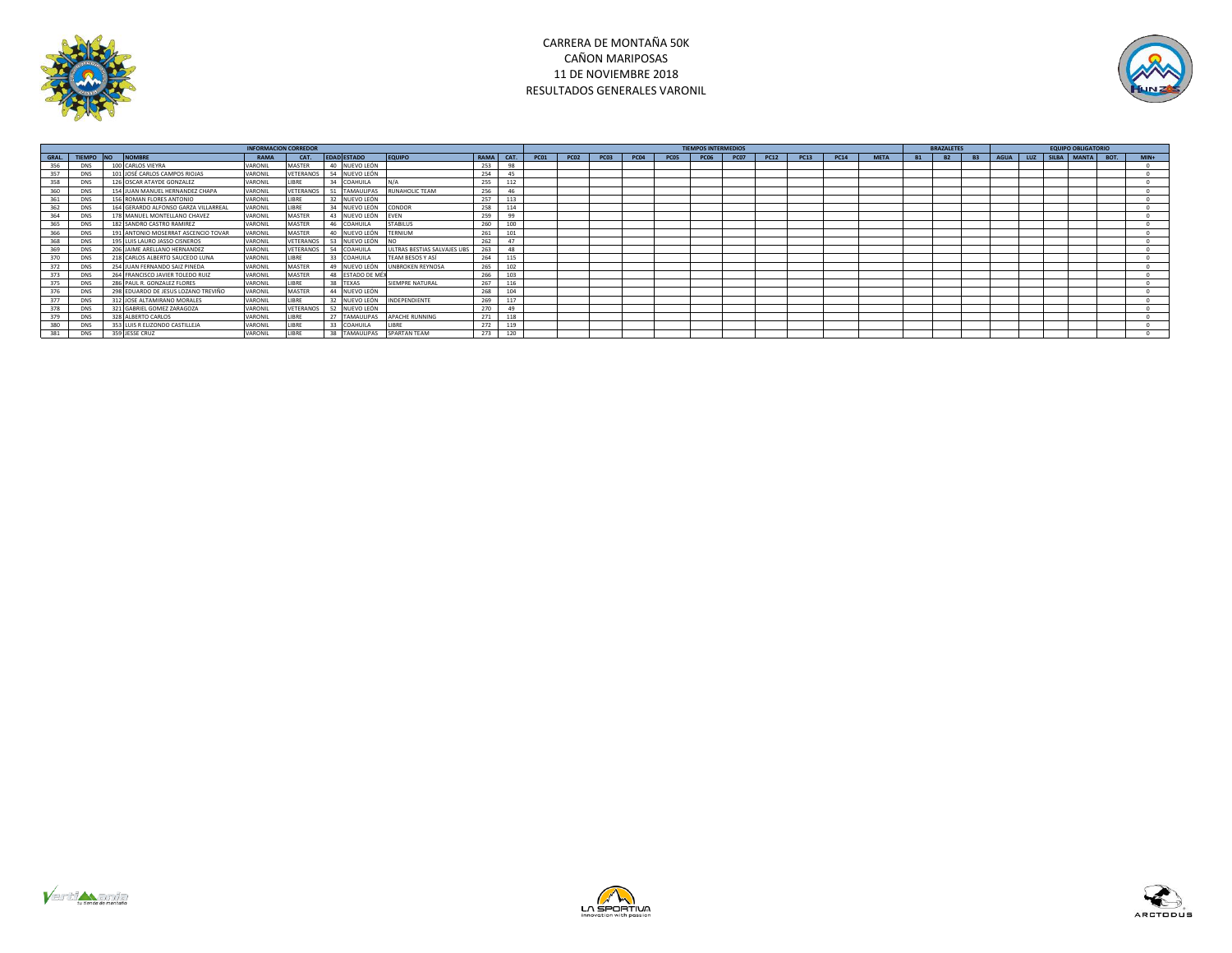



|       |               |                                                  | <b>INFORMACION CORREDO</b> |             |    |                          |                             |                |                |             |             |             |             |             | <b>TIEMPOS INTERMEDIOS</b> |             |             |             |             |             |           | <b>BRAZALETES</b> |                          |              |              | <b>FOUIPO OBLIGATORI</b> |              |                 |
|-------|---------------|--------------------------------------------------|----------------------------|-------------|----|--------------------------|-----------------------------|----------------|----------------|-------------|-------------|-------------|-------------|-------------|----------------------------|-------------|-------------|-------------|-------------|-------------|-----------|-------------------|--------------------------|--------------|--------------|--------------------------|--------------|-----------------|
| GRAL. | <b>TIFMPO</b> | NO.<br><b>NOMBRE</b>                             | <b>RAMA</b>                | CAT.        |    | <b>EDAD ESTADO</b>       | <b>EQUIPO</b>               | <b>RAMA</b>    | CAT.           | <b>PC01</b> | <b>PC02</b> | <b>PC03</b> | <b>PC04</b> | <b>PC05</b> | <b>PC06</b>                | <b>PC07</b> | <b>PC12</b> | <b>PC13</b> | <b>PC14</b> | <b>META</b> | <b>B1</b> | <b>B2</b>         | <b>B3</b><br><b>AGUA</b> | LUZ          |              | SILBA MANTA              | BOT.         | $MIN+$          |
| 15    | 5:50:08       | 337 SOFIA LUCIANE BERWIG                         | <b>FFMFNII</b>             | <b>JBRE</b> | 29 | DISTRITO FEDER ENDURANCE |                             | $\overline{1}$ | $\overline{1}$ | 0:38:44     | 1:07:25     | 1:41:48     | 2:10:49     | 2:50:05     | 3:38:07                    | 4:05:24     | 4:40:12     | 5:22:56     | 5:30:04     | 5:50:08     | OK        | OK                | OK                       |              |              |                          |              | $^{\circ}$      |
| 28    | 6:13:04       | 41 MARIBEL HERNANDEZ HERNANDEZ                   | FEMENIL                    | <b>JBRE</b> | 39 | IUEVO LEÓN               | <b>IMARRONES DE GARCIA</b>  | $\overline{a}$ | $\overline{z}$ | 0:40:29     | 1:11:48     | 1:48:11     | 2:18:55     | 2:59:46     | 3:53:19                    | 4:19:46     | 4:59:06     | 5:42:30     | 5:51:20     | 6:13:04     | OK        | OK                | OK                       |              |              |                          |              | $\circ$         |
| 38    | 6:36:08       | 116 BARBARA BERNAL FLORES                        | FEMENIL                    | <b>JBRE</b> | 28 | IUEVO LEÓN               | VIKINGOS                    | $7^{\circ}$    |                | 0:39:34     | 1:10:53     | 1:49:54     | 2:25:08     | 3:04:47     | 4:05:13                    | 4:33:54     | 5:16:06     | 6:03:19     | 6:12:07     | 6:36:08     | OK        | OK                | OK                       |              |              |                          |              | $^{\circ}$      |
| 52    | 5:50:27       | 247 LETICIA VALDERRABANO VILLALO                 | <b>FEMENIL</b>             | <b>JBRE</b> | 35 | IUEVO LEÓN               | <b>TRISALMONES</b>          | $\mathbf{R}$   | $\sim$         | 0:47:19     |             | 2:00:05     | 2:34:02     | 3:17:30     | 4:14:17                    | 4:42:17     | 5:23:59     | 6:13:29     | 6:25:11     | 6:50:27     | OK        | OK                | OK                       |              |              |                          |              | $\Omega$        |
| 63    | 6:59:51       | 342 LUZ DANIELA LÓPEZ CARRILLO                   | <b>FFMFNII</b>             | <b>IRRF</b> | 20 | NUEVO LEÓN               |                             | 12             | $\overline{a}$ |             | 1:13:32     | 1:50:31     | 2:26:48     | 3:14:32     | 4:16:17                    | 4.45.49     | 5:35:07     | 6:27:25     | 6:36:54     | 6:59:51     | OK        | OK                | OK                       |              |              |                          |              | $^{\circ}$      |
| 65    |               | 199 FABIOLA BERENICE CARDONA LOPEZ               | <b>FFMFNII</b>             | <b>IRRF</b> | 37 | TAMAULIPAS               | <b>WILDFOX</b>              | 13             | -6             |             | 1:12:00     | 1:51:58     | 2:28:37     | 3:13:49     | 4:17:41                    | 4:47:32     | 5:33:43     | 6:24:00     | 6:36:21     | 7:04:02     | OK        | OK                | OK                       |              |              |                          |              | $\Omega$        |
|       | 7:04:02       |                                                  |                            |             |    |                          |                             |                | $\overline{7}$ |             |             |             |             |             |                            |             |             |             |             |             |           |                   |                          |              |              |                          |              |                 |
| 66    | 7:05:02       | 44 MARTHA LAURA OCHOA CONTRERAS                  | <b>FEMENIL</b>             | <b>JBRE</b> | 26 | IUEVO LEÓN               |                             | 14             |                | 0:44:30     | 1:19:25     | 2:01:53     | 2:41:16     | 3:26:57     | 4:25:28                    | 4:51:38     | 5:36:49     | 6:28:20     | 6:38:40     | 7:05:02     | OK        | OK                | OK                       |              |              |                          |              | $\circ$         |
| 69    | 7:06:43       | 345 BERENICE MENENDEZ AMADOR                     | FFMFNII                    | <b>IRRF</b> | 31 | IUEVO LEÓN               |                             | 15             |                | 0:46:56     | 1:23:38     | 2:06:21     | 2:41:08     | 3:25:23     | 4:26:46                    | 4:56:24     | 5:41:07     | 6:29:37     | 6:40:19     | 7:06:43     | OK        | OK                | OK                       |              |              |                          |              | $^{\circ}$      |
| 71    | 7:06:47       | 47 LAURA ALEMAN ENRIQUE                          | FEMENIL                    | <b>IBRE</b> | 32 | OAHUILA                  | CARUS                       | 16             | $\alpha$       | 0:45:31     |             | 2:01:54     | 2:37:55     | 3:25:37     | 4:21:50                    | 4:51:06     | 5:39:03     | 6:31:30     | 6:42:06     | 7:06:47     | OK        | OK                | OK                       |              |              |                          |              | $\Omega$        |
| 75    | 7:10:37       | 98 DIANA ARACELI COLORADO BIZARRAGA              | FEMENIL                    | <b>JBRE</b> | 30 | IUEVO LEÓN               | HUASTECA RUNNERS            | 17             | 10             | 0:45:38     | 1:20:27     | 2:01:06     | 2:39:01     | 3:20:32     | 4:23:10                    | 4:49:15     | 5:39:54     | 6:28:32     | 6:39:51     | 7:10:37     | OK        | OK                | OK                       |              |              |                          |              | $\circ$         |
| 89    | 7:16:12       | 324 MONSERRAHT HERNÁNDEZ MUÑOZ                   | <b>FEMENIL</b>             | <b>JBRE</b> | 26 | IUEVO LEÓN               |                             | 19             | 11             | 0:46:33     |             | 2:03:03     | 2:42:20     | 3:26:50     | 4:29:39                    | 4:58:30     | 5:47:30     | 6:39:25     | 6:51:03     | 7:16:12     | ОК        | OK                | OK                       |              |              |                          |              | $\Omega$        |
| 96    | 7:19:52       | 361 SELENE NIÑO GARCÍA                           | FEMENIL                    | <b>JBRE</b> | 34 | HIHUAHUA                 | POKER DE ASES TEAM          | 22             | 12             | 0:44:22     | 1:17:30     | 1:57:33     | 2:34:07     | 3:18:17     | 4:25:55                    | 4:57:15     | 5:49:54     | 6:42:59     | 6:55:42     | 7:19:52     | ОК        | OK                | OK                       |              |              |                          |              | $^{\circ}$      |
| 99    | 7.20.36       | 371 LYDIA MUÑOZ MIRELES                          | <b>FFMFNII</b>             | <b>IRRF</b> | 29 | IUEVO LEÓN               | <b>ILIFIGUEROA</b>          | 24             | 13             |             | 1:23:44     | 2:06:39     | 2.46:04     | 3.35.31     | 4:37:00                    | 3:18:10     | 5:51:04     | 6:42:13     | 6:53:45     | 7:20:36     | OK        | OK                | OK                       |              |              |                          |              | $^{\circ}$      |
| 101   | 7:21:14       | 346 JANETT YADIRA LEAL CHARLES                   | <b>FFMFNII</b>             | <b>IRRF</b> | 28 | IUEVO LEÓN               | NON FLAT CLUB. LYCAN        | 25             | 14             | 0:48:46     | 1:25:48     | 2:06:05     | 2:42:55     | 3:31:51     | 4:30:06                    | 4:59:40     | 5:49:12     | 6:43:20     | 6:55:51     | 7:21:14     | OK        | OK                | OK                       |              |              |                          |              | $\Omega$        |
| 127   | 7:42:44       | 72 LAURA INES MARTINEZ LOPE                      | FEMENIL                    | <b>JBRE</b> | 31 | OAHUILA                  |                             | 31             | 15             |             | 1:20:02     | 2:06:41     | 2:44:26     | 3:35:15     | 4:41:27                    | 5:15:10     | 6:00:48     | 7:01:46     | 7:15:28     | 7:42:44     | OK        | OK                | OK                       |              |              |                          |              | $^{\circ}$      |
| 145   | 7:58:18       | 258 MICHELLE HERNANDEZ LEAL                      | <b>FEMENIL</b>             | <b>JBRE</b> | 26 | NUEVO LEÓN               | LIBRE                       | 35             | 16             | 0:49:07     | 1:26:28     | 2:08:36     | 2:47:22     | 3:40:46     | 4:55:21                    | 5:28:48     | 6:23:00     | 7:16:20     | 7:29:56     | 7:58:18     | OK        | OK                | OK                       |              |              |                          |              | $\Omega$        |
| 155   | 8:09:27       | 292 ROCIO ABRIL CRUZ VALDEZ                      | FFMFNII                    | <b>IRRF</b> | 39 | NUEVO LEÓN               | <b>RUN 24</b>               | 36             | 17             |             | 1:29:04     | 2:12:18     | 2:59:11     | 4:06:39     | 5:08:21                    | 5:37:43     | 6:26:10     | 7:26:36     | 7:40:26     | 8:09:27     | OK        | OK                | OK                       |              |              |                          |              | $\Omega$        |
| 158   | 8:14:09       | 356 MELISSA GUADALUPE LONGORIA MUZQUIZ           | <b>FEMENIL</b>             | <b>JBRE</b> | 19 | IUEVO LEÓN               | <b>YCANS</b>                | 37             | 18             | 0:48:47     | 1:25:43     | 2:06:24     | 2:45:06     | 3:37:50     | 4:46:49                    | 5:23:09     | 6:19:39     | 7:24:52     | 7:44:39     | 8:14:09     | OK        | OK                | OK                       |              |              |                          |              | $^{\circ}$      |
| 166   | 8:18:21       | 355 TANIA YANETH MEDRANO TORRE                   | FEMENIL                    | <b>JBRE</b> | 27 | NUEVO LEÓN               |                             | 39             | 19             | 0:51:54     | 1:33:19     | 2:18:41     | 3:00:37     | 3:56:22     | 5:05:39                    | 5:37:36     | 6:33:58     | 7:30:34     | 7:46:55     | 8:18:21     | OK        | OK                | OK                       |              |              |                          |              | $^{\circ}$      |
| 177   | 8:21:21       | 121 DIANA ITZEL DOMINGUEZ PERE                   | <b>FEMENIL</b>             | LIBRE       | 37 | NUEVO LEÓN               | TREPACEROS                  | 42             | 20             |             | 1:26:09     | 2:10:14     | 2:53:46     | 3:49:31     | 5:05:52                    | 5:51:44     | 6:44:35     | 7:38:48     | 7:54:12     | 8:21:21     | OK        | OK                | OK                       |              |              |                          |              | $^{\circ}$      |
|       |               |                                                  |                            |             |    |                          |                             |                |                |             |             |             |             |             |                            |             |             |             |             |             |           |                   |                          |              |              |                          |              |                 |
| 183   | 8:24:21       | 6 JUANY HERNANDEZ OLIVAN                         | <b>FFMFNII</b>             | <b>IRRF</b> | 39 | NUEVO LEÓN               | <b>IRRF</b>                 | 44             | 21             |             | 1:31:10     | 2:13:55     | 2:59:50     | 3:57:04     | 5:16:57                    | 5:54:30     | 6:45:01     | 7:34:47     | 7:52:30     | 8:24:21     | OK        | OK                | OK                       |              |              |                          |              | $^{\circ}$      |
| 184   | 8:24:41       | 131 DIANA HERRERA                                | <b>FEMENIL</b>             | LIBRE       | 23 | OAHUILA                  | CORREDORES DEL LAGO         | 45             | 22             |             | 1:19:22     | 2:00:09     | 2:40:56     | 3:24:37     | 4:31:38                    | 5:01:58     | 5:52:39     |             | 6:54:17     | 8:24:41     | OK        | OK                | OK                       |              |              |                          |              | $\Omega$        |
| 201   | 8:31:59       | 33 KARLA EDITH GONZALEZ RUELAS                   | <b>FFMFNII</b>             | <b>JBRE</b> | 35 | AMAULIPAS                | <b>HABANEROS RUNNING TE</b> | 48             | 23             | 0:52:46     | 1:33:11     | 2:18:00     | 3:33:37     | 4:01:30     | 5:08:01                    | 5:48:02     | 6:44:04     | 7:49:42     | 7:51:26     | 8:31:59     | OK        | OK                | OK                       |              |              |                          |              | $^{\circ}$      |
| 206   | 8:39:07       | 91 MAYRA ANALI SANCHEZ CASTILLO                  | FEMENIL                    | <b>JBRE</b> | 38 | UEVO LEÓN                |                             | 50             | 24             | 0:56:07     | 1:32:05     | 2:08:41     | 2:59:58     | 3:46:55     | 5:07:09                    | 5:43:35     | 6:40:57     | 7:40:40     | 8:03:43     | 8:39:07     | OK        | OK                | OK                       |              |              |                          |              | $\Omega$        |
| 207   | 8:39:22       | 216 MARIBEL NIÑO CRUZ                            | FEMENIL                    | LIBRE       | 39 | AMAULIPAS                | LIBRE                       | 51             | 25             | 0:46:18     |             | 2:06:12     | 2:45:41     | 3:46:43     | 5:01:07                    | 5:43:31     | 6:42:03     | 7:49:52     | 8:03:13     | 8:29:22     | ОК        | ОК                | OK                       |              | $\mathbf{x}$ |                          |              | 10              |
| 209   | 8:42:16       | 161 DUMA ALFIDA LEON                             | FFMFNII                    | <b>IRRF</b> | 36 | <b>AMAULIPAS</b>         | <b>IRRF</b>                 | 52             | 26             | 0.49.24     | 1:29:01     | 2:13:46     | $2.57 - 30$ | 3:54:31     | 5:07:39                    | 5:46:43     | 6:47:12     | 7.49.56     | 8:10:26     | 8:42:16     | OK        | OK                | OK                       |              |              |                          |              | $\Omega$        |
| 217   | 8:47:09       | 334 CORINA GONZÁLEZ CAVAZOS                      | <b>FFMFNII</b>             | <b>IRRF</b> | 29 | NUEVO LEÓN               | <b>IRRF</b>                 | 53             | 27             | 0:51:27     | 1:30:19     | 2:13:30     | 2:57:07     | 3:56:44     | 5:10:55                    | 5:49:18     | 6:46:45     | 7:53:37     | 8:11:35     | 8:47:09     | OK        | OK                | OK                       |              |              |                          |              | $^{\circ}$      |
| 219   | 8:47:18       | 133 MARIA DE LOS ANGELES MEDRANO ALVARAD FEMENIL |                            | <b>JBRE</b> | 35 | NUEVO LEÓN               | LIBRE                       | 54             | 28             | 0:49:10     | 1:26:18     |             | 3:00:01     |             | 5:04:55                    | 5:39:11     | 6:37:06     |             | 8:14:35     | 8:47:18     | OK        | OK                | OK                       |              |              |                          |              | $\circ$         |
| 221   | 8:49:12       | 257 YESIKA GARCIA CRUZ                           | FEMENIL                    | <b>JBRE</b> | 36 | NUEVO LEÓN               | LIBRE                       | 55             | 29             |             | 1:27:11     | 2:14:06     | 2:57:53     | 3:56:54     | 5:15:00                    | 5:53:59     | 6:54:34     | 8:08:34     | 8:23:19     | 8:49:12     | OK        | OK                | OK                       |              |              |                          |              | $\circ$         |
| 223   | 8:49:45       | 350 SUSANA RODRIGUEZ GARZ/                       | FEMENIL                    | <b>JBRE</b> | 39 | NUEVO LEÓN               | <b>KAKTUS</b>               | 56             | 30             | 0:51:24     | 1:32:55     | 2:18:17     | 3:39:33     | 4:17:11     | 5:32:58                    | 6:07:47     | 6:57:03     | 7:53:45     | 8:11:25     | 8:49:45     | OK        | OK                | OK                       |              |              |                          |              | $^{\circ}$      |
| 229   | 8:53:18       | 306 DULCE LUCERO SEGOVIA PECINA                  | FEMENIL                    | <b>IBRE</b> | 31 | IUEVO LEÓN               |                             | 59             | 31             | 1:00:47     | 1:43:58     | 2:24:12     | 3:42:46     | 3:59:00     | 5:16:21                    | 5:58:26     | 6:55:58     | 8:02:14     | 8:22:41     | 8:53:18     | OK        | OK                | OK                       |              |              |                          |              | $\Omega$        |
| 230   | 8:54:15       | 24 ANALY HINOJOSA LERMA                          | FEMENIL                    | <b>JBRE</b> | 28 | AMAULIPAS                | HABANEROS RUNNING TE        | 60             | 32             | 0:49:46     | 1:28:50     | 2:14:18     | 2:58:29     | 3:54:59     | 5:11:31                    | 5:50:28     | 6:52:08     | 7:59:41     | 8:19:13     | 8:54:15     | OK        | OK                | OK                       |              |              |                          |              | $\circ$         |
| 242   | 9:03:48       | 95 FLOR ELIA DIAZ VILLANUEVA                     | FEMENIL                    | <b>JBRE</b> | 39 | OAHUILA                  | OCAS QUE CORREN             | 63             | 33             | 0:53:51     | 1:39:24     | 2:25:25     | 3:41:43     | 4:02:01     | 5:16:52                    | 5:58:44     | 6:56:33     | 8:07:02     | 8:22:47     | 8:53:48     | OK        | OK                | OK                       | $\mathbf{Y}$ |              |                          |              | 10              |
| 247   | 9:07:14       | 385 NORMA LISSET MUÑIZ SANCHEZ                   | FEMENIL                    | <b>JBRE</b> | 32 | <b>IUEVO LEÓN</b>        |                             | 64             | 34             | 1:02:04     | 1:40:51     | 2:13:45     | 3:42:42     | 3:57:35     | 5:26:36                    | 6:07:17     | 7:06:12     | 8:03:25     | 8:35:56     | 9:07:14     | OK        | OK                | OK                       |              |              |                          |              | $\circ$         |
| 257   | 9:12:17       | 236 NORA PAOLA HAM VILLANUEVA                    | FEMENIL                    | <b>JBRE</b> | 30 | OAHUILA                  | BESOS Y ASÍ                 | 69             | 35             | 0:51:43     | 1:29:38     | 2:13:28     | 2:57:51     | 3:57:04     | 5:15:45                    | 6:03:22     | 7:08:33     | 8:11:52     | 8:34:39     | 9:12:17     | OK        | OK                | OK                       |              |              |                          |              | $^{\circ}$      |
| 266   | 9:18:02       | 93 MARIA DE JESUS LEOS ESQUIVEI                  | <b>FFMFNII</b>             | <b>IRRF</b> | 39 | <b>OAHUILA</b>           | LOCAS QUE CORREN            | 74             | 36             | 0:54:25     | 1:37:40     | 2:26:12     | 3:13:29     | 4:22:14     | 5:33:32                    | 6:14:10     | 7:13:51     | 8:23:41     | 8:46:16     | 9:18:02     | OK        | OK                | OK                       |              |              |                          |              | $\Omega$        |
|       |               |                                                  |                            |             |    |                          |                             |                |                |             |             |             |             |             |                            |             |             |             |             |             |           |                   |                          |              |              |                          |              |                 |
| 268   | 9:23:37       | 277 NAYELY GARCIA VAZQUEZ                        | <b>FEMENIL</b>             | LIBRE       | 39 | AMAULIPAS                | <b>LIBRE</b>                | 75             | 37             |             | 1:34:23     | 2:23:06     | 3:44:38     | 4:26:48     | 5:44:36                    | 6:25:05     | 7:28:04     | 8:30:55     | 8:50:28     | 9:23:37     | OK        | OK                | OK                       |              |              |                          |              | $^{\circ}$      |
| 271   | 9:25:22       | 262 MIREYA ELIZABETH RIVERA GUILLERMO            | <b>FFMFNII</b>             | <b>IRRF</b> | 36 | OAHUILA                  | <b>LOCAS QUE CORREN</b>     | 76             | 38             | 0:53:06     | 1:36:19     | 2:20:59     | 3:35:36     | 4:22:40     | 5:33:25                    | 6:13:26     | 7:13:42     | 8:23:09     | 8:46:22     | 9:15:22     | OK        | OK                | OK                       |              |              |                          | $\mathbf{x}$ | 10 <sup>1</sup> |
| 275   | 9:28:53       | 363 NORMA ALICIA CABALLERO NORIEGA               | FFMFNII                    | <b>JBRE</b> | 37 | NUEVO LEÓM               | ORREDORES DEL SUR           | 77             | 39             | 0:53:59     | 1:37:11     | 2:26:51     | 3:15:09     | 4:17:24     | 5:37:47                    | 6:22:15     | 7:24:12     | 8:38:00     | 8:55:57     | 9:28:53     | OK        | OK                | OK                       |              |              |                          |              | $\Omega$        |
| 281   | 9:30:49       | 118 MARIA DE LOS ANGELES BARCENAS MORENO FEMENIL |                            | <b>IRRF</b> | 38 | NUEVO LEÓN               |                             | 80             | 40             | 0:56:48     | 1:41:39     | 2.33.22     | 3:25:16     | 4:19:13     | 5:47:06                    | 6:24:45     | 7:29:15     | 8:38:36     | 8:58:07     | 9:30:49     | $\Omega$  | OK                | OK                       |              |              |                          |              | $\sim$          |
| 282   | 9:31:07       | 26 GLADYS LOZANO                                 | FEMENIL                    | LIBRE       | 25 | AMAULIPAS                | HABANEROS RUNNER TEA        | 81             | 41             | 0:55:33     | 1:39:11     | 2:28:56     | 3:15:37     | 4:17:27     | 5:36:20                    | 6:26:32     | 7:37:13     | 8:44:26     | 8:59:36     | 9:31:07     | OK        | OK                | OK                       |              |              |                          |              | $\Omega$        |
| 298   | 9:42:02       | 75 IRIS AIDEE REYNA BOLAÑOS                      | <b>FFMFNII</b>             | <b>IRRF</b> | 36 | NUEVO LEÓN               | COACH KARINA BAILON         | 85             | 42             | 0:54:50     | 1:37:49     | 2:27:45     | 3:18:12     | 4:16:51     | 5:49:31                    | 6:38:22     | 7:49:28     | 8:56:30     | 9:11:56     | 9:42:02     | OK        | OK                | OK                       |              |              |                          |              | $^{\circ}$      |
| 300   | 9:42:17       | 55 YESSICA JANETH MORALES SANCHEZ                | <b>FFMFNII</b>             | <b>IRRF</b> | 39 | NUEVO LEÓN               | LYCANS                      | 86             | 43             |             | 1:36:55     | 2:22:21     | 3:38:36     | 4:18:11     | 5:34:57                    | 6:21:55     | 7:35:45     | 8:49:46     | 9:10:18     | 9:42:17     | <b>OK</b> | OK                | OK                       |              |              |                          |              | $\Omega$        |
| 315   | 9:56:30       | 36 EDITH BALDERAS FERNÁNDEZ                      | <b>FEMENIL</b>             | LIBRE       | 28 | AMAULIPAS                |                             | 90             | 44             | 0:53:33     | 1:35:38     | 2:23:34     | 3:44:39     | 4:17:22     | 5:37:43                    | 6:25:18     | 7:39:08     | 9:04:34     |             | 9:56:30     | OK        | OK                | OK                       |              |              |                          |              | $\circ$         |
| 319   | 10:02:25      | 215 MONICA ADALIRA NIÑO SANTAMARIA               | <b>FEMENIL</b>             | <b>JBRE</b> | 32 | OLIMA                    | PACE                        | 91             | 45             |             | 1:24:47     | 2:07:31     | 2:53:34     | 3:53:31     | 5:07:44                    | 5:58:49     | 7:18:27     | 9:03:34     | 9:20:20     | 9:52:25     | OK        | OK                | OK                       |              |              |                          | $\mathbf{x}$ | 10              |
| 332   | DNF           | <b>IRMA VIRIDIANA LOPEZ RINCON</b>               | FEMENIL                    | <b>IBRE</b> | 24 | UEVO LEÓN                | <b>HAPPY FACE RUNNERS</b>   | 95             | 46             | 0:38:31     | 1:08:33     |             | 2:20:01     |             |                            |             |             |             |             |             |           |                   |                          |              |              |                          |              | $\Omega$        |
| 340   | DNF           | 48 YESENIA BADILLO                               | <b>FEMENIL</b>             | LIBRE       | 35 | AMAULIPAS                | <b>JESS RUNNING TEAM</b>    | 96             | 47             | 1:01:43     | 1:48:13     |             | 3:27:28     |             |                            |             |             |             |             |             |           |                   |                          |              |              |                          |              | $^{\circ}$      |
| 343   | DNF           | 384 FLOISA MASCORRO                              | <b>FFMFNII</b>             | <b>IRRF</b> | 37 | <b>AMAULIPAS</b>         | <b>OYOTE TRAIL</b>          | 97             | 48             | 0:57:40     | 1:45:54     |             | 3:36:04     |             |                            |             |             |             |             |             |           |                   |                          |              |              |                          |              | $\Omega$        |
| 347   | DNF           | 70 MARIA GUADALUPE ORTEGA REYES                  | <b>FFMFNII</b>             | <b>IRRF</b> | 34 | HIHUAHUA                 |                             | 98             | 49             | 1:04:08     | 1:52:36     | 2:56:59     | 4:37:16     |             |                            |             |             |             |             |             | OK        |                   | Y                        | $\mathbf{x}$ |              |                          |              | 20 <sup>2</sup> |
| 349   | DNF           | 318 MARIANA LORIA QUIZ                           | <b>FEMENIL</b>             | LIBRE       | 39 | NUEVO LEÓN               | CORREDORES DEL SUR          | 99             | 50             | 0:58:43     | 1:45:46     |             |             |             |                            |             |             |             |             |             |           |                   |                          |              |              |                          |              | $^{\circ}$      |
| 353   | DNF           | 29 MARINA MONCERRAT MONTELONGO DEL               | <b>UFEMENIL</b>            | <b>IRRF</b> | 28 | <b>AMALILIPAS</b>        | BATMAN RUNNERS MATAMORO     | 101            | 51             | 2:08:05     |             |             |             |             |                            |             |             |             |             |             |           |                   |                          |              |              |                          |              | $\Omega$        |
| 354   | <b>DNS</b>    | 35 DIANA LOURDES ELIZONDO SEPULVEDA              | FEMENIL                    | <b>JBRE</b> | 39 | IUEVO LEÓN               | <b>NUNNERS VIR</b>          | 102            | 52             |             |             |             |             |             |                            |             |             |             |             |             |           |                   |                          |              |              |                          |              | $^{\circ}$      |
|       |               | 147 ALBA NIDIA GARCIA RODRIGUE                   | FEMENIL                    | <b>IBRE</b> | 33 | AMAULIPAS                | <b>EAM OVP</b>              | 104            | 53             |             |             |             |             |             |                            |             |             |             |             |             |           |                   |                          |              |              |                          |              | $\Omega$        |
| 359   | <b>DNS</b>    |                                                  |                            |             |    |                          |                             |                |                |             |             |             |             |             |                            |             |             |             |             |             |           |                   |                          |              |              |                          |              |                 |
| 363   | <b>DNS</b>    | 177 NALLELY ALEJANDRA ONTIVEROS CANO             | FEMENIL                    | <b>JBRE</b> | 30 | <b>HIHUAHUA</b>          |                             | 105            | 54             |             |             |             |             |             |                            |             |             |             |             |             |           |                   |                          |              |              |                          |              | $^{\circ}$      |
| 374   | <b>DNS</b>    | 265   MARÍA GUADALUPE TIERRAFRÍA RAMÍREZ         | FFMFNII                    | <b>IRRF</b> | 33 | <b>GUANAIUATO</b>        |                             | 108            | 55             |             |             |             |             |             |                            |             |             |             |             |             |           |                   |                          |              |              |                          |              | $\Omega$        |
| 382   | <b>DNS</b>    | 365 BEATRIZ CENICEROS MARRUFC                    | <b>FFMFNII</b>             | <b>IRRE</b> | 35 | NUEVO LEÓN               | <b>CLUB LILI FIGUEROA</b>   | 108            | 55             |             |             |             |             |             |                            |             |             |             |             |             |           |                   |                          |              |              |                          |              | $\sim$          |





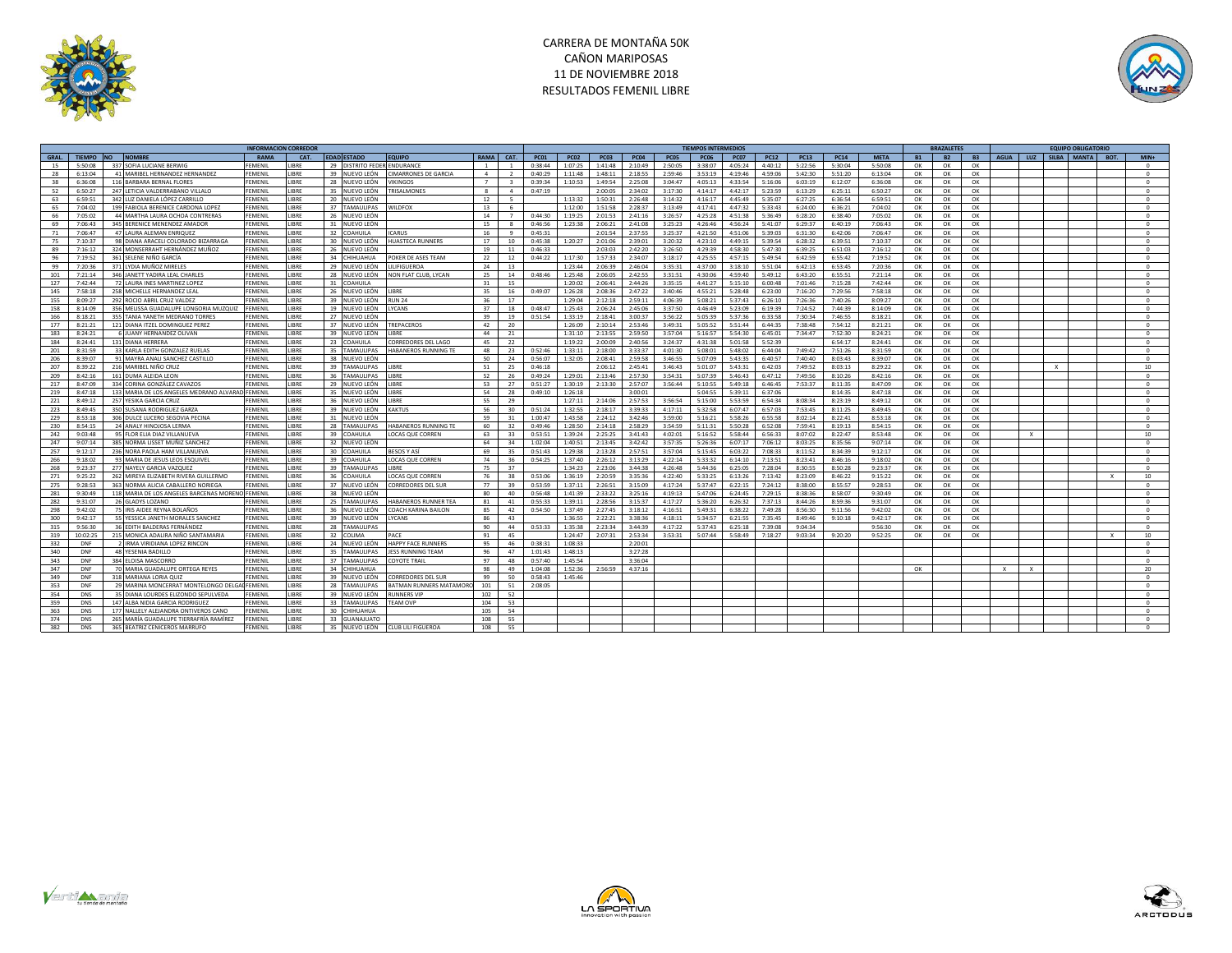



|             |               |                                        | <b>INFORMACION CORREDOR</b> |               |                 |                    |                          |                         |                |             |             |             |             |             | <b>TIEMPOS INTERMEDIOS</b> |             |             |             |             |             |           | <b>BRAZALETES</b> |           |             |     |              | <b>EQUIPO OBLIGATORIO</b> |      |                  |
|-------------|---------------|----------------------------------------|-----------------------------|---------------|-----------------|--------------------|--------------------------|-------------------------|----------------|-------------|-------------|-------------|-------------|-------------|----------------------------|-------------|-------------|-------------|-------------|-------------|-----------|-------------------|-----------|-------------|-----|--------------|---------------------------|------|------------------|
| <b>GRAL</b> | <b>TIFMPO</b> | <b>NOMBRI</b><br><b>INO</b>            | <b>RAMA</b>                 | CAT.          |                 | <b>EDAD ESTADO</b> | <b>EQUIPO</b>            | <b>RAMA</b>             | CAT.           | <b>PC01</b> | <b>PC02</b> | <b>PC03</b> | <b>PC04</b> | <b>PC05</b> | <b>PC06</b>                | <b>PC07</b> | <b>PC12</b> | <b>PC13</b> | <b>PC14</b> | <b>META</b> | <b>B1</b> | B2                | <b>B3</b> | <b>AGUA</b> | LUZ |              | SILBA MANTA               | BOT. | $MIN+$           |
|             | 5:53:58       | 231 SOCORRO LOYA ALVIDREZ              | <b>FFMFNII</b>              | MASTER        | 41              | <b>HIHUAHUA</b>    | <b>CHIWASSPORT</b>       |                         |                | 0:36:54     | 1:03:27     | 1:37:23     | 2:07:14     | 2:44:46     | 3:34:18                    | 3:01:48     | 4:37:20     | 5:22:05     | 5:28:42     | 5:53:58     | OK        | OK                | OK        |             |     |              |                           |      | $^{\circ}$       |
| 27          | 6:10:05       | KARINA BAILON ROMO                     | FEMENIL                     | MASTER        | 40              | NUEVO LEÓN         | <b>/ERTIMANIA</b>        | $\overline{\mathbf{3}}$ | $\overline{z}$ | 3:16:35     | 1:09:50     | 1:48:45     | 2:19:07     | 2:58:42     | 3:51:55                    | 4:18:05     | 4:56:01     | 5:39:38     | 5:47:19     | 6:10:05     | OK        | OK                | OK        |             |     |              |                           |      | $^{\circ}$       |
| 29          | 6:13:53       | 223 SUSANA GONZALEZ ROBLES             | <b>FFMFNII</b>              | MASTER        | 44              | NUEVO LEÓN         | AMERICAS PRO             | -5                      |                | 0:40:23     | 1:09:37     | 1:45:29     | 2:14:13     | 2:54:17     | 3.48.08                    | 4:16:31     | 4:57:18     | 5:43:31     | 5:51:34     | 6:13:53     | OK        | OK                | OK        |             |     |              |                           |      | $^{\circ}$       |
| 32          | 6:32:04       | 69 ENFOINA FUERACIO GUAIARDO           | FFMFNII                     | MASTER        | 41              | NUEVO LEÓN         | ARAGOZA                  | -6                      |                | 0:45:33     | 1:19:13     | 2:00:46     | 2.30.43     | 3:13:13     | 4:08:48                    | 4:36:38     | 5:17:06     | 6:04:30     | 6:12:46     | 6:32:04     | OK        | OK                | OK        |             |     |              |                           |      | $^{\circ}$       |
| 55          | 6:54:22       | 344 ISABEL BALDERRABANO MENESES        | FEMENII                     | MASTER        | 43              | NUEVO LEÓN         | <b>SLOW MOTION TEAM</b>  | $\mathbf{q}$            |                | 0:42:06     | 1:13:25     | 1:51:20     | 2:26:44     | 3:09:10     | 4:08:20                    | 4:39:32     | 5:31:08     | 6:22:31     | 6:32:24     | 6:54:22     | OK        | OK                | OK        |             |     |              |                           |      | $^{\circ}$       |
| 58          | 6:57:01       | 166 ELIZABETH ESPINOSA LOPEZ           | FEMENIL                     | MASTER        | 42              | <b>OAHUILA</b>     | <b>GATO ARAIZA</b>       | 10                      |                | 0:46:25     | 1:18:51     | 1:58:22     | 2:29:48     | 3:13:18     | 4:13:40                    | 4:45:55     | 5:33:00     | 6:24:58     | 6:34:59     | 6:57:01     | OK        | OK                | OK        |             |     |              |                           |      | $\Omega$         |
| 62          | 6:58:00       | 253 MARU CANTU CHAPA                   | FEMENIL                     | MASTER        | 42              | NUEVO LEÓN         | YCANS.                   | 11                      |                | 0:45:44     | 1:20:30     | 1:59:42     | 2:35:27     | 3:27:01     | 4:24:53                    | 4:50:28     | 5:30:27     | 6:23:24     | 6:34:05     | 6:58:00     | OK        | OK                | OK        |             |     |              |                           |      | $\Omega$         |
| 93          | 7:18:18       | 394 MA GUADALUPE GARCIA NAVARRO        | FFMFNII                     | MASTER        | 40              | <b>AMAULIPAS</b>   | <b>IRRF</b>              | 20                      |                | 0:44:25     | 1:18:54     | 2:00:38     | 2:36:48     | 3:28:14     | 4:29:28                    | 5:00:57     | 5:48:26     | 6:43:23     | 6:54:21     | 7:18:18     | OK        | OK                | OK        |             |     |              |                           |      | $^{\circ}$       |
| 95          | 7.19.27       | 287 ANA IIIIA GUTIERREZ GUERRERO       | <b>FFMFNII</b>              | MASTER        | 43              | NUEVO LEÓN         | <b>REGIO RUNNERS</b>     | 21                      | $\alpha$       |             | 1:19:20     | 2:00:57     | 2:42:13     | 3:23:52     | 4:31:30                    | 5:01:56     | 5:52:49     | 6:43:38     | 6:54:14     | 7:19:27     | OK        | OK                | OK        |             |     |              |                           |      | $^{\circ}$       |
| 111         | 7:27:41       | 89 PAULA URSULA GARCIA SIERRA          | FEMENIL                     | MASTER        | 40              | NUEVO LEÓN         | LIBRE                    | 26                      | 10             | 0:49:15     | 1:24:53     | 2:06:15     | 2:45:10     | 3:42:02     | 4:44:08                    | 5:13:42     | 6:01:46     | 6:54:50     | 7:04:32     | 7:27:41     | OK        | OK                | OK        |             |     |              |                           |      | $^{\circ}$       |
| 117         | 7.33.37       | 229 ROSELIA VALDOVINOS COVARRUV        | FFMFNII                     | MASTER        | 42              | NUEVO LEÓN         |                          | 27                      | 11             | 0:56:18     | 1:35:48     | 2:11:49     | 2:57:20     | 3.36:21     | 4:45:00                    | 5:17:22     | 6:03:36     | 6:51:47     | 7:08:53     | 7:33:37     | OK        | OK                | OK        |             |     |              |                           |      | $\Omega$         |
| 118         | 7:33:47       | 239 MARIA GRACIELA HERNANDEZ MARTINEZ  | FEMENIL                     | MASTER        | 44              | OAHUILA            | <b>GATO RUNNERS</b>      | 28                      | 12             | 0:50:37     | 1:27:19     | 2:10:08     | 2:46:48     | 3:35:52     | 4:40:13                    | 5:14:48     | 6:06:02     | 7:00:22     | 7:10:52     | 7:33:47     | OK        | OK                | OK        |             |     |              |                           |      | $^{\circ}$       |
| 122         | 7.39.18       | 84 MARIREL MARTINEZ LUCIO              | <b>FFMFNII</b>              | MASTER        | 45              | NUEVO LEÓN         | <b>IARATOS</b>           | 29                      | 13             |             |             | 2:02:06     | 2.36:23     | 3.29.25     | 4:29:30                    | 5:04:18     | $5.54 - 47$ | 6:57:31     | 7:12:51     | 7:39:18     | OK        | OK                | OK        |             |     |              |                           |      | $^{\circ}$       |
| 125         | 7:42:09       | 392 MARIA ISABEL ARAGON QUIROZ         | FEMENIL                     | MASTER        | 42              | OAHUILA            | CENTINELAS               | 30                      | 14             |             | 1:17:20     | 1:55:04     | 2:32:40     | 3:21:29     | 4:29:25                    | 5:00:51     | 5:58:00     | 6:59:20     | 7:16:30     | 7:42:09     | OK        | OK                | OK        |             |     |              |                           |      | $\sim$           |
| 134         | 7:46:46       | 80 MARIA JIMENEZ HERNANDEZ             | FEMENII                     | MASTER        | 44              | OAHUIL/            | CDL                      | 32                      | 15             | 0:55:35     | 1:35:29     | 2:19:31     | 2:58:09     | 3:56:38     | 4:57:38                    | 5:28:06     | 6:13:27     | 7:09:41     | 7:21:14     | 7:46:46     | OK        | OK                | OK        |             |     |              |                           |      | $^{\circ}$       |
| 139         | 7:50:24       | 251 VALERA DOMENICA GONZALEZ SEPULVEDA | FEMENIL                     | MASTER        | 40              | IUEVO LEÓN         | TRISALMONES              | 34                      | 16             |             | 1:30:47     | 2:14:26     | 2:52:58     | 3.39.48     | 4:44:02                    | 5:17:19     | 6:13:30     | 7:13:44     | 7:26:02     | 7:50:24     | OK        | OK                | OK        |             |     |              |                           |      | $\Omega$         |
| 164         | 8:17:38       | 303 LEONARDA MALTOS SÁNCHEZ            | FEMENIL                     | MASTER        | 43              | OAHUIL/            | LOBOS MONCLOVA           | 38                      | 17             | 0:49:50     | 1:28:53     | 2:12:37     | 2:56:38     | 3:48:57     | 4:56:33                    | 5:32:51     | 6:25:05     | 7:29:11     | 7:47:25     | 8:17:38     | OK        | OK                | OK        |             |     |              |                           |      | $^{\circ}$       |
| 175         | 8:20:59       | 309 OLIMPIA GIZEH BALLEZA CASTILLO     | FEMENIL                     | MASTER        | 46              | <b>AMAULIPAS</b>   | <b>RUNNERS VICTORIA</b>  | 41                      | 18             | 0:48:36     | 1:26:16     | 2:08:17     | 2:54:03     | 3:47:11     | 5:02:30                    | 5:43:58     | 6:44:27     | 7:38:17     | 7:52:06     | 8:20:59     | OK        | OK                | OK        |             |     |              |                           |      | $^{\circ}$       |
| 178         | 8:21:23       | 21 YVETTE PAZ Y PUENTE ARECHIG         | FEMENIL                     | MASTER        | 47              | NUEVO LEÓN         | <b>ENDURANCE SYSTEMS</b> | 43                      | 19             | 0:58:37     | 1:39:40     | 2:22:44     | 3:34:27     | 3:53:10     | 5:01:59                    | 5:38:50     | 6:32:27     | 7:33:54     | 7:48:37     | 8:21:23     | OK        | OK                | OK        |             |     |              |                           |      | $^{\circ}$       |
| 186         | 8:25:40       | 39 ELIDA PEREZ                         | FEMENII                     | MASTER        | 41              | AMAULIPAS          | <b>LIBRE</b>             | 46                      | 20             | 0:49:34     | 1:28:59     | 2:14:59     | 3:00:49     | 3:54:56     | 5:07:42                    | 5:44:38     | 6:42:47     | 7:44:20     | 7:57:46     | 8:25:40     | OK        | OK                | OK        |             |     |              |                           |      | $^{\circ}$       |
| 190         | 8:27:37       | 201 CRISTINA MIREYA MEDINA HERNANDEZ   | FEMENIL                     | MASTER        | 44              | AMAULIPAS          | <b>NILDFOX</b>           | 47                      | 21             |             | 1:26:30     | 2:11:27     | 2:57:01     | 3:47:28     | 5:02:33                    | 5:41:43     | 6:40:53     | 7:43:11     | 8:00:00     | 8:27:37     | OK        | OK                | OK        |             |     |              |                           |      | $\Omega$         |
| 204         | 8:36:33       | 269 ADALID HERNANDEZ VILLEGAS          | FEMENIL                     | MASTER        | 43              | NUEVO LEÓN         | <b>USANITO RUNNERS</b>   | 49                      | 22             | 0:51:00     | 1:30:01     | 2:13:41     | 2:58:01     | 4:01:57     | 5:16:25                    | 5:51:22     | 6:48:28     | 7:53:30     | 8:09:27     | 8:36:33     | OK        | OK                | OK        |             |     |              |                           |      | $\Omega$         |
| 224         | 8:50:28       | 343 ALEJANDRA LONGORIA GALARZA         | FEMENIL                     | MASTER        | 46              | NUEVO LEÓN         | CORREDORES RIO LA SI     | 57                      | 23             | 0:53:12     | 1:31:47     | 2:15:33     | 2:56:51     | 3:52:23     | 5:11:28                    | 6:02:12     | 6:58:09     | 8:07:53     | 8:22:18     | 8:50:28     | OK        | OK                | OK        |             |     |              |                           |      | $^{\circ}$       |
| 226         | 8:51:13       | 40 TANIA NORATO                        | FEMENIL                     | MASTER        | 42              | NUEVO LEÓN         | RGM                      | 58                      | 24             | 0:51:32     | 1:29:58     | 2:14:32     | 2:58:15     | 4:08:23     | 5:16:36                    | 5:52:54     | 6:48:40     | 7:54:33     | 8:15:20     | 8:51:13     | OK        | OK                | OK        |             |     |              |                           |      | $\Omega$         |
| 231         | 8:55:34       | 338 ELISA AGUIRRE HERRERA              | FEMENIL                     | MASTER        | 41              | OAHUILA            | <b>GATO ARAIZA</b>       | 61                      | 25             | 0:50:51     | 1:29:25     | 2:14:00     | 2:56:45     | 4:03:28     | 5:11:23                    | 5:52:28     | 7:01:41     | 8:11:24     | 8:30:25     | 8:55:34     | OK        | OK                | OK        |             |     |              |                           |      | $^{\circ}$       |
| 234         | 8.57.23       | 329 LETICIA URIEGA GALLEGOS            | <b>FFMFNII</b>              | MASTER        | 40              | <b>OAHUILA</b>     | <b>IIRRF</b>             | 62                      | 26             | 0:54:14     | 1:32:13     | 2:16:40     | 2.57:55     | 3:56:55     | 5:12:35                    | 5:52:15     | 6:50:26     | 7-59:25     | 8:24:03     | 8:57:23     | OK        | OK                | OK        |             |     |              |                           |      | $^{\circ}$       |
| 249         | 9:07:39       | 137 MARICELA GAYTAN CRUZ               | FEMENIL                     | MASTER        | 46              | NUEVO LEÓN         |                          | 65                      | 27             | 0:52:56     | 1:32:26     | 2:19:19     | 3:38:11     | 4:06:06     | 5:21:41                    | 6:04:50     | 7:07:22     | 8:18:27     |             | 9:07:39     | OK        | OK                | OK        |             |     |              |                           |      | $^{\circ}$       |
| 251         | 9:08:47       | 11 SILVIA MARGARITA LEAL GOMEZ         | <b>FFMFNII</b>              | MASTER        | 48              | NUEVO LEÓN         | <b>GUSANITOS RUNNERS</b> | 66                      | 28             | 0:53:35     | 1:34:31     | 2:20:51     | 3:37:20     | 4:09:55     | 5:27:39                    | 6:06:23     | 7:03:06     | 8:17:09     | 8:35:33     | 9:08:47     | OK        | OK                | OK        |             |     |              |                           |      | $^{\circ}$       |
| 253         | 9:09:04       | 181 SUSANA AMABEL GONZALEZ VAZQUEZ     | FEMENIL                     | MASTER        | 44              | NUEVO LEÓN         | RONDOOOR RUNNERS         | 67                      | 29             | 0:53:27     | 1:31:13     | 2:15:07     | 2:57:09     | 3:53:07     | 5:11:44                    | 5:58:19     | 7:05:10     | 8:12:59     | 8:35:06     | 9:09:04     | OK        | OK                | OK        |             |     |              |                           |      | $^{\circ}$       |
| 255         | 9:11:17       | 78 MARTHA ELVA ZAMORANO RUIZ           | FEMENIL                     | MASTER        | 44              | NUEVO LEÓN         | <b>GUSANITO RUNNE</b>    | 68                      | 30             | 0:57:08     | 1:39:30     | 2:27:32     | 3:13:27     | 4:11:56     | 5:28:45                    | 6:07:28     | 7:07:07     | 8:18:23     | 8:37:52     | 9:11:17     | OK        | OK                | OK        |             |     |              |                           |      | $^{\circ}$       |
| 260         | 9:14:11       | 203 LILIANA ISABEL BECERRA RIVERA      | FEMENIL                     | <b>MASTER</b> | $\overline{A7}$ | OAHUILA            | <b>GATO ARAIZA</b>       | 70                      | 31             | 0:51:03     | 1:29:53     | 2:15:40     | 2:57:43     | 4:03:28     | 5:16:55                    | 6:02:19     | 7:09:17     | 8:21:33     | 8:45:01     | 9:14:11     | OK        | OK                | OK        |             |     |              |                           |      | $^{\circ}$       |
| 264         | 9:16:52       | 270 SILVIA KARINA HERRERA CARRILLO     | FEMENIL                     | MASTER        | 43              | AMAULIPAS          | CONDORS                  | 72                      | 32             | 1:00:58     | 1:47:54     | 2:37:33     | 3:26:36     | 4:21:10     | 5:36:17                    | 6:14:21     | 7:14:37     | 8:26:06     | 8:47:27     | 9:16:52     | OK        | OK                | OK        |             |     |              |                           |      | $^{\circ}$       |
| 277         | 9.29.32       | 108 CINTHYA SONIA REYES LUNA           | FFMFNII                     | MASTER        | 42              | NUEVO LEÓN         | KAMARGS                  | 79                      | 33             | 0:52:27     | 1:40:53     | 2:31:52     | 3:16:53     | 4:28:41     | 5:38:04                    | 6:18:13     | 7:20:33     | 8:33:38     | 8:56:51     | 9:29:32     | OK        | OK                | OK        |             |     |              |                           |      | $^{\circ}$       |
| 287         | 9.33.55       | 188 ROSARIO MARTINEZ SILVA             | <b>FFMFNII</b>              | MASTER        | 42              | <b>OAHUILA</b>     | <b>GATO ARAIZA</b>       | 82                      | 34             | 0:53:19     | 1:34:43     | 2:22:00     | 3:43:44     | 4:18:10     | 5:40:26                    | 6:21:59     | 7:29:17     | 8:42:08     | 8:59:57     | 9:33:55     | OK        | OK                | OK        |             |     |              |                           |      | $^{\circ}$       |
| 288         | 9:34:39       | 15 VELIA NELLY TORRES ONTIVEROS        | FEMENIL                     | MASTER        | 43              | NUEVO LEÓN         | <b>REGIO RUNNER</b>      | 83                      | 35             | 0:52:31     | 1:12:42     | 2:23:55     | 3:44:26     | 4:18:09     | 5:40:07                    | 6:23:20     | 7:28:41     | 8:42:22     | 9:01:25     | 9:34:39     | OK        | OK                | OK        |             |     |              |                           |      | $^{\circ}$       |
| 295         | 9:41:22       | 106 MARIA DE LOURDES JUÁREZ CONTRERAS  | <b>FEMENIL</b>              | <b>MASTER</b> | 48              | IUEVO LEÓN         | <b>IRRF</b>              | 84                      | 36             | 0:57:36     | 1:42:00     | 2:32:39     | 3:20:13     | 4:25:48     | 5:48:01                    | 6:32:48     | 7:37:36     | 8:51:38     | 9:09:30     | 9:41:22     | OK        | OK                | OK        |             |     |              |                           |      | $^{\circ}$       |
| 301         | 9:45:29       | 28 ROSA MELY ZAMORA AHUMADA            | FEMENIL                     | MASTER        | 48              | AMAULIPAS          | HABANEROS RUNNER TEA     | 87                      | 37             | 0:53:00     | 1:35:23     | 2:22:37     | 3:42:38     | 4:17:25     | 5:36:58                    | 6:26:30     | 7:37:09     | 8:52:15     | 9:11:53     | 9:45:29     | OK        | OK                | OK        |             |     |              |                           |      | $\Omega$         |
| 311         | 9:54:23       | 50 SUSANA GARCIA                       | FEMENIL                     | MASTER        | 42              | <b>TAMAULIPAS</b>  | <b>IRRF</b>              | 89                      | 38             | 0:51:52     | 1:34:49     | 2:23:19     | 3:14:08     | 4:20:50     | 5:59:25                    | 6:45:23     | 7:50:20     | 9:02:24     |             | 9:54:23     | OK        | OK                | OK        |             |     |              |                           |      | $^{\circ}$       |
| 321         | DNF           | 5 ALMA ESCOBAR MESTA                   | FFMFNII                     | MASTER        | 48              | NUEVO LEÓN         | <b>GATO ARAIZA</b>       | 92                      | 39             | 0:57:11     | 1:38:58     | 2:25:49     | 3:39:37     | 4:17:18     | 5:49:01                    | 6:43:19     | 7:51:35     | 9:16:09     |             | 10:03:52    | OK        | OK                | OK        |             |     |              |                           |      | $^{\circ}$       |
| 323         | DNF           | 43 CLAUDIA MARTINEZ PEREZ              | FEMENII                     | MASTER        | 46              | <b>OAHUILA</b>     | LOCAS QUE CORREN         | 93                      | 40             | 0:54:21     | 1:37:38     | 2:26:11     | 3:13:57     | 4:22:41     | 5:48:51                    | 6:44:19     | 7:49:16     | 9:09:44     |             | 10:10:35    | OK        | OK                | OK        |             |     |              |                           |      | $\Omega$         |
| 325         | DNF           | 187 ALMA PATRICIA VILLARREAL MARTINEZ  | FFMFNII                     | MASTER        | 40              | <b>COAHUILA</b>    | GATO ARAIZA              | 94                      | 41             |             | 1:40:38     |             | 3:19:10     |             | 5:59:11                    |             |             |             |             |             | OK        | OK                |           |             |     | $\mathbf{x}$ |                           |      | 10 <sup>10</sup> |
| 350         | DNF           | 132 CECILIA DE SANTIAGO VAZQUEZ        | FFMFNII                     | <b>MASTER</b> | 43              | NUEVO LEÓN         |                          | 100                     | 42             | 1:12:58     | 2:14:40     |             |             |             |                            |             |             |             |             |             |           |                   |           |             |     |              |                           |      | $\Omega$         |
| 355         | <b>DNS</b>    | 97 NOEMI GONZALEZ PARRA                | FEMENIL                     | MASTER        | 46              | AMAULIPAS          |                          | 103                     | 43             |             |             |             |             |             |                            |             |             |             |             |             |           |                   |           |             |     |              |                           |      | $\Omega$         |
| 367         | <b>DNS</b>    | 194 MARTHA EUGENIA RODRIGUEZ CORNEJO   | FEMENIL                     | MASTER        | 40              | NUEVO LEÓN         | <b><i>TERNIUM</i></b>    | 106                     | 44             |             |             |             |             |             |                            |             |             |             |             |             |           |                   |           |             |     |              |                           |      | $^{\circ}$       |
| 371         | <b>DNS</b>    | 240 FLOR RODRIGUEZ RODRIGUEZ           | FEMENIL                     | MASTER        | 48              | NUEVO LEÓN         |                          | 107                     | 45             |             |             |             |             |             |                            |             |             |             |             |             |           |                   |           |             |     |              |                           |      | $^{\circ}$       |





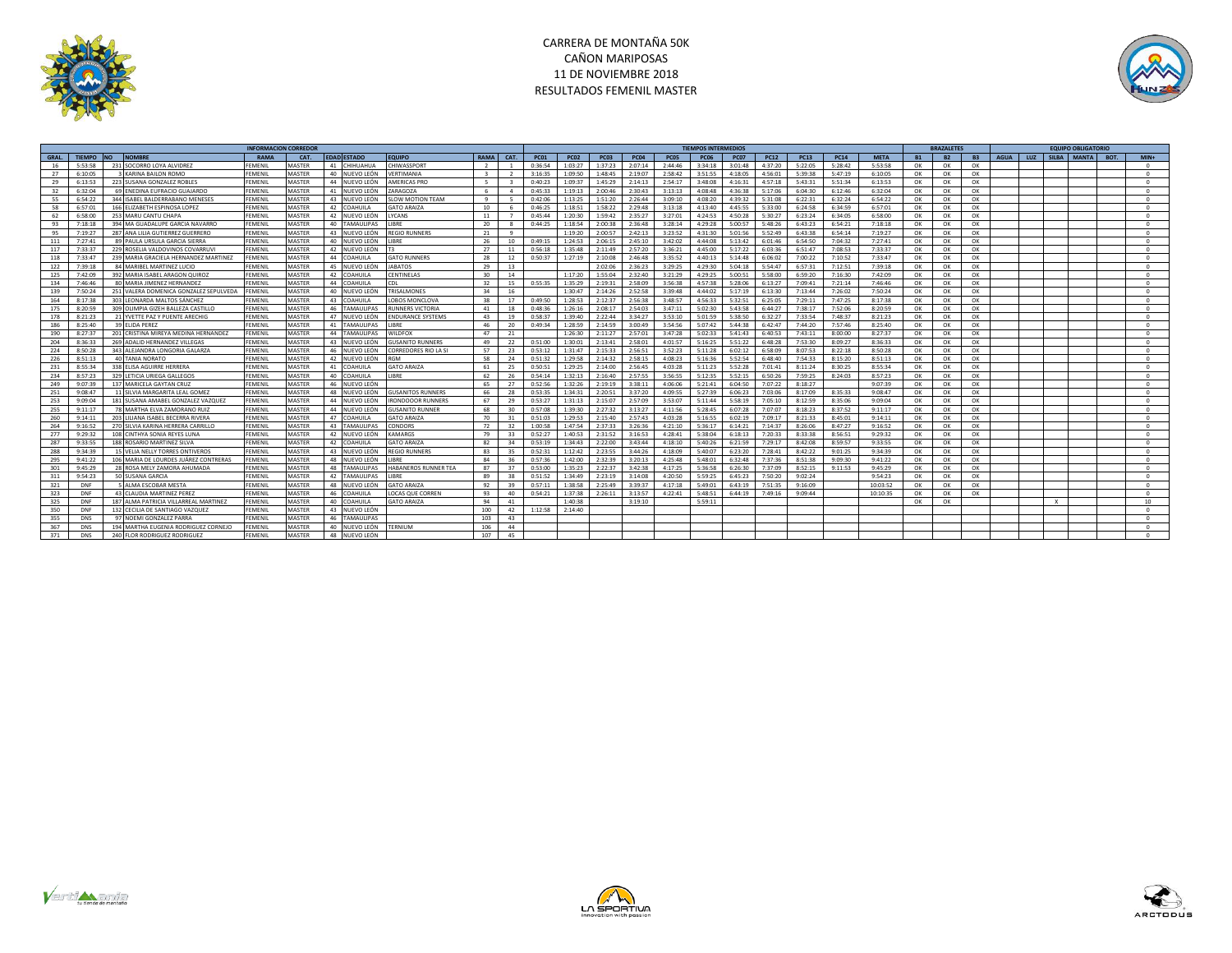



|       |         |                                                                           |                                        |                |                  |                               |                               |           |             | <b>TIEMPOS INTERMEDIOS</b> |                  |             |                  |             |             | <b>BRAZALETES</b> |             |             | <b>EQUIPO OBLIGATORIO</b> |  |  |                  |             |             |             |
|-------|---------|---------------------------------------------------------------------------|----------------------------------------|----------------|------------------|-------------------------------|-------------------------------|-----------|-------------|----------------------------|------------------|-------------|------------------|-------------|-------------|-------------------|-------------|-------------|---------------------------|--|--|------------------|-------------|-------------|-------------|
| GRAL. |         | <b>NOMBR</b><br><b>EDAD ESTADO</b><br><b>EQUIP</b><br><b>RAMA</b><br>CAT. |                                        |                |                  |                               |                               | RAMA CAT. | <b>PC01</b> | <b>PC02</b>                | PC <sub>03</sub> | <b>PC04</b> | PC <sub>05</sub> | <b>PC06</b> | <b>PC07</b> | <b>PC12</b>       | <b>PC13</b> | <b>PC14</b> | <b>META</b>               |  |  | LUZ <sub>1</sub> | SILBA MANTA | <b>BOT.</b> | <b>MIN4</b> |
|       | 7:12:34 |                                                                           | 377 YOLANDA PATRICIA GLORIA VILLANUEVA | <b>FEMENI</b>  | <b>VETERANOS</b> | 50 TAMAULIPAS                 | <b>JABALI RUNNERS</b>         |           |             | 1:17:33                    |                  | 2:36:1      | 3:23:32          | 4:23:25     | 4:52:43     | 5:42:47           | 6:35:51     | 6:46:20     | 7:12:34                   |  |  |                  |             |             |             |
|       | 7:20:36 |                                                                           | 8 MARIA GABRIELA PAOLI DIAZ            | FEMENII        | VETERANOS        |                               | NUEVO LEÓN LILI FIGUEROA      |           | 0:45:07     |                            | 2:01:39          | 2:38:15     | 3:25:39          | 4:29:19     | 4:57:32     | 5:45:55           | 6:39:09     | 6:53:40     | 7:20:36                   |  |  |                  |             |             |             |
|       | 7:50:05 |                                                                           | 142 ALICIA GARZA RODRIGUEZ             | FEMENII        | VETERANOS        |                               | NUEVO LEÓN   IRONDOOR RUNNERS |           | 0:53:10     |                            | 2:14:23          | 2:53:25     | 3:52:47          | 4:52:23     | 5:25:39     | 6:13:21           | 7:12:23     | 7:26:05     | 7:50:05                   |  |  |                  |             |             |             |
|       | 8:18:33 |                                                                           | 255 VIRGINIA SANTACRUZ GARCIA          | <b>FEMENIL</b> |                  | VETERANOS 56 NUEVO LEÓN LIBRE |                               |           | 0:48:59     | 1:26:21                    | 2:10:35          | 2:56:28     | 3:49:47          | 4:58:07     | 5:36:20     | 6:35:44           | 7:36:37     | 7:52:48     | 8:18:33                   |  |  |                  |             |             |             |
|       | 9:14:28 |                                                                           | 122 ROSA MARIA MARQUEZ HERNANDEZ       | FEMENII        |                  | VETERANOS 53 TAMAULIPAS LIBRE |                               |           | 0:52:41     | 1:36:51                    | 2:26:48          | 3:14:39     | 4:29:09          | 5:49:16     | 6:27:18     | 7:26:11           | 8:28:01     | 8:44:10     | 9:14:28                   |  |  |                  |             |             |             |
|       | 9:17:31 |                                                                           | 222 ALICIA RODRIGUEZ SOTELO            | <b>FEMENIL</b> |                  | VETERANOS 53 NUEVO LEÓN LIBRE |                               |           |             | 1:35:31                    | 2:20:47          | 3:45:23     | 4:18:50          | 5:38:22     | 6:16:44     | 7:14:42           | 8:25:16     | 8:46:27     | 9:17:31                   |  |  |                  |             |             |             |
|       | 9:29:19 |                                                                           | 228 MARIA ELENA HARO LEIJA             | FEMENII        | VETERANOS        | COAHUILA                      | <b>RUNNERS MONCLOVA</b>       |           | 0:57:17     | 1:40:29                    | 2:30:28          | 3:18:25     | 4:31:56          | 5:55:45     | 6:38:35     | 7:40:02           | 8:42:03     | 9:01:01     | 9:29:19                   |  |  |                  |             |             |             |
|       | 9:48:29 |                                                                           | 136 ENEDINA VILLARREAL SEPÚLVEDA       | FEMENII        | VETERANOS        | NUEVO LEÓN                    |                               |           | 1:00:10     | 1:46:24                    | 2:35:02          | 3:21:26     | 4:26:23          | 5:45:03     | 6:27:35     | 7:37:18           | 8:51:08     | 9:11:44     | 9:48:29                   |  |  |                  |             |             |             |





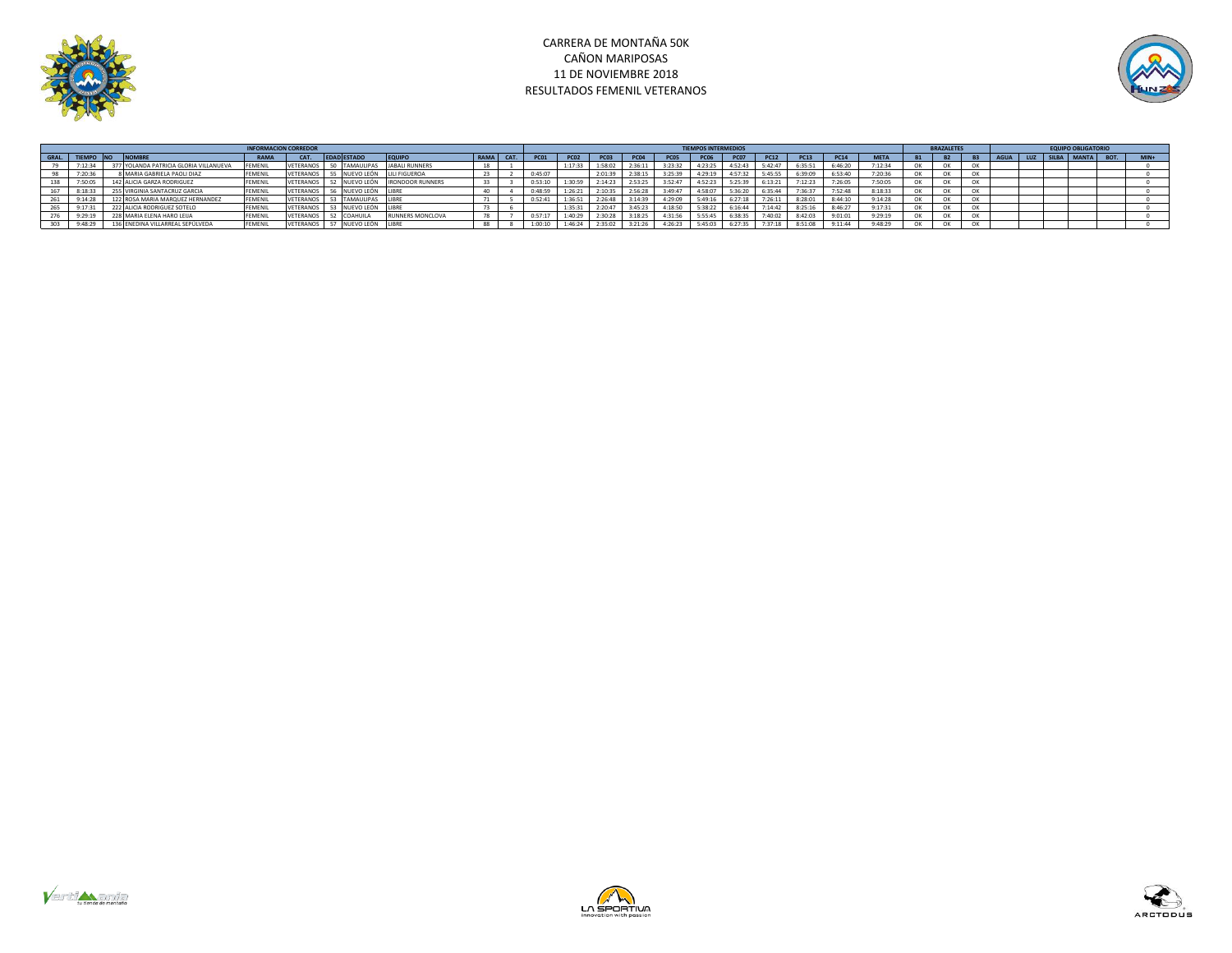



|                                                                                                            |         | <b>INFORMACION CORREDOR</b> |                                |                                     |                |                 |             |                    |                    |                     |                    | <b>TIEMPOS INTERMEDIOS</b> |                    |                                                                |                    |           | <b>BRAZALETES</b> |           | <b>EQUIPO OBLIGATORIO</b>    |                     |
|------------------------------------------------------------------------------------------------------------|---------|-----------------------------|--------------------------------|-------------------------------------|----------------|-----------------|-------------|--------------------|--------------------|---------------------|--------------------|----------------------------|--------------------|----------------------------------------------------------------|--------------------|-----------|-------------------|-----------|------------------------------|---------------------|
| GRAL.<br>TIEMPO NO<br><b>NOMBRE</b>                                                                        | RAMA    | CAT.                        | <b>EDAD ESTADO</b>             | <b>EQUIPO</b>                       | RAMA CAT.      |                 | <b>PC01</b> | <b>PC02</b>        | <b>PC03</b>        | <b>PC04</b>         | <b>PC05</b>        | <b>PC06</b>                | <b>PC07</b>        | <b>PC14</b><br><b>PC12</b><br><b>PC13</b>                      | <b>META</b>        | <b>B1</b> | <b>B2</b>         | <b>B3</b> | AGUA LUZ<br>SILBA MANTA BOT. | $MIN+$              |
| 261 PATRICK SCHEEL<br>4:42:49                                                                              | VARONI  | <b>IRRF</b>                 | 26 NUEVO LEÓN                  | <b>TREPACERROS</b>                  |                | $\overline{1}$  | 0:31:06     | 0:55:33            | 1:23:33            | 1:45:32             | 2:19:27            | 2:56:21                    | 3:14:52            | 3:44:59<br>4:20:32<br>4:25:19                                  | 4:42:49            | OK        | OK                | OK        |                              |                     |
| 320 JORGE ALEJANDRO LOPEZ MADRID<br>$A \cdot AA \cdot 5A$                                                  | VARONII | <b>IIRRF</b>                | 31 CHIHUAHUA                   | POKER DE ASES                       | $\overline{2}$ | $\overline{2}$  | 0:31:57     | 0:55:37            | 1:23:35            | 1:44:43             | 2:18:29            | 2:56:05                    | 3:14:59            | 3:45:04<br>4:20:33<br>4:25:22                                  | 4:44:54            | OK        | OK                | OK        |                              | $^{\circ}$          |
| $\sim$<br>5:06:22<br>243 FELIX JAVIER HERRERA RUIZ                                                         | VARONIL | LIBRE                       | 31 PUEBLA                      | BLACKSHEEP                          | $\mathbf{4}$   | 3               | 0:29:28     | 0:52:37            | 1:31:12            | 1:52:33             | 2:21:51            | 3:07:38                    | 3:30:59            | 4:10:11<br>4:49:28<br>4:45:37                                  | 5:06:22            | OK        | OK                | OK        |                              |                     |
| - 6<br>5:18:40<br>88 MARIO ARTURO LEAL BALDERAS                                                            | VARONIL | LIBRE                       | 36 NUEVO LEÓN                  | <b>IYCANS</b>                       | -6             | $\Lambda$       | 0:33:48     | 0.59:40            | 1:31:41            | 1:54:42             | 2:31:22            | 3:17:46                    | 3:38:04            | 4:14:09<br>4:52:45<br>4:59:01                                  | 5:18:40            | OK        | OK                | OK        |                              | $\Omega$            |
| 5:18:40<br>172 JAIME ANDRES MARQUEZ ESQUIVEL                                                               | VARONIL | LIBRE                       | 33 COAHUILA                    | <b>VEGAN RUNNERS</b>                |                | -5              |             | 0:59:49            | 1:31:43            | 1:54:44             | 2:31:23            | 3:17:51                    | 3:38:58            | 4:14:02<br>4:52:49<br>4:59:13                                  | 5:18:40            | OK        | OK                | OK        |                              | $\circ$             |
| 17<br>$5 - 5A - A7$<br>54 SAMUEL SAENZ GONZALEZ                                                            | VARONIL | LIRRE                       | 28 NUEVO LEÓN ESCAMILLA        |                                     | 15             | -6              | 0:38:53     | 1:06:10            |                    | $1:41:00$ $2:05:27$ | 2.48:20            | 3:34:29                    | 3.57.58            | $A - 3A - 50$<br>5:19:44<br>5:29:48                            | 5:54:47            | OK        | OK                | OK        |                              | $\circ$             |
| 18<br>5:54:56<br>76 JOSE RAMON GONZALEZ RODRIGUEZ                                                          | VARONIL | LIBRE                       | 20 DISTRITO FEDER              |                                     | 16             | $\overline{7}$  |             | 1:09:55            | 1:43:42            | 2:14:49             | 2:51:47            | 3:38:11                    | 4:03:00            | 4:40:52<br>5:21:36<br>5:28:38                                  | 5:54:56            | OK        | OK                | OK        |                              | $\circ$             |
|                                                                                                            |         |                             |                                |                                     |                |                 |             |                    |                    |                     |                    |                            |                    |                                                                |                    |           |                   |           |                              |                     |
| 19<br>5:56:17<br>1 HOUSTON GUITERREZ                                                                       | VARONIL | LIBRE                       | 36 NUEVO LEÓN                  | <b>HUNZAS</b>                       | 17             | 8               | 0:37:24     | 1:08:21            | 1:43:36            | 2:16:51             | 2:58:17            | 3:46:26                    | 4:10:47            | 4:48:50<br>5:28:26<br>5:34:37                                  | 5:56:17            | OK        | OK                | OK        |                              | $\circ$             |
| 22<br>6:02:03<br>112 JAVIER HERNAN HERNAN ALANIS OCHOA                                                     | VARONIL | LIBRE                       | 33 NUEVO LEÓN                  | <b>KAMARGS</b>                      | 20             | $\overline{9}$  |             | 1:06:39            | 1:40:56            | 2:10:59             | 2:51:29            | 3:40:07                    | 4:06:55            | 4:44:48<br>5:40:11<br>5:30:11                                  | 6:02:03            | OK        | OK                | OK        |                              | $\mathbf{0}$        |
| 24<br>6:06:59<br>7 IOSE ARMAS ARAMBURO                                                                     | VARONIL | <b>LIBRE</b>                |                                | 33 NUEVO LEÓN COACH KARINA BAILON   | 22             | 10 <sup>1</sup> | 0:32:44     | 0:57:50            | 1:28:36            | 1:56:03             | 2:28:36            | 3.13.28                    | 3:41:05            | 4:23:08<br>5:19:23<br>5:34:23                                  | 6:06:59            | OK        | OK                | OK        |                              | $^{\circ}$          |
| 278 JAVIER ALEJANDRO JIMENEZ<br>6:15:07<br>30                                                              | VARONIL | LIBRE                       | 38 NUEVO LEÓN                  | KAMARGS                             | 25             | 11              |             | 1:09:01            | 1:45:06            | 2:17:03             | 2:57:16            | 3:52:29                    | 4:18:17            | 5:51:12<br>4:59:58<br>5:42:25                                  | 6:15:07            | OK        | OK                | OK        |                              | $\mathbf{0}$        |
| 31<br>6:30:44<br>52 JOSÉ ANGEL REYES ORTIZ                                                                 | VARONIL | <b>LIBRE</b>                | 35 NUEVO LEÓN                  |                                     | 26             | 12              |             | 1:01:56            | 1:34:13            | 2:04:18             | 2:48:40            | 3:40:42                    | 4:15:23            | 4.57.54<br>5:54:38<br>6:07:55                                  | 6:30:44            | ок        | OK                | OK        |                              | $^{\circ}$          |
| 33<br>6:32:24<br>369 RAFAEL VELAZCO CASTELLANOS                                                            | VARONII | <b>LIBRE</b>                | 37 COAHUILA                    | <b>DUCKS</b>                        | 27             | $13\,$          | 0:41:37     | 1:13:14            | 1:49:56            | $2.23 - 46$         | $3.04 - 48$        | 4:01:42                    | 4:25:25            | 5:04:37<br>5:53:58<br>6:08:06                                  | 6:32:24            | OK        | OK                | OK        |                              | $\Omega$            |
| 34<br>6:34:15<br>316 ANDRES VILLAR                                                                         | VARONII | <b>IIRRF</b>                | 39 NUEVO LEÓN ARGENTEAM        |                                     | 28             | 14              | 0.40.58     | 1:11:54            | 1:49:14            | 2.23.39             | 3.03.39            | 3.59.45                    | 4:28:24            | 5.12.32<br>6:01:21<br>6:11:37                                  | 6:34:15            | OK        | OK                | OK        |                              | $\Omega$            |
| 41<br>6:37:38<br>322 RÓMULO HUERTA HERRER                                                                  | VARONIL | LIBRE                       | 33 COAHUILA                    |                                     | 34             | 15              |             | 1:09:32            | 1:44:09            | 2:14:22             | 2:57:16            | 3:55:08                    | 4:24:15            | 5:14:31<br>6:01:30<br>6:10:35                                  | 6:37:38            | OK        | OK                | OK        |                              | $\circ$             |
| 45<br>6:39:53<br>347 DIEGO ERNESTO GOMEZ IÑIGUEZ                                                           | VARONII | <b>IIRRF</b>                | 25 NUEVO LEÓN                  | ENFORZA                             | 38             | 16              | 0:43:39     | 1:14:22            | 1:49:22            | 2:21:56             | 3:08:57            | 4:04:52                    | 4:34:20            | 5:14:23<br>6:03:32<br>6:14:56                                  | 6:39:53            | OK        | ок                | OK        |                              | $\Omega$            |
| 47<br>6:43:55<br>157 ERIC JOSUE RAMIREZ CRUZ                                                               | VARONIL | LIBRE                       | 36 NUEVO LEÓN                  | <b>TRISALMONES</b>                  | 40             | 17              |             | 1:09:44            | 1:48:14            | 2:20:33             | 3:05:39            | 4:03:05                    | 4:33:57            | 5:15:51<br>6:06:27<br>6:19:07                                  | 6:43:55            | OK        | OK                | OK        |                              | $\circ$             |
| 48<br>6:44:18<br>379 BRANDON STUART SIMMON!                                                                | VARONII | LIBRE                       | 30 TAMAULIPAS                  | <b>SPARTAN TFAM</b>                 | 41             | 18              |             | 1:05:32            | 1:45:26            | 2:18:27             | 3:01:17            | 3:57:35                    | 4:30:48            | 5:21:26<br>6:14:17<br>6:23:25                                  | 6:44:18            | OK        | OK                | OK        |                              | $\Omega$            |
| 51<br>6:48:14<br>279 ROGELIO VALDEZ LEAL                                                                   | VARONIL | LIBRE                       | 35<br>NUEVO LEÓN               |                                     | 44             | 19              | 0:37:51     | 1:08:08            | 1:44:33            | 2:18:50             | 2:59:41            | 3:56:25                    | 4:25:22            | 5:11:25<br>6:05:16<br>6:19:11                                  | 6:48:14            | OK        | OK                | OK        |                              | $\circ$             |
| 53<br>248 OSCAR ADRIAN GARCIA CANTU                                                                        | VARONIL | LIBRE                       | 34 NUEVO LEÓN                  |                                     | 45             | 20              | 0:52:19     |                    |                    |                     | 3:07:06            |                            |                    |                                                                | 6:50:32            |           | OK                | OK        |                              | $\circ$             |
| 6:50:32                                                                                                    |         |                             |                                |                                     |                |                 |             |                    | 1:53:37            | 2:34:30             |                    | 4:11:32                    | 4:38:20            | 5:23:17<br>6:07:44<br>6:25:16                                  |                    | OK        |                   |           |                              |                     |
| 54<br>6:54:13<br>58 JAVIER MEDINA PEREZ                                                                    | VARONIL | LIBRE                       | 37 TAMAULIPAS                  | <b>HABANEROS RUNNING TE</b>         | 46             | 21              | 0:37:34     | 1:06:04            | 1:45:24            | 2:23:07             | 3:04:53            | 4:08:11                    | 4:38:12            | 5:32:23<br>6:19:54<br>6:30:08                                  | 6:54:13            | OK        | OK                | OK        |                              | $\circ$             |
| 56<br>6:56:23<br>71 ANTONIO MARQUEZ PALACIOS                                                               | VARONIL | LIBRE                       | 36 NUEVO LEÓN                  |                                     | 47             | 22              | 0:46:06     | 1:19:53            | 1:56:39            | 2:28:46             | 3:12:26            | 4:07:11                    | 4:36:32            | 5:21:30<br>6:20:33<br>6:33:39                                  | 6:56:23            | OK        | OK                | OK        |                              | $^{\circ}$          |
| 64<br>7:01:39<br>245 HECTOR ALTAMIRANO HURTADO                                                             | VARONIL | LIBRE                       | 38 NUEVO LEÓN                  | <b>ENDURANCE SYSTEMS</b>            | 52             | 23              | 0:42:03     | 1:15:12            | 1:52:14            | 2:28:50             | 3:13:54            | 4:13:44                    | 4:42:10            | 5:35:11<br>6:24:12<br>6:37:09                                  | 7:01:39            | OK        | OK                | OK        |                              | $^{\circ}$          |
| 67<br>232 MARIO ALBERTO LEGARRETA MAGALLANES VARONIL<br>7:06:28                                            |         | LIBRE                       | 39 CHIHUAHUA VESPA RUNNERS     |                                     | 53             | 24              |             | 1:04:34            | 1:42:39            | 2:10:17             | 2:53:50            | 3:51:16                    | 4:28:35            | 5:15:39<br>6:37:07<br>6:21:57                                  | 7:06:28            | OK        | OK                | OK        |                              | $\circ$             |
| 68<br>134 JOSE MEDRANO ALVARADO<br>7:06:31                                                                 | VARONIL | LIBRE                       | 30 NUEVO LEÓN                  | LIBRE                               | 54             | 25              | 0:39:03     | 1:08:51            | 1:46:37            | 2:23:55             | 3:06:58            | 4:07:05                    | 4:37:58            | 5:25:01<br>6:26:30<br>6:36:17                                  | 7:06:31            | OK        | ок                | ок        |                              | $\mathbf{0}$        |
| 70<br>7:06:44<br>300 VICTOR GALINDO MENDEZ                                                                 | VARONII | <b>IRRF</b>                 | 31 ESTADO DE MÉI               |                                     | 55             | 26              |             |                    | 2:03:04            | 2.38.48             | 3:25:21            | 4:21:55                    | 4:51:57            | 5:33:40<br>6:26:13<br>6:37:01                                  | 7:06:44            | OK        | OK                | OK        |                              | $\Omega$            |
| 77<br>7:11:39<br>115 ROGELIO DANIEL GONZLAEZ GONZALEZ                                                      | VARONII | LIBRE                       | 36<br>NUEVO LEÓN               | MARIN RUNNERS                       | 60             | 27              | 0:42:22     | 1:12:45            | 1:49:05            | 2:23:12             | 3:11:09            | 4:10:08                    | 4:42:23            | 5:31:04<br>6:32:33<br>6:46:33                                  | 7:11:39            | OK        | OK                | OK        |                              | $\circ$             |
| 78<br>330 HECTOR CANEK DE LA ROSA BERMAN<br>7:11:59                                                        | VARONII | <b>IRRF</b>                 |                                | 34 NUEVO LEÓN KRAMPON DEL NORTE     | 61             | 28              |             |                    | 1:57:26            | 2.34:14             | 3:31:16            | 4:29:54                    | 4:58:32            | 5:43:10<br>6-33-33<br>6:45:56                                  | 7:11:59            | OK        | OK                | OK        |                              | $\sqrt{2}$          |
| 82<br>7:14:07<br>362 DANIEL PINTOR RODRIGUEZ                                                               | VARONIL | LIBRE                       | 36 NUEVO LEÓN NINGUNO          |                                     | 64             | 29              | 0:45:47     | 1:19:45            | 1:55:03            |                     | 3:23:20            | 4:27:00                    | 4:57:43            | 5:46:07<br>6:32:22<br>6:47:24                                  | 7:14:07            | OK        | OK                | ок        |                              | $^{\circ}$          |
| 83<br>389 JESUS JUAN CARLOS OROZCO RODRÍGUEZ<br>7:14:15                                                    | VARONIL | LIBRE                       | 39 NUEVO LEÓN                  | LYCANS                              | 65             | 30              |             | 1:13:18            | 1:51:15            | 2:25:12             | 3:10:47            | 4:14:47                    | 4:45:43            | 5:35:38<br>6:46:43<br>6:31:50                                  | 7:14:15            | OK        | OK                | OK        |                              |                     |
|                                                                                                            | VARONI  |                             |                                |                                     |                |                 | 0:46:48     |                    |                    |                     |                    |                            |                    |                                                                |                    |           |                   |           |                              |                     |
| 84<br>7:14:48<br>61 OSCAR ALBERTO GARCÍA RODRÍGUEZ<br>7:15:10<br>85<br>386 VICTOR JAVIER VIRAMONTES TORRES | VARONIL | <b>IBRE</b><br><b>IRRF</b>  | 35 NUEVO LEÓN<br>28 NUEVO LEÓN | <b>TRISALMONES</b>                  | 66<br>67       | 31<br>32        | 0:41:11     | 1:19:16<br>1:11:04 | 1:57:22<br>1:48:35 | 2:33:53<br>2:21:17  | 3:27:29<br>3:04:50 | 4:28:09<br>4:05:48         | 4:56:43<br>4:35:43 | 5:43:25<br>6:36:27<br>6:49:10<br>5:23:52<br>6:20:49<br>6:35:15 | 7:14:48<br>7:05:10 | OK<br>OK  | OK<br>OK          | OK<br>OK  |                              | $10\,$              |
|                                                                                                            |         |                             |                                |                                     |                |                 |             |                    |                    |                     |                    |                            |                    |                                                                |                    |           |                   |           |                              |                     |
| 86<br>7:15:33<br>282 EDSON REYNALDO FLORES AGUILAR                                                         | VARONIL | LIBRE                       | 39 NUEVO LEÓN                  | LIBRE                               | 68             | 33              | 0:47:06     | 1:23:55            | 2:05:20            | 2:42:35             | 3:27:24            | 4:29:02                    | 4:59:22            | 5:42:50<br>6:34:28<br>6:48:27                                  | 7:15:33            | OK        | ОК                | OK        |                              | $\,$ 0              |
| 327 JAVIER ARMANDO RAMOS TORRES<br>92<br>7:17:52                                                           | VARONIL | LIBRE                       | 33 NUEVO LEÓN                  | <b>FITCAMP MILITARY</b>             | 73             | 34              | 0:39:51     | 1:08:29            | 1:49:46            | 2:27:33             | 3:14:58            | 4:21:42                    | 4:53:58            | 6:55:06<br>5:49:25<br>6:43:53                                  | 7:17:52            | OK        | OK                | OK        |                              | $^{\circ}$          |
| 94<br>7:18:44<br>272 ELIAS DOMINGUEZ                                                                       | VARONII | LIBRE                       | 38 SINALOA                     | ROMPIENDO LIMITES                   | 74             | 35              |             | 1:14:44            | 1:53:11            | 2:28:33             | 3:14:30            | 4:12:59                    | 4:44:04            | 5:34:44<br>6:51:55<br>6:37:41                                  | 7:18:44            | OK        | OK                | OK        |                              | $\circ$             |
| 7:20:31<br>97<br>252 ROBERTO LOZANO BARRERA                                                                | VARONIL | LIBRE                       | 26 NUEVO LEÓN TREPACERROS      |                                     | 75             | 36              | 0:42:13     | 1:14:29            | 1:52:36            | 2:28:59             | 3:13:29            | 4:12:35                    | 4:44:10            | 5:34:48<br>6:52:28<br>6:37:36                                  | 7:20:31            | OK        | OK                | OK        |                              | $\Omega$            |
| 103<br>7:22:59<br>149 JUAN ZACARIAS TIQUET                                                                 | VARONII | LIBRE                       | 34 NUEVO LEÓN ZAC              |                                     | 78             | 37              |             | 1:17:25            | 1:56:59            |                     | 3:21:01            | 4:36:11                    | 5:07:15            | 5:59:16<br>6:43:17<br>6:54:24                                  | 7:22:59            | OK        | OK                | OK        |                              | $\circ$             |
| 217 MANUEL ALEJANDRO AGUIRRE DOMINGUEZ VARONIL<br>104<br>7:23:22                                           |         | LIBRE                       | 31 QUINTANA ROO                |                                     | 79             | 38              | 0:40:37     | 1:11:17            | 1:50:54            | 2:24:32             | 3:12:51            | 4:13:48                    | 4:46:50            | 5:43:19<br>6:39:09<br>6:53:56                                  | 7:23:22            | OK        | OK                | OK        |                              | $\Omega$            |
| 106<br>7:24:23<br>59 ISSUI RAMIREZ ESCOBEDO                                                                | VARONIL | LIBRE                       | 34 NUEVO LEÓN                  |                                     | 81             | 39              | 0:45:21     | 1:17:54            | 1:58:24            | 2:34:09             | 3:27:54            | 4:32:20                    | 5:08:46            | 6:01:59<br>7:01:49<br>7:15:31                                  | 7:14:23            | OK        | OK                | OK        |                              | $10\,$              |
| 107<br>7:25:12<br>397 MARCIAL RAMIREZ RODRIGUEZ                                                            | VARONIL | LIBRE                       | 30 NUEVO LEÓN                  |                                     | 82             | 40              | 0:49:28     | 1:24:41            |                    | 2:04:08 2:37:39     | 3:19:56            | 4:21:06                    | 5:00:04            | 5:46:56<br>6:42:18<br>6:55:47                                  | 7:25:12            | OK        | OK                | OK        |                              | $\circ$             |
| 108<br>7:26:37<br>315 PETER PARKER                                                                         | VARONIL | LIBRE                       | 29 NUEVO LEÓN                  | SPIDEYLIFE.COM                      | 83             | A1              |             | 1.14.47            | 1:56:49            | 2:34:05             | 3:25:46            | 4:18:04                    | 4:53:22            | 5:43:32<br>$6 - 45 - 58$<br>7:01:57                            | 7:26:37            | OK        | OK                | OK        |                              |                     |
| 109<br>7:27:05<br>336 LUIS ALFONSO MORALES GARZA                                                           | VARONIL | LIBRE                       | 35 NUEVO LEÓN                  | <b>RIBERAS RUNNERS</b>              | 84             | 42              | 0:49:31     | 1:24:10            | 2:06:24            | 2:44:54             | 3:31:10            | 4:29:45                    | 4:59:48            | 5:50:41<br>6:42:48<br>6:56:00                                  | 7:27:05            | OK        | OK                | OK        |                              | $\circ$             |
| 110<br>$7.27 - 05$<br>374 LEONEL EDUARDO DE LOS SANTOS GONZÁL                                              | VARONIL | LIBRE                       | 35 NUEVO LEÓN POISON TEAM      |                                     | 85             | 43              | 0.49.12     | 1:24:03            | 2:06:18            | 2:44:41             | 3:31:06            | 4:29:41                    | 4:59:02            | 5:46:02<br>6:42:17<br>6:56:06                                  | 7:27:05            | OK        | OK                | OK        |                              | $\Omega$            |
| 113<br>7:28:20<br>208 JOSE OSVALDO CRUZ QUINTANILLA                                                        | VARONIL | LIBRE                       |                                | 24 NUEVO LEÓN COACH KARINA BAILON   | 87             | 44              | 0:42:53     | 1:16:23            | 1:55:47            | 2:32:44             | 3:18:06            | 4:23:56                    | 4:51:55            | 5:50:19<br>6:45:24<br>6:59:59                                  | 7:28:20            | OK        | OK                | OK        |                              | $\mathbf{0}$        |
| 123<br>7.39:41<br>323 IUAN PARIO DE LA VEGA CHÁZARO                                                        | VARONIL | <b>IIRRF</b>                |                                | 23 NUEVO LEÓN DOGEPARRILLEROS       | 94             | 45              | 0.48:25     | 1:27:21            | 2:03:35            | 2.33:21             | 3:37:07            | 4:41:16                    | 5:12:04            | 6:06:07<br>7:00:22<br>7:15:48                                  | 7:39:41            | OK        | OK                | OK        |                              | $\Omega$            |
|                                                                                                            |         |                             |                                |                                     |                |                 |             |                    |                    |                     |                    |                            |                    |                                                                |                    |           |                   |           |                              |                     |
| 124<br>7:39:42<br>325 GABRIEL JASSO                                                                        | VARONIL | LIBRE                       | 23 NUEVO LEÓN                  | DOGEPARRILLEROS                     | 95             | 46              | 0:46:15     | 1:18:11            | 1:55:07            | 2:27:41             | 3:37:08            | 4:41:31                    | 5:12:11            | 7:00:12<br>7:15:53<br>6:06:09                                  | 7:39:42            | OK        | OK                | OK        |                              |                     |
| 126<br>7:42:24<br>383 HECTOR CASTILLO LOZANO                                                               | VARONIL | <b>LIBRE</b>                | 39 NUEVO LEÓN                  |                                     | 96             | 47              | 0:58:22     | 1:10:59            | 1:55:41            | 2.46:29             | 3:26:33            | 4:40:07                    | 5:11:28            | 6:47:29<br>7:16:00                                             | 7:42:24            | ок        | ок                | OK        |                              | $^{\circ}$          |
| 128<br>7:43:18<br>114 EDGAR MENDOZA                                                                        | VARONIL | LIBRE                       | 28 NUEVO LEÓN                  | <b>XILIADOS</b>                     | 97             | 48              | 0:44:55     | 1:16:08            | 1:55:51            | 2:28:13             | 3:13:35            | 4:13:37                    | 4:47:47            | 5:45:11<br>6:43:24<br>7:02:00                                  | 7:43:18            | OK        | OK                | OK        |                              | $\mathbf{0}$        |
| 130<br>7:44:35<br>92 GERARDO VIII ANUEVA MEDRANO                                                           | VARONIL | <b>IIRRF</b>                | 30 NUEVOLEÓN                   | <b>HUASTECA RUNNERS</b>             | 99             | 49              | 0.43.23     | 1:13:51            | 1:52:02            | 2:30:17             | 3:13:19            | 4:23:14                    | 4:54:20            | 5:57:07<br>7:00:21<br>7:19:58                                  | 7:44:35            | OK        | OK                | OK        |                              | $\Omega$            |
| 132<br>7:46:36<br>ANDRÉS MARCIAL RODRÍGUEZ                                                                 | VARONIL | LIBRE                       | 35 ZACATECAS                   | LINCES                              | 101            | 50              | 0:56:43     |                    | 2:18:55            | 2:48:37             | 3:47:30            | 4:47:51                    | 5:21:22            | 6:14:01<br>7:02:32<br>7:18:16                                  | 7:46:36            | OK        | OK                | OK        |                              | $\circ$             |
| 13 IUAN CARLOS PUENTE ZUÑIGA<br>135<br>7:47:09                                                             | VARONIL | LIBRE                       | 30 NUEVO LEÓN                  | <b>REGIO RUNNERS</b>                | 103            | 51              |             | 1:19:27            | 2:00:47            | 2:42:10             | 3:29:16            | 4:36:55                    | 5:14:31            | 6:07:08<br>7:07:06<br>7:19:55                                  | 7:47:09            | OK        | OK                | OK        |                              | $\Omega$            |
| 238 JUAN CARLOS RAMÍREZ MENDOZA<br>142<br>7:56:24                                                          | VARONIL | LIBRE                       | 28 VERACRUZ                    | TEAM BESOS Y ASÍ                    | 108            | 52              |             | 1:17:41            | 1:56:13            | 2:31:48             | 3:19:32            | 4:24:18                    | 4:59:53            | 5:52:36<br>7:04:25<br>7:21:11                                  | 7:46:24            | OK        | OK                | OK        |                              | 10                  |
| 144<br>7.56.35<br>192 JOSE MANUEL CÁRDENAS GUZMÁN                                                          | VARONII | LIBRE                       | 38 TAMAULIPAS                  | <b>GACELAS</b>                      | 110            | 53              | 0.39.29     | 1:09:47            | 1:49:02            | 2:25:48             | 3.17.58            | 4:25:09                    | 4:56:15            | 6:00:50<br>7:09:21<br>7:27:06                                  | 7:56:35            | OK        | OK                | OK        |                              | $\Omega$            |
| 147<br>7:58:57<br>368 DAVID GARCIA                                                                         | VARONIL | LIBRE                       | 33 COAHUILA                    | <b>NON FLAT CLUI</b>                | 112            | 54              | 0:50:04     |                    | 2:01:52            | 2:38:39             | 3:30:04            | 4:29:49                    | 4:58:53            | 5:50:03<br>7:04:28<br>7:22:16                                  | 7:48:57            | OK        | OK                | OK        |                              | 10                  |
| 249 ROSBEL RUBIO GONZALEZ<br>150<br>8:02:41                                                                | VARONIL | LIBRE                       | 36 NUEVO LEÓN                  | <b>HAPPY FACE RUNNERS</b>           | 115            | 55              |             | 1:13:06            | 1:51:13            | 2:29:41             | 3:18:39            | 4:30:53                    | 5:24:55            | 6:20:09<br>7:14:06<br>7:32:41                                  | 8:02:41            | OK        | OK                | OK        |                              | $\circ$             |
| 151<br>8:03:30<br>335 GILBERTO ALEJANDRO IPIÑA GOMEZ                                                       | VARONIL | LIBRE                       | 21 NUEVO LEÓN                  | LYCANS                              | 116            | 56              | 0:43:13     | 1:14:26            | 1:51:24            | 2:26:33             | 3:18:53            | 4:30:48                    | 5:14:34            | 6:04:45<br>7:16:14<br>7:32:44                                  | 8:03:30            | OK        | OK                | OK        |                              |                     |
| 153<br>8:07:31<br>96 LUIS ENRIQUE RAMIREZ                                                                  | VARONIL | LIBRE                       | 38 TAMAULIPAS                  |                                     | 118            | 57              | 0:48:43     |                    | 2:06:13            | 2:48:29             | 3:39:43            | 4:41:06                    | 5:18:22            | 7:38:32<br>6:12:22<br>7:20:05                                  | 8:07:31            | OK        | OK                | OK        |                              | $\Omega$            |
|                                                                                                            |         |                             | 36                             |                                     |                |                 |             |                    |                    |                     |                    |                            |                    |                                                                |                    |           |                   |           |                              |                     |
| 168<br>8:19:10<br>65 FRANCISCO ARIEL GÓMEZ MORALES                                                         | VARONIL | LIBRE                       | <b>TAMAULIPAS</b>              | <b>MATAMOROS RCC</b>                | 128            | 58<br>59        | 0:47:33     | 1:25:35            | 2:12:05            | 2:58:44             | 4:04:18            | 5:15:49                    | 5:49:50            | 6:44:02<br>7:38:28<br>7:53:04                                  | 8:19:10            | OK        | OK                | OK        |                              |                     |
| 45 FRANCISCO VILLARREAL LÓPEZ<br>174<br>8:20:54                                                            | VARONIL | LIBRE                       | 32 TAMAULIPAS                  | <b>OLYMPIA RUNNERS</b>              | 134            |                 | 0:46:29     | 1:23:35            | 2:05:40            | 2:44:19             | 3:47:13            | 4:57:33                    | 5:33:42            | 6:27:47<br>7:34:20<br>7:50:34                                  | 8:20:54            | OK        | OK                | OK        |                              | $\Omega$            |
| 179<br>280 VICTOR ROGELIO RODRIGUEZ HERNANDEZ<br>8:22:45                                                   | VARONIL | LIBRE                       | 32 NUEVO LEÓN                  | <b>CORREDORES TLÁLO</b>             | 136            | 60              |             | 1:25:21            | 2:07:17            | 2:50:05             | 3:39:47            | 4.49.37                    | 5:26:16            | 6:23:56<br>7:32:01<br>7:53:26                                  | 8:22:45            | OK        | OK                | OK        |                              | $\mathbf{0}$        |
| 87 PEPE GONZALEZ FUENTES<br>185<br>8:24:52                                                                 | VARONIL | LIBRE                       | 31 TAMAULIPAS                  | CORREMANIA                          | 140            | 61              | 0:46:28     |                    | 2:06:57            | 2:48:15             | 3:46:40            | 5:01:54                    | 5:43:42            | 7:57:13<br>6:38:35<br>7:42:55                                  | 8:24:52            | OK        | OK                | OK        |                              | $^{\circ}$          |
| 187<br>267 SAUL MONTALVO PERALES<br>8:25:45                                                                | VARONIL | LIBRE                       | 38 NUEVO LEÓN                  | TRIFORCE                            | 141            | 62              | 0:53:15     | 1:38:52            | 2:11:30            | 2:59:29             | 3:50:25            | 5:02:07                    | 5:42:13            | 6:43:58<br>7:30:35<br>8:00:17                                  | 8:25:45            | OK        | OK                | OK        |                              | $\circ$             |
| 189<br>8:27:20<br>226 ANTONIO AVILES SANCHEZ                                                               | VARONIL | LIBRE                       | 39 NUEVO LEÓN LIBRE            |                                     | 143            | 63              | 0:52:22     | 1:30:33            | 2:13:20            | 2:56:05             | 3:51:53            | 5:06:56                    | 5:47:29            | 6:43:32<br>7:43:08<br>7:59:55                                  | 8:27:20            | OK        | OK                | OK        |                              | $\circ$             |
| 191<br>27 VICTOR HUGO DE LA CRUZ SÁNCHEZ<br>$8.78 - 07$                                                    | VARONIL | LIBRE                       |                                | <b>34 TAMALIUPAS RATMAN RUNNERS</b> | 144            | 64              | $0.47 - 31$ | $1.75 - 17$        | $2.08 - 53$        | $2 - 50 - 00$       | A:00:22            | $5 - 07 - 51$              | $5.50 - 41$        | 6:46:09<br>$7 - 50 - 52$<br>$7 - 43 - 78$                      | 8:28:02            | $\cap K$  | <b>OK</b>         | OK        |                              | $\Omega$            |
| 192<br>8:28:19<br>180 RICARDO GALINDO                                                                      | VARONIL | LIBRE                       | 36 NUEVO LEÓN                  | <b>REGIO RUNNERS</b>                | 145            | 65              | 0:48:29     | 1:28:21            | 2:10:33            | 2:50:59             | 3:45:57            | 4:54:07                    | 5:33:29            | 6:25:00<br>7:36:44<br>7:54:02                                  | 8:28:19            | OK        | OK                | OK        |                              | $\Omega$            |
| 194<br>8:30:31<br>205 JOSE LUIS TREVIÑO GONZÁLI                                                            | VARONIL | LIBRE                       | 32 TAMAULIPAS                  | <b>DLYMPIA RUNNERS</b>              | 147            | 66              | 2:09:20     | 1:19:33            | 2:01:47            | 2:41:33             | 3:37:38            | 4:45:41                    | 5:26:22            | 7:59:04<br>6:27:40<br>7:44:06                                  | 8:30:31            | OK        | OK                | OK        |                              |                     |
| 196<br>8:30:38<br>73 HECTOR RAFAEL COSS GARCIA                                                             | VARONIL | LIBRE                       | 35 NUEVO LEÓN                  |                                     | 149            | 67              | 0:53:38     | 1:34:58            | 2:18:38            | 2:59:02             | 3:56:25            | 4:58:10                    | 5:41:33            | 6:41:01<br>7:44:52<br>8:01:23                                  | 8:30:38            | OK        | OK                | OK        |                              | $\mathbf{0}$        |
| 197<br>127 IVAN ALEJANDRO MATA DEL RIO<br>8:31:19                                                          | VARONIL | LIBRE                       | 35 COAHUILA                    | <b>TRILOCOS</b>                     | 150            | 68              |             |                    | 2:02:51            | 2:43:47             | 3:40:16            | 4:51:19                    | 5:25:44            | 7:44:58<br>6:30:06<br>8:01:31                                  | 8:31:19            | OK        | ОК                | OK        |                              | $\circ$             |
| 202<br>74 ALBERTO JAVIER LARA SALDIVAR<br>8:36:32                                                          | VARONIL | LIBRE                       | 35 NUEVO LEÓN                  |                                     | 154            | 69              | 0:44:07     | 1:17:42            | 1:56:49            | 2:33:06             | 3:32:51            | 4:44:50                    | 5:32:19            | 7:52:32<br>6:34:58<br>8:03:00                                  | 8:36:32            | OK        | OK                | OK        |                              | $\Omega$            |
|                                                                                                            | VARONIL |                             |                                | <b>GUSANITOS RUNNERS</b>            |                |                 |             |                    |                    |                     |                    |                            |                    |                                                                |                    |           |                   |           |                              |                     |
| 20 MARCO ANTONIO MARTIN TAMEZ<br>203<br>8:36:33<br>205<br>8:37:56                                          | VARONIL | LIBRE<br><b>LIBRE</b>       | 39 NUEVO LEÓN                  |                                     | 155<br>156     | 70<br>71        | 0:51:05     | 1:29:55            | 2:13:08<br>2:03:31 | 2:56:54<br>2.42:24  | 4:02:22<br>3:35:52 | 5:15:20<br>4:54:29         | 5:51:27<br>5:37:32 | 6:48:31<br>7:53:22<br>8:09:39<br>7.46.48<br>6:36:52<br>8:05:47 | 8:36:33<br>8:37:56 | OK<br>OK  | OK<br>OK          | OK<br>OK  |                              | $\circ$<br>$\Omega$ |
| 37 EDUARDO CANIZALES RAMÍREZ                                                                               |         |                             | 34 NUEVO LEÓN LIBRE            |                                     |                |                 | 0:45:48     |                    |                    |                     |                    |                            |                    |                                                                |                    |           |                   |           |                              |                     |
| 208<br>8:40:13<br>110 VICTOR ALFONSO INFANTE GARCÍA                                                        | VARONII | <b>LIBRE</b>                | 34 TAMAULIPAS WILDEOX          |                                     | 157            | 72              |             |                    | 2:06:23            | 2:52:07             | 3:43:02            | 5:10:41                    | 5.48:56            | 6:46:48<br>7.52.48<br>8:10:17                                  | 8:40:13            | OK        | OK                | OK        |                              | $^{\circ}$          |
| 8:46:35<br>152 JHONATAN DIAZ DIAZ<br>214                                                                   | VARONIL | LIBRE                       | 22 NUEVO LEÓN                  | RONYN                               | 162            | 73              | 0:48:52     | 1:25:32            | 2:05:16            | 2:47:46             | 3:46:21            | 4:51:22                    | 5:28:05            | 6:42:43<br>7:50:59<br>8:14:37                                  | 8:46:35            | OK        | OK                | OK        |                              | $\Omega$            |
| 216<br>8:47:05<br>396 ROBERTO LLANES ORTIZ                                                                 | VARONII | LIBRE                       | 31 NUEVO LEÓN                  | <b>REGIO RUNNERS</b>                | 164            | 74              | 0:46:11     |                    | 2:02:35            | 2:42:15             | 3:32:18            | 4:38:04                    | 5:33:40            | 6:34:17<br>7:49:20<br>8:07:37                                  | 8:47:05            | OK        | ок                | OK        |                              | $\mathbf{0}$        |
| 220<br>8:47:18<br>317 JORGE ALBERTO CORTEZ ZAVALA                                                          | VARONIL | LIBRE                       | 32 NUEVO LEÓN                  | <b>ILYCANS</b>                      | 166            | 75              | 0:57:05     | 1:37:18            | 2:16:16            | 3:35:23             | 3:53:57            | 5:09:30                    | 5:45:29            | 6:40:20<br>7:49:05<br>8:14:30                                  | 8:47:18            | OK        | OK                | OK        |                              | $\Omega$            |
| 222<br>8:49:19<br>104 JOSE LUIS GONZALEZ HERNANDEZ                                                         | VARONII | <b>LIBRE</b>                |                                | 33 NUEVO LEÓN HAPPY FACE RUNNERS    | 167            | 76              | 0:47:42     | 1:25:56            | 2:07:02            | 2:47:11             | 3:46:04            | 5:11:13                    | 5:57:26            | 6:58:59<br>8:02:51<br>8:19:22                                  | 8:49:19            | OK        | $\Omega$ K        | OK        |                              | $\Omega$            |
| 232<br>8:56:26<br>19 JOSE ALFREDO DELGADO CHAVEZ                                                           | VARONIL | LIBRE                       | 39 NUEVO LEÓN                  | <b>GUEPARDOS TRAIL</b>              | 171            | 77              | 0:44:01     | 1:17:49            | 2:00:33            | 2:40:39             | 3:32:44            | 4:49:35                    | 5:32:23            | 6:34:06<br>7:43:11<br>8:09:44                                  | 8:46:26            | OK        | OK                | OK        |                              | $10\,$              |
| 233<br>8:57:20<br>378 ARMANDO TREVIÑO GONZALEZ                                                             | VARONII | <b>LIBRE</b>                | 27 NUEVO LEÓN                  | <b>RIBERA RUNNERS</b>               | 172            | 78              | 0:53:26     | 1:30:34            | 2:14:39            | 3:00:15             | 3:53:46            | 5:10:32                    | 5:53:52            | 6:54:41<br>8:08:02<br>8:27:41                                  | 8:57:20            | OK        | OK                | OK        |                              | $\Omega$            |
| 235<br>8:58:17<br>209 ANTONIO HERNANDEZ RODRIGUEZ                                                          | VARONIL | LIBRE                       | 38 TAMAULIPAS                  |                                     | 173            | 79              | 1:51:40     |                    | 2:05:49            | 2:45:59             | 3:49:13            | 5:00:24                    | 5:40:07            | 6:40:38<br>7:54:10<br>8:20:19                                  | 8:58:17            | OK        | OK                | OK        |                              | $\mathbf{0}$        |
| 237<br>$8.59 - 40$<br>174 DAVID AUGUSTO JUNES CERVANTES                                                    | VARONII | LIBRE                       | 36 NUEVO LEÓN                  |                                     | 175            | 80              | $0.49 - 42$ | 1:26:04            | 2:11:29            | 2.53:20             | 3:59:24            | 5:09:27                    | 5:50:53            | 6:54:44<br>8:07:27<br>8:29:17                                  | 8:59:40            | OK        | $\Omega$          | OK        |                              | $\Omega$            |
| 240<br>9:01:21<br>RNESTO HINOJOSA ELIZONDO<br>81                                                           | VARONIL | LIBRE                       | NUEVO LEÓN                     | LILI FIGUERO/                       | 178            | 81              |             | 1:20:20            | 2:04:23            | 2:48:54             | 3:48:33            | 5:04:59                    | 5:44:23            | 8:08:43<br>8:34:19<br>6:48:10                                  | 9:01:21            | OK        | OK                | OK        |                              |                     |
| 241<br>12 ZOAR JARAMILLO GONZALEZ<br>9:03:17                                                               | VARONII | <b>LIBRE</b>                | 30 NUEVO LEÓN                  | <b>I</b> IYCANS                     | 179            | 82              | 0:54:06     |                    | 2.22.39            | 3:38:12             | 4:04:23            | 5:19:30                    | 5:58:09            | 6:56:04<br>8:06:17<br>8:22:43                                  | 8:53:17            | OK        | OK                | OK        | $\times$                     | 10 <sup>10</sup>    |
| 107 PABLO RAMIREZ GUERRERO                                                                                 | VARONIL | LIBRE                       | 34 COAHUILA                    |                                     | 183            | 83              | 0:46:52     |                    | $1:27:14$ 2:11:51  | 2:57:22             | 4:10:04            | 5:31:39                    | 6:13:11            | 7:22:18<br>8:24:41<br>8:40:17                                  | 9:06:25            | OK        | OK                | OK        |                              |                     |
| 246<br>9:06:25                                                                                             |         |                             |                                |                                     |                |                 |             |                    |                    |                     |                    |                            |                    |                                                                |                    |           |                   |           |                              |                     |
| 254<br>9:11:03<br>207 ADRIAN IFSUS VILLARREAL ALONSO                                                       | VARONIL | <b>LIBRE</b>                | 37 NUEVO LEÓN                  |                                     | 187            | 84              | 0.54.29     | 1:37:07            | 2:22:26            | 3.44.28             | 4:11:57            | 5:17:39                    | 5:58:57            | 6:56:47<br>8:14:57<br>8:34:48                                  | 9:11:03            | OK        | OK                | OK        |                              |                     |





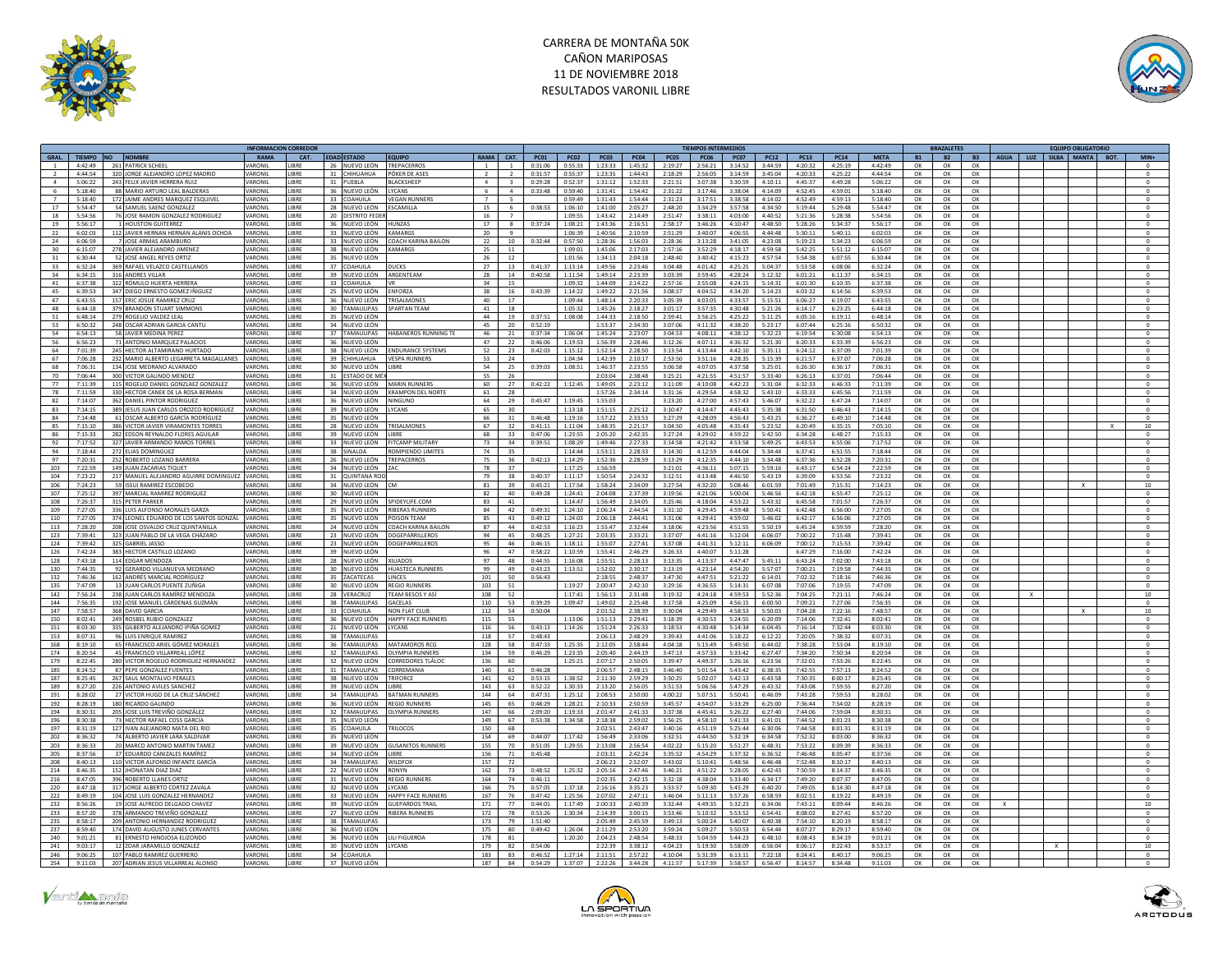



|       |               |                                       |             | <b>INFORMACION CORREDOR</b> |                                    |                         |      |      |             |             |             |             |             | <b>TIEMPOS INTERMEDIOS</b> |             |             |             |             |             |           | <b>BRAZALETES</b> |           |             |              | <b>EQUIPO OBLIGATORIO</b> |                 |
|-------|---------------|---------------------------------------|-------------|-----------------------------|------------------------------------|-------------------------|------|------|-------------|-------------|-------------|-------------|-------------|----------------------------|-------------|-------------|-------------|-------------|-------------|-----------|-------------------|-----------|-------------|--------------|---------------------------|-----------------|
| GRAL. | <b>TIFMPO</b> | <b>NOMBRE</b><br>I NO                 | <b>RAMA</b> | CAT.                        | <b>EDAD ESTADO</b>                 | <b>EQUIPO</b>           | RAMA | CAT. | <b>PC01</b> | <b>PC02</b> | <b>PC03</b> | <b>PC04</b> | <b>PC05</b> | <b>PC06</b>                | <b>PC07</b> | <b>PC12</b> | <b>PC13</b> | <b>PC14</b> | <b>MFTA</b> | <b>B1</b> | <b>B2</b>         | <b>B3</b> | <b>AGUA</b> | LUZ          | SILBA MANTA BOT.          | $MIN+$          |
| 256   | 9:12:17       | 235 ROLANDO IRAM CASAS ORTEGA         | VARONIL     | <b>IRRF</b>                 | 32 COAHUILA                        | BESOS Y ASÍ             | 188  | 85   | 0:51:39     | 1:29:30     | 2:13:30     | 3:00:43     | 3:57:08     | 5:17:36                    | 6:03:13     | 7:08:55     | 8:11:49     | 8:35:10     | 9:12:17     | OK        | OK                | OK        |             |              |                           | $^{\circ}$      |
| 258   | 9:13:10       | 242 UIS MANUEL MARTINEZ MORENO        | VARONIL     | <b>JBRE</b>                 | 33 NUEVO LEÓN                      |                         | 189  | 86   |             | 1:25:09     | 2:09:59     | 2:54:14     | 3:52:29     | 5:13:47                    | 6:03:31     | 7:06:28     | 8:16:19     | 8:38:19     | 9:13:10     | OK        | OK                | OK        |             |              |                           | $^{\circ}$      |
| 259   | 9:13:18       | 31 JESUS ROBERTO VALLEJO TURRUBIATES  | VARONIL     | <b>IRRF</b>                 | 37<br><b>TAMAULIPAS</b>            | <b>CORTUGA</b>          | 190  | 87   | 0.56:27     | 1:41:31     | 2:33:07     | 3:22:33     | 4:27:47     | 5.39.32                    | 6:20:36     | 7:17:43     | 8:26:11     | 8:43:32     | 9:13:18     | OK        | OK                | OK        |             |              |                           | $^{\circ}$      |
| 269   | 9:24:03       | 373 FRANCISCO AZAEL DE LA ROSA GÓMEZ  | VARONIL     | <b>JBRE</b>                 | 26 NUEVO LEÓN                      |                         | 194  | 88   | 1:00:19     | 1:42:54     | 2:25:40     | 3:18:09     | 4:25:28     | 5:45:09                    | 6:23:36     | 7:22:53     | 8:20:41     | 8:44:40     | 9:14:03     | OK        | OK                | OK        |             | $\mathbf{x}$ |                           | 10 <sup>1</sup> |
| 278   | 9:29:32       | 109 URIEL ALBERTO FERNANDEZ SALAZAR   | VARONIL     | <b>JBRE</b>                 | 33<br>NUEVO LEÓN                   | KAMARGS                 | 199  | 89   | 0:52:30     | 1:40:55     | 2:31:53     | 3:16:50     | 4:28:40     | 5:38:11                    | 6:18:16     | 7:20:36     | 8:33:39     | 8:57:01     | 9:29:32     | OK        | OK                | OK        |             |              |                           | $\Omega$        |
| 280   | 9:29:47       | 64 HUMBERTO HUGHES HERNANDEZ          | VARONIL     | <b>IBRE</b>                 | 29<br><b>TAMAULIPAS</b>            | <b>ILYMPIA RUNNERS</b>  | 201  | 90   | 0:47:52     | 1:25:51     | 2:14:01     | 2:57:57     | 4:04:36     | 5:21:45                    | 6:03:53     | 7:24:31     | 8:37:58     | 8:58:05     | 9:29:47     | OK        | OK                | OK        |             |              |                           | $^{\circ}$      |
| 283   | 9:31:11       | 284 DAVID P CORTEZ                    | VARONIL     | <b>JBRE</b>                 | 36 TEXAS                           | <b>IEMPRE NATURAL</b>   | 202  |      | 0:47:36     |             | 2:07:07     |             | 4:23:01     | 5:31:52                    | 6:22:36     | 7:27:08     | 8:38:16     | 8:58:19     | 9:31:11     | OK        | OK                | OK        |             |              |                           | $^{\circ}$      |
| 284   | 9:31:24       | 341 AARON SEBASTIAN AVALOS DE LA ROSA | VARONIL     | <b>IRRF</b>                 | 21 NUEVO LEÓN                      | <b>IKINGOS</b>          | 203  | 92   | 0:43:50     | 1:17:35     | 2:01:07     | 2:48:44     | 3.49:06     | 5:26:05                    | 6:16:08     | 7:12:58     | 8:32:25     | 8:54:18     | 9:21:24     | OK        | OK                | OK        |             |              |                           | 10 <sup>1</sup> |
| 286   | 9:33:13       | 34 LUIS ALBERTO PÁEZ GÓMEZ            | VARONIL     | <b>JBRE</b>                 | 36<br>NUEVO LEÓN                   |                         | 205  | 93   | 0:47:47     | 1:25:23     | 2:09:02     | 2:54:07     | 4:01:09     | 5:14:47                    | 6:14:27     | 7:21:19     | 8:31:46     | 9:01:12     | 9:33:13     | OK        | OK                | OK        |             |              |                           | $\Omega$        |
| 290   | 9:35:50       | 94 ROGELIO HERNANDEZ OCHOA            | VARONIL     | LIBRE                       | 38<br>COAHUILA                     | <b>LOCAS QUE CORREN</b> | 207  | 94   | 0:53:04     | 1:35:57     | 2:20:59     | 3:37:22     | 4:22:40     | 5:40:58                    | 6:25:10     | 7:22:22     | 8:35:03     | 9:01:09     | 9:35:50     | OK        | OK                | OK        |             |              |                           | $^{\circ}$      |
| 296   | 9:41:43       | 233 ISRAEL CISNEROS MARTINEZ          | VARONIL     | <b>JBRE</b>                 | 34<br><b>TAMAULIPAS</b>            | LIBRE                   | 212  | 95   | 0:46:08     | 1:23:41     | 2:06:07     | 2:49:22     | 4:01:42     | 5:21:53                    | 6:04:04     | 7:24:26     | 8:35:32     | 8:55:08     | 9:21:43     | OK        | OK                | OK        |             |              |                           | 20              |
| 299   | 9:42:15       | 22 MARTN SALOMON ARAIZA CORDERO       | VARONIL     | LIBRE                       | 33 NUEVO LEÓN                      | LYCANS                  | 214  | 96   | 0:53:58     | 1:36:53     | 2:23:43     | 3:38:22     | 4:18:11     | 5:35:18                    | 6:25:27     | 7:35:49     | 8:49:47     | 9:11:25     | 9:42:15     | OK        | OK                | OK        |             |              |                           | $^{\circ}$      |
| 305   | 9:48:37       | 376 RAMIRO MOLINA CARMONA             | VARONIL     | LIBRE                       | 39<br>COAHUILA                     | UNLIMITED RUNNERS TE    | 217  | 97   | 0:44:16     | 1:15:54     | 2:01:10     | 2:42:17     | 4:09:39     | 5:33:48                    | 6:27:08     | 7:37:54     | 8:47:55     | 9:11:29     | 9:48:37     | OK        | OK                | OK        |             |              |                           | $\sim$          |
| 309   | 9:50:17       | 67 HECTOR DANIEL LOERA VELAZQUEZ      | VARONIL     | <b>IRRF</b>                 | 31<br><b>TAMAULIPAS</b>            | HARANEROS RUNNING TE    | 221  | 98   | 0:52:55     | 1:33:36     | 2:20:49     | 3:38:14     | 4:17:29     | 5:40:57                    | 6:26:36     | 7:40:55     | 8:57:46     | 9:18:17     | 9:50:17     | OK        | OK                | OK        |             |              |                           | $^{\circ}$      |
| 313   | 9:55:56       | 146 ROUBEN HASSAN GUILLERMO QUIROJ    | VARONIL     | <b>IRRF</b>                 | 32 COAHUILA                        | PACE                    | 224  | 99   | 0:47:40     | 1:24:34     | 2:07:42     | 2:35:21     | 3:54:41     | 5:11:40                    | 5:57:40     | 7:21:56     | 9:05:28     |             | 9:55:56     | OK        | OK                | OK        |             |              |                           | $^{\circ}$      |
| 316   | 9:56:30       | 288 IVAN EDUARDO ALFIANDRO BOTELLO    | VARONIL     | <b>IRRF</b>                 | 37 NUEVO LEÓN                      |                         | 226  | 100  | 0:55:18     | 1:35:15     | 2:21:40     | 3:45:25     | 4:31:02     | 5:47:55                    | 6:40:34     | 7:50:26     | 9:02:39     |             | 9:56:30     | OK        | OK                | OK        |             |              |                           | $\Omega$        |
| 317   | 9:57:44       | 66 DANIEL MONTEMAYOR GONZÁLEZ         | VARONIL     | LIBRE                       | 30 NUEVO LEÓN                      | LIBRE                   | 227  | 101  | 0:58:46     | 1:43:34     | 2:32:37     | 3:23:02     | 4:33:27     | 5:58:58                    | 6:44:16     | 7:49:14     |             |             | 9:57:44     | OK        | OK                | OK        |             |              |                           | $^{\circ}$      |
| 320   | DNF           | 395 VICTOR ALFONSO GONZALEZ SANTOYO   | VARONIL     | LIBRE                       | 25 NUEVO LEÓN                      |                         | 229  | 102  | 0:53:09     | 1:33:06     | 2:21:42     | 3:43:31     | 4:31:33     | 5:50:23                    | 6:43:24     | 7:50:12     | 9:15:47     |             | 10:03:51    | OK        | OK                | OK        |             |              |                           | $^{\circ}$      |
| 326   | DNF           | 290 JUAN MANUEL ESPIRICUETA GAONA     | VARONIL     | <b>JBRE</b>                 | 38<br>COAHUILA                     | <b>GATO ARAIZA</b>      | 232  | 103  |             | 1:40:24     |             | 3:19:08     |             | 6:02:45                    |             |             |             |             |             | OK        | OK                |           |             |              |                           | $\Omega$        |
| 329   | DNF           | 281 DARIO PATIÑO HERRERA              | VARONIL     | LIBRE                       | 38 PUEBLA                          | ENFORZA                 | 235  | 104  | 0:33:31     | 0:58:52     |             | 1:57:27     |             |                            |             |             |             |             |             |           |                   |           |             |              |                           | $^{\circ}$      |
| 330   | DNF           | 296 MIGUEL ANGEL PALACIOS HERNANDEZ   | VARONII     | <b>IRRF</b>                 | 20 <sub>0</sub><br><b>COAHUILA</b> |                         | 236  | 105  | 0:33:56     | 0.58.58     |             | 1.57.53     |             |                            |             |             |             |             |             |           |                   |           |             |              |                           | $\Omega$        |
| 336   | DNF           | 186 MANUEL AVILES ALONZO              | VARONIL     | <b>JBRE</b>                 | 29 NUEVO LEÓN                      |                         | 241  | 106  | 1:00:36     | 1:43:20     |             | 3:17:24     |             |                            |             |             |             |             |             | OK        |                   |           |             |              |                           | $^{\circ}$      |
| 337   | DNF           | 53 IUIIO CESAR GUTIERREZ ESCAREÑO     | VARONII     | <b>IRRF</b>                 | 32 NUEVO LEÓN                      |                         | 242  | 107  | 0:54:35     | 1:36:36     |             | 3:21:29     |             |                            |             |             |             |             |             |           |                   |           |             |              |                           | $\sim$          |
| 344   | DNF           | 113 DAVID GARCIA JUAREZ               | VARONIL     | <b>JBRE</b>                 | 31<br>COAHUILA                     | <b>STABILUS</b>         | 247  | 108  | 1:01:58     | 1:39:38     |             | 3:42:10     |             |                            |             |             |             |             |             | OK        |                   |           |             |              |                           | $^{\circ}$      |
| 345   | DNF           | 237 EDILBERTO AGUIRRE SANCHEZ         | VARONIL     | <b>IBRE</b>                 | 21<br>NUEVO LEÓN                   | <b>IKINGOS</b>          | 248  | 109  | 1:03:14     | 1:52:08     |             | 3:45:52     |             |                            |             |             |             |             |             | OK        |                   |           |             |              |                           | $^{\circ}$      |
| 346   | DNF           | 135 ERICK IVAN VILLARREAL GUERRA      | VARONIL     | <b>IBRE</b>                 | 37<br>NUEVO LEÓN                   | NOMADAS                 | 249  | 110  | 0:54:57     | 1:44:04     | 2:51:53     | 3:49:44     |             |                            |             |             |             |             |             | OK        |                   |           |             |              |                           | $\sim$          |
| 352   | DNF           | 241 IGNACIO RODRIGUEZ GALVAN          | VARONIL     | <b>JBRE</b>                 | 38<br>COAHUILA                     | <b>FEAM BESOS Y ASI</b> | 252  | 111  | 1:59:44     | 2:41:19     |             |             |             |                            |             |             |             |             |             |           |                   |           |             |              |                           | $^{\circ}$      |
| 358   | <b>DNS</b>    | 126 OSCAR ATAYDE GONZALEZ             | VARONIL     | <b>IRRF</b>                 | 34<br><b>COAHUILA</b>              | $N/\Delta$              | 255  | 112  |             |             |             |             |             |                            |             |             |             |             |             |           |                   |           |             |              |                           | $^{\circ}$      |
| 361   | <b>DNS</b>    | 156 ROMAN FLORES ANTONIO              | VARONIL     | <b>JBRE</b>                 | 32 NUEVO LEÓN                      |                         | 257  | 113  |             |             |             |             |             |                            |             |             |             |             |             |           |                   |           |             |              |                           | $^{\circ}$      |
| 362   | <b>DNS</b>    | 164 GERARDO ALFONSO GARZA VILLARREAL  | VARONIL     | <b>JBRE</b>                 | 34 NUEVO LEÓN                      | CONDOR                  | 258  | 114  |             |             |             |             |             |                            |             |             |             |             |             |           |                   |           |             |              |                           | $^{\circ}$      |
| 370   | <b>DNS</b>    | 218 CARLOS ALBERTO SAUCEDO LUNA       | VARONIL     | <b>JBRE</b>                 | 33<br>COAHUILA                     | TEAM BESOS Y ASÍ        | 264  | 115  |             |             |             |             |             |                            |             |             |             |             |             |           |                   |           |             |              |                           | $\Omega$        |
| 375   | <b>DNS</b>    | 286 PAUL R. GONZALEZ FLORES           | VARONIL     | <b>IBRE</b>                 | 38<br><b>TEXAS</b>                 | SIEMPRE NATURAL         | 267  | 116  |             |             |             |             |             |                            |             |             |             |             |             |           |                   |           |             |              |                           | $\Omega$        |
| 377   | <b>DNS</b>    | 312 JOSE ALTAMIRANO MORALES           | VARONIL     | <b>IBRE</b>                 | 32<br>NUEVO LEÓN                   | INDEPENDIENTE           | 269  | 117  |             |             |             |             |             |                            |             |             |             |             |             |           |                   |           |             |              |                           | $\Omega$        |
| 379   | <b>DNS</b>    | 328 ALBERTO CARLOS                    | VARONIL     | <b>IBRE</b>                 | 27<br><b>TAMAULIPAS</b>            | <b>APACHE RUNNING</b>   | 271  | 118  |             |             |             |             |             |                            |             |             |             |             |             |           |                   |           |             |              |                           | $\Omega$        |
| 380   | <b>DNS</b>    | 353 LUIS R ELIZONDO CASTILLEJA        | VARONII     | <b>IBRE</b>                 | 33<br>COAHUILA                     | <b>IRRF</b>             | 272  | 119  |             |             |             |             |             |                            |             |             |             |             |             |           |                   |           |             |              |                           | $^{\circ}$      |
| 381   | <b>DNS</b>    | 359 JESSE CRUZ                        | VARONII     | <b>IRRF</b>                 | 38<br><b>TAMAULIPAS</b>            | <b>SPARTAN TFAM</b>     | 273  | 120  |             |             |             |             |             |                            |             |             |             |             |             |           |                   |           |             |              |                           |                 |





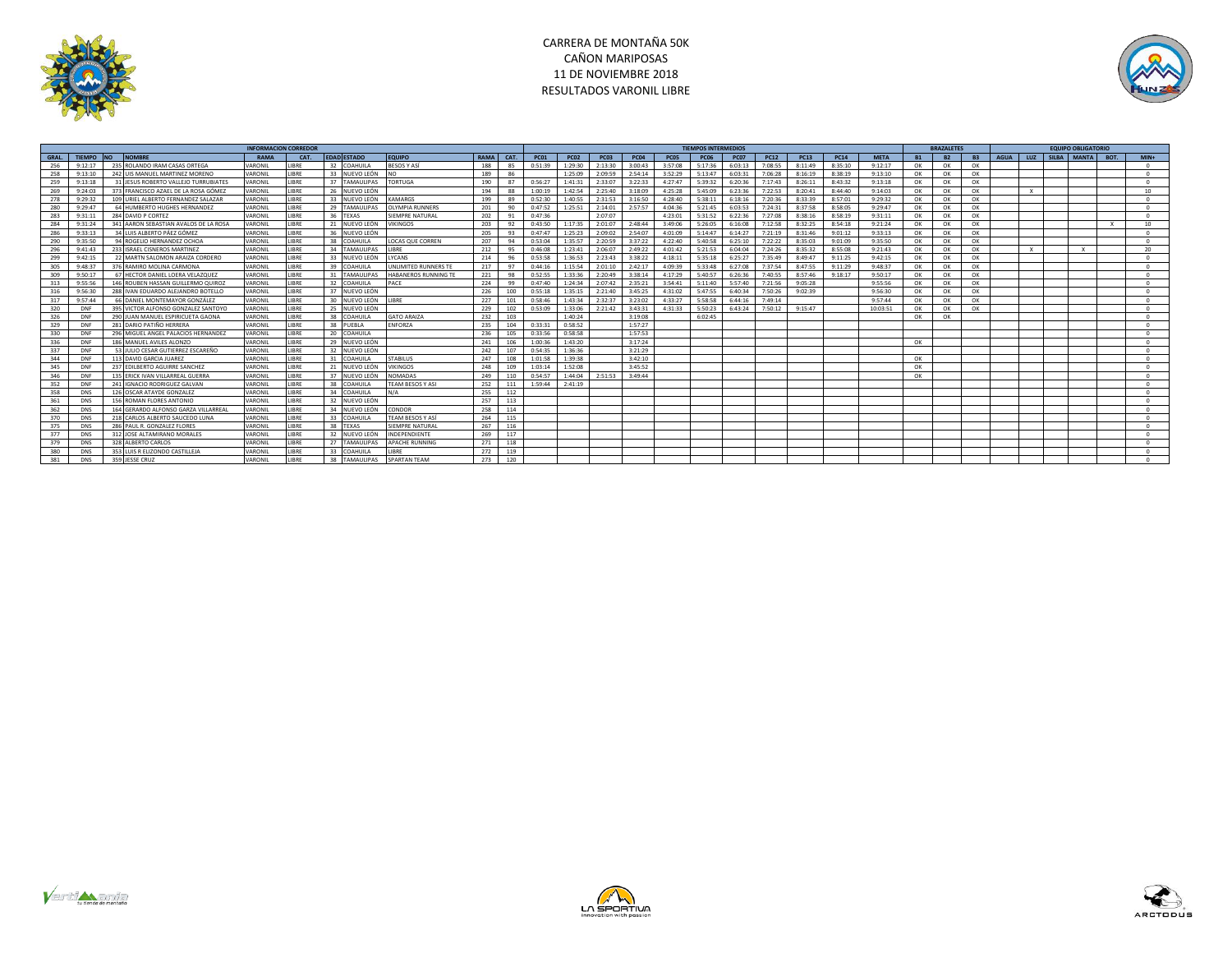

## CARRERA DE MONTAÑA 50K CAÑON MARIPOSAS 11 DE NOVIEMBRE 2018 RESULTADOS VARONIL MASTER



|                      | <b>INFORMACION CORREDOI</b><br>RAMA<br>CAT.<br><b>FDAD ESTADO</b> |                                         |               |               |                                                 |              |                          |             |             |             |                 |             | <b>TIEMPOS INTERMEDIOS</b> |             |               |                            |             |           | <b>BRAZALETE:</b> |           |          |              | <b>EQUIPO OBLIGATORIO</b> |                  |
|----------------------|-------------------------------------------------------------------|-----------------------------------------|---------------|---------------|-------------------------------------------------|--------------|--------------------------|-------------|-------------|-------------|-----------------|-------------|----------------------------|-------------|---------------|----------------------------|-------------|-----------|-------------------|-----------|----------|--------------|---------------------------|------------------|
| GRAL.                | TIEMPO NO                                                         | <b>NOMBRE</b>                           |               |               | <b>FOUIPO</b>                                   | RAMA         | CAT.                     | <b>PC01</b> | <b>PC02</b> | <b>PC03</b> | <b>PC04</b>     | <b>PC05</b> | <b>PC06</b>                | <b>PC07</b> | <b>PC12</b>   | <b>PC13</b><br><b>PC14</b> | <b>META</b> | <b>B1</b> | <b>B2</b>         | <b>B3</b> | AGUA LUZ |              | SILBA MANTA BOT.          | MIN <sub>4</sub> |
|                      |                                                                   | 4:59:47 357 DAVID ZUÑIGA                | VARONI        | MASTER        | 42 TAMAULIPAS<br><b>SPARTAN TEAM</b>            |              | $\overline{1}$           | 0:31:15     | 0:55:41     | 1:25:57     | 1:47:00         | 2:22:32     | 3:00:47                    | 3:26:08     | 4:00:38       | 4:39:53<br>4:44:24         | 4:59:47     | OK        | OK                | OK        |          |              |                           |                  |
| -5<br>5:09:44        |                                                                   | 380 PRATER TRAVIS L                     | VARONI        | MASTER        | 45 TAMAULIPAS<br><b>SPARTAN TFAM</b>            | $\mathbf{r}$ | $\overline{z}$           | 0:34:35     | 0:59:36     | 1:31:44     | 1:53:59         | 2:28:20     | 3:07:32                    | 3:31:06     | 4:05:37       | 4:46:23<br>4:51:38         | 5:09:44     | OK        | OK                | OK        |          |              |                           | $^{\circ}$       |
| 5:19:47              |                                                                   | 4 RAUL HUMBERTO CASTAÑON GUEVARRA       | ARONII        | MASTER        | <b>ERTIMANIA</b><br>49 NUEVO LEÓN               |              | з                        | 0:33:48     | 0:57:44     | 1:28:31     | 1:53:29         | 2:28:18     | 3:15:17                    | 3:39:02     | 4:14:52       | 4:54:13                    | 5:19:47     | OK        | OK                | OK        |          |              |                           |                  |
| 10<br>5:31:19        |                                                                   | 179 JONATHAN SOLANO ROJAS               | VARONIL       | MASTER        | 41 NUEVO LEÓN<br>VCANS                          | 10           | $\Lambda$                | 0:33:11     | 0:57:26     | 1:28:36     | 1:55:35         | 2:31:22     | 3:15:46                    | 3:39:33     | 4:20:03       | 5:04:19<br>5:11:16         | 5:31:19     | OK        | OK                | OK        |          |              |                           | $\Omega$         |
| 12<br>5:35:59        |                                                                   | 302 ISBAC MORALES OCAMPO                | VARONIL       | MASTER        | 49 CHIHUAHUA<br><b>VESPA RUNNERS</b>            | 12           | $\overline{\phantom{a}}$ |             | 1:02:02     | 1:34:59     | 2:02:42         | 2:40:57     | 3:26:57                    | 3:49:23     | 4:24:55       | 5:07:21<br>5:15:20         | 5:35:59     | OK        | OK                | OK        |          |              |                           | $\circ$          |
| $5 - AA - AA$<br>13  |                                                                   | 221 MODESTO RADILLA CHAVEZ              | VARONIL       | MASTER        | 40 NUEVO LEÓN<br>LOBOS DE REYNOSA               | 13           | -6                       | $0.39 - 40$ | 1:08:10     | 1:40:08     | 2:08:30         | 2:44:39     | 3:32:17                    | 3:55:51     | $A - 37 - A9$ | 5:13:18<br>5:22:43         | 5:44:44     | OK        | OK                | OK        |          |              |                           | $^{\circ}$       |
| 5:44:50<br>14        |                                                                   | 314 ALEJANDRO ARELLANO                  | <b>ARONI</b>  | MASTER        | 40 NUEVO LEÓN<br>TRAINER                        | 14           | $\overline{7}$           | 0:36:33     | 1:02:44     | 1:36:11     | 2:01:34         | 2:38:33     | 3:27:27                    | 3:57:28     | 4:37:10       | 5:16:57<br>5:25:25         | 5:44:50     | OK        | OK                | OK        |          |              |                           | $^{\circ}$       |
| 20<br>5:59:14        |                                                                   | 388 MIGUEL ANGEL RAMIREZ MACIAS         | VARONIL       | MASTER        | 45 NUEVO LEÓN<br>VERTIMANIA                     | 18           | 8                        | 0:37:30     | 1:03:20     | 1:37:02     | 2:06:50         | 2:45:10     | 3:38:18                    | 4:09:53     | 4:54:06       | 5:32:50<br>5:38:56         | 5:59:14     | OK        | OK                | OK        |          |              |                           | $\circ$          |
| $\bf{21}$<br>6:01:56 |                                                                   | 210 JORGE DEL CASTILLO                  | VARONIL       | MASTER        | 42 NUEVO LEÓN<br><b>EDAL XTREME</b>             | 19           | $\overline{9}$           |             | 1:05:45     | 1:41:56     | 2:08:35         | 2:44:50     | 3:41:00                    | 4:07:04     | 4:51:19       | 5:35:31<br>5:42:26         | 6:01:56     | OK        | OK                | OK        |          |              |                           | $^{\circ}$       |
| 23<br>6:04:36        |                                                                   | 105 IRERT VIVES RIOS                    | VARONII       | MASTER        | 43 NUEVO LEÓN                                   | 21           | 10                       | 0:34:31     | 1:00:11     | 1:32:38     | 2:00:19         | 2.38:41     | 3.31.29                    | 4:03:31     | 4:46:00       | 5:29:51<br>5:40:30         | 6:04:36     | OK        | OK                | OK        |          |              |                           | $^{\circ}$       |
| 6:08:40<br>25        |                                                                   | 211 FRANCISCO LARA GUTIERREZ            | ARONIL        | MASTER        | 43 COAHUILA<br>LUB CORREDORES DEL               | 23           | $11\,$                   | 0:37:18     | 1:01:29     | 1:33:33     | 2:01:39         | 2:49:34     | 3:39:10                    | 4:08:22     | 4:50:39       | 5:45:12<br>5:36:53         | 6:08:40     | OK        | OK                | OK        |          |              |                           | $^{\circ}$       |
| 26<br>6:10:04        |                                                                   | 42 NESTOR IUNA GAYTAN                   | VARONIL       | MASTER        | 47 NUEVO LEÓN<br><b>CIMARRONES DE GARCIA</b>    | 24           | 12                       |             | 1:13:26     |             | 2.19.30         |             | 3.51.29                    | 4:16:44     | $4.53 - 48$   | 5:45:05                    | 6:10:04     | OK        | OK                | OK        |          |              |                           | $\Omega$         |
| 37<br>6:34:55        |                                                                   | 310 JOSE LUIS MELLADO VAZQUEZ           | VARONI        | MASTER        | 46 NUEVO LEÓN<br><b>TRISALMONES</b>             | 31           | 13                       | 0:37:58     | 1:05:28     | 1:44:06     | 2:16:17         | 2:58:31     | 3:51:25                    | 4:20:17     | 5:08:09       | 6:02:26<br>6:12:49         | 6:34:55     | OK        | OK                | $\Omega$  |          |              |                           | $\Omega$         |
| 39<br>6:36:11        |                                                                   | 153 ALEJANDRO HERNANDEZ AGUILAR         | VARONII       | MASTER        | 41 COAHUILA<br><b>TUR CORREDORES DEI</b>        | 32           | 14                       | 0:38:24     | 1:05:21     | 1:41:45     | 2:11:15         | 2.48:30     | 3.43:02                    | 4:16:09     | 5:05:12       | 5:59:01<br>6:10:45         | 6:36:11     | OK        | OK                | OK        |          |              |                           | $\Omega$         |
| 40<br>6:37:13        |                                                                   | 299 IGNACIO ALFONSO RECIO CEPEDA        | <b>ARONI</b>  | MASTER        | 44 COAHUILA<br>AFE OSO                          | 33           | 15                       |             | 1:06:17     | 1:42:53     | 2:14:29         | 2:56:29     | 3:55:01                    | 4:26:54     | 5:10:47       | 6:03:27<br>6:12:59         | 6:37:13     | OK        | OK                | OK        |          |              |                           | $^{\circ}$       |
| 43<br>6:38:46        |                                                                   | 307 JESUS JORGE SOSA HERNANDEZ          | VARONI        | MASTER        | 41 COAHUILA<br><b>CORREDORES DEL LAGO</b>       | 36           | 16                       | 0:40:16     | 1:09:14     | 1:44:49     | 2:13:36         | 2:52:27     | 3:47:28                    | 4:16:27     | 4:59:03       | 6:05:29<br>6:16:39         | 6:38:46     | OK        | OK                | OK        |          |              |                           | $^{\circ}$       |
| 46<br>6:40:21        |                                                                   | 220 ULISES PAEZ CAMARGO                 | VARONII       | MASTER        | 48 NUEVO LEÓN<br>L CUBIL                        | 39           | 17                       | 0:36:15     | 1:02:13     | 1:36:45     | 2:07:47         | 2:46:32     | 3:46:07                    | 4:17:20     | 5:13:23       | 6:05:07<br>6:15:37         | 6:40:21     | OK        | OK                | OK        |          |              |                           | $\circ$          |
| 49<br>6:46:14        |                                                                   | 308 JUAN FRANCISCO JAVIER ALFEREZ CASTR | VARONII       | MASTER        | 45 COAHUILA<br>"ENTINELAS EN ACCIÓN             | 42           | 18                       | 0.39.23     | 1:07:39     | 1:44:12     | 2:13:46         | 3:00:30     | 3.58.38                    | 4:28:15     | 5:20:31       | 6:11:53<br>6:23:02         | 6:46:14     | OK        | OK                | OK        |          |              |                           | $\Omega$         |
| 50<br>6:47:27        |                                                                   | 160 REYNALDO GUARDIOLA OLIVO            | ARONI         | MASTER        | 48<br>NUEVO LEÓN<br>UNNING DOGS                 | 43           | 19                       | 0:48:57     | 1:25:01     | 2:02:54     | 2:35:54         | 3:28:01     | 4:16:58                    | 4:42:32     | 5:23:06       | 6:13:07<br>6:23:11         | 6:47:27     | OK        | OK                | OK        |          |              |                           | $^{\circ}$       |
| 60<br>6:57:34        |                                                                   | 246 JUAN GERARDO BECERRA VAZQUEZ        | VARONIL       | MASTER        | 47 NUEVO LEÓN<br>LIBRE                          | 50           | 20                       |             |             | 1:42:50     | 2:16:41         | 2:59:34     | 3:59:33                    | 4:30:44     | 5:21:23       | 6:33:35<br>6:19:18         | 6:57:34     | OK        | OK                | OK        |          |              |                           | $\circ$          |
| 61<br>6:57:35        |                                                                   | 10 AGUSTIN HERNANDEZ ROA                | VARONII       | MASTER        | 43 NUEVO LEÓN<br>LILI FIGUEROA                  | 51           | 21                       | 0:41:26     | 1:12:03     | 1:51:06     | 2:26:20         | 3:13:02     | 4:09:36                    | 4:40:08     | 5:27:49       | 6:25:43<br>6:35:22         | 6:57:35     | OK        | OK                | OK        |          |              |                           |                  |
| 74<br>7:08:00        |                                                                   | 159 EDGAR GUARDIOLA OLIVO               | <b>ARONI</b>  | MASTER        | 44 NUEVO LEÓN<br>RUNNING DOG                    | 58           | 22                       | 0:48:51     |             | 2:02:58     | 2:35:46         | 3:28:00     | 4:19:38                    | 4:49:20     | 5:30:42       | 6:24:37<br>6:42:04         | 7:08:00     | OK        | OK                | OK        |          |              |                           | $^{\circ}$       |
| 76<br>7:11:19        |                                                                   | 268 ENRIQUE RAMIREZ GONZALEZ            | <b>ARONI</b>  | <b>ASTER</b>  | 47 NUEVO LEÓN<br>E ACERO                        | 59           | 23                       | 0:43:58     | 1:18:36     | 1:58:33     | 2:36:32         | 3:22:47     | 4:24:02                    | 4:51:27     | 5:38:13       | 6:32:41<br>6:44:33         | 7:11:19     | OK        | OK                | OK        |          |              |                           |                  |
| 80<br>7:13:29        |                                                                   | 38 RAMON VELAZQUEZ                      | VARONIL       | <b>MASTER</b> | 41 TAMAULIPAS<br><b>IBRES</b>                   | 62           | 24                       | 0:45:03     | 1:19:36     | 2:00:51     | 2:38:11         | 3:27:04     | 4:25:33                    | 4:53:05     | 5:43:38       | 6:37:18<br>6:47:57         | 7:13:29     | OK        | OK                | OK        |          |              |                           | $\circ$          |
| 81<br>7:13:52        |                                                                   | 393 NELSON GONZALEZ RODRIGUEZ           | VARONI        | MASTER        | 43 TAMAUUPAS<br>ONDORS                          | 63           | 25                       | 0:42:34     | 1:14:38     |             | 1:54:15 2:28:11 | 3:12:51     | 4:13:32                    | 4:44:47     | 5:34:40       | 6:33:41<br>6:48:05         | 7:13:52     | OK        | OK                | OK        |          |              |                           | $\circ$          |
| 87<br>7:15:37        |                                                                   | 196 HECTOR MAROUEZ                      | <b>ARONI</b>  | MASTER        | 40 TAMAULIPAS                                   | 69           | 26                       | 0:43:10     | 1:13:47     | 1:51:47     | 2:25:53         | 3:10:36     | 4:16:22                    | 4:50:19     | 5:43:01       | 6:39:40<br>6:53:14         | 7:15:37     | OK        | OK                | OK        |          |              |                           |                  |
| 91<br>7:17:14        |                                                                   | 198 GENARO ERIC PALAFOX GARCI           | VARONII       | MASTER        | 44 TAMAULIPAS<br>WILDFOX                        | 72           | 27                       |             | 1:11:39     | 1:49:15     | 2:25:17         | 3:13:49     | 4:10:19                    | 4:39:57     | 5:33:50       | 6:32:54<br>6:47:13         | 7:17:14     | OK        | OK                | OK        |          |              |                           |                  |
| 100<br>7:20:48       |                                                                   | 313 JULIO CESAR CERROS ROMO             | VARONI        | MASTER        | 40 COAHUILA<br>MUSTANGS HAPPY FFFT              | 76           | 28                       | 0:42:36     | 1:14:32     | 1:54:37     | 2:33:40         | 3:18:45     | 4:28:32                    | 5:01:06     | 5:50:06       | 6:53:52<br>6:38:31         | 7:20:48     | OK        | OK                | $\Omega$  |          |              |                           | $\sim$           |
| 105<br>7:23:51       |                                                                   | 85 EDMUNDO AYARZAGOITIA TREVIÑO         | VARONII       | MASTER        | 46 NUEVO LEÓN<br>YCANS.                         | 80           | 29                       | 0:46:58     | 1:19:40     | 1:59:07     | 2:33:36         | 6:43:05     | 4:24:41                    | 4:56:46     | 5:48:00       | 6:56:51                    | 7:23:51     | OK        | OK                | OK        |          |              |                           | $\mathbf{0}$     |
| 7.31:04<br>114       |                                                                   | 83 JOSE ALBERTO RODRIGUEZ TREVIÑO       | <b>ARONI</b>  | MASTER        | <b>AEN BALANCE</b><br>46 NUEVO LEÓN             | 88           | 30                       | 0.48:00     | 1:24:43     | 2:05:45     | 2:42:32         | 3:31:48     | 4:29:33                    | 4:59:26     | 5:48:50       | 6:43:15<br>6:55:37         | 7:21:04     | OK        | OK                | OK        |          |              |                           | 10 <sup>10</sup> |
| 115<br>7:32:21       |                                                                   | 165 JAVIER REYES SUAREZ                 | VARONII       | <b>MASTER</b> | 46 NUEVO LEÓN<br><b>TRISALMONES</b>             | 89           | 31                       | 0:43:28     | 1:12:50     | 1:47:16     | 2:23:01         | 3:00:24     | 4:07:50                    | 4:36:13     | 5:43:22       | 6:46:54<br>7:03:25         | 7:32:21     | OK        | ок                | OK        |          |              |                           | $^{\circ}$       |
| 7.32.21<br>116       |                                                                   | 189 JOSE JUAN SOLIS VAZQUEZ             | VARONIL       | MASTER        | 40 NUEVO LEÓN<br>TRISALMONES                    | 90           | 32                       |             | 1:08:16     | 1:45:29     | 2:22:28         | 3:03:34     | 4:04:07                    | 4:37:04     | 5:43:06       | 7:03:23<br>6:49:25         | 7:32:21     | OK        | OK                | OK        |          |              |                           | $\Omega$         |
| 120<br>7:36:18       |                                                                   | 366 JOSE DE LA LUZ HERRERA MONTEJANO    | VARONI        | MASTER        | 42 NUEVO LEÓN<br>PILINES                        | 92           | 33                       | 0:40:34     | 1:11:25     | 1:49:57     | 2:24:01         | 3:10:01     | 4:16:28                    | 4:47:50     | 6:00:10       | 6:51:21<br>7:06:56         | 7:36:18     | OK        | OK                | OK        |          |              |                           |                  |
| 7:38:38<br>121       |                                                                   | 25 NESTOR HERNANDEZ HERNANDEZ           | ARONI         | MASTER        | 45 NUEVO LEÓN<br><b>NUNNERS VIR</b>             | 93           | 34                       |             | 1:24:55     | 2:06:02     | 2:46:11         | 3:41:38     | 4:43:56                    | 5:13:52     | 6:01:49       | 7:11:59<br>6:56:22         | 7:38:38     | OK        | OK                | OK        |          |              |                           |                  |
| 129<br>7:44:22       |                                                                   | 370 ERMELANDO HERNANDEZ FERNANDEZ       | VARONI        | MASTER        | 44 TAMAUUPAS<br>OYOTE TRAI                      | 98           | 35                       | 0:49:01     | 1:26:45     | 2:08:36     | 2:46:45         | 3:37:19     | 4:42:37                    | 5:16:11     | 6:06:04       | 7:04:13<br>7:17:21         | 7:44:22     | OK        | OK                | OK        |          |              |                           | $^{\circ}$       |
| 131<br>7.45.47       |                                                                   | 171 ALEJANDRO BAÑUELOS MONTES           | VARONIL       | MASTER        | 43 NUEVO LEÓN<br><b>DR TFAM</b>                 | 100          | 36                       | 0:47:08     |             | 2:01:49     | 2:41:27         | 3:30:08     | 4:37:34                    | 5:12:21     | 6:05:20       | 7:17:18<br>7:02:32         | 7:45:47     | OK        | OK                | OK        |          |              |                           |                  |
| 133<br>7:46:36       |                                                                   | 352 ALBINO BELMONTES ALVAREZ            | VARONIL       | MASTER        | 48 COAHUILA<br><b>CENTINELAS</b>                | 102          | 37                       | 0:43:31     | 1:16:05     | 1:55:39     | 2:34:20         | 3:20:47     | 4:25:17                    | 4:56:32     | 5:51:39       | 6:52:49<br>7:18:20         | 7:46:36     | OK        | OK                | OK        |          |              |                           | $\circ$          |
| 7:49:38<br>136       |                                                                   | 340 GILBERTO CARRANZA LÓPEZ             | <b>ARONIL</b> | <b>MASTER</b> | 48 COAHUILA                                     | 104          | 38                       | 0:44:38     | 1:18:05     | 1:57:44     | 2:34:16         | 3:33:56     | 4:34:41                    | 5:13:47     | 6:10:05       | 7:07:39<br>7:22:27         | 7:49:38     | OK        | OK                | OK        |          |              |                           | $\Omega$         |
| 140<br>7:52:32       |                                                                   | 311 SEBASTIAN MURILLO                   | VARONII       | MASTER        | 41 NUEVO LEÓN<br>ORREDORES DEL SUR              | 106          | 39                       | 0:45:30     | 1:16:47     | 1:54:45     | 2:29:36         | 3:16:09     | 4:16:24                    | 4:51:46     | 5:46:50       | 6:53:03<br>7:12:43         | 7:42:32     | OK        | OK                | OK        |          | $\mathbf{x}$ |                           | 10               |
| 141<br>7:55:52       |                                                                   | 9 JUAN CARLOS TREVIÑO MARTINEZ          | VARONI        | MASTER        | 45 NUEVO LEÓN<br>OACH KARINA BAILON             | 107          | 40                       |             |             | 2:06:53     | 2:47:51         | 3:38:55     | 4:59:42                    | 5:33:57     | 6:22:45       | 7:16:16<br>7:28:54         | 7:55:52     |           | OK                | OK        |          |              |                           |                  |
| 143<br>7:56:31       |                                                                   | 375 SERGIO MIRANDA ALCALA               | VARONI        | MASTER        | 41 SAN LUIS POTC                                | 109          | 41                       |             |             | 2:06:56     | 2:53:42         | 3:57:36     | 4:42:05                    | 5:14:50     | 6:01:55       | 7:05:19<br>7:27:12         | 7:56:31     | OK        | OK                | OK        |          |              |                           | $^{\circ}$       |
| 146<br>7:58:56       |                                                                   | 57 FRANCISCO VICTORIA                   | <b>ARONI</b>  | MASTER        | 41 TAMAULIPAS<br>ORTUGAS                        | 111          | 42                       | 0:43:00     | 1:17:46     | 1:59:15     | 2:38:13         | 3:29:45     | 4:37:12                    | 5:14:06     | 6:11:12       | 7:31:39<br>7:16:51         | 7:58:56     | OK        | OK                | OK        |          |              |                           | $^{\circ}$       |
| 148<br>8:00:55       |                                                                   | 214 GREGORIO LOPEZ RIVAS                | VARONI        | MASTER        | 46 NUEVO LEÓN<br><b>OYOTE TRAI</b>              | 113          | 43                       | 0:43:37     | 1:17:14     | 1:58:24     | 2:38:35         | 3:28:51     | 4:39:42                    | 5:20:52     | 6:16:49       | 7:31:37<br>7:16:53         | 8:00:55     | OK        | OK                | OK        |          |              |                           | $\Omega$         |
| 149<br>8:01:53       |                                                                   | 63 CRISPIN CRUZ                         | VARONII       | MASTER        | 42 TAMAULIPAS<br><b>TORTUGAS</b>                | 114          | 44                       | 0:56:51     | 1:30:28     | 2:08:42     | 2:47:20         | 3:41:26     | 4:46:40                    | 5:22:06     | 6:16:16       | 7:20:35<br>7:36:49         | 8:01:53     | OK        | OK                | OK        |          |              |                           | $\circ$          |
| 152<br>8:06:52       |                                                                   | 224 ROLANDO ALBERTO GONZÁLEZ CÁRDENAS   | VARONII       | MASTER        | 44 NUEVO LEÓN<br><b>LIBRE</b>                   | 117          | 45                       | 0:40:21     | 1:11:10     | 1:49:01     | 2:21:37         | 3:13:27     | 4:14:32                    | 4:48:10     | 5.45.48       | 7:03:20<br>7:23:09         | 8:06:52     | OK        | OK                | OK        |          |              |                           | $\Omega$         |
| 8:09:26<br>154       |                                                                   | 291 ROEL OMAR LOZANO FLORES             | <b>ARONI</b>  | MASTER        | 40 NUEVO LEÓN<br><b>RUN 24</b>                  | 119          | 46                       | 0:47:50     | 1:29:06     | 2:12:13     | 2:59:05         | 4:06:38     | 5:08:24                    | 5:37:50     | 6:26:15       | 7:26:30<br>7:40:36         | 8:09:26     | OK        | OK                | OK        |          |              |                           | $^{\circ}$       |
| 156<br>8:12:27       |                                                                   | 141 JOEL BALDERAS DOMINGUEZ             | VARONIL       | MASTER        | 49 NUEVO LEÓN<br><b>ESCOREDO RUNNERS</b>        | 120          | 47                       | 0:51:35     | 1:25:59     | 2:09:01     | 2:44:14         | 3:41:19     | 4.46:54                    | 5:22:12     | 6:16:19       | 7.25.29<br>7:41:31         | 8:12:27     | OK        | OK                | OK        |          |              |                           | $\Omega$         |
| 157<br>8:13:11       |                                                                   | 117 RENE SANCHEZ MEDINA                 | VARONI        | MASTER        | 46 NUEVO LEÓN<br><b>VIKINGOS</b>                | 121          | 48                       | 0:44:10     |             | 2:02:57     | 2:40:12         | 3:32:42     | 4:43:01                    | 5:14:56     | 6:12:28       | 7:17:23<br>7:32:35         | 8:03:11     | OK        | OK                | OK        |          |              |                           | $10\,$           |
| 159<br>8:14:15       |                                                                   | 103 ENRIQUE SÁNCHEZ LOPEZ               | VARONII       | MASTER        | 41 TAMAUUPAS<br>HARANFROS RUNNING TF            | 122          | 49                       | 0.42.46     | 1:15:42     | 1:58:00     | 7.38.47         | 3:31:18     | 4:39:11                    | 5:20:47     | 6:26:05       | 7.29:45<br>7:45:02         | 8:14:15     | OK        | OK                | OK        |          |              |                           | $\Omega$         |
| 160<br>8:15:37       |                                                                   | 140 FRANCISCO DE JESUS PERALES ALFARO   | VARONII       | MASTER        | 45 COAHUILA<br>TEAM BESOS Y ASI!                | 123          | 50                       | 0:49:03     |             | 2:09:26     | 2:47:24         | 3:49:09     | 4:55:57                    | 5:37:24     | 6:30:10       | 7:29:49<br>7:45:33         | 8:15:37     | OK        | OK                | OK        |          |              |                           | $\circ$          |
| 162<br>8:16:11       |                                                                   | 193 I LUIS GUILLERMO LIRA RAMOS         | VARONII       | MASTER        | 40 COAHUILA                                     | 125          | 51                       | 0:43:35     | 1:15:50     | 1:55:10     | 2.34.42         | 3.33.55     | 4.38:00                    | 5:24:19     | 6:20:26       | 7:22:14<br>7:38:14         | 8:16:11     | OK        | OK                | OK        |          |              |                           | $\Omega$         |
| 163<br>8:16:13       |                                                                   | 293 GERARDO DOMINGUEZ                   | <b>/ARONI</b> | MASTER        | 43 NUEVO LEÓN<br>ESCOBEDO RUNNERS               | 126          | 52                       |             |             | 2:05:36     | 2:47:08         | 3:41:19     | 4:51:56                    | 5:33:27     | 6:30:31       | 7:32:07<br>7:48:11         | 8:16:13     | OK        | OK                | OK        |          |              |                           | $\mathbf 0$      |
| 169<br>8:19:24       |                                                                   | 148 MARTIN VENTURA MIRELES GARCIA       | VARONII       | MASTER        | 46 TAMAULIPAS<br>O.V.P.                         | 129          | 53.                      |             | 1:25:11     | 2:08:03     | 2:47:01         | 3.38.26     | 4.49.26                    | 5:28:09     | 6:26:21       | 7.33.36<br>7:50:41         | 8:19:24     | OK        | OK                | OK        |          |              |                           | $\Omega$         |
| 170<br>8:19:55       |                                                                   | 339 JORGE EVELIO GONZÁLEZ LÓPEZ         | VARONII       | MASTER        | 46 COAHUILA<br>MUSTANGS                         | 130          | 54                       | 0:48:19     | 1:24:39     | 2:07:12     | 2:48:24         | 3:45:08     | 4:53:34                    | 5:33:32     | 6:29:01       | 7:33:54<br>7:51:35         | 8:19:55     | OK        | OK                | OK        |          |              |                           |                  |
| 171<br>8:20:36       |                                                                   | 183 JAIME GUARDADO MENDEZ               | VARONIL       | MASTER        | 48 ZACATECAS<br>REAL PLATA DE ZACATE            | 131          | 55                       | 0:47:21     |             | 2:03:03     | 2:44:00         | 3:43:43     | 4:57:19                    | 5:35:44     | 6:30:46       | 7:35:39<br>7:51:44         | 8:20:36     | OK        | OK                | OK        |          |              |                           | $\circ$          |
| 180<br>8:23:46       |                                                                   | 271 LUIS CARLOS CABALLERO CHONG         | <b>ARONI</b>  | MASTER        | 40 TAMAULIPAS<br><b>JBRE</b>                    | 137          | 56                       |             |             | 2:07:29     | 2:53:28         | 3:47:48     | 5:00:39                    | 5:37:19     | 6:30:35       | 7:33:34<br>7:51:54         | 8:23:46     | OK        | OK                | OK        |          |              |                           |                  |
| 181<br>8:24:08       |                                                                   | 202 MARCO ANTONIO GÓMEZ FLORENCIA       | <b>ARONI</b>  | MASTER        | 48 NUEVO LEÓN<br><b>IIRRF</b>                   | 138          | 57                       | 0:46:41     |             | 2:03:49     | 2:42:01         | 3:26:59     | 4:41:12                    | 5:26:56     | 6:36:33       | 7:57:43<br>7:40:35         | 8:24:08     | OK        | OK                | OK        |          |              |                           | $^{\circ}$       |
| 182<br>8:24:12       |                                                                   | 49 ELEAZAR SANTILLAN RODRIGUEZ          | <b>ARONI</b>  | MASTER        | 46<br>NUEVO LEÓN<br>ATMON                       | 139          | 58                       |             | 1:24:58     | 2:05:15     | 2:43:54         | 3:40:40     | 4:51:06                    | 5:27:57     | 6:42:35       | 7:40:25<br>8:01:06         | 8:24:12     | OK        | OK                | OK        |          |              |                           |                  |
| 193<br>8:30:31       |                                                                   | 204 JOSE ALFREDO RODRÍGUEZ GARCÍA       | VARONII       | MASTER        | 45 TAMAULIPAS<br>OLYMPIA RUNNER!                | 146          | 59                       | 0:45:52     | 1:19:30     | 2:01:59     | 2:41:40         | 3:37:39     | 4:45:48                    | 5:26:28     | 6:27:36       | 7:59:08<br>7:43:55         | 8:30:31     | OK        | OK                | OK        |          |              |                           | $\Omega$         |
| 199<br>8:31:49       |                                                                   | 111 JOSE LUIS SILVA MENCHACA            | VARONI        | MASTER        | 49 TAMAUUPAS<br><b>RUN FAMILY RUN</b>           | 152          | 60                       | 0:44:35     | 1:18:00     | 2:01:17     | 2:45:46         | 3:37:47     | 4:52:10                    | 5:33:43     | 6:33:06       | 7:46:53<br>8:01:29         | 8:31:49     | OK        | OK                | OK        |          |              |                           | $^{\circ}$       |
| 8:31:50<br>200       |                                                                   | 32 MARCO ANTONIO TREVIÑO ESPINOSA       | <b>ARONI</b>  | MASTER        | 46 TAMAULIPAS<br><b>IBRE</b>                    | 153          | 61                       | 0:44:33     | 1:18:02     | 2:01:16     | 2:45:29         | 3:37:45     | 4:52:00                    | 5:33:35     | 6:34:42       | 8:01:26<br>7:45:17         | 8:31:50     | OK        | OK                | OK        |          |              |                           |                  |
| 210<br>8:43:03       |                                                                   | 79 GUADALUPE JAVIER CUELLAR ALONSO      | VARONI        | MASTER        | 49 NUEVO LEÓN<br><b>ATFNAS</b>                  | 158          | 62                       | 0:41:15     | 1:14:04     | 2:06:14     | 2:48:09         | 3:46:13     | 4:55:03                    | 5:33:54     | 6:44:56       | 7:44:41<br>8:11:31         | 8:43:03     | OK        | OK                | OK        |          |              |                           | $^{\circ}$       |
| 8:46:30<br>213       |                                                                   | 283 NOE J TREVINO                       | VARONI        | MASTER        | 46 TEXAS<br>SIEMPRE NATURA                      | 161          | 63                       | 0:50:25     | 1:27:35     | 2:09:07     | 2:53:16         | 3:49:19     | 5:20:30                    | 6:04:15     | 6:06:16       | 8:06:09<br>8:24:43         | 8:46:30     | OK        | OK                | OK        |          |              |                           |                  |
| $8 - 46 - 46$<br>215 |                                                                   | 285 JESSY DE LEON                       | VARONIL       | MASTER        | 41 TFXAS<br>SIFMPRE NATURAL                     | 163          | 64                       | 0.50.33     | 1.27.27     | $2.09 - 10$ | $7 - 53 - 14$   | 3.49.19     | 5:20:33                    | 6:04:21     | $7.04 - 41$   | 8:06:00<br>8:24:46         | 8:46:46     | $\cap K$  | OK.               | OK        |          |              |                           | $\Omega$         |
| 8:51:54<br>227       |                                                                   | 167 JUAN ENRIQUE RIOS SEGOVIA           | <b>ARONIL</b> | <b>MASTER</b> | 42 COAHUILA<br>PACEIND                          | 169          | 65                       |             | 1:24:49     | 2:07:31     | 2:53:23         | 4:00:05     | 5:07:47                    | 5:48:13     | 6:43:28       | 7:51:37<br>8:15:10         | 8:41:54     | OK        | OK                | OK        |          |              |                           | $10$             |
| 236<br>8:58:32       |                                                                   | 351 JUAN ANTONIO GARZA                  | VARONII       | MASTER        | 44 NUEVO LEÓN<br>KAKTUS                         | 174          | 66                       | 0:50:28     | 1:33:09     | 2:18:25     | 3:39:26         | 4:17:08     | 5:32:45                    | 6:07:38     | 6:56:58       | 7:52:19<br>8:11:16         | 8:58:32     | OK        | OK                | OK        |          |              |                           | $^{\circ}$       |
| 238<br>9:01:12       |                                                                   | 68 ABELARDO MARTÍNEZ AYALA              | VARONI        | MASTER        | 41 NUEVO LEÓN<br><b>GUSANITO RUNNER</b>         | 176          | 67                       | 0:51:37     | 1:30:38     | 2:14:07     | 2:53:35         | 3:57:30     | 5:02:02                    | 5:43:38     | 6:46:40       | 8:05:05<br>8:22:51         | 9:01:12     | OK        | OK                | OK        |          |              |                           | $\circ$          |
| 243<br>9:04:55       |                                                                   | 295 CARLOS VIEYRA BUENFII               | VARONIL       | MASTER        | 40 NUEVO LEÓN                                   | 180          | 68                       | 0:51:31     | 1:30:26     | 2:13:46     | 2:57:04         | 3:56:45     | 5:13:23                    | 5:54:25     | 6:57:10       | 8:15:36<br>8:33:55         | 9:04:55     | OK        | OK                | OK        |          |              |                           |                  |
| 245<br>9:05:05       |                                                                   | 185 LUCAS JAVIER GARCIA AREVALO         | <b>ARONIL</b> | MASTER        | 42 COAHUILA<br>TABILUS                          | 182          | 69                       | 0:48:05     |             | 2:05:30     | 2:43:50         | 3:49:07     | 4:59:39                    | 5:46:38     | 6:50:37       | 8:05:33<br>8:29:21         | 9:05:05     | OK        | OK                | OK        |          |              |                           |                  |
| 248<br>9:07:29       |                                                                   | 77 DAVID ALBERTO GARZA ORTIZ            | VARONIL       | MASTER        | 43 TAMAULIPAS<br><b>HABANEROS</b>               | 184          | 70                       | 0:52:36     | 1:33:21     | 2:17:54     | 3:33:34         | 4:01:32     | 5:08:09                    | 5:50:56     | 7:00:34       | 8:12:14<br>8:29:23         | 8:57:29     | OK        | OK                | OK        |          |              |                           | 10               |
| 250<br>9:07:40       |                                                                   | 263 ALBERTO SAENZ MARTINEZ              | VARONIL       | MASTER        | 47 NUEVO LEÓN                                   | 185          | 71                       |             | 1:37:05     | 2:22:50     | 3:43:30         | 4:11:59     | 5:21:48                    | 5:55:42     | 7:01:45       | 8:11:55<br>8:34:56         | 9:07:40     | OK        | OK                | $\Omega$  |          |              |                           | $\Omega$         |
| 263<br>9:16:39       |                                                                   | 120 IOSE LUIS ANDRADE GOMEZ             | VARONII       | MASTER        | 46 NUEVO LEÓN<br>TODOS SOMOS UNO                | 192          | 72                       | 0:47:01     |             | 2:07:16     | 3:00:06         | 4:24:55     | 5:47:16                    | 6:25:14     | 7.24.35       | 8:30:35<br>8:48:19         | 9:16:39     | OK        | OK                | OK        |          |              |                           | $\Omega$         |
| 9:25:29<br>273       |                                                                   | 276 RAMIRO ALBERTO OLVERA VAZQUEZ       | VARONIL       | MASTER        | 44 TAMAULIPAS<br><b>ONDORS MANTE</b>            | 197          | 73                       | 1:00:59     | 1:47:57     | 2:36:33     | 3:22:11         | 4:22:54     | 5:37:52                    | 6:17:53     | 7:19:47       | 8:27:13<br>8:49:39         | 9:25:29     | OK        | OK                | OK        |          |              |                           | $\Omega$         |
| 274<br>9:28:51       |                                                                   | 333 JAIME MANUEL FAZ MORENO             | VARONIL       | MASTER        | 41 NUEVO LEÓN<br><b>IIRRF</b>                   | 198          | 74                       | 0.55.29     | 1:35:35     | 2:22:47     | 3:41:21         | 4:05:43     | 5:31:45                    | 6:17:35     | 7:14:31       | 8:38:12<br>8:58:13         | 9:28:51     | OK        | OK                | OK        |          |              |                           | $^{\circ}$       |
| 9:32:33<br>285       |                                                                   | 348 JOSE LUIS CERDA NIÑO                | VARONIL       | MASTER        | 48 COAHUILA<br>FRNIUM                           | 204          | 75                       | 0.57:34     | 1:39:46     | 2:28:03     | 3:42:48         | 4:31:58     | 5:48:42                    | 6:28:19     | 7:39:59       | 9:04:25<br>8:43:23         | 9:32:33     | OK        | OK                | OK        |          |              |                           | $\Omega$         |
| 289<br>9:34:50       |                                                                   | 260 JOSE LUIS DE LEÓN BARBOSA           | VARONI        | MASTER        | 49 NUEVO LEÓN<br>MR ÁGUILA SPORT GYM            | 206          | 76                       | 0:55:47     | 1:37:22     | 2:25:56     | 3:13:31         | 4:21:53     | 5:39:11                    | 6:20:32     | 7:27:59       | 8:42:36<br>9:01:07         | 9:34:50     | OK        | OK                | OK        |          |              |                           | $^{\circ}$       |
| 292<br>9:36:15       |                                                                   | 90 JOSE DAMIAN CANTU DAVILA             | <b>ARONI</b>  | MASTER        | 40<br>NUEVO LEÓN<br><b>JORGE TELLO MULTITRA</b> | 209          | 77                       | 0:47:28     | 1:25:38     | 2:14:58     | 3:35:34         | 4:14:32     | 5:38:00                    | 6:20:20     | 7:22:37       | 8:37:05<br>9:01:22         | 9:36:15     | OK        | OK                | OK        |          |              |                           | $^{\circ}$       |
| 294<br>9:38:48       |                                                                   | 391 L RAMON RAMÓN CIRRIAN               | VARONII       | MASTER        | 48 COAHUILA<br><b>RUNNERS MONCLOVA</b>          | 211          | 78                       | 0:56:38     | 1:40:34     | 2:27:27     | 3:43:35         | 4:31:50     | 5:51:09                    | 6:33:52     | 7:40:53       | 8.45:11<br>9:04:29         | $9.38 - 48$ | OK        | OK                | OK        |          |              |                           | $\Omega$         |
| 302<br>9:45:29       |                                                                   | 259 JOSE ALEJANDRO CANTÚ LEO:           | VARONII       | MASTER        | 40 NUEVO LEÓN<br>MR.ÁGUILA SPORT GYM            | 215          | 79                       | 0:56:14     | 1:39:14     | 2:29:05     | 3:18:47         | 4:24:54     | 5:46:17                    | 6:32:28     | 7:38:57       | 8:51:32<br>9:11:47         | 9:45:29     | OK        | OK                | OK        |          |              |                           | $^{\circ}$       |
| 304<br>9:48:33       |                                                                   | 143 ALEJANDRO FERNANDEZ ALMAGUER        | VARONII       | MASTER        | 44 NUEVO LEÓN<br><b>GUSANITO RUNNERS</b>        | 216          | 80                       | 0:51:59     | 1:33:51     | 2:21:22     | 3:43:17         | 4:11:43     | 5:39:04                    | 6:29:21     | 7.39.17       | 8:53:14<br>9:11:24         | 9.48.33     | OK        | OK                | OK        |          |              |                           | $\Omega$         |
| 9:48:51<br>306       |                                                                   | 155 GABRIEL HUMBERTO GOMEZ BRITO        | <b>ARONI</b>  | MASTER        | 46 NUEVO LEÓN<br>M PSD                          | 218          | 81                       | 0:57:31     | 1:42:13     | 2:31:58     | 3:17:06         | 4:25:16     | 5:44:43                    | 6:31:31     | 7:39:15       | 8:53:36                    | 9:48:51     | OK        | OK                | OK        |          |              |                           |                  |
| 307<br>9:49:24       |                                                                   | 51 GARRIEL GALARZA                      | VARONI        | MASTER        | 41 TAMAULIPAS<br><b>LIBRE</b>                   | 219          | 82                       | 0:51:56     | 1:34:45     | 2:23:12     | 3:14:10         | 4:19:31     | 5.58.28                    | 6:45:12     | 7:46:09       | 9:00:54<br>9:18:48         | 9.49.24     | OK        | OK                | OK        |          |              |                           | $\Omega$         |
| 308<br>9:50:13       |                                                                   | 367 EDGAR SANCHEZ                       | VARONII       | MASTER        | 44 NUEVO LEÓN<br>VIKINGOS                       | 220          | 83                       | 0:54:40     | 1:39:10     | 2:28:36     | 3:20:50         | 4:26:03     | 5:52:16                    | 6:34:15     | 7:38:54       | 8:44:39<br>9:06:00         | 9:40:13     | OK        | OK                | OK        |          |              |                           | 10               |
| 310<br>9:54:10       |                                                                   | 190 I UIS ANTONIO OCHOA AGUILAR         | VARONIL       | MASTER        | 49 NUEVO LEÓN<br>NO.                            | 222          | 84                       | 0:51:48     | 1:31:56     | 2:15:34     | 2.56.33         | 4:10:48     | 5:28:54                    | 6:14:51     | 7:22:27       | 8:40:10<br>9:06:25         | 9:44:10     | OK        | OK                | OK        |          |              |                           |                  |





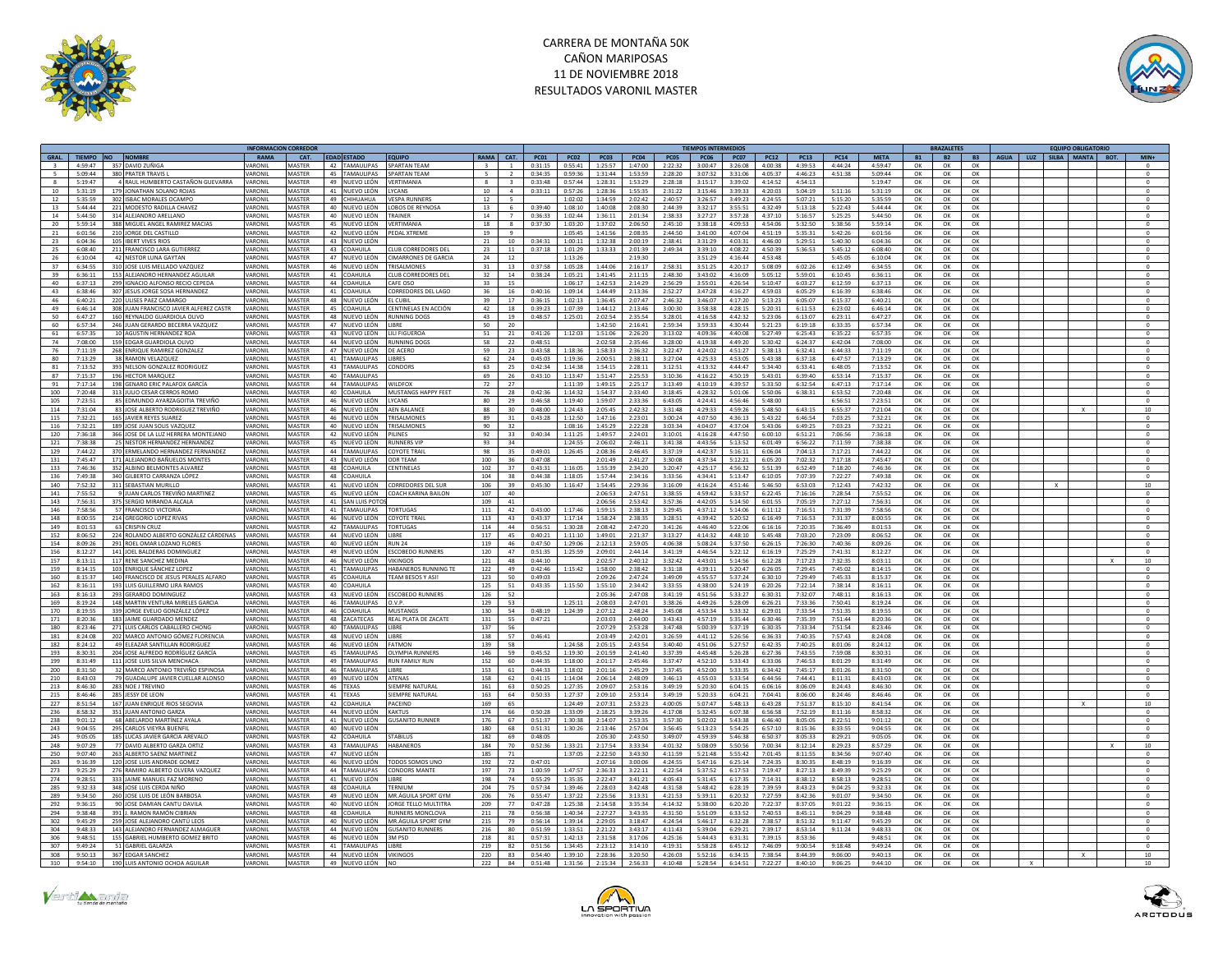

# CARRERA DE MONTAÑA 50K CAÑON MARIPOSAS 11 DE NOVIEMBRE 2018 RESULTADOS VARONIL MASTER



|     |                 |    |                                                |         |               |                    |                             |                   |                | <b>TIEMPOS INTERMEDIOS</b> |             |             |               |                  |             |             | <b>BRAZALETES</b> |             |             |             | <b>EQUIPO OBLIGATORIO</b> |           |           |      |  |                      |         |
|-----|-----------------|----|------------------------------------------------|---------|---------------|--------------------|-----------------------------|-------------------|----------------|----------------------------|-------------|-------------|---------------|------------------|-------------|-------------|-------------------|-------------|-------------|-------------|---------------------------|-----------|-----------|------|--|----------------------|---------|
|     | GRAL. TIEMPO NO |    | <b>NOMBRE</b>                                  | RAMA    | CAT.          | <b>EDAD ESTADO</b> | EQUIPO                      | RAMA <sup>I</sup> | CAT.           | <b>PC01</b>                | <b>PC02</b> | <b>PC03</b> | <b>PC04</b>   | PC <sub>05</sub> | <b>PC06</b> | <b>PC07</b> | <b>PC12</b>       | <b>PC13</b> | <b>PC14</b> | <b>META</b> | <b>B1</b>                 | <b>B2</b> | <b>B3</b> | AGUA |  | LUZ SILBA MANTA BOT. | $MIN +$ |
|     | 9:54:40         |    | 128 OMAR DAVID BUENROSTRO ACOSTA               | VARONIL | <b>MASTER</b> | 45 NUEVO LEÓN      | ODR TEAM                    | 223               | 85             | 0:56:21                    | 1:36:34     | 2:23:04     | 3:41:23       | 4:16:42          | 5:46:30     | 6:34:26     | 7:49:51           | 9:00:05     | 9:19:34     | 9:54:40     | OK                        | OK        |           |      |  |                      |         |
|     | 9:56:13         |    | LUIS ENRIQUE BANDA DE LEON                     | VARONIL | <b>MASTER</b> | 43 NUEVO LEÓN      | PILLINES                    | 225               | 86             | 0:57:47                    | 1:38:48     | 2:25:30     | 2:41:01       | 4:18:3           | 5:47:34     | 6:43:16     | 7:51:22           | 9:06:56     |             | 9:56:13     | OK                        | OK        | OK        |      |  |                      |         |
|     | 10:00:17        |    | 129 GUILLERMO OCHOA                            | VARONIL | MASTER        | 44 NUEVO LEÓN      | <b>NNEMO</b>                | 228               | 87             | 0:58:52                    | 1:43:38     | 2:35:30     | 3:27:02       | 4:33:24          | 5:58:51     | 6:46:19     | 7:52:38           | 9:05:19     |             | 10:00:17    | OK                        | OK        | OK        |      |  |                      |         |
|     | <b>DNF</b>      |    | GUSTAVO ADOLFO DAVILA SANCHEZ                  | VARONIL | MASTER        | 44 NUEVO LEÓI      | <b>JCI RUNNERS</b>          | 233               | 88             | 1:04:14                    | 1:45:05     | 2:26:04     | 3:26:16       | 4:18:49          |             |             |                   |             |             |             | OK                        |           |           |      |  |                      |         |
|     | <b>DNF</b>      |    | 230 JOSE LUIS SANCHEZ GUTIERREZ                | VARONIL | <b>MASTER</b> | 47 COAHUILA        | ULTRAS BESTIAS SALBAJES UBS | 237               | 89             | 0:37:02                    | 1:03:59     |             | 2:12:20       |                  |             |             |                   |             |             |             |                           |           |           |      |  |                      |         |
| 333 | <b>DNF</b>      |    | 227 JUAN ANTONIO SOTO ESTRADA                  | VARONIL | MASTER        | 49 NUEVO LEÓN      | <b>JLI FIGUEROA</b>         | 238               | 90             |                            | 1:23:29     |             | $2 - 48 - 01$ |                  |             |             |                   |             |             |             |                           |           |           |      |  |                      |         |
| 335 | DNF             |    | 349 ANGEL SERGIO TAMEZ ALMAGUER                | VARONIL | MASTER        | 45 NUEVO LEÓN      | <b>HUNZAS</b>               | 240               |                | 0:52:58                    | 1:34:05     |             | 3:15:23       |                  |             |             |                   |             |             |             |                           |           |           |      |  |                      |         |
|     | DNF             |    | <b>BUOSE ISMAEL GALVAN DE LA ROSA</b>          | VARONII | MASTER        | 42 TAMAULIPAS      | <b>TORTUGAS</b>             | 243               | 92             | 0:56:34                    | 1:41:35     |             | 3:26:05       |                  |             |             |                   |             |             |             | OK                        |           |           |      |  |                      |         |
|     | DNF             | 30 | <b>JULIO ORIZABA</b>                           | VARONIL | <b>MASTER</b> | 41 COAHUILA        | <b>BESOS Y ASI</b>          | 244               | 93             | 1:19:27                    | 1:57:41     |             | 3:27:24       |                  |             |             |                   |             |             |             |                           |           |           |      |  |                      |         |
|     | <b>DNF</b>      |    | 145 ARGELIO GUADALUPE ARRAMBIDE NARVAEZ VARONI |         | <b>MASTER</b> | 44 NUEVO LEÓN      | MI TIERRA                   | 245               |                | 0:55:10                    | 1:41:06     |             | 3:28:25       |                  |             |             |                   |             |             |             |                           |           |           |      |  |                      |         |
| 342 | <b>DNF</b>      |    | 46 CARLOS GARCIA                               | VARONII | MASTER        | 48 TAMAULIPAS      | JESS RUNNING TEAM           | 246               |                | 0:59:55                    | 1:48:15     |             | 3:29:53       |                  |             |             |                   |             |             |             |                           |           |           |      |  |                      |         |
|     | DNF             |    | 319 JESUS MARTINEZ GUADARRAMA                  | VARONII | <b>MASTER</b> | 44 NUEVO LEÓN      | <b>GUSANITO RUNNER</b>      | 250               | 96             | 0:58:32                    | 1:45:42     |             |               |                  |             |             |                   |             |             |             |                           |           |           |      |  |                      |         |
|     | <b>DNF</b>      |    | 184 HUGO RUIZ MACIAS                           | VARONIL | MASTER        | 45 NUEVO LEÓN      | TRISALMONES                 | 251               | Q <sub>7</sub> | 1:45:18                    | 2:16:59     |             |               |                  |             |             |                   |             |             |             |                           |           |           |      |  |                      |         |
|     | <b>DNS</b>      |    | 100 CARLOS VIEYRA                              | VARONII | MASTER        | 40 NUEVO LEÓN      |                             | 253               | 98             |                            |             |             |               |                  |             |             |                   |             |             |             |                           |           |           |      |  |                      |         |
|     | <b>DNS</b>      |    | 178 MANUEL MONTELLANO CHAVEZ                   | VARONIL | <b>MASTER</b> | 43 NUEVO LEÓN      | EVEN                        | 259               | 99             |                            |             |             |               |                  |             |             |                   |             |             |             |                           |           |           |      |  |                      |         |
| 365 | <b>DNS</b>      |    | 182 SANDRO CASTRO RAMIREZ                      | VARONIL | <b>MASTER</b> | 46 COAHUILA        | <b>STABILUS</b>             | 260               | 100            |                            |             |             |               |                  |             |             |                   |             |             |             |                           |           |           |      |  |                      |         |
|     | DNS             |    | 191 ANTONIO MOSERRAT ASCENCIO TOVAR            | VARONI  | MASTER        | 40 NUEVO LEÓN      | TERNIUM                     | 261               | 101            |                            |             |             |               |                  |             |             |                   |             |             |             |                           |           |           |      |  |                      |         |
|     | <b>DNS</b>      |    | 254 JUAN FERNANDO SAIZ PINEDA                  | VARONIL | MASTER        | 49 NUEVO LEÓN      | <b>UNBROKEN REYNOSA</b>     | 265               | 102            |                            |             |             |               |                  |             |             |                   |             |             |             |                           |           |           |      |  |                      |         |
|     | DNS             |    | FRANCISCO JAVIER TOLEDO RUIZ                   | VARONIL | <b>MASTER</b> | 48 ESTADO DE MÉ    |                             | 266               | 103            |                            |             |             |               |                  |             |             |                   |             |             |             |                           |           |           |      |  |                      |         |
|     | <b>DNS</b>      |    | 298 EDUARDO DE JESUS LOZANO TREVIÑO            | VARONIL | <b>MASTER</b> | 44 NUEVO LEÓN      |                             | 268               | 104            |                            |             |             |               |                  |             |             |                   |             |             |             |                           |           |           |      |  |                      |         |